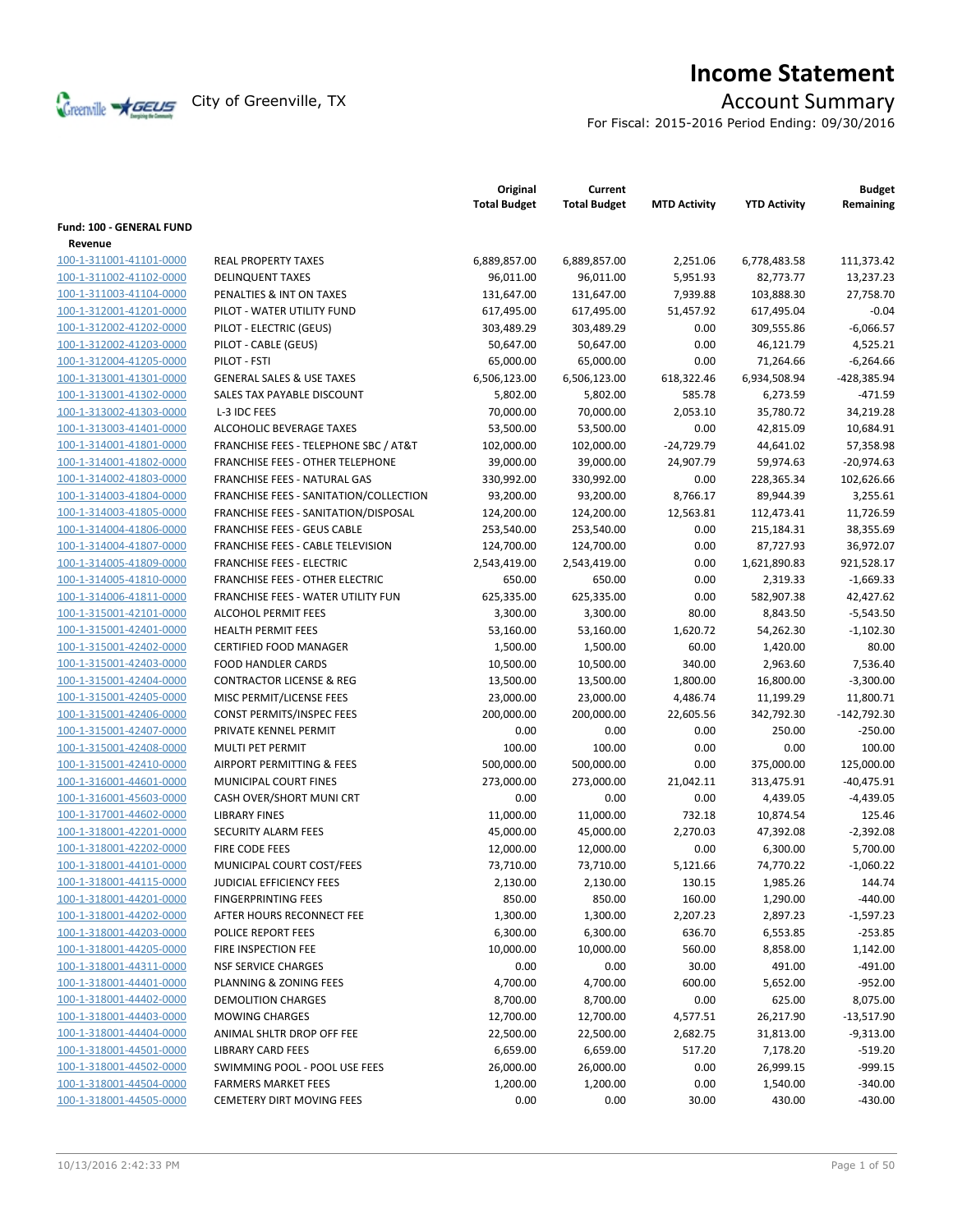|                                                    |                                                     | Original<br><b>Total Budget</b> | Current<br><b>Total Budget</b> | <b>MTD Activity</b> | <b>YTD Activity</b>   | <b>Budget</b><br>Remaining |
|----------------------------------------------------|-----------------------------------------------------|---------------------------------|--------------------------------|---------------------|-----------------------|----------------------------|
| 100-1-319001-44102-0000                            | SALE OF CITY PUBLICATIONS                           | 1,850.00                        | 1,850.00                       | 0.00                | 1,200.00              | 650.00                     |
| 100-1-319001-44503-0000                            | SWIMMING POOL - SWIMMING LESSONS                    | 6,500.00                        | 6,500.00                       | 0.00                | 829.63                | 5,670.37                   |
| 100-1-319001-44506-0000                            | LIBRARY COPY MACHINE                                | 8,200.00                        | 8,200.00                       | 272.85              | 4,462.06              | 3,737.94                   |
| 100-1-319001-45301-0000                            | SWIMMING POOL - CONCESSIONS                         | 0.00                            | 0.00                           | 615.64              | 615.64                | $-615.64$                  |
| 100-1-319001-45302-0000                            | <b>CEMETERY LOTS SALES</b>                          | 0.00                            | 0.00                           | 0.00                | 125.00                | $-125.00$                  |
| 100-1-319001-45304-0000                            | <b>PROPERTY SALES</b>                               | 0.00                            | 0.00                           | 0.00                | 2,280.00              | $-2,280.00$                |
| 100-1-319001-45305-0000                            | <b>AUCTION PROCEEDS</b>                             | 1,500.00                        | 1,500.00                       | 0.00                | 6,174.38              | $-4,674.38$                |
| 100-1-319001-45401-0000                            | <b>INTEREST REVENUES</b>                            | 28,500.00                       | 28,500.00                      | 0.00                | 23,362.27             | 5,137.73                   |
| 100-1-319001-45501-0000                            | LIBRARY MTG ROOM RENTAL                             | 600.00                          | 600.00                         | 0.00                | 370.00                | 230.00                     |
| 100-1-319001-45503-0000                            | <b>PAVILION RENTALS</b>                             | 5,500.00                        | 5,500.00                       | 786.95              | 6,273.80              | $-773.80$                  |
| 100-1-319001-45601-0000                            | MISCELLANEOUS REVENUES                              | 35,000.00                       | 35,000.00                      | 7,063.41            | 34,529.95             | 470.05                     |
| 100-1-319001-45602-0000                            | PRIOR YEAR REIMBURSEMENTS                           | 10,000.00                       | 10,000.00                      | 0.00                | 0.00                  | 10,000.00                  |
| 100-1-319001-45604-0000                            | OTHER REVENUE / OVER/SHORT                          | 0.00                            | 0.00                           | 0.00                | 6,382.96              | $-6,382.96$                |
| 100-1-322001-43001-0000                            | <b>GISD OFFICER REIMB</b>                           | 190,485.00                      | 190,485.00                     | 0.00                | 151,440.00            | 39,045.00                  |
| 100-1-322001-43002-0000                            | ANIMAL SHELTER CONTRIB                              | 100,000.00                      | 100,000.00                     | 0.00                | 100,000.00            | 0.00                       |
| 100-1-322001-43003-0000                            | HUNT CO CONTRIB - FIRE                              | 28,800.00                       | 28,800.00                      | 2,400.00            | 28,800.00             | 0.00                       |
| 100-1-322001-43004-0000                            | HUNT CO MEM HOSP REIM                               | 21,000.00                       | 21,000.00                      | 1,866.67            | 22,400.04             | $-1,400.04$                |
| 100-1-323001-46008-0000                            | <b>XFR - TOURISM FUND</b>                           | 45,000.00                       | 45,000.00                      | 3,750.00            | 45,000.00             | 0.00                       |
| 100-1-324001-46506-0000                            | <b>CA - RECREATION FUND</b>                         | 7,073.00                        | 7,073.00                       | 589.42              | 7,073.04              | $-0.04$                    |
| 100-1-324001-46509-0000                            | CA - VENUE MGMT FUND                                | 14,811.00                       | 14,811.00                      | 1,234.25            | 14,811.00             | 0.00                       |
| 100-1-324001-46537-0000                            | CA - MAIL MACHINE LEASE                             | 3,132.00                        | 3,132.00                       | 261.00              | 3,132.00              | 0.00                       |
| 100-1-324001-46614-0000                            | CA - SANITATION FUND COLLECTION                     | 23,643.00                       | 23,643.00                      | 2,189.25            | 26,271.00             | $-2,628.00$                |
| 100-1-324001-46650-0000                            | CA - UTILITY FUND TO GENERAL GOVERNME               | 366,088.00                      | 366,088.00                     | 30,507.29           | 366,087.92            | 0.08                       |
| 100-1-324001-46651-0000                            | CA - UTILITY FUND TO PUBLIC WORKS                   | 141,596.00                      | 141,596.00                     | 11,799.71           | 141,596.08            | $-0.08$                    |
| 100-1-324001-46801-0000                            | <b>CA - SPENCE FUND</b>                             | 600.00                          | 600.00                         | 50.00               | 600.00                | 0.00                       |
| 100-1-324009-46901-0000                            | CA - ELECTRIC UTILITY                               | 310,741.00                      | 310,741.00                     | 25,895.17           | 310,741.16            | $-0.16$                    |
| 100-1-324009-46906-0000                            | <b>CA - CABLE UTILITY</b>                           | 59,458.00                       | 59,458.00                      | 4,954.79            | 59,457.92             | 0.08                       |
|                                                    | <b>Revenue Total:</b>                               | 21,759,493.29                   | 21,759,493.29                  | 876,597.05          | 20,831,719.14         | 927,774.15                 |
| <b>Expense</b>                                     |                                                     |                                 |                                |                     |                       |                            |
| 100-1-411000-52001-0000                            | <b>OFFICE SUPPLIES</b>                              | 80.00                           | 80.00                          | 32.97               | 47.96                 | 32.04                      |
| 100-1-411000-52005-0000                            | PRINTED MATERIALS                                   | 108.00                          | 108.00                         | 0.00                | 24.00                 | 84.00                      |
| 100-1-411000-52103-0000<br>100-1-411000-54001-0000 | <b>MEETING SUPPLIES</b><br><b>TELEPHONE CHARGES</b> | 1,800.00                        | 1,800.00                       | 50.02<br>259.91     | 676.03<br>3,280.57    | 1,123.97<br>1,071.43       |
| 100-1-411000-54201-0000                            | MEMBERSHIPS & SUBSCRIPTIONS                         | 4,352.00                        | 4,352.00<br>6,899.00           | 0.00                | 6,741.40              | 157.60                     |
|                                                    |                                                     | 6,899.00                        |                                | 0.00                | 0.00                  |                            |
| 100-1-411000-54204-0000<br>100-1-411000-54213-0000 | PUBLIC RELATIONS<br>PLAQUES AND AWARDS              | 600.00                          | 600.00                         |                     |                       | 600.00<br>516.88           |
| 100-1-411000-54214-0000                            | <b>TRAVEL &amp; TRAINING</b>                        | 650.00                          | 650.00                         | 0.00<br>70.20       | 133.12                |                            |
| 100-1-411400-51001-0000                            | REGULAR SALARIES                                    | 14,700.00<br>72,877.00          | 14,700.00<br>72,877.00         | 930.17              | 2,812.88<br>71,186.81 | 11,887.12<br>1,690.19      |
| 100-1-411400-51021-0000                            | <b>LONGEVITY</b>                                    | 1,134.00                        | 1,134.00                       | 0.00                | 1,128.00              | 6.00                       |
| 100-1-411400-51116-0000                            | CAR ALLOWANCE                                       | 4,200.00                        | 4,200.00                       | 46.15               | 4,084.65              | 115.35                     |
| 100-1-411400-51117-0000                            | <b>CELL PHONE ALLOWANCE</b>                         | 696.00                          | 696.00                         | 7.65                | 676.90                | 19.10                      |
| 100-1-411400-51201-0000                            | <b>FICA</b>                                         | 4,892.00                        | 4,892.00                       | $-1,181.97$         | 4,853.26              | 38.74                      |
| 100-1-411400-51202-0000                            | MEDICARE                                            | 1,144.00                        | 1,144.00                       | $-276.43$           | 1,135.08              | 8.92                       |
| 100-1-411400-51203-0000                            | <b>HEALTH INSURANCE</b>                             | 9,600.00                        | 9,600.00                       | 800.00              | 9,600.00              | 0.00                       |
| 100-1-411400-51204-0000                            | <b>WORKERS COMPENSATION</b>                         | 205.00                          | 205.00                         | 17.04               | 204.92                | 0.08                       |
| 100-1-411400-51205-0000                            | STATE UNEMPLOYMENT                                  | 173.00                          | 173.00                         | 0.00                | 134.67                | 38.33                      |
| 100-1-411400-51301-0000                            | <b>TMRS</b>                                         | 8,358.00                        | 8,358.00                       | $-2,070.61$         | 8,528.57              | $-170.57$                  |
| 100-1-411400-51401-0000                            | <b>CONTRA - SALARIES</b>                            | 0.00                            | 0.00                           | 0.00                | $-244.29$             | 244.29                     |
| 100-1-411400-52001-0000                            | <b>OFFICE SUPPLIES</b>                              | 200.00                          | 200.00                         | 23.79               | 196.36                | 3.64                       |
| 100-1-411400-52002-0000                            | POSTAGE / FREIGHT                                   | 180.00                          | 180.00                         | 4.78                | 221.27                | $-41.27$                   |
| 100-1-411400-52005-0000                            | PRINTED MATERIALS                                   | 150.00                          | 150.00                         | 0.00                | 150.00                | 0.00                       |
| 100-1-411400-54001-0000                            | <b>TELEPHONE CHARGES</b>                            | 2,220.00                        | 2,220.00                       | 35.83               | 1,143.68              | 1,076.32                   |
| 100-1-411400-54101-0000                            | PROFESSIONAL SERVICES                               | 875.00                          | 1,323.65                       | 0.00                | 1,323.65              | 0.00                       |
| 100-1-411400-54201-0000                            | MEMBERSHIPS & SUBSCRIPTIONS                         | 125.00                          | 125.00                         | 0.00                | 125.00                | 0.00                       |
| 100-1-411400-54206-0000                            | <b>ELECTION EXPENSE</b>                             | 10,440.00                       | 9,991.35                       | 0.00                | 7,055.99              | 2,935.36                   |
| 100-1-411400-54212-0000                            | PRINTING                                            | 4,000.00                        | 4,000.00                       | 0.00                | 3,976.00              | 24.00                      |
| 100-1-411400-54214-0000                            | <b>TRAVEL &amp; TRAINING</b>                        | 1,000.00                        | 1,000.00                       | 0.00                | 437.70                | 562.30                     |
| 100-1-412100-51001-0000                            | <b>REGULAR SALARIES</b>                             | 168,347.00                      | 168,347.00                     | 7,008.14            | 151,961.61            | 16,385.39                  |
| 100-1-412100-51020-0000                            | <b>OVERTIME</b>                                     | 6,268.00                        | 6,268.00                       | $-13.86$            | 3,770.69              | 2,497.31                   |
|                                                    |                                                     |                                 |                                |                     |                       |                            |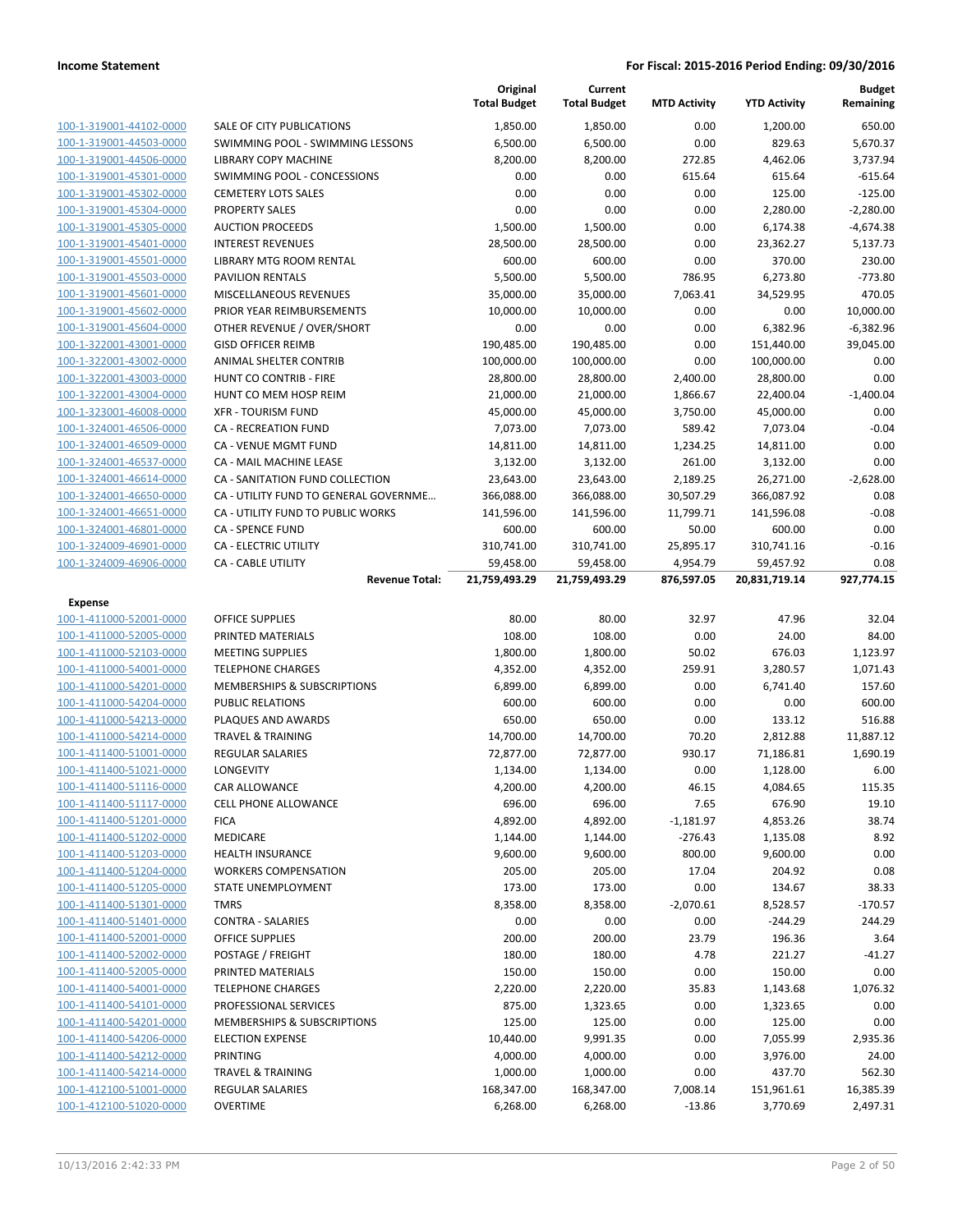| 100-1-412100-51021-0000                |
|----------------------------------------|
| 100-1-412100-51101-0000                |
| -412100-51201-0000<br>$100 - 1$        |
| 100-1-412100-51202-0000                |
| 100-1-412100-51203-0000                |
| 100-1-412100-51204-0000                |
| 100-1-412100-51205-0000                |
| -412100-51301-0000<br>$100 - 1$        |
| 100-1-412100-52001-0000                |
| 100-1-412100-52002-0000                |
| 100-1-412100-52005-0000                |
| 100-1-412100-52102-0000                |
| -412100-52110-0000<br>$100 - 1$        |
| 100-1-412100-53201-0000                |
| 100-1-412100-54001-0000                |
| 100-1-412100-54101-0000                |
| 100-1-412100-54201-0000                |
| -412100-54207-0000<br>$100 - 1$        |
| 100-1-412100-54214-0000                |
|                                        |
| 100-1-413200-51001-0000                |
| 100-1-413200-51020-0000                |
| 100-1-413200-51021-0000                |
| -413200-51101-0000<br>$100 - 1$        |
| 100-1-413200-51116-0000                |
| 100-1-413200-51117-0000                |
| 100-1-413200-51201-0000                |
| 100-1-413200-51202-0000                |
| -413200-51203-0000<br>$100 - 1$        |
| 100-1-413200-51204-0000                |
| 100-1-413200-51205-0000                |
| 100-1-413200-51301-0000                |
| 100-1-413200-52001-0000                |
| -413200-52002-0000<br>$100 - 1$        |
| 100-1-413200-52102-0000                |
| 100-1-413200-52103-0000                |
| <u>100-1-413200-52201-0000</u>         |
| 100-1-413200-54001-0000                |
| 100-1-413200-54101-0000                |
| 100-1-413200-54201-0000                |
| 100-1-413200-54205-0000                |
| 100-1-413200-54212-0000                |
| <u>100-1-413200-54214-0000</u>         |
| 100-1-415100-51001-0000                |
| 100-1-415100-51020-0000                |
|                                        |
| <u>100-1-415100-51021-0000</u>         |
| <u>100-1-415100-51116-0000</u>         |
| <u>100-1-415100-51117-0000</u>         |
| $100 - 1$<br><u>-415100-51201-0000</u> |
| 100-1-415100-51202-0000                |
| 100-1-415100-51203-0000                |
| 100-1-415100-51204-0000                |
| 100-1-415100-51205-0000                |
| 100-1-415100-51301-0000                |
| 100-1-415100-51401-0000                |
| <u>100-1-415100-52001-0000</u>         |
| <u>100-1-415100-52002-0000</u>         |
| <u>100-1-415100-52005-0000</u>         |
| 100-1-415100-54001-0000                |
| 100-1-415100-54110-0000                |
|                                        |

|                                                    |                                             | Original<br><b>Total Budget</b> | Current<br><b>Total Budget</b> | <b>MTD Activity</b> | <b>YTD Activity</b>   | Budget<br>Remaining       |
|----------------------------------------------------|---------------------------------------------|---------------------------------|--------------------------------|---------------------|-----------------------|---------------------------|
| 100-1-412100-51021-0000                            | LONGEVITY                                   | 4,218.00                        | 4,218.00                       | 0.00                | 4,182.00              | 36.00                     |
| 100-1-412100-51101-0000                            | <b>CERTIFICATION PAY</b>                    | 2,400.00                        | 2,400.00                       | 131.87              | 2,901.23              | $-501.23$                 |
| 100-1-412100-51201-0000                            | <b>FICA</b>                                 | 11,236.00                       | 11,236.00                      | 417.05              | 9,704.82              | 1,531.18                  |
| 100-1-412100-51202-0000                            | MEDICARE                                    | 2,628.00                        | 2,628.00                       | 97.54               | 2,269.68              | 358.32                    |
| 100-1-412100-51203-0000                            | <b>HEALTH INSURANCE</b>                     | 38,400.00                       | 38,400.00                      | 3,200.00            | 38,400.00             | 0.00                      |
| 100-1-412100-51204-0000                            | <b>WORKERS COMPENSATION</b>                 | 470.00                          | 470.00                         | 39.21               | 470.08                | $-0.08$                   |
| 100-1-412100-51205-0000                            | STATE UNEMPLOYMENT                          | 992.00                          | 992.00                         | 10.85               | 904.22                | 87.78                     |
| 100-1-412100-51301-0000                            | <b>TMRS</b>                                 | 18,485.00                       | 18,485.00                      | 647.59              | 15,230.67             | 3,254.33                  |
| 100-1-412100-52001-0000                            | <b>OFFICE SUPPLIES</b>                      | 800.00                          | 800.00                         | 0.00                | 920.91                | $-120.91$                 |
| 100-1-412100-52002-0000                            | <b>POSTAGE / FREIGHT</b>                    | 3,000.00                        | 3,000.00                       | 394.49              | 3,113.45              | $-113.45$                 |
| 100-1-412100-52005-0000                            | PRINTED MATERIALS                           | 1,400.00                        | 1,400.00                       | 0.00                | 838.58                | 561.42                    |
| 100-1-412100-52102-0000                            | <b>BOOKS / REF SUPPLIES</b>                 | 150.00                          | 150.00                         | 0.00                | 119.93                | 30.07                     |
| 100-1-412100-52110-0000                            | <b>TICKET WRITER SUPPLIES</b>               | 8,485.00                        | 8,485.00                       | 7,785.00            | 7,785.00              | 700.00                    |
| 100-1-412100-53201-0000                            | FURNITURE & OFFICE EQUIPMENT                | 3,100.00                        | 3,100.00                       | 164.28              | 2,709.05              | 390.95                    |
| 100-1-412100-54001-0000                            | <b>TELEPHONE CHARGES</b>                    | 12,000.00                       | 12,000.00                      | 414.73              | 6,057.01              | 5,942.99                  |
| 100-1-412100-54101-0000                            | PROFESSIONAL SERVICES                       | 22,500.00                       | 22,500.00                      | 2,277.50            | 27,759.86             | $-5,259.86$               |
| 100-1-412100-54201-0000                            | MEMBERSHIPS & SUBSCRIPTIONS                 | 400.00                          | 400.00                         | 120.00              | 422.29                | $-22.29$                  |
| 100-1-412100-54207-0000                            | COURT COSTS, JURY, WIT FEES                 | 360.00                          | 360.00                         | 36.00               | 72.00                 | 288.00                    |
| 100-1-412100-54214-0000                            | <b>TRAVEL &amp; TRAINING</b>                | 5,350.00                        | 5,350.00                       | 162.20              | 5,427.73              | $-77.73$                  |
| 100-1-413200-51001-0000                            | <b>REGULAR SALARIES</b>                     | 200,122.00                      | 200,122.00                     | 9,377.10            | 190,154.26            | 9,967.74                  |
| 100-1-413200-51020-0000                            | <b>OVERTIME</b>                             | 0.00                            | 0.00                           | 0.00                | 72.03                 | $-72.03$                  |
| 100-1-413200-51021-0000<br>100-1-413200-51101-0000 | LONGEVITY<br><b>CERTIFICATION PAY</b>       | 2,010.00                        | 2,010.00                       | 0.00<br>52.74       | 1,998.00              | 12.00<br>39.66            |
| 100-1-413200-51116-0000                            | <b>CAR ALLOWANCE</b>                        | 1,200.00<br>7,380.00            | 1,200.00<br>7,380.00           | 324.40              | 1,160.34<br>7,136.80  | 243.20                    |
| 100-1-413200-51117-0000                            | <b>CELL PHONE ALLOWANCE</b>                 | 420.00                          | 420.00                         | $-13.84$            | 18.46                 | 401.54                    |
| 100-1-413200-51201-0000                            | <b>FICA</b>                                 | 8,746.00                        | 8,746.00                       | 77.29               | 8,660.14              | 85.86                     |
| 100-1-413200-51202-0000                            | MEDICARE                                    | 3,061.00                        | 3,061.00                       | 137.92              | 2,880.63              | 180.37                    |
| 100-1-413200-51203-0000                            | <b>HEALTH INSURANCE</b>                     | 19,200.00                       | 19,200.00                      | 1,600.00            | 19,200.00             | 0.00                      |
| 100-1-413200-51204-0000                            | <b>WORKERS COMPENSATION</b>                 | 547.00                          | 547.00                         | 45.54               | 546.92                | 0.08                      |
| 100-1-413200-51205-0000                            | STATE UNEMPLOYMENT                          | 345.00                          | 345.00                         | 0.00                | 667.25                | $-322.25$                 |
| 100-1-413200-51301-0000                            | <b>TMRS</b>                                 | 22,364.00                       | 22,364.00                      | 1,004.37            | 20,880.81             | 1,483.19                  |
| 100-1-413200-52001-0000                            | <b>OFFICE SUPPLIES</b>                      | 550.00                          | 550.00                         | 26.82               | 404.47                | 145.53                    |
| 100-1-413200-52002-0000                            | POSTAGE / FREIGHT                           | 300.00                          | 300.00                         | 0.00                | 95.97                 | 204.03                    |
| 100-1-413200-52102-0000                            | <b>BOOKS / REF SUPPLIES</b>                 | 100.00                          | 100.00                         | 0.00                | 0.00                  | 100.00                    |
| 100-1-413200-52103-0000                            | <b>MEETING SUPPLIES</b>                     | 775.00                          | 775.00                         | 21.93               | 300.76                | 474.24                    |
| 100-1-413200-52201-0000                            | MINOR TOOLS & EQUIPMENT                     | 125.00                          | 125.00                         | 11.97               | 136.59                | $-11.59$                  |
| 100-1-413200-54001-0000                            | <b>TELEPHONE CHARGES</b>                    | 4,750.00                        | 4,750.00                       | 199.35              | 5,303.28              | $-553.28$                 |
| 100-1-413200-54101-0000                            | PROFESSIONAL SERVICES                       | 0.00                            | 0.00                           | 0.00                | 92.00                 | $-92.00$                  |
| 100-1-413200-54201-0000                            | <b>MEMBERSHIPS &amp; SUBSCRIPTIONS</b>      | 3,057.00                        | 3,057.00                       | 0.00                | 886.24                | 2,170.76                  |
| 100-1-413200-54205-0000                            | <b>BUSINESS MEALS</b>                       | 1,000.00                        | 1,000.00                       | 236.39              | 476.96                | 523.04                    |
| 100-1-413200-54212-0000                            | PRINTING                                    | 1,500.00                        | 1,500.00                       | 0.00                | 207.00                | 1,293.00                  |
| 100-1-413200-54214-0000                            | <b>TRAVEL &amp; TRAINING</b>                | 6,740.00                        | 6,740.00                       | 15.00               | 3,830.87              | 2,909.13                  |
| 100-1-415100-51001-0000                            | REGULAR SALARIES                            | 306,570.00                      | 306,570.00                     | 9,203.61            | 212,415.18            | 94,154.82                 |
| 100-1-415100-51020-0000                            | <b>OVERTIME</b>                             | 708.00                          | 708.00                         | 108.21              | 1,493.50              | $-785.50$                 |
| 100-1-415100-51021-0000                            | LONGEVITY                                   | 3,870.00                        | 3,870.00                       | 0.00                | 3,294.00              | 576.00                    |
| 100-1-415100-51116-0000                            | CAR ALLOWANCE                               | 4,200.00                        | 4,200.00                       | 184.62              | 2,030.82              | 2,169.18                  |
| 100-1-415100-51117-0000                            | CELL PHONE ALLOWANCE                        | 1,920.00                        | 1,920.00                       | 0.65                | 508.25                | 1,411.75                  |
| 100-1-415100-51201-0000                            | <b>FICA</b>                                 | 19,671.00                       | 19,671.00                      | 561.32              | 12,807.05             | 6,863.95                  |
| 100-1-415100-51202-0000                            | MEDICARE                                    | 4,600.00                        | 4,600.00                       | 131.28              | 2,995.18              | 1,604.82                  |
| 100-1-415100-51203-0000                            | <b>HEALTH INSURANCE</b>                     | 67,200.00                       | 67,200.00                      | 5,600.00            | 67,200.00             | 0.00                      |
| 100-1-415100-51204-0000                            | <b>WORKERS COMPENSATION</b>                 | 822.00                          | 822.00                         | 68.50               | 822.00                | 0.00                      |
| 100-1-415100-51205-0000                            | STATE UNEMPLOYMENT                          | 1,209.00                        | 1,209.00                       | $-0.10$             | 810.80                | 398.20                    |
| 100-1-415100-51301-0000<br>100-1-415100-51401-0000 | <b>TMRS</b>                                 | 33,607.00                       | 33,607.00                      | 988.63              | 23,342.36             | 10,264.64                 |
| 100-1-415100-52001-0000                            | <b>CONTRA - SALARIES</b><br>OFFICE SUPPLIES | $-24,861.00$<br>1,950.00        | $-24,861.00$<br>1,950.00       | 0.00<br>699.82      | $-538.68$<br>2,363.90 | $-24,322.32$<br>$-413.90$ |
| 100-1-415100-52002-0000                            | POSTAGE / FREIGHT                           | 5,000.00                        | 5,000.00                       | 319.60              | 4,318.96              | 681.04                    |
| 100-1-415100-52005-0000                            | PRINTED MATERIALS                           | 158.00                          | 158.00                         | 0.00                | 72.00                 | 86.00                     |
| 100-1-415100-54001-0000                            | <b>TELEPHONE CHARGES</b>                    | 4,428.00                        | 4,428.00                       | 39.33               | 1,782.85              | 2,645.15                  |
| 100-1-415100-54110-0000                            | <b>AUDIT</b>                                | 53,150.00                       | 53,150.00                      | 0.00                | 63,400.00             | $-10,250.00$              |
|                                                    |                                             |                                 |                                |                     |                       |                           |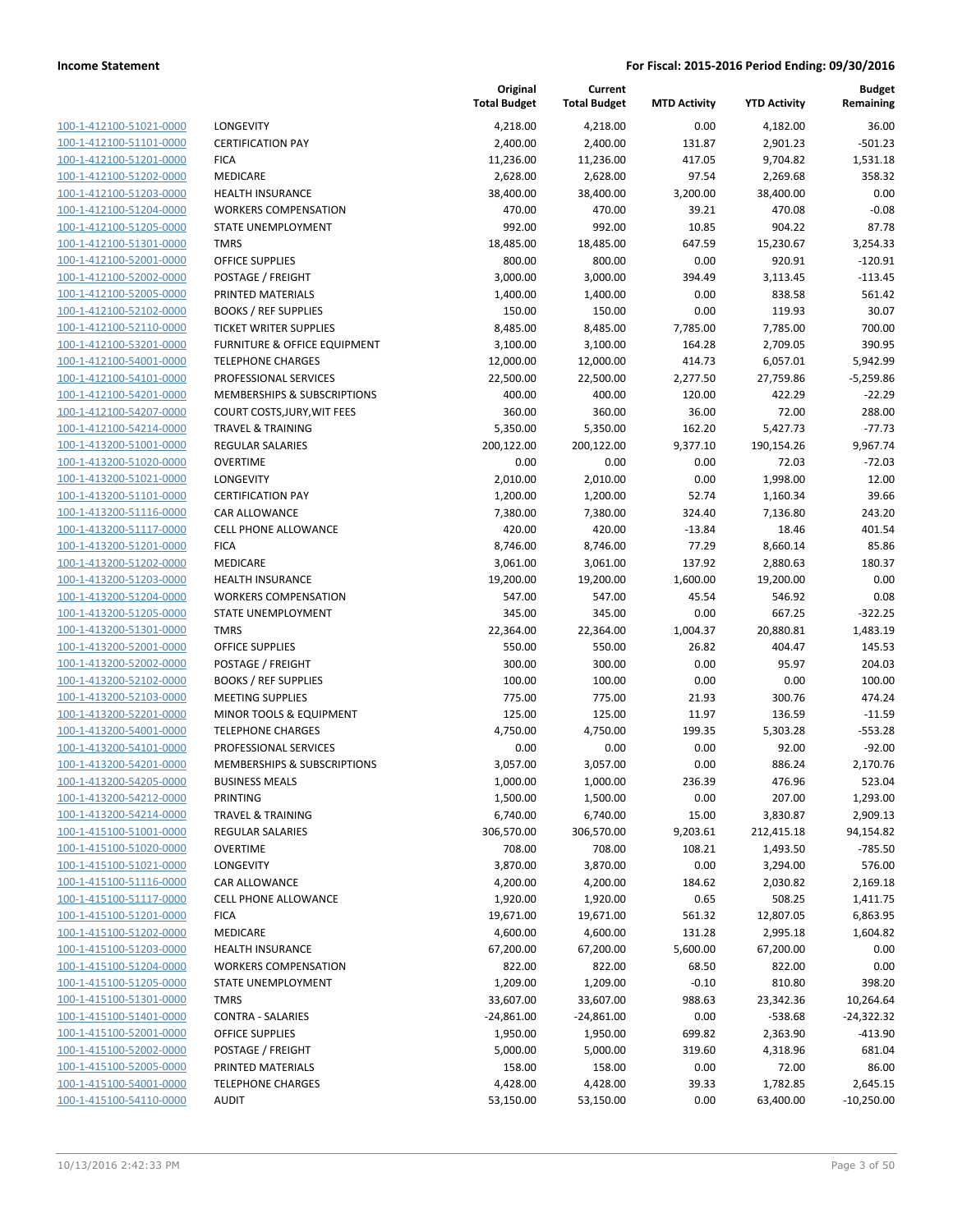| 100-1-415100-54201-0000                                          |
|------------------------------------------------------------------|
| 100-1-415100-54211-0000                                          |
| 100-1-415100-54212-0000                                          |
| 100-1-415100-54214-0000                                          |
|                                                                  |
| 100-1-415150-54401-0000                                          |
| 100-1-415150-54402-0000                                          |
| <u>100-1-415300-54106-0000</u>                                   |
| <u>100-1-415500-51001-0000</u>                                   |
| 100-1-415500-51020-0000                                          |
| 100-1-415500-51021-0000                                          |
| 100-1-415500-51102-0000                                          |
|                                                                  |
| 100-1-415500-51116-0000                                          |
| <u>100-1-415500-51117-0000</u>                                   |
| 100-1-415500-51201-0000                                          |
| 100-1-415500-51202-0000                                          |
| 100-1-415500-51203-0000                                          |
| 100-1-415500-51204-0000                                          |
| 100-1-415500-51205-0000                                          |
| 100-1-415500-51301-0000                                          |
| 100-1-415500-52001-0000                                          |
| 100-1-415500-52002-0000                                          |
|                                                                  |
| 100-1-415500-52303-0000                                          |
| <u>100-1-415500-52401-0000</u>                                   |
| 100-1-415500-54001-0000                                          |
| 100-1-415500-54102-0000                                          |
| 100-1-415500-54103-0000                                          |
| 100-1-415500-54107-0000                                          |
| 100-1-415500-54118-0000                                          |
| 100-1-415500-54119-0000                                          |
|                                                                  |
| 100-1-415500-54201-0000                                          |
| 100-1-415500-54213-0000                                          |
| 100-1-415500-54214-0000                                          |
| <u>100-1-421100-51001-0000</u>                                   |
| 100-1-421100-51020-0000                                          |
| 100-1-421100-51021-0000                                          |
| 100-1-421100-51101-0000                                          |
| 100-1-421100-51115-0000                                          |
| 100-1-421100-51117-0000                                          |
|                                                                  |
| 100-1-421100-51201-0000                                          |
| 100-1-421100-51202-0000                                          |
| 100-1-421100-51203-0000                                          |
| 100-1-421100-51204-0000                                          |
| <u>100-1-421100-51205-0000</u>                                   |
| 100-1-421100-51301-0000                                          |
| 100-1-421100-52001-0000                                          |
| 100-1-421100-52002-0000                                          |
|                                                                  |
| 100-1-421100-52004-0000                                          |
| <u>100-1-421100-52005-0000</u>                                   |
| <u>100-1-421100-52102-0000</u>                                   |
| 100-1-421100-52103-0000                                          |
| 100-1-421100-52104-0000                                          |
| 100-1-421100-52201-0000                                          |
| <u>100-1-421100-52203-0000</u>                                   |
| <u>100-1-421100-52302-0000</u>                                   |
| 100-1-421100-52305-0000                                          |
| 100-1-421100-53202-0000                                          |
|                                                                  |
| 100-1-421100-53205-0000                                          |
|                                                                  |
| <u>100-1-421100-54001-0000</u><br><u>100-1-421100-54002-0000</u> |

|                         |                              | Original<br><b>Total Budget</b> | Current<br><b>Total Budget</b> | <b>MTD Activity</b> | <b>YTD Activity</b> | <b>Budget</b><br>Remaining |
|-------------------------|------------------------------|---------------------------------|--------------------------------|---------------------|---------------------|----------------------------|
| 100-1-415100-54201-0000 | MEMBERSHIPS & SUBSCRIPTIONS  | 2,390.00                        | 2,390.00                       | 80.00               | 2,071.29            | 318.71                     |
| 100-1-415100-54211-0000 | ADVERTISING                  | 25,000.00                       | 25,000.00                      | 6,714.82            | 31,667.22           | $-6,667.22$                |
| 100-1-415100-54212-0000 | PRINTING                     | 2,966.00                        | 2,966.00                       | 0.00                | 0.00                | 2,966.00                   |
| 100-1-415100-54214-0000 | <b>TRAVEL &amp; TRAINING</b> | 6,000.00                        | 6,000.00                       | 0.00                | 3,572.47            | 2,427.53                   |
| 100-1-415150-54401-0000 | <b>APPRAISER</b>             | 203,000.00                      | 203,000.00                     | 53,618.09           | 214,472.36          | $-11,472.36$               |
| 100-1-415150-54402-0000 | <b>COLLECTOR</b>             | 15,350.00                       | 15,350.00                      | 0.00                | 15,266.25           | 83.75                      |
| 100-1-415300-54106-0000 | <b>ATTORNEY FEES</b>         | 217,500.00                      | 217,500.00                     | 31,632.40           | 166,223.20          | 51,276.80                  |
| 100-1-415500-51001-0000 | <b>REGULAR SALARIES</b>      | 155,207.00                      | 155,207.00                     | 5,148.97            | 147,719.10          | 7,487.90                   |
| 100-1-415500-51020-0000 | <b>OVERTIME</b>              | 2,372.00                        | 2,372.00                       | $-5.23$             | 384.50              | 1,987.50                   |
| 100-1-415500-51021-0000 | LONGEVITY                    | 2,886.00                        | 2,886.00                       | 0.00                | 2,676.00            | 210.00                     |
| 100-1-415500-51102-0000 | <b>BILINGUAL PAY</b>         | 600.00                          | 600.00                         | $-19.78$            | 511.06              | 88.94                      |
| 100-1-415500-51116-0000 | CAR ALLOWANCE                | 4,200.00                        | 4,200.00                       | 184.62              | 4,061.58            | 138.42                     |
| 100-1-415500-51117-0000 | <b>CELL PHONE ALLOWANCE</b>  | 960.00                          | 960.00                         | 42.19               | 928.27              | 31.73                      |
| 100-1-415500-51201-0000 | <b>FICA</b>                  | 10,306.00                       | 10,306.00                      | 335.49              | 9,636.90            | 669.10                     |
| 100-1-415500-51202-0000 | MEDICARE                     | 2,410.00                        | 2,410.00                       | 78.46               | 2,253.77            | 156.23                     |
| 100-1-415500-51203-0000 | <b>HEALTH INSURANCE</b>      | 28,800.00                       | 28,800.00                      | 2,400.00            | 28,800.00           | 0.00                       |
| 100-1-415500-51204-0000 | <b>WORKERS COMPENSATION</b>  | 431.00                          | 431.00                         | 35.96               | 431.08              | $-0.08$                    |
| 100-1-415500-51205-0000 | STATE UNEMPLOYMENT           | 518.00                          | 518.00                         | 14.87               | 419.50              | 98.50                      |
| 100-1-415500-51301-0000 | <b>TMRS</b>                  | 17,607.00                       | 17,607.00                      | 465.19              | 16,984.73           | 622.27                     |
| 100-1-415500-52001-0000 | <b>OFFICE SUPPLIES</b>       | 2,000.00                        | 2,000.00                       | 104.35              | 956.31              | 1,043.69                   |
| 100-1-415500-52002-0000 | POSTAGE / FREIGHT            | 750.00                          | 750.00                         | 3.33                | 409.68              | 340.32                     |
| 100-1-415500-52303-0000 | <b>TRAINING SUPPLIES</b>     | 500.00                          | 500.00                         | 0.00                | 0.00                | 500.00                     |
| 100-1-415500-52401-0000 | RECREATIONAL SUPPLIES        | 2,800.00                        | 2,800.00                       | 0.00                | 95.00               | 2,705.00                   |
| 100-1-415500-54001-0000 | <b>TELEPHONE CHARGES</b>     | 2,500.00                        | 2,500.00                       | 33.79               | 1,153.29            | 1,346.71                   |
| 100-1-415500-54102-0000 | <b>MVR CHECKS</b>            | 200.00                          | 200.00                         | 0.00                | 120.01              | 79.99                      |
| 100-1-415500-54103-0000 | CONSULTING                   | 300.00                          | 300.00                         | 0.00                | 0.00                | 300.00                     |
| 100-1-415500-54107-0000 | MEDICAL                      | 8,500.00                        | 8,500.00                       | 0.00                | 6,859.00            | 1,641.00                   |
| 100-1-415500-54118-0000 | <b>MEDICAL - POLICE</b>      | 0.00                            | 0.00                           | 0.00                | 666.00              | $-666.00$                  |
| 100-1-415500-54119-0000 | <b>MEDICAL - FIRE</b>        | 0.00                            | 0.00                           | 0.00                | 25.00               | $-25.00$                   |
| 100-1-415500-54201-0000 | MEMBERSHIPS & SUBSCRIPTIONS  | 3,547.00                        | 3,547.00                       | 335.92              | 2,383.16            | 1,163.84                   |
| 100-1-415500-54213-0000 | PLAQUES AND AWARDS           | 8,270.00                        | 8,270.00                       | 0.00                | 4,776.11            | 3,493.89                   |
| 100-1-415500-54214-0000 | <b>TRAVEL &amp; TRAINING</b> | 3,550.00                        | 3,550.00                       | 0.00                | 3,523.18            | 26.82                      |
| 100-1-421100-51001-0000 | <b>REGULAR SALARIES</b>      | 252,138.00                      | 252,138.00                     | 11,122.90           | 244,347.32          | 7,790.68                   |
| 100-1-421100-51020-0000 | <b>OVERTIME</b>              | 2,444.00                        | 2,444.00                       | 431.35              | 2,256.77            | 187.23                     |
| 100-1-421100-51021-0000 | <b>LONGEVITY</b>             | 3,192.00                        | 3,192.00                       | 0.00                | 3,180.00            | 12.00                      |
| 100-1-421100-51101-0000 | <b>CERTIFICATION PAY</b>     | 3,000.00                        | 3,000.00                       | 131.86              | 2,900.98            | 99.02                      |
| 100-1-421100-51115-0000 | <b>CLOTHING ALLOWANCE</b>    | 600.00                          | 600.00                         | 0.00                | 600.00              | 0.00                       |
| 100-1-421100-51117-0000 | <b>CELL PHONE ALLOWANCE</b>  | 960.00                          | 960.00                         | 68.57               | 1,508.57            | $-548.57$                  |
| 100-1-421100-51201-0000 | <b>FICA</b>                  | 16,265.00                       | 16,265.00                      | 687.22              | 14,952.41           | 1,312.59                   |
| 100-1-421100-51202-0000 | <b>MEDICARE</b>              | 3,804.00                        | 3,804.00                       | 160.72              | 3,496.95            | 307.05                     |
| 100-1-421100-51203-0000 | <b>HEALTH INSURANCE</b>      | 38,400.00                       | 38,400.00                      | 3,200.00            | 38,400.00           | 0.00                       |
| 100-1-421100-51204-0000 | <b>WORKERS COMPENSATION</b>  | 4,257.00                        | 4,257.00                       | 354.75              | 4,257.00            | 0.00                       |
| 100-1-421100-51205-0000 | STATE UNEMPLOYMENT           | 691.00                          | 691.00                         | 0.00                | 539.30              | 151.70                     |
| 100-1-421100-51301-0000 | <b>TMRS</b>                  | 27,788.00                       | 27,788.00                      | 1,211.92            | 26,990.31           | 797.69                     |
| 100-1-421100-52001-0000 | OFFICE SUPPLIES              | 1,402.92                        | 1,402.92                       | 75.31               | 1,144.57            | 258.35                     |
| 100-1-421100-52002-0000 | POSTAGE / FREIGHT            | 240.00                          | 240.00                         | 6.90                | 204.63              | 35.37                      |
| 100-1-421100-52004-0000 | <b>COMPUTER SUPPLIES</b>     | 335.04                          | 335.04                         | 0.00                | 29.99               | 305.05                     |
| 100-1-421100-52005-0000 | PRINTED MATERIALS            | 210.00                          | 210.00                         | 0.00                | 24.00               | 186.00                     |
| 100-1-421100-52102-0000 | <b>BOOKS / REF SUPPLIES</b>  | 396.00                          | 396.00                         | 26.49               | 161.91              | 234.09                     |
| 100-1-421100-52103-0000 | <b>MEETING SUPPLIES</b>      | 2,445.00                        | 2,157.39                       | 53.78               | 1,479.66            | 677.73                     |
| 100-1-421100-52104-0000 | <b>WEARING APPAREL</b>       | 300.00                          | 550.00                         | 0.00                | 663.38              | $-113.38$                  |
| 100-1-421100-52201-0000 | MINOR TOOLS & EQUIPMENT      | 632.00                          | 632.00                         | 0.00                | 134.90              | 497.10                     |
| 100-1-421100-52203-0000 | <b>MOTOR VEHICLE FUEL</b>    | 3,945.00                        | 3,945.00                       | 609.28              | 3,513.40            | 431.60                     |
| 100-1-421100-52302-0000 | <b>MEDICAL SUPPLIES</b>      | 228.00                          | 228.00                         | 156.52              | 612.60              | $-384.60$                  |
| 100-1-421100-52305-0000 | PUBLIC EDUCATION             | 7,800.00                        | 7,800.00                       | 359.41              | 5,484.28            | 2,315.72                   |
| 100-1-421100-53202-0000 | MACHINE, TOOLS & IMPLMNTS    | 150.00                          | 150.00                         | 0.00                | 0.00                | 150.00                     |
| 100-1-421100-53205-0000 | <b>MOTOR VEHICLES</b>        | 2,500.00                        | 2,500.00                       | 139.14              | 2,541.92            | $-41.92$                   |
| 100-1-421100-54001-0000 | <b>TELEPHONE CHARGES</b>     | 8,000.00                        | 8,000.00                       | 2,585.64            | 28,698.58           | $-20,698.58$               |
| 100-1-421100-54002-0000 | UTILITY CHARGES              | 78,032.11                       | 78,032.11                      | 8,268.47            | 84,249.90           | $-6,217.79$                |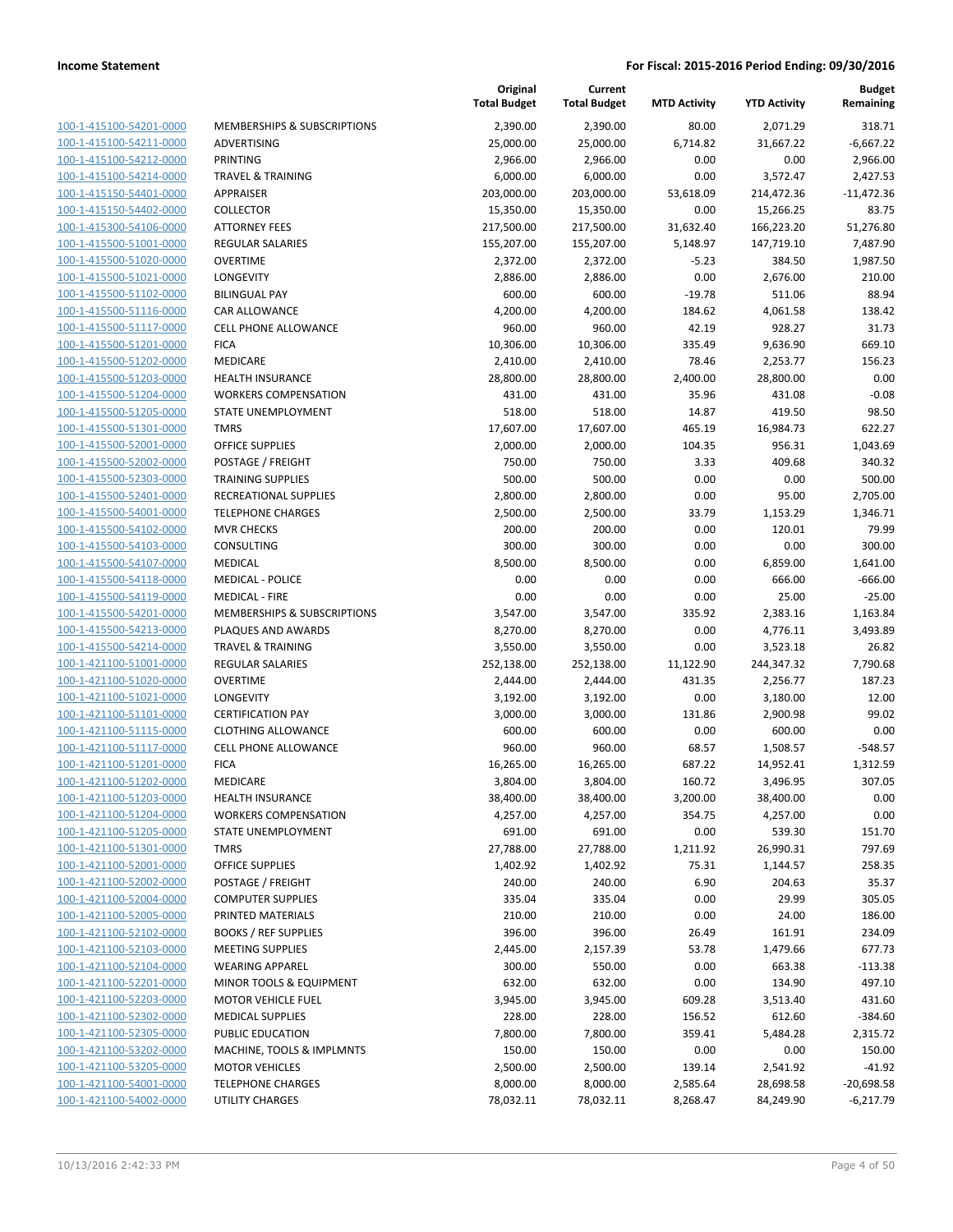| 100-1-421100-54201-0000        |
|--------------------------------|
| 100-1-421100-54205-0000        |
| 100-1-421100-54212-0000        |
| 100-1-421100-54213-0000        |
| 100-1-421100-54214-0000        |
| 100-1-421210-51001-0000        |
| 100-1-421210-51020-0000        |
|                                |
| 100-1-421210-51021-0000        |
| 100-1-421210-51101-0000        |
| 100-1-421210-51115-0000        |
| 100-1-421210-51117-0000        |
| 100-1-421210-51201-0000        |
| 100-1-421210-51202-0000        |
| 100-1-421210-51203-0000        |
| 100-1-421210-51204-0000        |
| 100-1-421210-51205-0000        |
| 100-1-421210-51301-0000        |
|                                |
| 100-1-421210-51401-0000        |
| 100-1-421210-52001-0000        |
| 100-1-421210-52002-0000        |
| 100-1-421210-52004-0000        |
| 100-1-421210-52005-0000        |
| 100-1-421210-52102-0000        |
| 100-1-421210-52104-0000        |
| 100-1-421210-52201-0000        |
| 100-1-421210-52203-0000        |
| 100-1-421210-53203-0000        |
| 100-1-421210-53205-0000        |
| 100-1-421210-54001-0000        |
| 100-1-421210-54101-0000        |
|                                |
| 100-1-421210-54201-0000        |
| 100-1-421210-54208-0000        |
| 100-1-421210-54214-0000        |
| 100-1-421210-54215-0000        |
| 100-1-421210-54216-0000        |
| 100-1-421230-51001-0000        |
| 100-1-421230-51020-0000        |
| 100-1-421230-51021-0000        |
| 100-1-421230-51101-0000        |
| 100-1-421230-51102-0000        |
| 100-1-421230-51115-0000        |
| 100-1-421230-51117-0000        |
|                                |
| <u>100-1-421230-51201-0000</u> |
| 100-1-421230-51202-0000        |
| 100-1-421230-51203-0000        |
| 100-1-421230-51204-0000        |
| 100-1-421230-51205-0000        |
| <u>100-1-421230-51301-0000</u> |
| <u>100-1-421230-51401-0000</u> |
| <u>100-1-421230-52001-0000</u> |
| 100-1-421230-52002-0000        |
| 100-1-421230-52004-0000        |
| 100-1-421230-52005-0000        |
| <u>100-1-421230-52102-0000</u> |
| <u>100-1-421230-52104-0000</u> |
|                                |
| <u>100-1-421230-52108-0000</u> |
| 100-1-421230-52109-0000        |
| <u>100-1-421230-52111-0000</u> |
| <u>100-1-421230-52201-0000</u> |

|                                                    |                                                   | Original<br><b>Total Budget</b> | Current<br><b>Total Budget</b> | <b>MTD Activity</b> | <b>YTD Activity</b> | <b>Budget</b><br>Remaining |
|----------------------------------------------------|---------------------------------------------------|---------------------------------|--------------------------------|---------------------|---------------------|----------------------------|
| 100-1-421100-54201-0000                            | <b>MEMBERSHIPS &amp; SUBSCRIPTIONS</b>            | 2,479.00                        | 2,766.61                       | 48.00               | 2,867.61            | $-101.00$                  |
| 100-1-421100-54205-0000                            | <b>BUSINESS MEALS</b>                             | 200.00                          | 150.00                         | 29.08               | 95.38               | 54.62                      |
| 100-1-421100-54212-0000                            | PRINTING                                          | 200.00                          | 200.00                         | 0.00                | 0.00                | 200.00                     |
| 100-1-421100-54213-0000                            | PLAQUES AND AWARDS                                | 200.00                          | 0.00                           | 0.00                | 0.00                | 0.00                       |
| 100-1-421100-54214-0000                            | <b>TRAVEL &amp; TRAINING</b>                      | 8,275.00                        | 8,275.00                       | 0.00                | 6,537.88            | 1,737.12                   |
| 100-1-421210-51001-0000                            | REGULAR SALARIES                                  | 713,726.00                      | 713,726.00                     | 28,926.08           | 587,824.08          | 125,901.92                 |
| 100-1-421210-51020-0000                            | <b>OVERTIME</b>                                   | 40,281.00                       | 40,281.00                      | 3,595.73            | 47,883.10           | $-7,602.10$                |
| 100-1-421210-51021-0000                            | <b>LONGEVITY</b>                                  | 14,286.00                       | 14,286.00                      | $-1,137.36$         | 12,240.89           | 2,045.11                   |
| 100-1-421210-51101-0000                            | <b>CERTIFICATION PAY</b>                          | 15,600.00                       | 15,600.00                      | 738.45              | 15,276.60           | 323.40                     |
| 100-1-421210-51115-0000                            | <b>CLOTHING ALLOWANCE</b>                         | 6,000.00                        | 6,000.00                       | 0.00                | 5,100.00            | 900.00                     |
| 100-1-421210-51117-0000                            | <b>CELL PHONE ALLOWANCE</b>                       | 4,800.00                        | 4,800.00                       | 232.11              | 4,335.23            | 464.77                     |
| 100-1-421210-51201-0000                            | <b>FICA</b>                                       | 49,271.00                       | 49,271.00                      | $-999.83$           | 41,550.96           | 7,720.04                   |
| 100-1-421210-51202-0000                            | MEDICARE                                          | 11,523.00                       | 11,523.00                      | $-233.83$           | 9,717.54            | 1,805.46                   |
| 100-1-421210-51203-0000                            | <b>HEALTH INSURANCE</b>                           | 105,600.00                      | 105,600.00                     | 8,800.00            | 105,600.00          | 0.00                       |
| 100-1-421210-51204-0000                            | <b>WORKERS COMPENSATION</b>                       | 17,577.00                       | 17,577.00                      | 1,464.75            | 17,577.00           | 0.00                       |
| 100-1-421210-51205-0000                            | STATE UNEMPLOYMENT                                | 1,900.00                        | 1,900.00                       | 0.00                | 1,263.46            | 636.54                     |
| 100-1-421210-51301-0000                            | <b>TMRS</b>                                       | 84,178.00                       | 84,178.00                      | $-1,694.60$         | 74,816.67           | 9,361.33                   |
| 100-1-421210-51401-0000                            | <b>CONTRA - SALARIES</b>                          | 0.00                            | 0.00                           | 0.00                | $-8,538.93$         | 8,538.93                   |
| 100-1-421210-52001-0000                            | <b>OFFICE SUPPLIES</b>                            | 1,955.00                        | 855.00                         | 109.44              | 321.94              | 533.06                     |
| 100-1-421210-52002-0000                            | POSTAGE / FREIGHT                                 | 150.00                          | 150.00                         | 0.00                | 213.13              | $-63.13$                   |
| 100-1-421210-52004-0000                            | <b>COMPUTER SUPPLIES</b>                          | 1,087.00                        | 2,187.00                       | 0.00                | 1,469.94            | 717.06                     |
| 100-1-421210-52005-0000                            | PRINTED MATERIALS                                 | 100.00                          | 100.00                         | 0.00                | 120.00              | $-20.00$                   |
| 100-1-421210-52102-0000                            | <b>BOOKS / REF SUPPLIES</b>                       | 120.00                          | 120.00                         | 0.00                | 0.00                | 120.00                     |
| 100-1-421210-52104-0000                            | <b>WEARING APPAREL</b>                            | 180.00                          | 180.00                         | 0.00                | 0.00                | 180.00                     |
| 100-1-421210-52201-0000                            | MINOR TOOLS & EQUIPMENT                           | 900.00                          | 1,900.00                       | 310.73              | 578.52              | 1,321.48                   |
| 100-1-421210-52203-0000                            | <b>MOTOR VEHICLE FUEL</b>                         | 10,427.00                       | 10,427.00                      | 650.19              | 7,549.83            | 2,877.17                   |
| 100-1-421210-53203-0000                            | <b>INSTRUMENTS &amp; APPARATUS</b>                | 150.00                          | 150.00                         | 0.00                | 0.00                | 150.00                     |
| 100-1-421210-53205-0000                            | <b>MOTOR VEHICLES</b>                             | 3,000.00                        | 3,000.00                       | 12.34               | 1,545.39            | 1,454.61                   |
| 100-1-421210-54001-0000                            | <b>TELEPHONE CHARGES</b>                          | 16,200.00                       | 16,200.00                      | 3,060.84            | 37,484.37           | $-21,284.37$               |
| 100-1-421210-54101-0000                            | PROFESSIONAL SERVICES                             | 400.00                          | 400.00                         | 0.00                | 0.00                | 400.00                     |
| 100-1-421210-54201-0000                            | MEMBERSHIPS & SUBSCRIPTIONS                       | 4,302.00                        | 4,302.00                       | 900.00              | 4,133.66            | 168.34                     |
| 100-1-421210-54208-0000                            | <b>LABORATORY WORK</b>                            | 8,475.00                        | 8,475.00                       | $-641.25$           | 903.50              | 7,571.50                   |
| 100-1-421210-54214-0000                            | <b>TRAVEL &amp; TRAINING</b>                      | 7,350.00                        | 6,180.00                       | 2,188.45            | 6,980.53            | $-800.53$                  |
| 100-1-421210-54215-0000                            | <b>EVIDENCE PURCHASES</b>                         | 2,000.00                        | 1,000.00                       | 0.00                | 1,000.00            | 0.00                       |
| 100-1-421210-54216-0000                            | <b>INFORMANT EXPENSES</b>                         | 1,000.00                        | 1,000.00                       | 0.00                | 1,000.00            | 0.00                       |
| 100-1-421230-51001-0000                            | <b>REGULAR SALARIES</b>                           | 2,702,480.00                    | 2,702,480.00                   | 112,334.69          | 2,521,423.98        | 181,056.02                 |
| 100-1-421230-51020-0000                            | <b>OVERTIME</b>                                   | 193,007.00                      | 193,007.00                     | 11,194.72           | 231,537.76          | $-38,530.76$               |
| 100-1-421230-51021-0000                            | LONGEVITY                                         | 35,139.00                       | 35,139.00                      | 278.52              | 32,784.95           | 2,354.05                   |
| 100-1-421230-51101-0000                            | <b>CERTIFICATION PAY</b>                          | 48,600.00<br>0.00               | 48,600.00                      | 1,991.20<br>39.57   | 47,428.80           | 1,171.20<br>$-1,008.93$    |
| 100-1-421230-51102-0000<br>100-1-421230-51115-0000 | <b>BILINGUAL PAY</b><br><b>CLOTHING ALLOWANCE</b> | 600.00                          | 0.00<br>600.00                 | 0.00                | 1,008.93            |                            |
| 100-1-421230-51117-0000                            | <b>CELL PHONE ALLOWANCE</b>                       | 2,880.00                        | 2,880.00                       | 64.61               | 600.00<br>1,998.33  | 0.00<br>881.67             |
| 100-1-421230-51201-0000                            | <b>FICA</b>                                       | 183,880.00                      | 183,880.00                     | 6,471.65            | 169,335.58          | 14,544.42                  |
| 100-1-421230-51202-0000                            | MEDICARE                                          | 43,249.00                       | 43,249.00                      | 1,513.54            | 39,602.69           | 3,646.31                   |
| 100-1-421230-51203-0000                            | <b>HEALTH INSURANCE</b>                           | 403,200.00                      | 403,200.00                     | 33,600.00           | 403,200.00          | 0.00                       |
| 100-1-421230-51204-0000                            | <b>WORKERS COMPENSATION</b>                       | 65,643.00                       | 65,643.00                      | 5,470.25            | 65,643.00           | 0.00                       |
| 100-1-421230-51205-0000                            | STATE UNEMPLOYMENT                                | 7,253.00                        | 7,253.00                       | 33.71               | 6,641.11            | 611.89                     |
| 100-1-421230-51301-0000                            | <b>TMRS</b>                                       | 316,101.00                      | 316,101.00                     | 11,254.76           | 302,526.23          | 13,574.77                  |
| 100-1-421230-51401-0000                            | <b>CONTRA - SALARIES</b>                          | $-108,670.00$                   | $-108,670.00$                  | $-3,394.75$         | $-20,011.29$        | $-88,658.71$               |
| 100-1-421230-52001-0000                            | OFFICE SUPPLIES                                   | 1,200.00                        | 1,200.00                       | 11.00               | 738.29              | 461.71                     |
| 100-1-421230-52002-0000                            | POSTAGE / FREIGHT                                 | 390.00                          | 390.00                         | 17.37               | 372.13              | 17.87                      |
| 100-1-421230-52004-0000                            | <b>COMPUTER SUPPLIES</b>                          | 400.00                          | 400.00                         | 119.99              | 119.99              | 280.01                     |
| 100-1-421230-52005-0000                            | PRINTED MATERIALS                                 | 1,000.00                        | 1,000.00                       | 0.00                | 435.35              | 564.65                     |
| 100-1-421230-52102-0000                            | <b>BOOKS / REF SUPPLIES</b>                       | 500.00                          | 500.00                         | 0.00                | 0.00                | 500.00                     |
| 100-1-421230-52104-0000                            | <b>WEARING APPAREL</b>                            | 19,000.00                       | 19,000.00                      | 0.00                | 20,393.72           | $-1,393.72$                |
| 100-1-421230-52108-0000                            | <b>MENAGERIE SUPPLIES</b>                         | 475.00                          | 475.00                         | 0.00                | 334.66              | 140.34                     |
| 100-1-421230-52109-0000                            | <b>SUPPORT OF PRISONERS</b>                       | 2,400.00                        | 2,400.00                       | 141.28              | 1,596.25            | 803.75                     |
| 100-1-421230-52111-0000                            | <b>AMMUNITION</b>                                 | 15,166.89                       | 15,166.89                      | 3,960.30            | 14,745.97           | 420.92                     |
| 100-1-421230-52201-0000                            | MINOR TOOLS & EQUIPMENT                           | 22,948.00                       | 22,638.56                      | 550.20              | 21,698.98           | 939.58                     |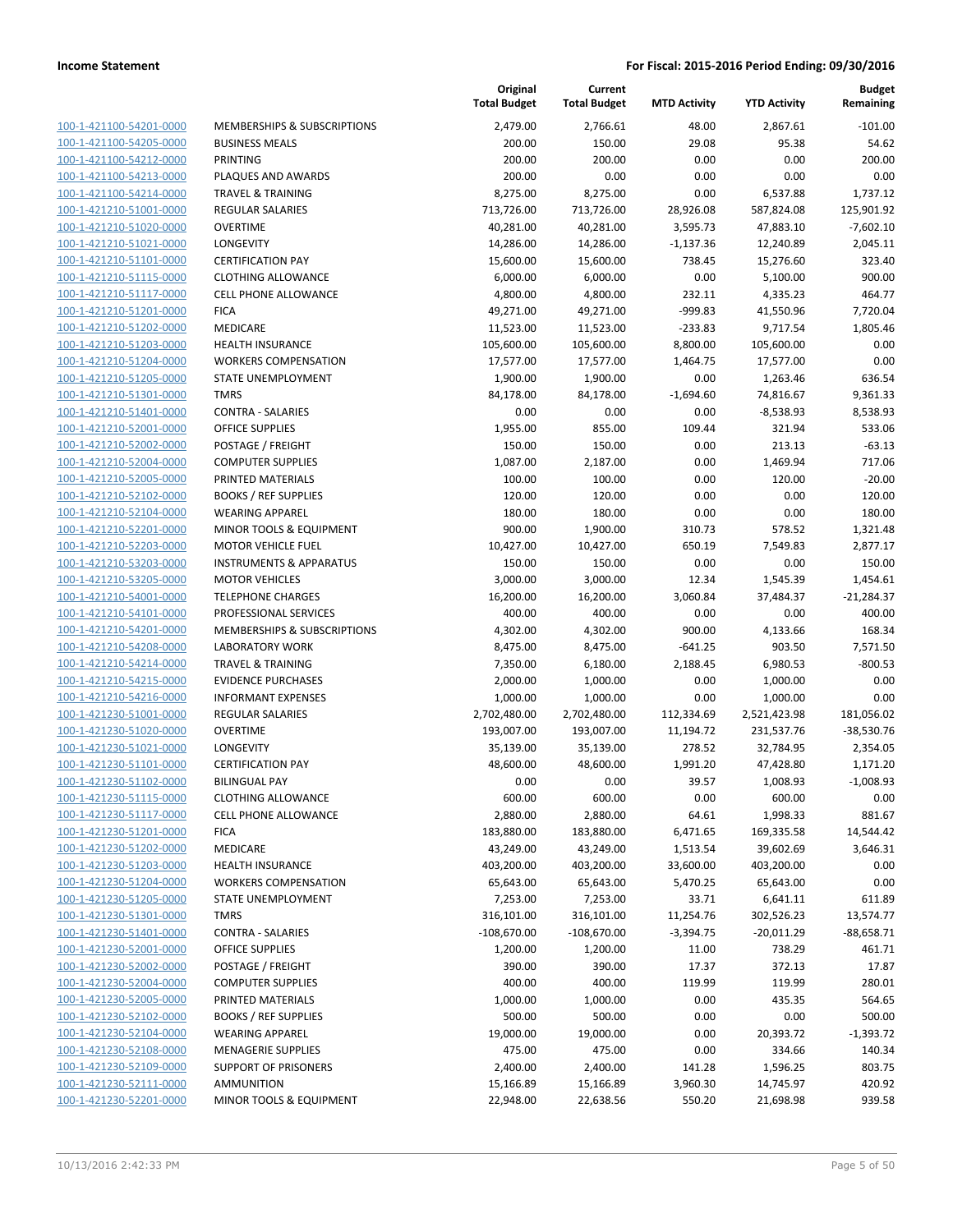|                         |                              | Original<br><b>Total Budget</b> | Current<br><b>Total Budget</b> | <b>MTD Activity</b> | <b>YTD Activity</b> | Budget<br>Remaining |
|-------------------------|------------------------------|---------------------------------|--------------------------------|---------------------|---------------------|---------------------|
| 100-1-421230-52203-0000 | <b>MOTOR VEHICLE FUEL</b>    | 155,256.00                      | 109,896.00                     | 9,097.26            | 75,388.99           | 34,507.01           |
| 100-1-421230-52303-0000 | <b>TRAINING SUPPLIES</b>     | 97.00                           | 97.00                          | 0.00                | 24.44               | 72.56               |
| 100-1-421230-53202-0000 | MACHINE, TOOLS & IMPLMNTS    | 1,500.00                        | 1,500.00                       | 0.00                | 100.01              | 1,399.99            |
| 100-1-421230-53205-0000 | <b>MOTOR VEHICLES</b>        | 67,790.00                       | 67,790.00                      | 4,516.83            | 30,406.11           | 37,383.89           |
| 100-1-421230-54001-0000 | <b>TELEPHONE CHARGES</b>     | 38,000.00                       | 38,000.00                      | 5,042.08            | 58,073.91           | $-20,073.91$        |
| 100-1-421230-54108-0000 | <b>VETERINARY SERVICES</b>   | 970.00                          | 970.00                         | 0.00                | 560.00              | 410.00              |
| 100-1-421230-54201-0000 | MEMBERSHIPS & SUBSCRIPTIONS  | 180.00                          | 180.00                         | 0.00                | 80.00               | 100.00              |
| 100-1-421230-54214-0000 | <b>TRAVEL &amp; TRAINING</b> | 4,050.00                        | 4,420.00                       | 1,938.25            | 3,092.99            | 1,327.01            |
| 100-1-421240-51001-0000 | <b>REGULAR SALARIES</b>      | 711,488.00                      | 711,488.00                     | 27,212.37           | 667,540.43          | 43,947.57           |
| 100-1-421240-51020-0000 | <b>OVERTIME</b>              | 40,156.00                       | 40,156.00                      | 2,627.70            | 45,989.43           | $-5,833.43$         |
| 100-1-421240-51021-0000 | <b>LONGEVITY</b>             | 9,090.00                        | 9,090.00                       | 78.33               | 8,840.36            | 249.64              |
| 100-1-421240-51101-0000 | <b>CERTIFICATION PAY</b>     | 10,200.00                       | 10,200.00                      | 672.51              | 13,710.64           | $-3,510.64$         |
| 100-1-421240-51102-0000 | <b>BILINGUAL PAY</b>         | 1,200.00                        | 1,200.00                       | 65.94               | 1,450.74            | $-250.74$           |
| 100-1-421240-51117-0000 | <b>CELL PHONE ALLOWANCE</b>  | 1,920.00                        | 1,920.00                       | 84.39               | 1,856.55            | 63.45               |
| 100-1-421240-51201-0000 | <b>FICA</b>                  | 29,646.00                       | 29,646.00                      | 633.33              | 18,910.34           | 10,735.66           |
| 100-1-421240-51202-0000 | MEDICARE                     | 11,224.00                       | 11,224.00                      | 432.77              | 10,425.86           | 798.14              |
| 100-1-421240-51203-0000 | <b>HEALTH INSURANCE</b>      | 172,800.00                      | 172,800.00                     | 14,400.00           | 172,800.00          | 0.00                |
| 100-1-421240-51204-0000 | <b>WORKERS COMPENSATION</b>  | 3,851.00                        | 3,851.00                       | 320.96              | 3,851.08            | $-0.08$             |
| 100-1-421240-51205-0000 | STATE UNEMPLOYMENT           | 3,108.00                        | 3,108.00                       | 0.00                | 3,100.67            | 7.33                |
| 100-1-421240-51301-0000 | <b>TMRS</b>                  | 32,765.00                       | 32,765.00                      | 1,138.15            | 34,966.10           | $-2,201.10$         |
| 100-1-421240-51302-0000 | <b>FR&amp;R RETIREMENT</b>   | 74,044.00                       | 74,044.00                      | 3,199.93            | 67,472.94           | 6,571.06            |
| 100-1-421240-51401-0000 | <b>CONTRA - SALARIES</b>     | 0.00                            | 0.00                           | 0.00                | $-996.11$           | 996.11              |
| 100-1-421240-52001-0000 | <b>OFFICE SUPPLIES</b>       | 2,247.00                        | 2,247.00                       | 94.97               | 2,335.52            | $-88.52$            |
| 100-1-421240-52002-0000 | POSTAGE / FREIGHT            | 2,500.00                        | 2,500.00                       | 74.18               | 2,801.11            | $-301.11$           |
| 100-1-421240-52004-0000 | <b>COMPUTER SUPPLIES</b>     | 500.00                          | 500.00                         | 0.00                | 441.38              | 58.62               |
| 100-1-421240-52005-0000 | PRINTED MATERIALS            | 533.50                          | 533.50                         | 206.78              | 578.64              | $-45.14$            |
| 100-1-421240-52102-0000 | <b>REFERENCE SUPPLIES</b>    | 538.35                          | 538.35                         | 311.91              | 351.35              | 187.00              |
| 100-1-421240-52104-0000 | <b>WEARING APPAREL</b>       | 1,800.00                        | 1,800.00                       | 650.85              | 1,763.85            | 36.15               |
| 100-1-421240-52201-0000 | MINOR TOOLS & EQUIPMENT      | 2,220.00                        | 1,910.56                       | 600.25              | 1,535.01            | 375.55              |
| 100-1-421240-52203-0000 | <b>MOTOR VEHICLE FUEL</b>    | 664.00                          | 664.00                         | 29.06               | 526.04              | 137.96              |
| 100-1-421240-52303-0000 | <b>TRAINING SUPPLIES</b>     | 970.00                          | 970.00                         | 835.67              | 970.00              | 0.00                |
| 100-1-421240-53202-0000 | MACHINE, TOOLS & IMPLMNTS    | 194.00                          | 194.00                         | 0.00                | 0.00                | 194.00              |
| 100-1-421240-53205-0000 | <b>MOTOR VEHICLES</b>        | 840.00                          | 840.00                         | 3.69                | 12.31               | 827.69              |
| 100-1-421240-53207-0000 | RADIO/COMMUNICATIONS         | 40,078.00                       | 40,078.00                      | 0.00                | 32,596.00           | 7,482.00            |
| 100-1-421240-54001-0000 | <b>TELEPHONE CHARGES</b>     | 20,672.00                       | 20,672.00                      | 2,933.83            | 35,524.56           | $-14,852.56$        |
| 100-1-421240-54101-0000 | PROFESSIONAL SERVICES        | 8,520.00                        | 8,520.00                       | 0.00                | 10,727.89           | $-2,207.89$         |
| 100-1-421240-54201-0000 | MEMBERSHIPS & SUBSCRIPTIONS  | 1,140.00                        | 1,140.00                       | 0.00                | 1,025.00            | 115.00              |
| 100-1-421240-54212-0000 | <b>PRINTING</b>              | 485.00                          | 485.00                         | 0.00                | 470.00              | 15.00               |
| 100-1-421240-54214-0000 | <b>TRAVEL &amp; TRAINING</b> | 19,769.00                       | 20,569.00                      | 1,428.55            | 19,680.45           | 888.55              |
| 100-1-421240-55231-0000 | LESS LETHAL PROGRAM          | 0.00                            | 45,360.00                      | 0.00                | 45,342.23           | 17.77               |
| 100-1-421600-52104-0000 | <b>WEARING APPAREL</b>       | 3,060.00                        | 3,060.00                       | 159.93              | 2,569.37            | 490.63              |
| 100-1-421600-52111-0000 | <b>AMMUNITION</b>            | 6,500.00                        | 6,500.00                       | 0.00                | 5,470.67            | 1,029.33            |
| 100-1-421600-52201-0000 | MINOR TOOLS & EQUIPMENT      | 5,100.00                        | 5,718.88                       | 0.00                | 5,718.88            | 0.00                |
| 100-1-421600-52206-0000 | SPECIAL OPS EQUIPMENT        | 5,810.00                        | 5,810.00                       | 101.70              | 3,007.00            | 2,803.00            |
| 100-1-421600-53202-0000 | MACHINE, TOOLS & IMPLMNTS    | 1,324.95                        | 1,324.95                       | 0.00                | 1,317.93            | 7.02                |
| 100-1-421600-54201-0000 | MEMBERSHIPS & SUBSCRIPTIONS  | 440.00                          | 440.00                         | 80.00               | 280.00              | 160.00              |
| 100-1-421600-54214-0000 | <b>TRAVEL &amp; TRAINING</b> | 6,400.00                        | 6,400.00                       | 0.00                | 6,275.00            | 125.00              |
| 100-1-421600-55201-0000 | <b>EQUIPMENT PURCHASES</b>   | 2,350.00                        | 2,350.00                       | 0.00                | 0.00                | 2,350.00            |
| 100-1-422100-51001-0000 | <b>REGULAR SALARIES</b>      | 238,147.00                      | 238,147.00                     | 7,708.45            | 196,933.16          | 41,213.84           |
| 100-1-422100-51020-0000 | <b>OVERTIME</b>              | 1,297.00                        | 1,297.00                       | 0.00                | 0.00                | 1,297.00            |
| 100-1-422100-51021-0000 | LONGEVITY                    | 3,690.00                        | 3,690.00                       | $-1.58$             | 2,489.83            | 1,200.17            |
| 100-1-422100-51101-0000 | <b>CERTIFICATION PAY</b>     | 4,800.00                        | 4,800.00                       | 137.15              | 3,460.35            | 1,339.65            |
| 100-1-422100-51116-0000 | CAR ALLOWANCE                | 7,800.00                        | 7,800.00                       | 42.86               | 4,981.30            | 2,818.70            |
| 100-1-422100-51117-0000 | <b>CELL PHONE ALLOWANCE</b>  | 1,920.00                        | 1,920.00                       | 10.55               | 1,265.83            | 654.17              |
| 100-1-422100-51201-0000 | <b>FICA</b>                  | 2,947.00                        | 2,947.00                       | 100.02              | 2,417.91            | 529.09              |
| 100-1-422100-51202-0000 | MEDICARE                     | 3,736.00                        | 3,736.00                       | 108.27              | 3,957.35            | $-221.35$           |
| 100-1-422100-51203-0000 | <b>HEALTH INSURANCE</b>      | 28,800.00                       | 28,800.00                      | 2,400.00            | 28,800.00           | 0.00                |
| 100-1-422100-51204-0000 | <b>WORKERS COMPENSATION</b>  | 4,035.00                        | 4,035.00                       | 336.25              | 4,035.00            | 0.00                |
| 100-1-422100-51205-0000 | STATE UNEMPLOYMENT           | 518.00                          | 518.00                         | 0.00                | 404.63              | 113.37              |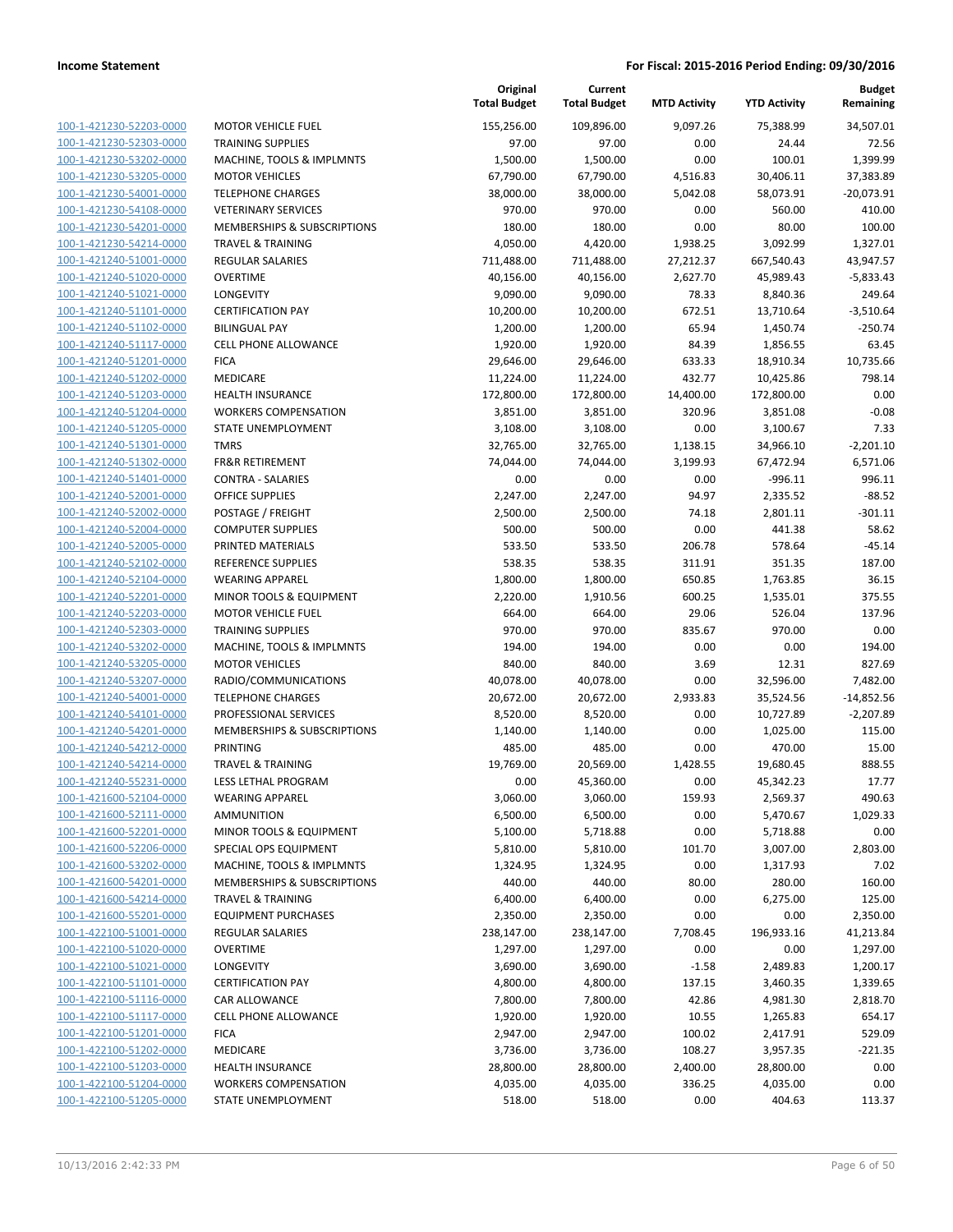| 100-1-422100-51301-0000        |
|--------------------------------|
| 100-1-422100-51302-0000        |
| 100-1-422100-51401-0000        |
| 100-1-422100-52001-0000        |
| 100-1-422100-52002-0000        |
| 100-1-422100-52102-0000        |
| 100-1-422100-52103-0000        |
| 100-1-422100-52104-0000        |
| <u>100-1-422100-52201-0000</u> |
| 100-1-422100-53207-0000        |
| 100-1-422100-54001-0000        |
| 100-1-422100-54002-0000        |
| 100-1-422100-54101-0000        |
| 100-1-422100-54201-0000        |
| 100-1-422100-54214-0000        |
| 100-1-422200-51001-0000        |
| 100-1-422200-51020-0000        |
| 100-1-422200-51021-0000        |
| 100-1-422200-51101-0000        |
| 100-1-422200-51102-0000        |
|                                |
| 100-1-422200-51117-0000        |
| 100-1-422200-51202-0000        |
| 100-1-422200-51203-0000        |
| <u>100-1-422200-51204-0000</u> |
| 100-1-422200-51205-0000        |
| 100-1-422200-51302-0000        |
| 100-1-422200-51401-0000        |
| 100-1-422200-52001-0000        |
| 100-1-422200-52101-0000        |
| 100-1-422200-52104-0000        |
| 100-1-422200-52201-0000        |
| 100-1-422200-52203-0000        |
| 100-1-422200-52205-0000        |
| <u>100-1-422200-52207-0000</u> |
| 100-1-422200-52306-0000        |
| 100-1-422200-53202-0000        |
| 100-1-422200-53205-0000        |
| 100-1-422200-53208-0000        |
| 100-1-422200-53213-0000        |
| 100-1-422200-53402-0000        |
| 100-1-422200-54001-0000        |
| <u>100-1-422200-54002-0000</u> |
| 100-1-422200-54109-0000        |
| 100-1-422200-54214-0000        |
| 100-1-422200-54908-0000        |
|                                |
| <u>100-1-422200-55203-0000</u> |
| 100-1-422200-55207-0000        |
| 100-1-422300-51001-0000        |
| <u>100-1-422300-51020-0000</u> |
| 100-1-422300-51021-0000        |
| <u>100-1-422300-51101-0000</u> |
| 100-1-422300-51117-0000        |
| 100-1-422300-51201-0000        |
| 100-1-422300-51202-0000        |
| <u>100-1-422300-51203-0000</u> |
| <u>100-1-422300-51204-0000</u> |
| <u>100-1-422300-51205-0000</u> |
| 100-1-422300-51302-0000        |
| <u>100-1-422300-51401-0000</u> |
|                                |

|                                                    |                                                      | Original<br><b>Total Budget</b> | Current<br><b>Total Budget</b> | <b>MTD Activity</b> | <b>YTD Activity</b>   | <b>Budget</b><br>Remaining |
|----------------------------------------------------|------------------------------------------------------|---------------------------------|--------------------------------|---------------------|-----------------------|----------------------------|
| 100-1-422100-51301-0000                            | <b>TMRS</b>                                          | 5,036.00                        | 5,036.00                       | 205.65              | 4,739.36              | 296.64                     |
| 100-1-422100-51302-0000                            | <b>FR&amp;R RETIREMENT</b>                           | 34,249.00                       | 34,249.00                      | 961.90              | 26,796.72             | 7,452.28                   |
| 100-1-422100-51401-0000                            | <b>CONTRA - SALARIES</b>                             | 0.00                            | 0.00                           | 0.00                | $-106.25$             | 106.25                     |
| 100-1-422100-52001-0000                            | <b>OFFICE SUPPLIES</b>                               | 1,610.00                        | 1,610.00                       | 184.36              | 1,107.86              | 502.14                     |
| 100-1-422100-52002-0000                            | POSTAGE / FREIGHT                                    | 250.00                          | 250.00                         | 10.81               | 61.34                 | 188.66                     |
| 100-1-422100-52102-0000                            | REFERENCE SUPPLIES                                   | 1,000.00                        | 1,000.00                       | 0.00                | 123.44                | 876.56                     |
| 100-1-422100-52103-0000                            | <b>MEETING SUPPLIES</b>                              | 916.00                          | 916.00                         | 0.00                | 1,076.75              | $-160.75$                  |
| 100-1-422100-52104-0000                            | <b>WEARING APPAREL</b>                               | 1,028.00                        | 1,028.00                       | 0.00                | 364.17                | 663.83                     |
| 100-1-422100-52201-0000                            | MINOR TOOLS & EQUIPMENT                              | 0.00                            | 0.00                           | 0.00                | 192.09                | $-192.09$                  |
| 100-1-422100-53207-0000                            | RADIO/COMMUNICATIONS                                 | 5,250.00                        | 5,250.00                       | 0.00                | 4,208.80              | 1,041.20                   |
| 100-1-422100-54001-0000                            | <b>TELEPHONE CHARGES</b>                             | 5,300.00                        | 5,300.00                       | 268.63              | 3,767.91              | 1,532.09                   |
| 100-1-422100-54002-0000                            | <b>UTILITY CHARGES</b>                               | 5,960.02                        | 5,960.02                       | 586.34              | 4,631.42              | 1,328.60                   |
| 100-1-422100-54101-0000                            | PROFESSIONAL SERVICES                                | 5,200.00                        | 5,200.00                       | 1,500.00            | 1,500.00              | 3,700.00                   |
| 100-1-422100-54201-0000                            | MEMBERSHIPS & SUBSCRIPTIONS                          | 7,175.00                        | 7,175.00                       | 961.44              | 6,603.57              | 571.43                     |
| 100-1-422100-54214-0000                            | <b>TRAVEL &amp; TRAINING</b>                         | 6,980.00                        | 6,980.00                       | 0.00                | 4,533.37              | 2,446.63                   |
| 100-1-422200-51001-0000                            | REGULAR SALARIES                                     | 2,698,398.00                    | 2,698,398.00                   | 122,910.76          | 2,706,611.11          | $-8,213.11$                |
| 100-1-422200-51020-0000                            | <b>OVERTIME</b>                                      | 330,458.00                      | 330,458.00                     | 2,389.27            | 276,723.61            | 53,734.39                  |
| 100-1-422200-51021-0000                            | LONGEVITY                                            | 36,084.00                       | 36,084.00                      | 128.18              | 36,379.85             | $-295.85$                  |
| 100-1-422200-51101-0000                            | <b>CERTIFICATION PAY</b>                             | 57,600.00                       | 57,600.00                      | 2,764.02            | 59,073.09             | $-1,473.09$                |
| 100-1-422200-51102-0000                            | <b>BILINGUAL PAY</b>                                 | 600.00                          | 600.00                         | 26.38               | 580.30                | 19.70                      |
| 100-1-422200-51117-0000                            | CELL PHONE ALLOWANCE                                 | 2,688.00                        | 2,688.00                       | 100.86              | 1,621.37              | 1,066.63                   |
| 100-1-422200-51202-0000                            | <b>MEDICARE</b>                                      | 45,324.00                       | 45,324.00                      | 1,853.33            | 44,597.11             | 726.89                     |
| 100-1-422200-51203-0000                            | <b>HEALTH INSURANCE</b>                              | 460,800.00                      | 460,800.00                     | 38,400.00           | 460,800.00            | 0.00                       |
| 100-1-422200-51204-0000                            | <b>WORKERS COMPENSATION</b>                          | 58,155.00                       | 58,155.00                      | 4,846.25            | 58,155.00             | 0.00                       |
| 100-1-422200-51205-0000                            | <b>STATE UNEMPLOYMENT</b>                            | 8,289.00                        | 8,289.00                       | $-5.68$             | 6,688.09              | 1,600.91                   |
| 100-1-422200-51302-0000                            | <b>FR&amp;R RETIREMENT</b>                           | 509,510.00                      | 509,510.00                     | 20,916.09           | 502,201.13            | 7,308.87                   |
| 100-1-422200-51401-0000                            | <b>CONTRA - SALARIES</b>                             | 0.00                            | 0.00                           | $-25,032.21$        | $-29,127.81$          | 29,127.81                  |
| 100-1-422200-52001-0000                            | <b>OFFICE SUPPLIES</b>                               | 998.00                          | 998.00                         | 0.00                | 996.86                | 1.14                       |
| 100-1-422200-52101-0000                            | <b>JANITORIAL SUPPLIES</b><br><b>WEARING APPAREL</b> | 5,800.00                        | 5,800.00                       | 0.00                | 4,875.56              | 924.44                     |
| 100-1-422200-52104-0000<br>100-1-422200-52201-0000 | MINOR TOOLS & EQUIPMENT                              | 19,600.00                       | 19,600.00                      | 4,496.92<br>228.77  | 14,628.42             | 4,971.58<br>7,482.39       |
| 100-1-422200-52203-0000                            | <b>MOTOR VEHICLE FUEL</b>                            | 14,420.00<br>35,000.00          | 14,420.00<br>35,000.00         | 2,665.39            | 6,937.61<br>20,511.27 | 14,488.73                  |
| 100-1-422200-52205-0000                            | FIRST RESPONDER SUPPLIES                             | 19,400.00                       | 19,400.00                      | 0.00                | 17,058.52             | 2,341.48                   |
| 100-1-422200-52207-0000                            | <b>BUNKER GEAR</b>                                   | 33,750.00                       | 33,750.00                      | 28,641.72           | 66,392.61             | $-32,642.61$               |
| 100-1-422200-52306-0000                            | <b>HAZMAT SUPPLIES</b>                               | 6,400.00                        | 6,400.00                       | 99.90               | 99.90                 | 6,300.10                   |
| 100-1-422200-53202-0000                            | MACHINE, TOOLS & IMPLMNTS                            | 2,150.00                        | 2,150.00                       | 187.27              | 581.39                | 1,568.61                   |
| 100-1-422200-53205-0000                            | <b>MOTOR VEHICLES</b>                                | 25,000.00                       | 25,000.00                      | $-4,902.71$         | 45,970.23             | $-20,970.23$               |
| 100-1-422200-53208-0000                            | FIRE HOSE/NOZZLES                                    | 5,200.00                        | 5,200.00                       | 2,691.39            | 2,691.39              | 2,508.61                   |
| 100-1-422200-53213-0000                            | <b>SCBA MAINTENANCE</b>                              | 4,000.00                        | 4,000.00                       | 0.00                | 2,007.00              | 1,993.00                   |
| 100-1-422200-53402-0000                            | <b>BUILDING MAINTENANCE</b>                          | 1,500.00                        | 1,500.00                       | 0.00                | 718.01                | 781.99                     |
| 100-1-422200-54001-0000                            | <b>TELEPHONE CHARGES</b>                             | 8,250.00                        | 8,250.00                       | 35.30               | 3,148.74              | 5,101.26                   |
| 100-1-422200-54002-0000                            | <b>UTILITY CHARGES</b>                               | 60,000.00                       | 60,000.00                      | 4,829.14            | 46,396.68             | 13,603.32                  |
| 100-1-422200-54109-0000                            | INSPECTIONS/TESTING                                  | 9,400.00                        | 9,400.00                       | 498.75              | 10,355.27             | $-955.27$                  |
| 100-1-422200-54214-0000                            | <b>TRAVEL &amp; TRAINING</b>                         | 23,500.00                       | 23,500.00                      | $-2,677.08$         | 14,504.71             | 8,995.29                   |
| 100-1-422200-54908-0000                            | LEASE PURCHASE PAYMENTS                              | 65,037.00                       | 65,037.00                      | 0.00                | 54,197.20             | 10,839.80                  |
| 100-1-422200-55203-0000                            | <b>FURNITURE/OFFICE EQUIP</b>                        | 0.00                            | 0.00                           | 0.00                | 428.67                | $-428.67$                  |
| 100-1-422200-55207-0000                            | RADIO COMMUNICATION EQUIP                            | 5,200.00                        | 5,200.00                       | 0.00                | 2,688.00              | 2,512.00                   |
| 100-1-422300-51001-0000                            | <b>REGULAR SALARIES</b>                              | 79,032.00                       | 79,032.00                      | 5,631.31            | 92,413.41             | $-13,381.41$               |
| 100-1-422300-51020-0000                            | <b>OVERTIME</b>                                      | 5,643.00                        | 5,643.00                       | $-1,311.84$         | 22,235.34             | $-16,592.34$               |
| 100-1-422300-51021-0000                            | LONGEVITY                                            | 1,200.00                        | 1,200.00                       | 0.00                | 1,194.00              | 6.00                       |
| 100-1-422300-51101-0000                            | <b>CERTIFICATION PAY</b>                             | 1,920.00                        | 1,920.00                       | 84.40               | 1,856.80              | 63.20                      |
| 100-1-422300-51117-0000                            | <b>CELL PHONE ALLOWANCE</b>                          | 432.00                          | 432.00                         | 26.38               | 580.30                | $-148.30$                  |
| 100-1-422300-51201-0000                            | <b>FICA</b>                                          | 5,470.00                        | 5,470.00                       | 0.00                | 0.00                  | 5,470.00                   |
| 100-1-422300-51202-0000                            | MEDICARE                                             | 1,279.00                        | 1,279.00                       | 63.27               | 1,695.42              | $-416.42$                  |
| 100-1-422300-51203-0000                            | <b>HEALTH INSURANCE</b>                              | 9,600.00                        | 9,600.00                       | 800.00              | 9,600.00              | 0.00                       |
| 100-1-422300-51204-0000                            | <b>WORKERS COMPENSATION</b>                          | 1,641.00                        | 1,641.00                       | 136.75              | 1,641.00              | 0.00                       |
| 100-1-422300-51205-0000                            | STATE UNEMPLOYMENT                                   | 173.00                          | 173.00                         | 0.00                | 134.83                | 38.17                      |
| 100-1-422300-51302-0000                            | <b>FR&amp;R RETIREMENT</b>                           | 14,381.00                       | 14,381.00                      | 722.13              | 19,279.61             | $-4,898.61$                |
| 100-1-422300-51401-0000                            | <b>CONTRA - SALARIES</b>                             | 0.00                            | 0.00                           | $-424.62$           | $-3,396.96$           | 3,396.96                   |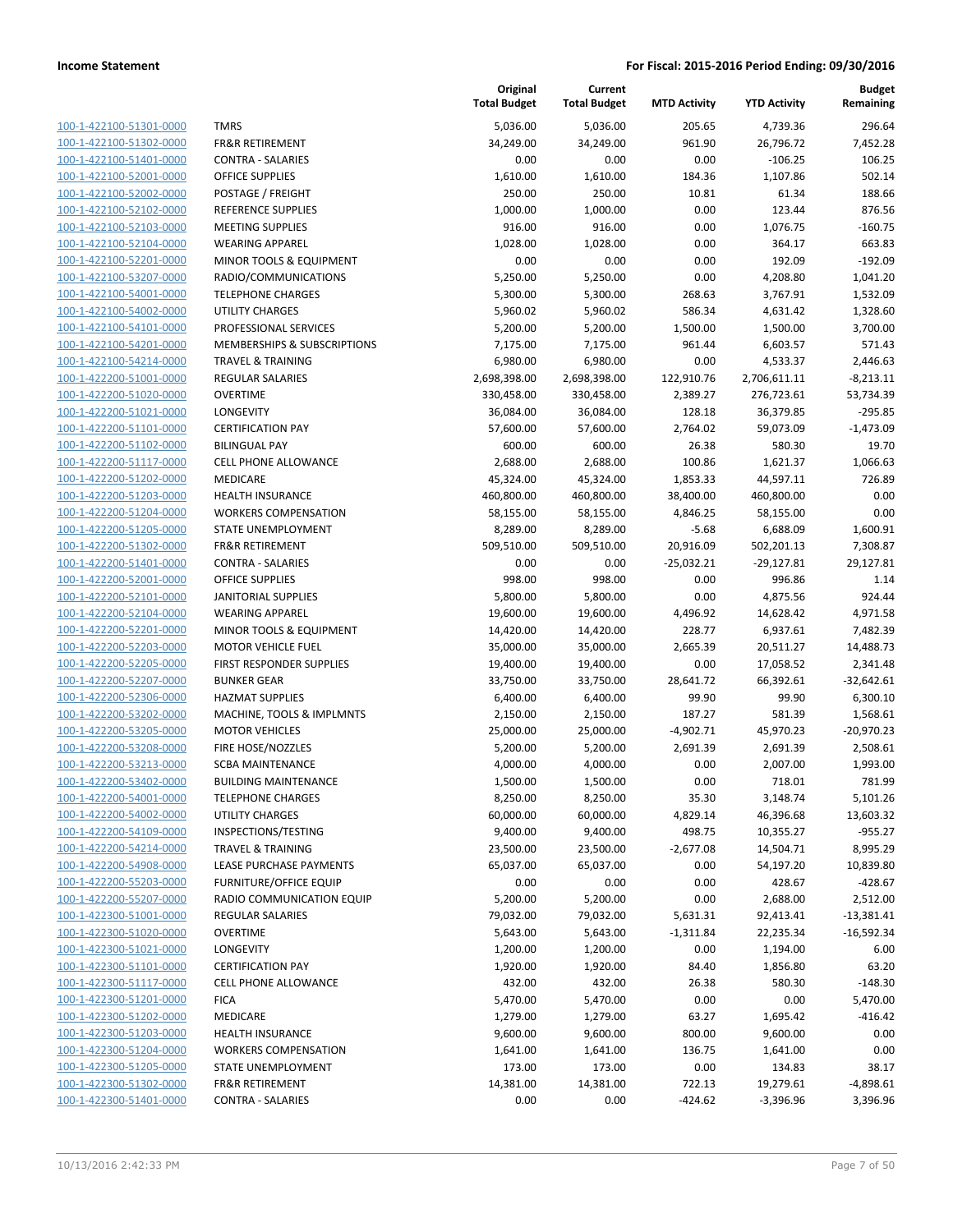| 100-1-422300-52002-0000            |
|------------------------------------|
| 100-1-422300-52005-0000            |
| 100-1-422300-52104-0000            |
| 100-1-422300-52201-0000            |
| 100-1-422300-52203-0000            |
| 100-1-422300-52304-0000            |
| 100-1-422300-53205-0000            |
| 100-1-422300-54001-0000            |
| 100-1-422300-54201-0000            |
| $100 - 1$<br>-422300-54208-0000    |
| 100-1-422300-54210-0000            |
| 100-1-422300-54214-0000            |
| 100-1-422300-54217-0000            |
| 100-1-422400-53209-0000            |
| $100 - 1$<br>-422400-54001-0000    |
| 100-1-431100-51001-0000            |
| 100-1-431100-51020-0000            |
| 100-1-431100-51021-0000            |
|                                    |
| 100-1-431100-51116-0000            |
| 431100-51201<br>$100 - 1$<br>-0000 |
| 100-1-431100-51202-0000            |
| 100-1-431100-51203-0000            |
| 100-1-431100-51204-0000            |
| 100-1-431100-51205-0000            |
| -431100-51301-0000<br>$100 - 1$    |
| 100-1-431100-52001-0000            |
| 100-1-431100-52002-0000            |
| 100-1-431100-52103-0000            |
| 100-1-431100-52203-0000            |
| $100 - 1$<br>-431100-53201-0000    |
| 100-1-431100-53205-0000            |
| 100-1-431100-53207-0000            |
| 100-1-431100-54001-0000            |
| 100-1-431100-54002-0000            |
| -431100-54101-0000<br>$100 - 1$    |
| 100-1-431100-54201-0000            |
| 100-1-431100-54214-0000            |
| 100-1-431200-51001-0000            |
| 100-1-431200-51020-0000            |
| -431200-51021-0000<br>$100 - 1$    |
| 100-1-431200-51117-0000            |
| 100-1-431200-51201-0000            |
| <u>100-1-431200-51202-0000</u>     |
| 100-1-431200-51203-0000            |
| 100-1-431200-51204-0000            |
| 100-1-431200-51205-0000            |
| 100-1-431200-51301-0000            |
|                                    |
| <u>100-1-431200-51401-0000</u>     |
| 100-1-431200-52001-0000            |
| 100-1-431200-52002-0000            |
| 100-1-431200-52103-0000            |
| 100-1-431200-52104-0000            |
| 100-1-431200-52106-0000            |
| 100-1-431200-52107-0000            |
| 100-1-431200-52201-0000            |
| 100-1-431200-52203-0000            |
| 100-1-431200-52302-0000            |
| <u>100-1-431200-52303-0000</u>     |
| <u>100-1-431200-53202-0000</u>     |

|                                                    |                                                      | Original<br><b>Total Budget</b> | Current<br><b>Total Budget</b> | <b>MTD Activity</b> | <b>YTD Activity</b> | <b>Budget</b><br>Remaining |
|----------------------------------------------------|------------------------------------------------------|---------------------------------|--------------------------------|---------------------|---------------------|----------------------------|
| 100-1-422300-52002-0000                            | POSTAGE / FREIGHT                                    | 50.00                           | 50.00                          | 0.00                | 13.27               | 36.73                      |
| 100-1-422300-52005-0000                            | PRINTED MATERIALS                                    | 400.00                          | 400.00                         | 0.00                | 371.50              | 28.50                      |
| 100-1-422300-52104-0000                            | <b>WEARING APPAREL</b>                               | 481.00                          | 481.00                         | 0.00                | 160.95              | 320.05                     |
| 100-1-422300-52201-0000                            | MINOR TOOLS & EQUIPMENT                              | 3,142.00                        | 3,142.00                       | 635.97              | 3,136.48            | 5.52                       |
| 100-1-422300-52203-0000                            | <b>MOTOR VEHICLE FUEL</b>                            | 1,450.00                        | 1,450.00                       | 134.82              | 1,560.61            | $-110.61$                  |
| 100-1-422300-52304-0000                            | FIRE PREVENTION SUPPLIES                             | 11,910.00                       | 11,910.00                      | 647.67              | 10,804.65           | 1,105.35                   |
| 100-1-422300-53205-0000                            | <b>MOTOR VEHICLES</b>                                | 600.00                          | 600.00                         | 0.00                | 251.61              | 348.39                     |
| 100-1-422300-54001-0000                            | <b>TELEPHONE CHARGES</b>                             | 1,000.00                        | 1,000.00                       | 0.12                | 148.59              | 851.41                     |
| 100-1-422300-54201-0000                            | MEMBERSHIPS & SUBSCRIPTIONS                          | 1,445.00                        | 1,445.00                       | 0.00                | 1,536.15            | $-91.15$                   |
| 100-1-422300-54208-0000                            | <b>LABORATORY WORK</b>                               | 600.00                          | 600.00                         | 0.00                | 0.00                | 600.00                     |
| 100-1-422300-54210-0000                            | PHOTO PROCESSING                                     | 200.00                          | 200.00                         | 0.00                | 0.00                | 200.00                     |
| 100-1-422300-54214-0000                            | <b>TRAVEL &amp; TRAINING</b>                         | 2,200.00                        | 2,200.00                       | 0.00                | 232.93              | 1,967.07                   |
| 100-1-422300-54217-0000                            | <b>AWARDS PROGRAM</b>                                | 320.00                          | 320.00                         | 0.00                | 0.00                | 320.00                     |
| 100-1-422400-53209-0000                            | HARDWARE/SOFTWARE                                    | 10,000.00                       | 10,000.00                      | 0.00                | 10,000.00           | 0.00                       |
| 100-1-422400-54001-0000                            | <b>TELEPHONE CHARGES</b>                             | 4,630.00                        | 4,630.00                       | 152.67              | 2,646.26            | 1,983.74                   |
| 100-1-431100-51001-0000                            | <b>REGULAR SALARIES</b>                              | 131,720.00                      | 131,720.00                     | 3,876.55            | 118,490.61          | 13,229.39                  |
| 100-1-431100-51020-0000                            | <b>OVERTIME</b>                                      | 578.00                          | 578.00                         | 0.00                | 233.69              | 344.31                     |
| 100-1-431100-51021-0000                            | <b>LONGEVITY</b>                                     | 1,524.00                        | 1,524.00                       | 0.00                | 1,518.00            | 6.00                       |
| 100-1-431100-51116-0000                            | CAR ALLOWANCE                                        | 4,200.00                        | 4,200.00                       | 184.62              | 4,061.58            | 138.42                     |
| 100-1-431100-51201-0000                            | <b>FICA</b>                                          | 9,256.00                        | 9,256.00                       | 251.29              | 7,983.42            | 1,272.58                   |
| 100-1-431100-51202-0000                            | MEDICARE                                             | 2,001.00                        | 2,001.00                       | 58.76               | 1,867.08            | 133.92                     |
| 100-1-431100-51203-0000                            | <b>HEALTH INSURANCE</b>                              | 19,200.00                       | 19,200.00                      | 1,600.00            | 19,200.00           | 0.00                       |
| 100-1-431100-51204-0000                            | <b>WORKERS COMPENSATION</b>                          | 358.00                          | 358.00                         | 29.79               | 357.92              | 0.08                       |
| 100-1-431100-51205-0000                            | STATE UNEMPLOYMENT                                   | 345.00                          | 345.00                         | 0.00                | 340.81              | 4.19                       |
| 100-1-431100-51301-0000                            | <b>TMRS</b>                                          | 14,620.00                       | 14,620.00                      | 287.77              | 13,617.74           | 1,002.26                   |
| 100-1-431100-52001-0000                            | <b>OFFICE SUPPLIES</b>                               | 600.00                          | 469.59                         | 0.00                | 492.01              | $-22.42$                   |
| 100-1-431100-52002-0000                            | POSTAGE / FREIGHT                                    | 200.00                          | 200.00                         | 0.00                | 181.82              | 18.18                      |
| 100-1-431100-52103-0000                            | <b>MEETING SUPPLIES</b>                              | 0.00                            | 0.00                           | 0.00                | 130.41              | $-130.41$                  |
| 100-1-431100-52203-0000                            | <b>MOTOR VEHICLE FUEL</b>                            | 500.00                          | 500.00                         | 0.00                | 174.43              | 325.57                     |
| 100-1-431100-53201-0000                            | FURNITURE & OFFICE EQUIPMENT                         | 150.00                          | 0.00                           | 0.00                | 0.00                | 0.00                       |
| 100-1-431100-53205-0000                            | <b>MOTOR VEHICLES</b>                                | 400.00                          | 400.00                         | 700.40              | 855.79              | $-455.79$                  |
| 100-1-431100-53207-0000                            | RADIO/COMMUNICATIONS                                 | 1,000.00                        | 1,000.00                       | 0.00                | 100.00              | 900.00                     |
| 100-1-431100-54001-0000                            | <b>TELEPHONE CHARGES</b>                             | 5,000.00                        | 5,000.00                       | 36.22               | 1,635.74            | 3,364.26                   |
| 100-1-431100-54002-0000                            | <b>UTILITY CHARGES</b>                               | 2,500.00                        | 2,500.00                       | 5.42                | 472.43              | 2,027.57                   |
| 100-1-431100-54101-0000                            | PROFESSIONAL SERVICES                                | 1,000.00                        | 943.92                         | 0.00                | 0.00                | 943.92                     |
| 100-1-431100-54201-0000                            | MEMBERSHIPS & SUBSCRIPTIONS                          | 600.00                          | 600.00                         | 0.00                | 397.02              | 202.98                     |
| 100-1-431100-54214-0000                            | <b>TRAVEL &amp; TRAINING</b>                         | 1,500.00                        | 1,836.49                       | 287.31              | 2,189.34            | $-352.85$                  |
| 100-1-431200-51001-0000                            | <b>REGULAR SALARIES</b>                              | 337,515.00                      | 337,515.00                     | 15,505.17           | 289,671.56          | 47,843.44                  |
| 100-1-431200-51020-0000                            | <b>OVERTIME</b>                                      | 27,852.00                       | 27,852.00                      | 457.84              | 10,979.71           | 16,872.29                  |
| 100-1-431200-51021-0000                            | LONGEVITY                                            | 5,964.00                        | 5,964.00                       | 0.00                | 6,390.00            | $-426.00$                  |
| 100-1-431200-51117-0000                            | <b>CELL PHONE ALLOWANCE</b>                          | 864.00                          | 864.00                         | 38.68               | 830.15              | 33.85                      |
| 100-1-431200-51201-0000                            | <b>FICA</b>                                          | 23,076.00                       | 23,076.00                      | 927.32              | 18,154.53           | 4,921.47                   |
| 100-1-431200-51202-0000                            | MEDICARE                                             | 5,397.00                        | 5,397.00                       | 216.88              | 4,245.83            | 1,151.17                   |
| 100-1-431200-51203-0000                            | HEALTH INSURANCE                                     | 105,600.00                      | 105,600.00                     | 8,800.00            | 105,600.00          | 0.00                       |
| 100-1-431200-51204-0000                            | <b>WORKERS COMPENSATION</b>                          | 20,025.00                       | 20,025.00                      | 1,668.75            | 20,025.00           | 0.00                       |
| 100-1-431200-51205-0000                            | STATE UNEMPLOYMENT                                   | 1,900.00                        | 1,900.00                       | 35.84               | 1,621.91            | 278.09                     |
| 100-1-431200-51301-0000                            | <b>TMRS</b>                                          | 39,425.00                       | 39,425.00                      | 1,655.97            | 33,024.06           | 6,400.94                   |
| 100-1-431200-51401-0000                            | <b>CONTRA - SALARIES</b>                             | 0.00                            | 0.00                           | $-157.50$           | $-4,056.19$         | 4,056.19                   |
| 100-1-431200-52001-0000                            | <b>OFFICE SUPPLIES</b>                               | 350.00                          | 350.00                         | 0.00                | 0.00                | 350.00                     |
| 100-1-431200-52002-0000                            | POSTAGE / FREIGHT                                    | 20.00                           | 20.00                          | 0.00                | 0.00                | 20.00                      |
| 100-1-431200-52103-0000                            | <b>MEETING SUPPLIES</b>                              | 200.00                          | 200.00                         | 0.00                | 167.00              | 33.00                      |
| 100-1-431200-52104-0000                            | <b>WEARING APPAREL</b>                               | 10,000.00                       | 10,000.00                      | 1,774.80            | 11,372.73           | $-1,372.73$                |
| 100-1-431200-52106-0000<br>100-1-431200-52107-0000 | <b>CHEMICAL SUPPLIES</b>                             | 2,000.00                        | 2,000.00                       | 147.38              | 708.01              | 1,291.99                   |
| 100-1-431200-52201-0000                            | <b>BOTANICAL SUPPLIES</b><br>MINOR TOOLS & EQUIPMENT | 252.00                          | 252.00                         | 0.00<br>44.58       | 0.00                | 252.00<br>3,366.64         |
| 100-1-431200-52203-0000                            | <b>MOTOR VEHICLE FUEL</b>                            | 6,000.00<br>43,000.00           | 6,000.00<br>43,000.00          |                     | 2,633.36            | 15,679.61                  |
| 100-1-431200-52302-0000                            | <b>MEDICAL SUPPLIES</b>                              | 150.00                          | 150.00                         | 3,589.18<br>0.00    | 27,320.39<br>124.78 | 25.22                      |
| 100-1-431200-52303-0000                            | <b>TRAINING SUPPLIES</b>                             | 200.00                          | 200.00                         | 0.00                | 111.00              | 89.00                      |
| 100-1-431200-53202-0000                            | MACHINE, TOOLS & IMPLMNTS                            | 3,000.00                        | 3,000.00                       | 0.00                | 1,340.73            | 1,659.27                   |
|                                                    |                                                      |                                 |                                |                     |                     |                            |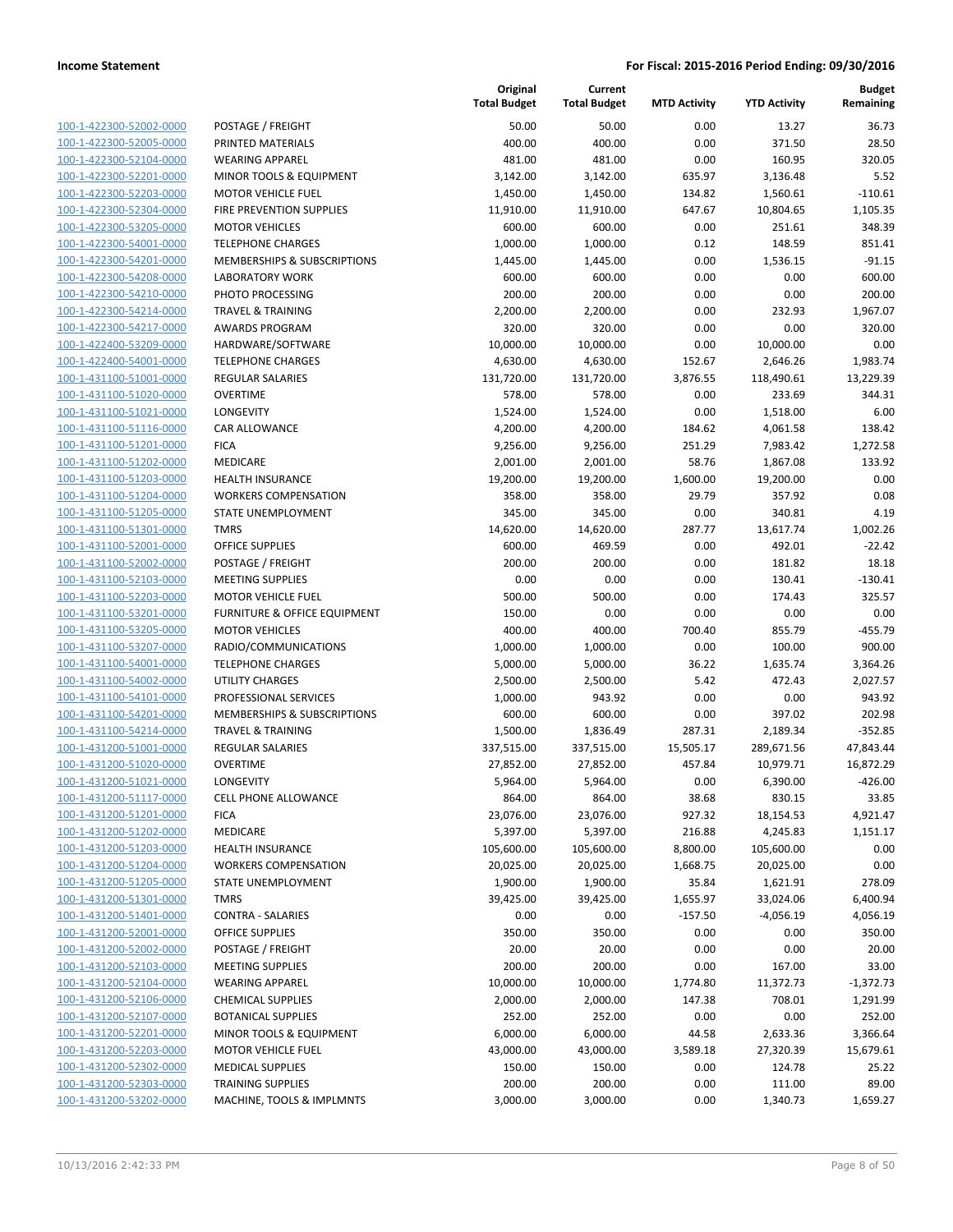**Budget Remaining**

**MTD Activity YTD Activity**

**Current**

**Original**

|                                                    |                                                     | <b>Total Budget</b> | <b>Total Budget</b> | <b>MTD Activity</b> | <b>YTD Activity</b> | Remaining             |
|----------------------------------------------------|-----------------------------------------------------|---------------------|---------------------|---------------------|---------------------|-----------------------|
| 100-1-431200-53205-0000                            | <b>MOTOR VEHICLES</b>                               | 45,000.00           | 45.000.00           | 7,923.97            | 34,851.22           | 10,148.78             |
| 100-1-431200-53207-0000                            | RADIO/COMMUNICATIONS                                | 1,700.00            | 1,700.00            | 0.00                | 180.00              | 1,520.00              |
| 100-1-431200-53301-0000                            | SIDEWALKS, CURBS, & GUTTERS                         | 12,000.00           | 12,000.00           | 0.00                | 4,442.70            | 7,557.30              |
| 100-1-431200-53303-0000                            | MAINT - STREET /ALLEY/APRN/RNWY                     | 111,000.00          | 96,215.00           | 5,049.47            | 51,090.80           | 45,124.20             |
| 100-1-431200-53305-0000                            | <b>BRIDGES &amp; CULVERTS</b>                       | 5,500.00            | 5,500.00            | 0.00                | 2,187.11            | 3,312.89              |
| 100-1-431200-53308-0000                            | <b>STORM SEWERS</b>                                 | 4,000.00            | 4,000.00            | 1,106.48            | 1,965.36            | 2,034.64              |
| 100-1-431200-54001-0000                            | <b>TELEPHONE CHARGES</b>                            | 1,975.00            | 1,975.00            | 40.93               | 1,265.02            | 709.98                |
| 100-1-431200-54002-0000                            | <b>UTILITY CHARGES</b>                              | 8,700.00            | 8,700.00            | 299.75              | 5,627.87            | 3,072.13              |
| 100-1-431200-54201-0000                            | MEMBERSHIPS & SUBSCRIPTIONS                         | 300.00              | 300.00              | 0.00                | 235.00              | 65.00                 |
| 100-1-431200-54214-0000                            | <b>TRAVEL &amp; TRAINING</b>                        | 100.00              | 100.00              | 0.00                | 71.00               | 29.00                 |
| 100-1-431200-55201-0000                            | <b>EQUIPMENT PURCHASES</b>                          | 0.00                | 14,785.00           | 14,785.00           | 14,785.00           | 0.00                  |
| 100-1-431200-55207-0000                            | RADIO COMMUNICATION EQUIP                           | 1,500.00            | 1,500.00            | 0.00                | 0.00                | 1,500.00              |
| 100-1-431600-51001-0000                            | <b>REGULAR SALARIES</b>                             | 66,154.00           | 66,154.00           | 2,907.69            | 64,183.24           | 1,970.76              |
| 100-1-431600-51020-0000                            | <b>OVERTIME</b>                                     | 2,415.00            | 2,415.00            | $-301.73$           | 3,261.22            | $-846.22$             |
| 100-1-431600-51021-0000                            | LONGEVITY                                           | 1,896.00            | 1,896.00            | 0.00                | 1,884.00            | 12.00                 |
| 100-1-431600-51101-0000                            | <b>CERTIFICATION PAY</b>                            | 600.00              | 600.00              | 26.38               | 580.30              | 19.70                 |
| 100-1-431600-51201-0000                            | <b>FICA</b>                                         | 4,406.00            | 4,406.00            | 161.54              | 4,269.99            | 136.01                |
| 100-1-431600-51202-0000                            | <b>MEDICARE</b>                                     | 1,030.00            | 1,030.00            | 37.78               | 998.66              | 31.34                 |
| 100-1-431600-51203-0000                            | <b>HEALTH INSURANCE</b>                             | 19,200.00           | 19,200.00           | 1,600.00            | 19,200.00           | 0.00                  |
| 100-1-431600-51204-0000                            | <b>WORKERS COMPENSATION</b>                         | 4,314.00            | 4,314.00            | 359.50              | 4,314.00            | 0.00                  |
| 100-1-431600-51205-0000                            | STATE UNEMPLOYMENT                                  | 345.00              | 345.00              | 0.00                | 269.80              | 75.20                 |
| 100-1-431600-51301-0000                            | <b>TMRS</b><br><b>OFFICE SUPPLIES</b>               | 7,528.00            | 7,528.00            | 268.92              | 7,407.52            | 120.48                |
| 100-1-431600-52001-0000                            | <b>WEARING APPAREL</b>                              | 200.00              | 200.00              | 0.00                | 67.99               | 132.01<br>$-1.797.41$ |
| 100-1-431600-52104-0000<br>100-1-431600-52106-0000 |                                                     | 1,800.00            | 1,800.00            | 255.73<br>76.94     | 3,597.41            | 195.63                |
| 100-1-431600-52201-0000                            | <b>CHEMICAL SUPPLIES</b><br>MINOR TOOLS & EQUIPMENT | 300.00<br>2,000.00  | 300.00<br>2,000.00  | 307.69              | 104.37<br>1,130.86  | 869.14                |
| 100-1-431600-52203-0000                            | <b>MOTOR VEHICLE FUEL</b>                           | 5,400.00            | 5,400.00            | 243.30              | 3,431.40            | 1,968.60              |
| 100-1-431600-53202-0000                            | MACHINE, TOOLS & IMPLMNTS                           | 400.00              | 400.00              | 0.00                | 118.93              | 281.07                |
| 100-1-431600-53205-0000                            | <b>MOTOR VEHICLES</b>                               | 2,628.00            | 2,628.00            | 0.00                | 2,434.74            | 193.26                |
| 100-1-431600-53207-0000                            | RADIO/COMMUNICATIONS                                | 500.00              | 500.00              | 0.00                | 0.00                | 500.00                |
| 100-1-431600-53303-0000                            | MAINT - STREET /ALLEY/APRN/RNWY                     | 22,000.00           | 22,000.00           | 73.50               | 15,893.77           | 6,106.23              |
| 100-1-431600-54001-0000                            | <b>TELEPHONE CHARGES</b>                            | 1,350.00            | 1,350.00            | 15.53               | 713.69              | 636.31                |
| 100-1-431600-54002-0000                            | <b>UTILITY CHARGES</b>                              | 323,436.00          | 323,436.00          | 24,051.99           | 305,857.68          | 17,578.32             |
| 100-1-431600-54214-0000                            | <b>TRAVEL &amp; TRAINING</b>                        | 100.00              | 100.00              | 0.00                | 0.00                | 100.00                |
| 100-1-431600-55201-0000                            | <b>EQUIPMENT PURCHASES</b>                          | 1,100.00            | 1,100.00            | 0.00                | 0.00                | 1,100.00              |
| 100-1-431700-51001-0000                            | <b>REGULAR SALARIES</b>                             | 101,973.00          | 101,973.00          | 4,482.66            | 98,618.38           | 3,354.62              |
| 100-1-431700-51020-0000                            | <b>OVERTIME</b>                                     | 319.00              | 319.00              | 0.00                | 0.00                | 319.00                |
| 100-1-431700-51021-0000                            | LONGEVITY                                           | 1,242.00            | 1,242.00            | 0.00                | 1,230.00            | 12.00                 |
| 100-1-431700-51117-0000                            | <b>CELL PHONE ALLOWANCE</b>                         | 432.00              | 432.00              | 18.46               | 406.06              | 25.94                 |
| 100-1-431700-51201-0000                            | <b>FICA</b>                                         | 6,446.00            | 6,446.00            | 258.05              | 5,790.40            | 655.60                |
| 100-1-431700-51202-0000                            | MEDICARE                                            | 1,508.00            | 1,508.00            | 60.35               | 1,354.23            | 153.77                |
| 100-1-431700-51203-0000                            | <b>HEALTH INSURANCE</b>                             | 19,200.00           | 19,200.00           | 1,600.00            | 19,200.00           | 0.00                  |
| 100-1-431700-51204-0000                            | <b>WORKERS COMPENSATION</b>                         | 611.00              | 611.00              | 50.96               | 611.08              | $-0.08$               |
| 100-1-431700-51205-0000                            | STATE UNEMPLOYMENT                                  | 345.00              | 345.00              | 0.00                | 269.80              | 75.20                 |
| 100-1-431700-51301-0000                            | TMRS                                                | 11,013.00           | 11,013.00           | 463.73              | 10,620.55           | 392.45                |
| 100-1-431700-52001-0000                            | OFFICE SUPPLIES                                     | 800.00              | 2,421.88            | 0.00                | 2,421.88            | 0.00                  |
| 100-1-431700-52002-0000                            | POSTAGE / FREIGHT                                   | 100.00              | 100.00              | 0.00                | 0.00                | 100.00                |
| 100-1-431700-52104-0000                            | <b>WEARING APPAREL</b>                              | 800.00              | 800.00              | 0.00                | 369.71              | 430.29                |
| 100-1-431700-52201-0000                            | MINOR TOOLS & EQUIPMENT                             | 500.00              | 300.00              | 26.94               | 146.59              | 153.41                |
| 100-1-431700-52203-0000                            | <b>MOTOR VEHICLE FUEL</b>                           | 4,000.00            | 4,000.00            | 228.66              | 1,926.39            | 2,073.61              |
| 100-1-431700-52303-0000                            | <b>TRAINING SUPPLIES</b>                            | 100.00              | 78.12               | 0.00                | 72.75               | 5.37                  |
| 100-1-431700-53201-0000                            | FURNITURE & OFFICE EQUIPMENT                        | 800.00              | 300.00              | 0.00                | 0.00                | 300.00                |
| 100-1-431700-53205-0000                            | <b>MOTOR VEHICLES</b>                               | 1,100.00            | 1,100.00            | 158.80              | 1,159.74            | $-59.74$              |
| 100-1-431700-53207-0000                            | RADIO/COMMUNICATIONS                                | 100.00              | 100.00              | 0.00                | 0.00                | 100.00                |
| 100-1-431700-54001-0000                            | <b>TELEPHONE CHARGES</b>                            | 1,440.00            | 1,440.00            | 0.69                | 913.82              | 526.18                |
| 100-1-431700-54002-0000                            | <b>UTILITY CHARGES</b>                              | 1,100.00            | 1,100.00            | 5.42                | 472.44              | 627.56                |
| 100-1-431700-54201-0000                            | MEMBERSHIPS & SUBSCRIPTIONS                         | 600.00              | 410.00              | 0.00                | 408.00              | 2.00                  |
| 100-1-431700-54212-0000                            | PRINTING                                            | 200.00              | 200.00              | 99.05               | 123.05              | 76.95                 |
| 100-1-431700-54214-0000                            | <b>TRAVEL &amp; TRAINING</b>                        | 1,300.00            | 790.00              | 156.50              | 192.50              | 597.50                |
|                                                    |                                                     |                     |                     |                     |                     |                       |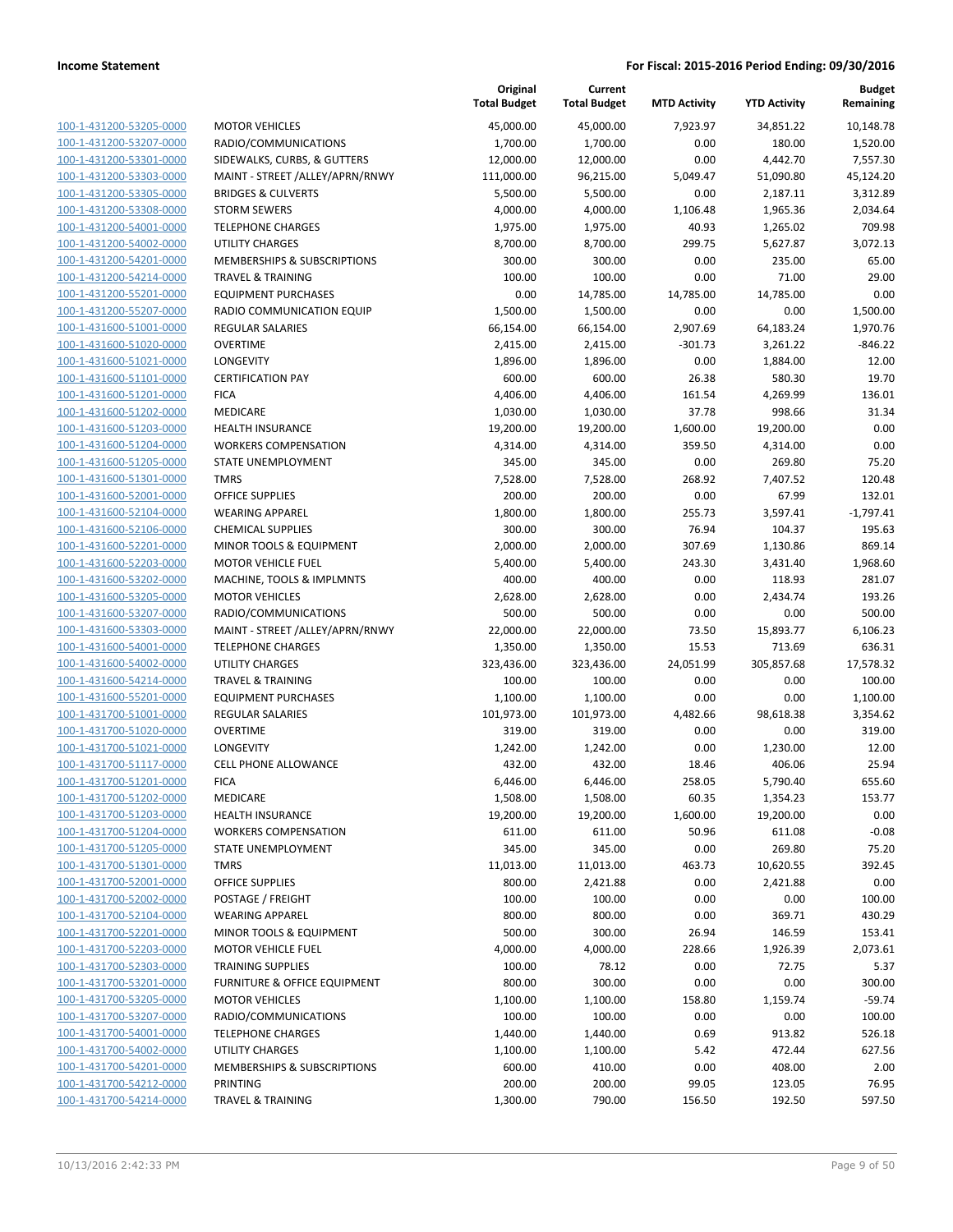| 100-1-431700-54410-0000        |
|--------------------------------|
| 100-1-441100-51001-0000        |
| 100-1-441100-51020-0000        |
| 100-1-441100-51021-0000        |
| 100-1-441100-51102-0000        |
| 100-1-441100-51201-0000        |
| 100-1-441100-51202-0000        |
| 100-1-441100-51203-0000        |
| <u>100-1-441100-51204-0000</u> |
| 100-1-441100-51205-0000        |
| 100-1-441100-51301-0000        |
| 100-1-441100-51401-0000        |
| 100-1-441100-52001-0000        |
| 100-1-441100-52002-0000        |
| 100-1-441100-52005-0000        |
| 100-1-441100-53207-0000        |
|                                |
| 100-1-441100-54001-0000        |
| 100-1-441100-54002-0000        |
| <u>100-1-441200-51001-0000</u> |
| 100-1-441200-51021-0000        |
| 100-1-441200-51101-0000        |
| 100-1-441200-51117-0000        |
| 100-1-441200-51201-0000        |
| <u>100-1-441200-51202-0000</u> |
| 100-1-441200-51203-0000        |
| 100-1-441200-51204-0000        |
| 100-1-441200-51205-0000        |
| 100-1-441200-51301-0000        |
| 100-1-441200-52102-0000        |
| 100-1-441200-52104-0000        |
| 100-1-441200-54214-0000        |
| 100-1-441300-51001-0000        |
| 100-1-441300-51020-0000        |
|                                |
| <u>100-1-441300-51021-0000</u> |
| 100-1-441300-51101-0000        |
| 100-1-441300-51117-0000        |
| 100-1-441300-51201-0000        |
| 100-1-441300-51202-0000        |
| 100-1-441300-51203-0000        |
| 100-1-441300-51204-0000        |
| 100-1-441300-51205-0000        |
| <u>100-1-441300-51301-0000</u> |
| 100-1-441300-52002-0000        |
| 100-1-441300-52005-0000        |
| <u>100-1-441300-52102-0000</u> |
| <u>100-1-441300-52104-0000</u> |
| 100-1-441300-52201-0000        |
| 100-1-441300-52203-0000        |
| 100-1-441300-53205-0000        |
| <u>100-1-441300-53207-0000</u> |
| <u>100-1-441300-54001-0000</u> |
|                                |
| 100-1-441300-54002-0000        |
| 100-1-441300-54201-0000        |
| 100-1-441300-54212-0000        |
| <u>100-1-441300-54214-0000</u> |
| <u>100-1-441300-54410-0000</u> |
| 100-1-443200-51001-0000        |
| 100-1-443200-51020-0000        |
| 100-1-443200-51021-0000        |
|                                |

|                                                    |                                                        | Original<br><b>Total Budget</b> | Current<br><b>Total Budget</b> | <b>MTD Activity</b> | <b>YTD Activity</b>   | <b>Budget</b><br>Remaining |
|----------------------------------------------------|--------------------------------------------------------|---------------------------------|--------------------------------|---------------------|-----------------------|----------------------------|
| 100-1-431700-54410-0000                            | PERMITS/FEES                                           | 200.00                          | 0.00                           | 0.00                | 0.00                  | 0.00                       |
| 100-1-441100-51001-0000                            | <b>REGULAR SALARIES</b>                                | 115,901.00                      | 115,901.00                     | 2,566.94            | 56,505.46             | 59,395.54                  |
| 100-1-441100-51020-0000                            | <b>OVERTIME</b>                                        | 0.00                            | 0.00                           | 73.12               | 556.87                | $-556.87$                  |
| 100-1-441100-51021-0000                            | LONGEVITY                                              | 330.00                          | 330.00                         | 0.00                | 252.00                | 78.00                      |
| 100-1-441100-51102-0000                            | <b>BILINGUAL PAY</b>                                   | 600.00                          | 600.00                         | 52.75               | 1,160.59              | $-560.59$                  |
| 100-1-441100-51201-0000                            | <b>FICA</b>                                            | 7,244.00                        | 7,244.00                       | 155.05              | 3,396.35              | 3,847.65                   |
| 100-1-441100-51202-0000                            | MEDICARE                                               | 1,694.00                        | 1,694.00                       | 36.26               | 794.29                | 899.71                     |
| 100-1-441100-51203-0000                            | <b>HEALTH INSURANCE</b>                                | 28,800.00                       | 28,800.00                      | 2,400.00            | 28,800.00             | 0.00                       |
| 100-1-441100-51204-0000                            | <b>WORKERS COMPENSATION</b>                            | 303.00                          | 303.00                         | 25.25               | 303.00                | 0.00                       |
| 100-1-441100-51205-0000                            | <b>STATE UNEMPLOYMENT</b>                              | 518.00                          | 518.00                         | 0.00                | 269.80                | 248.20                     |
| 100-1-441100-51301-0000                            | <b>TMRS</b>                                            | 12,375.00                       | 12,375.00                      | 277.48              | 6,193.58              | 6,181.42                   |
| 100-1-441100-51401-0000                            | <b>CONTRA - SALARIES</b>                               | $-67,642.00$                    | $-67,642.00$                   | 0.00                | 0.00                  | $-67,642.00$               |
| 100-1-441100-52001-0000                            | <b>OFFICE SUPPLIES</b>                                 | 4,255.02                        | 4,255.02                       | 31.86               | 452.27                | 3,802.75                   |
| 100-1-441100-52002-0000                            | POSTAGE / FREIGHT                                      | 500.00                          | 500.00                         | 26.06               | 444.19                | 55.81                      |
| 100-1-441100-52005-0000                            | PRINTED MATERIALS                                      | 284.88                          | 284.88                         | 0.00                | 165.55                | 119.33                     |
| 100-1-441100-53207-0000                            | RADIO/COMMUNICATIONS                                   | 228.00                          | 228.00                         | 0.00                | 0.00                  | 228.00                     |
| 100-1-441100-54001-0000                            | <b>TELEPHONE CHARGES</b>                               | 1,265.00                        | 1,265.00                       | 0.37                | 494.18                | 770.82                     |
| 100-1-441100-54002-0000                            | UTILITY CHARGES                                        | 1,160.00                        | 1,160.00                       | 5.42                | 472.44                | 687.56                     |
| 100-1-441200-51001-0000                            | REGULAR SALARIES                                       | 41,008.00                       | 41,008.00                      | 1,802.88            | 39,663.36             | 1,344.64                   |
| 100-1-441200-51021-0000                            | LONGEVITY                                              | 78.00                           | 78.00                          | 0.00                | 78.00                 | 0.00                       |
| 100-1-441200-51101-0000                            | <b>CERTIFICATION PAY</b>                               | 1,200.00                        | 1,200.00                       | 0.00                | 0.00                  | 1,200.00                   |
| 100-1-441200-51117-0000                            | <b>CELL PHONE ALLOWANCE</b>                            | 432.00                          | 432.00                         | 0.00                | 0.00                  | 432.00                     |
| 100-1-441200-51201-0000                            | <b>FICA</b>                                            | 2,648.00                        | 2,648.00                       | 111.78              | 2,464.06              | 183.94                     |
| 100-1-441200-51202-0000                            | MEDICARE                                               | 619.00                          | 619.00                         | 26.14               | 576.15                | 42.85                      |
| 100-1-441200-51203-0000                            | <b>HEALTH INSURANCE</b>                                | 9,600.00                        | 9,600.00                       | 800.00              | 9,600.00              | 0.00                       |
| 100-1-441200-51204-0000                            | <b>WORKERS COMPENSATION</b>                            | 251.00                          | 251.00                         | 20.96               | 251.08                | $-0.08$                    |
| 100-1-441200-51205-0000                            | STATE UNEMPLOYMENT                                     | 173.00                          | 173.00                         | 0.00                | 134.98                | 38.02                      |
| 100-1-441200-51301-0000                            | <b>TMRS</b>                                            | 4,525.00                        | 4,525.00                       | 185.75              | 4,209.21              | 315.79                     |
| 100-1-441200-52102-0000                            | <b>BOOKS / REF SUPPLIES</b>                            | 500.00                          | 500.00                         | 0.00                | 0.00                  | 500.00                     |
| 100-1-441200-52104-0000                            | <b>WEARING APPAREL</b>                                 | 500.04                          | 500.04                         | 0.00                | 0.00                  | 500.04                     |
| 100-1-441200-54214-0000                            | <b>TRAVEL &amp; TRAINING</b>                           | 260.00                          | 260.00                         | 0.00                | 85.00                 | 175.00                     |
| 100-1-441300-51001-0000                            | REGULAR SALARIES                                       | 238,121.00                      | 238,121.00                     | 10,422.37           | 230,777.04            | 7,343.96                   |
| 100-1-441300-51020-0000                            | <b>OVERTIME</b>                                        | 0.00                            | 0.00                           | 59.73               | 59.73                 | $-59.73$                   |
| 100-1-441300-51021-0000                            | LONGEVITY                                              | 1,410.00                        | 1,410.00                       | 0.00                | 1,386.00              | 24.00                      |
| 100-1-441300-51101-0000                            | <b>CERTIFICATION PAY</b>                               | 2,400.00                        | 2,400.00                       | 79.12               | 1,740.64              | 659.36                     |
| 100-1-441300-51117-0000                            | <b>CELL PHONE ALLOWANCE</b>                            | 1,824.00<br>15,113.00           | 1,824.00                       | 56.42               | 1,241.30              | 582.70                     |
| 100-1-441300-51201-0000                            | <b>FICA</b>                                            |                                 | 15,113.00<br>3,534.00          | 645.40              | 14,299.17             | 813.83<br>189.79           |
| 100-1-441300-51202-0000<br>100-1-441300-51203-0000 | MEDICARE                                               | 3,534.00                        | 48,000.00                      | 150.94              | 3,344.21              | 0.00                       |
| 100-1-441300-51204-0000                            | <b>HEALTH INSURANCE</b><br><b>WORKERS COMPENSATION</b> | 48,000.00<br>1,479.00           | 1,479.00                       | 4,000.00<br>123.25  | 48,000.00<br>1,479.00 | 0.00                       |
| 100-1-441300-51205-0000                            | STATE UNEMPLOYMENT                                     | 863.00                          | 863.00                         | 0.00                | 674.28                | 188.72                     |
| 100-1-441300-51301-0000                            | TMRS                                                   | 25,820.00                       | 25,820.00                      | 1,093.70            | 24,913.55             | 906.45                     |
| 100-1-441300-52002-0000                            | POSTAGE / FREIGHT                                      | 6,000.00                        | 6,000.00                       | 335.38              | 4,515.43              | 1,484.57                   |
| 100-1-441300-52005-0000                            | PRINTED MATERIALS                                      | 400.00                          | 400.00                         | 60.66               | 363.71                | 36.29                      |
| 100-1-441300-52102-0000                            | <b>BOOKS / REF SUPPLIES</b>                            | 1,500.00                        | 1,500.00                       | 0.00                | 0.00                  | 1,500.00                   |
| 100-1-441300-52104-0000                            | <b>WEARING APPAREL</b>                                 | 2,000.00                        | 2,000.00                       | 0.00                | 1,068.77              | 931.23                     |
| 100-1-441300-52201-0000                            | MINOR TOOLS & EQUIPMENT                                | 500.00                          | 500.00                         | 0.00                | 29.97                 | 470.03                     |
| 100-1-441300-52203-0000                            | <b>MOTOR VEHICLE FUEL</b>                              | 6,117.00                        | 6,117.00                       | 605.24              | 4,214.25              | 1,902.75                   |
| 100-1-441300-53205-0000                            | <b>MOTOR VEHICLES</b>                                  | 2,500.00                        | 2,500.00                       | 8.60                | 831.28                | 1,668.72                   |
| 100-1-441300-53207-0000                            | RADIO/COMMUNICATIONS                                   | 114.00                          | 114.00                         | 0.00                | 0.00                  | 114.00                     |
| 100-1-441300-54001-0000                            | <b>TELEPHONE CHARGES</b>                               | 7,200.00                        | 7,200.00                       | 309.28              | 8,579.49              | $-1,379.49$                |
| 100-1-441300-54002-0000                            | UTILITY CHARGES                                        | 1,135.44                        | 1,135.44                       | 5.42                | 472.42                | 663.02                     |
| 100-1-441300-54201-0000                            | MEMBERSHIPS & SUBSCRIPTIONS                            | 1,000.00                        | 1,000.00                       | 50.00               | 354.50                | 645.50                     |
| 100-1-441300-54212-0000                            | <b>PRINTING</b>                                        | 24.00                           | 24.00                          | 0.00                | 0.00                  | 24.00                      |
| 100-1-441300-54214-0000                            | <b>TRAVEL &amp; TRAINING</b>                           | 5,075.00                        | 5,075.00                       | 15.00               | 794.03                | 4,280.97                   |
| 100-1-441300-54410-0000                            | PERMITS/FEES                                           | 15,002.00                       | 15,002.00                      | 143.00              | 14,451.50             | 550.50                     |
| 100-1-443200-51001-0000                            | REGULAR SALARIES                                       | 135,355.00                      | 135,355.00                     | 5,950.98            | 131,263.52            | 4,091.48                   |
| 100-1-443200-51020-0000                            | <b>OVERTIME</b>                                        | 5,995.00                        | 5,995.00                       | 423.32              | 7,436.64              | $-1,441.64$                |
| 100-1-443200-51021-0000                            | LONGEVITY                                              | 4,692.00                        | 4,692.00                       | 0.00                | 4,668.00              | 24.00                      |
|                                                    |                                                        |                                 |                                |                     |                       |                            |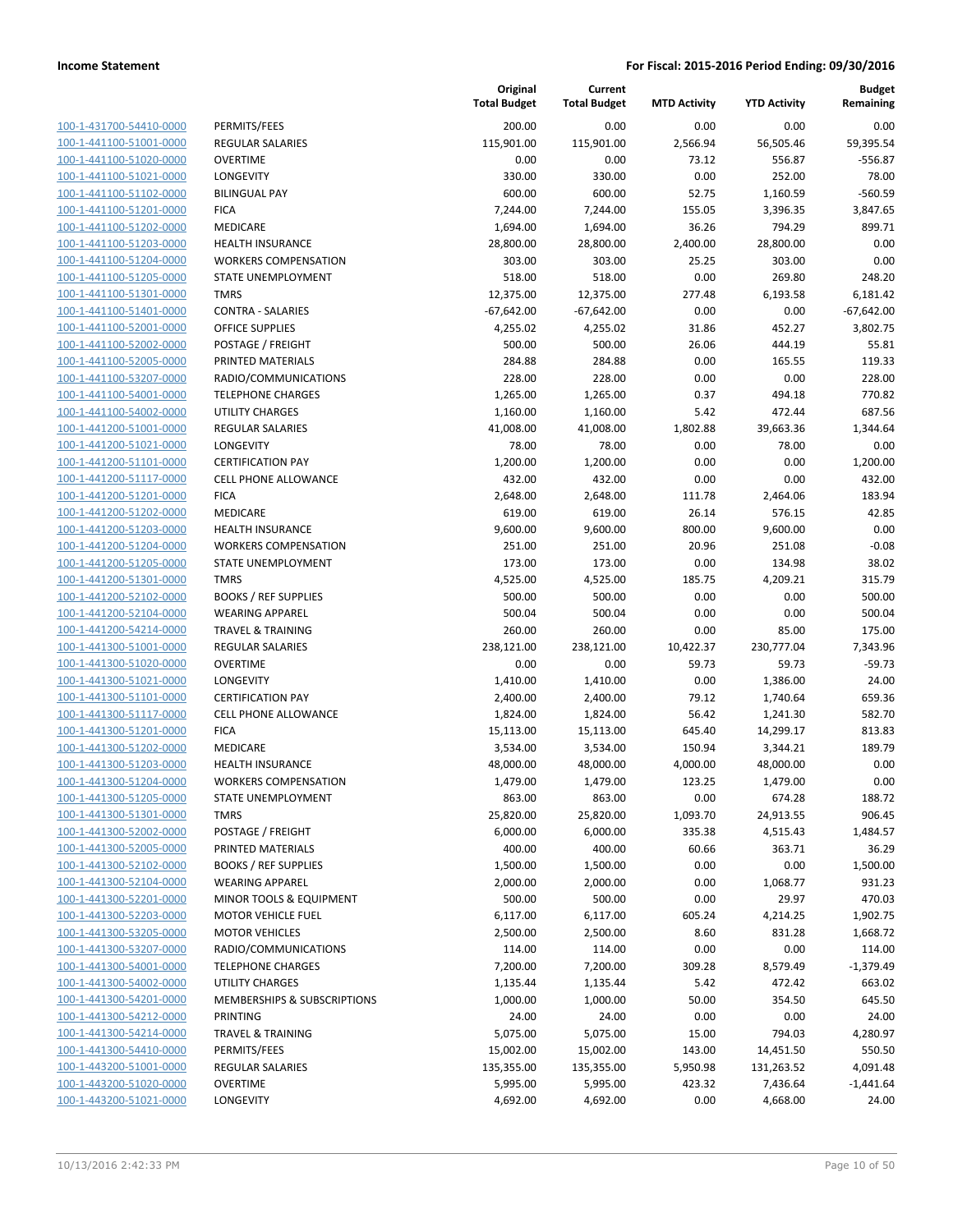| 100-1-443200-51117-0000        |
|--------------------------------|
| 100-1-443200-51201-0000        |
| 100-1-443200-51202-0000        |
| 100-1-443200-51203-0000        |
| 100-1-443200-51204-0000        |
| 100-1-443200-51205-0000        |
| 100-1-443200-51301-0000        |
| 100-1-443200-52001-0000        |
| 100-1-443200-52002-0000        |
| 100-1-443200-52101-0000        |
| 100-1-443200-52104-0000        |
| 100-1-443200-52106-0000        |
| 100-1-443200-52108-0000        |
| 100-1-443200-52201-0000        |
| 100-1-443200-52203-0000        |
| 100-1-443200-53202-0000        |
| 100-1-443200-53205-0000        |
| 100-1-443200-53207-0000        |
| 100-1-443200-54001-0000        |
| 100-1-443200-54002-0000        |
|                                |
| 100-1-443200-54107-0000        |
| 100-1-443200-54108-0000        |
| 100-1-443200-54201-0000        |
| 100-1-443200-54214-0000        |
| 100-1-451100-51001-0000        |
| 100-1-451100-51020-0000        |
| 100-1-451100-51021-0000        |
| 100-1-451100-51101-0000        |
| 100-1-451100-51116-0000        |
| 100-1-451100-51117-0000        |
| 100-1-451100-51201-0000        |
| 100-1-451100-51202-0000        |
| 100-1-451100-51203-0000        |
| 100-1-451100-51204-0000        |
| 100-1-451100-51205-0000        |
| 100-1-451100-51301-0000        |
| 100-1-451100-51401-0000        |
| 100-1-451100-52001-0000        |
| 100-1-451100-52002-0000        |
| 100-1-451100-52101-0000        |
| 100-1-451100-52104-0000        |
| <u>100-1-451100-52106-0000</u> |
| <u>100-1-451100-52107-0000</u> |
| <u>100-1-451100-52201-0000</u> |
| 100-1-451100-52203-0000        |
| <u>100-1-451100-52401-0000</u> |
| <u>100-1-451100-53202-0000</u> |
| <u>100-1-451100-53205-0000</u> |
| <u>100-1-451100-53207-0000</u> |
|                                |
| <u>100-1-451100-53402-0000</u> |
| 100-1-451100-53707-0000        |
| 100-1-451100-53708-0000        |
| <u>100-1-451100-53709-0000</u> |
| <u>100-1-451100-53710-0000</u> |
| 100-1-451100-54001-0000        |
| 100-1-451100-54002-0000        |
| 100-1-451100-54101-0000        |
| <u>100-1-451100-54201-0000</u> |
| <u>100-1-451100-54211-0000</u> |

|                                                    |                                                       | Original<br><b>Total Budget</b> | Current<br><b>Total Budget</b> | <b>MTD Activity</b> | <b>YTD Activity</b>   | <b>Budget</b><br>Remaining |
|----------------------------------------------------|-------------------------------------------------------|---------------------------------|--------------------------------|---------------------|-----------------------|----------------------------|
| 100-1-443200-51117-0000                            | <b>CELL PHONE ALLOWANCE</b>                           | 432.00                          | 432.00                         | 18.98               | 417.62                | 14.38                      |
| 100-1-443200-51201-0000                            | <b>FICA</b>                                           | 9,081.00                        | 9,081.00                       | 342.83              | 8,050.35              | 1,030.65                   |
| 100-1-443200-51202-0000                            | <b>MEDICARE</b>                                       | 2,124.00                        | 2,124.00                       | 80.18               | 1,882.74              | 241.26                     |
| 100-1-443200-51203-0000                            | <b>HEALTH INSURANCE</b>                               | 38,400.00                       | 38,400.00                      | 3,200.00            | 38,400.00             | 0.00                       |
| 100-1-443200-51204-0000                            | <b>WORKERS COMPENSATION</b>                           | 3,822.00                        | 3,822.00                       | 318.50              | 3,822.00              | 0.00                       |
| 100-1-443200-51205-0000                            | <b>STATE UNEMPLOYMENT</b>                             | 691.00                          | 691.00                         | 0.00                | 539.00                | 152.00                     |
| 100-1-443200-51301-0000                            | <b>TMRS</b>                                           | 15,515.00                       | 15,515.00                      | 658.94              | 15,238.84             | 276.16                     |
| 100-1-443200-52001-0000                            | OFFICE SUPPLIES                                       | 1,000.00                        | 1,000.00                       | 180.70              | 1,046.76              | $-46.76$                   |
| 100-1-443200-52002-0000                            | POSTAGE / FREIGHT                                     | 20.00                           | 20.00                          | 0.00                | 7.92                  | 12.08                      |
| 100-1-443200-52101-0000                            | <b>JANITORIAL SUPPLIES</b>                            | 800.00                          | 800.00                         | 46.92               | 1,187.47              | $-387.47$                  |
| 100-1-443200-52104-0000                            | <b>WEARING APPAREL</b>                                | 1,900.00                        | 1,900.00                       | 0.00                | 549.20                | 1,350.80                   |
| 100-1-443200-52106-0000                            | <b>CHEMICAL SUPPLIES</b>                              | 9,500.00                        | 9,500.00                       | 41.79               | 13,167.84             | $-3,667.84$                |
| 100-1-443200-52108-0000                            | <b>MENAGERIE SUPPLIES</b>                             | 7,500.00                        | 7,500.00                       | 806.64              | 6,004.05              | 1,495.95                   |
| 100-1-443200-52201-0000                            | MINOR TOOLS & EQUIPMENT                               | 750.00                          | 750.00                         | 0.00                | 930.15                | $-180.15$                  |
| 100-1-443200-52203-0000                            | <b>MOTOR VEHICLE FUEL</b>                             | 8,560.00                        | 8,560.00                       | 547.53              | 4,667.53              | 3,892.47                   |
| 100-1-443200-53202-0000                            | MACHINE, TOOLS & IMPLMNTS                             | 1,500.00                        | 1,500.00                       | 0.00                | 0.00                  | 1,500.00                   |
| 100-1-443200-53205-0000                            | <b>MOTOR VEHICLES</b>                                 | 2,500.00                        | 2,500.00                       | 0.00                | 423.99                | 2,076.01                   |
| 100-1-443200-53207-0000                            | RADIO/COMMUNICATIONS                                  | 500.00                          | 500.00                         | 0.00                | 0.00                  | 500.00                     |
| 100-1-443200-54001-0000                            | <b>TELEPHONE CHARGES</b>                              | 2,400.00                        | 2,400.00                       | 0.61                | 798.42                | 1,601.58                   |
| 100-1-443200-54002-0000                            | UTILITY CHARGES                                       | 32,000.00                       | 32,000.00                      | 2,654.20            | 27,998.81             | 4,001.19                   |
| 100-1-443200-54107-0000                            | <b>MEDICAL</b>                                        | 3,000.00                        | 3,000.00                       | 17.97               | 1,454.72              | 1,545.28                   |
| 100-1-443200-54108-0000                            | <b>VETERINARY SERVICES</b>                            | $-6,000.00$                     | $-6,000.00$                    | $-958.00$           | $-11,098.50$          | 5,098.50                   |
| 100-1-443200-54201-0000                            | MEMBERSHIPS & SUBSCRIPTIONS                           | 200.00                          | 200.00                         | 0.00                | 0.00                  | 200.00                     |
| 100-1-443200-54214-0000                            | <b>TRAVEL &amp; TRAINING</b>                          | 500.00                          | 500.00                         | 0.00                | 210.00                | 290.00                     |
| 100-1-451100-51001-0000                            | <b>REGULAR SALARIES</b>                               | 527,283.00                      | 527,283.00                     | 19,224.26           | 450,693.06            | 76,589.94                  |
| 100-1-451100-51020-0000                            | <b>OVERTIME</b>                                       | 18,116.00                       | 18,116.00                      | 1,451.11            | 16,793.68             | 1,322.32                   |
| 100-1-451100-51021-0000                            | LONGEVITY                                             | 5,418.00                        | 5,418.00                       | 0.00                | 4,992.00              | 426.00                     |
| 100-1-451100-51101-0000                            | <b>CERTIFICATION PAY</b>                              | 1,200.00                        | 1,200.00                       | 52.75               | 1,160.59              | 39.41                      |
| 100-1-451100-51116-0000                            | CAR ALLOWANCE                                         | 1,800.00                        | 1,800.00                       | 105.50              | 2,320.94              | $-520.94$                  |
| 100-1-451100-51117-0000                            | CELL PHONE ALLOWANCE                                  | 1,476.00                        | 1,476.00                       | $-8.05$             | 1,699.22              | $-223.22$                  |
| 100-1-451100-51201-0000                            | <b>FICA</b>                                           | 34,428.00                       | 34,428.00                      | 973.70              | 29,092.55             | 5,335.45                   |
| 100-1-451100-51202-0000                            | MEDICARE                                              | 8,052.00                        | 8,052.00                       | 227.73              | 6,803.93              | 1,248.07                   |
| 100-1-451100-51203-0000                            | <b>HEALTH INSURANCE</b>                               | 124,800.00                      | 124,800.00                     | 10,400.00           | 124,800.00            | 0.00                       |
| 100-1-451100-51204-0000                            | <b>WORKERS COMPENSATION</b>                           | 11,870.00                       | 11,870.00                      | 989.21              | 11,870.08             | $-0.08$                    |
| 100-1-451100-51205-0000                            | STATE UNEMPLOYMENT                                    | 3,726.00                        | 3,726.00                       | 114.19              | 4,192.56              | $-466.56$                  |
| 100-1-451100-51301-0000                            | <b>TMRS</b>                                           | 58,267.00                       | 58,267.00                      | 1,451.66            | 45,933.13             | 12,333.87                  |
| 100-1-451100-51401-0000                            | <b>CONTRA - SALARIES</b>                              | 0.00                            | 0.00                           | 0.00                | $-154.56$             | 154.56                     |
| 100-1-451100-52001-0000                            | OFFICE SUPPLIES                                       | 500.00                          | 1,500.00                       | 0.00                | 598.72                | 901.28                     |
| 100-1-451100-52002-0000                            | POSTAGE / FREIGHT                                     | 50.00<br>5,178.00               | 294.00                         | 5.00<br>313.08      | 127.88<br>4,535.09    | 166.12<br>642.91           |
| 100-1-451100-52101-0000<br>100-1-451100-52104-0000 | <b>JANITORIAL SUPPLIES</b>                            |                                 | 5,178.00                       |                     |                       | 606.24                     |
| 100-1-451100-52106-0000                            | <b>WEARING APPAREL</b>                                | 9,430.00<br>8,800.00            | 9,430.00                       | 766.25<br>515.00    | 8,823.76              | 863.18                     |
| 100-1-451100-52107-0000                            | <b>CHEMICAL SUPPLIES</b><br><b>BOTANICAL SUPPLIES</b> | 12,000.00                       | 10,500.00<br>12,000.00         | 2,703.45            | 9,636.82<br>10,403.42 | 1,596.58                   |
| 100-1-451100-52201-0000                            | MINOR TOOLS & EQUIPMENT                               | 9,575.00                        | 11,575.00                      | 403.45              | 9,019.72              | 2,555.28                   |
| 100-1-451100-52203-0000                            | <b>MOTOR VEHICLE FUEL</b>                             | 45,800.00                       | 26,200.00                      | 2,686.57            | 19,247.14             | 6,952.86                   |
| 100-1-451100-52401-0000                            | <b>RECREATIONAL SUPPLIES</b>                          | 2,000.00                        | 5,000.00                       | 2,944.60            | 4,438.49              | 561.51                     |
| 100-1-451100-53202-0000                            | MACHINE, TOOLS & IMPLMNTS                             | 8,985.00                        | 4,985.00                       | 0.00                | 4,214.45              | 770.55                     |
| 100-1-451100-53205-0000                            | <b>MOTOR VEHICLES</b>                                 | 18,000.00                       | 15,500.00                      | 7,849.31            | 21,208.84             | $-5,708.84$                |
| 100-1-451100-53207-0000                            | RADIO/COMMUNICATIONS                                  | 1,250.00                        | 1,206.00                       | 0.00                | 1,206.00              | 0.00                       |
| 100-1-451100-53402-0000                            | <b>BUILDING MAINTENANCE</b>                           | 850.00                          | 4,350.00                       | 0.00                | 769.10                | 3,580.90                   |
| 100-1-451100-53707-0000                            | <b>MAINT - GROUNDS</b>                                | 8,000.00                        | 15,500.00                      | 178.02              | 15,325.72             | 174.28                     |
| 100-1-451100-53708-0000                            | <b>ATHLETIC FIELDS</b>                                | 14,500.00                       | 17,000.00                      | 2,633.34            | 16,280.04             | 719.96                     |
| 100-1-451100-53709-0000                            | <b>SWIMMING POOL</b>                                  | 2,000.00                        | 7,700.00                       | 0.00                | 7,658.05              | 41.95                      |
| 100-1-451100-53710-0000                            | PARK IMPROVEMENTS                                     | 5,750.00                        | 10,495.54                      | 0.00                | 8,295.54              | 2,200.00                   |
| 100-1-451100-54001-0000                            | <b>TELEPHONE CHARGES</b>                              | 10,000.00                       | 4,254.46                       | 167.32              | 3,578.48              | 675.98                     |
| 100-1-451100-54002-0000                            | <b>UTILITY CHARGES</b>                                | 151,966.30                      | 151,966.30                     | 12,734.17           | 146,699.71            | 5,266.59                   |
| 100-1-451100-54101-0000                            | PROFESSIONAL SERVICES                                 | 60,965.00                       | 60,965.00                      | 0.00                | 60,741.30             | 223.70                     |
| 100-1-451100-54201-0000                            | MEMBERSHIPS & SUBSCRIPTIONS                           | 1,510.00                        | 1,510.00                       | 0.00                | 565.10                | 944.90                     |
| 100-1-451100-54211-0000                            | ADVERTISING                                           | 4,000.00                        | 4,000.00                       | 114.13              | 3,264.10              | 735.90                     |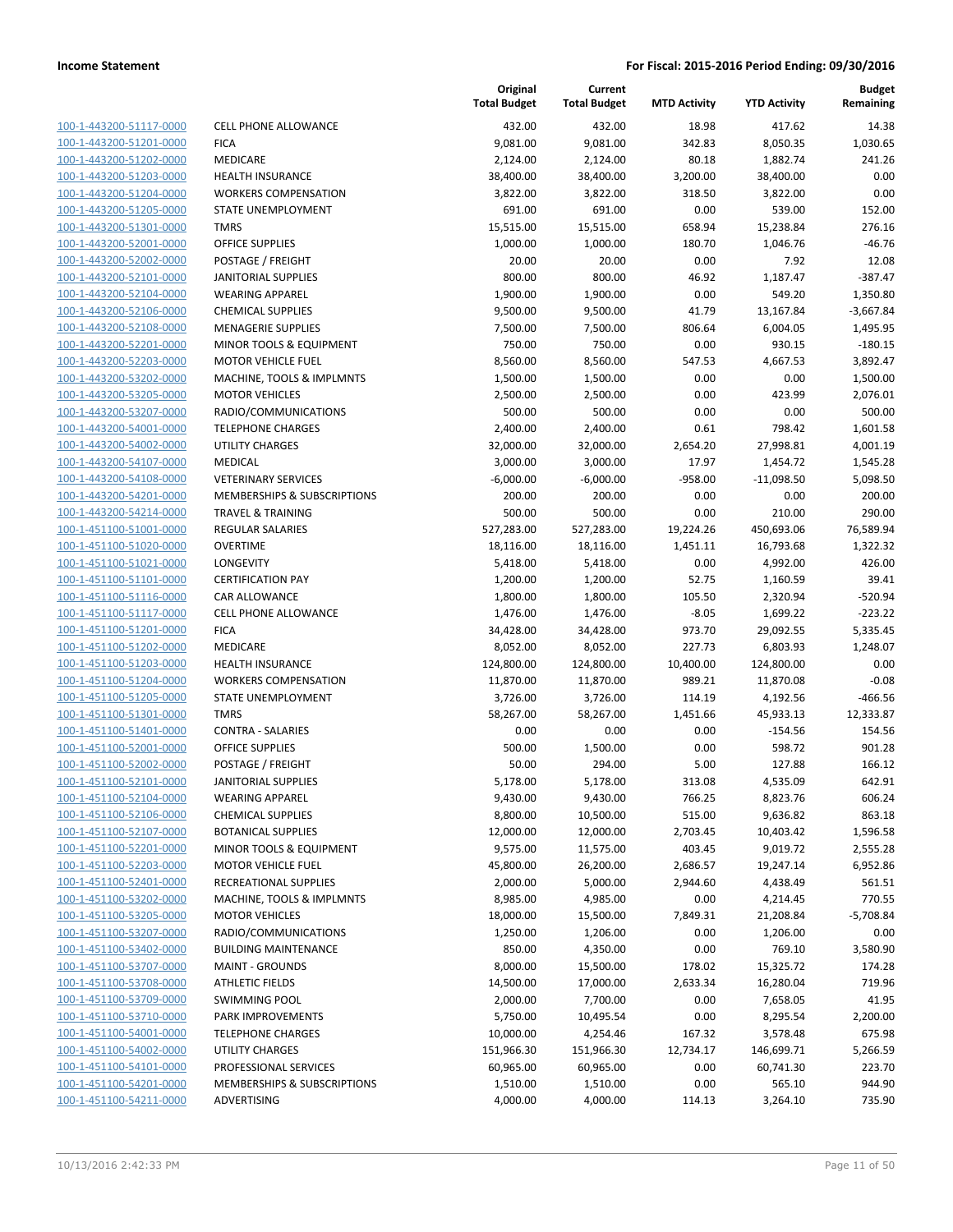| 100-1-451100-54212-0000        |
|--------------------------------|
| 100-1-451100-54214-0000        |
| 100-1-451100-54301-0000        |
| 100-1-451100-54409-0000        |
| 100-1-451100-55206-0000        |
| 100-1-455100-51001-0000        |
| 100-1-455100-51020-0000        |
| 100-1-455100-51021-0000        |
| 100-1-455100-51116-0000        |
| 100-1-455100-51117-0000        |
| 100-1-455100-51201-0000        |
| 100-1-455100-51202-0000        |
| 100-1-455100-51203-0000        |
| 100-1-455100-51204-0000        |
| 100-1-455100-51205-0000        |
| 100-1-455100-51301-0000        |
| 100-1-455100-51401-0000        |
| 100-1-455100-52001-0000        |
| 100-1-455100-52002-0000        |
| 100-1-455100-52004-0000        |
| 100-1-455100-52005-0000        |
| 100-1-455100-52402-0000        |
| 100-1-455100-53201-0000        |
| 100-1-455100-54001-0000        |
| 100-1-455100-54002-0000        |
| 100-1-455100-54201-0000        |
| 100-1-455100-54202-0000        |
| 100-1-455100-54214-0000        |
|                                |
| 100-1-455100-55203-0000        |
| 100-1-455100-55211-0000        |
| 100-1-456100-51001-0000        |
| 100-1-456100-51021-0000        |
| 100-1-456100-51116-0000        |
| 100-1-456100-51117-0000        |
| 100-1-456100-51201-0000        |
| 100-1-456100-51202-0000        |
| 100-1-456100-51203-0000        |
| 100-1-456100-51204-0000        |
| 100-1-456100-51205-0000        |
| 100-1-456100-51301-0000        |
| 100-1-456100-52001-0000        |
| 100-1-456100-52002-0000        |
| 100-1-456100-52005-0000        |
| 100-1-456100-52103-0000        |
| <u>100-1-456100-53302-0000</u> |
| 100-1-456100-53402-0000        |
| 100-1-456100-54001-0000        |
| 100-1-456100-54201-0000        |
| <u>100-1-456100-54214-0000</u> |
| <u>100-1-456100-54301-0000</u> |
| 100-1-480000-52003-0000        |
| 100-1-480000-52006-0000        |
| <u>100-1-480000-54002-0000</u> |
| <u>100-1-480000-54105-0000</u> |
| <u>100-1-480000-54201-0000</u> |
| 100-1-480000-54904-0000        |
| 100-1-480000-54905-0000        |
| <u>100-1-480000-54906-0000</u> |
| <u>100-1-480000-56309-0000</u> |
|                                |

|                         |                                        | Original<br><b>Total Budget</b> | Current<br><b>Total Budget</b> | <b>MTD Activity</b> | <b>YTD Activity</b> | <b>Budget</b><br>Remaining |
|-------------------------|----------------------------------------|---------------------------------|--------------------------------|---------------------|---------------------|----------------------------|
| 100-1-451100-54212-0000 | PRINTING                               | 50.00                           | 50.00                          | 0.00                | 0.00                | 50.00                      |
| 100-1-451100-54214-0000 | <b>TRAVEL &amp; TRAINING</b>           | 2,500.00                        | 3,000.00                       | 554.68              | 2,916.55            | 83.45                      |
| 100-1-451100-54301-0000 | <b>SPECIAL EVENTS</b>                  | 27,600.00                       | 27,100.00                      | 0.00                | 27,081.20           | 18.80                      |
| 100-1-451100-54409-0000 | <b>CEMETERY MAINTENANCE</b>            | 72,000.00                       | 72,000.00                      | 5,500.00            | 66,000.00           | 6,000.00                   |
| 100-1-451100-55206-0000 | MACHINE, TOOLS, & IMPLMNT              | 0.00                            | 0.00                           | 0.00                | 60,709.76           | $-60,709.76$               |
| 100-1-455100-51001-0000 | <b>REGULAR SALARIES</b>                | 307,982.00                      | 307,982.00                     | 12,993.59           | 295,543.51          | 12,438.49                  |
| 100-1-455100-51020-0000 | <b>OVERTIME</b>                        | 0.00                            | 0.00                           | 0.00                | 101.27              | $-101.27$                  |
| 100-1-455100-51021-0000 | LONGEVITY                              | 2,466.00                        | 2,466.00                       | 0.00                | 1,848.00            | 618.00                     |
| 100-1-455100-51116-0000 | CAR ALLOWANCE                          | 3,600.00                        | 3,600.00                       | 158.24              | 3,481.28            | 118.72                     |
| 100-1-455100-51117-0000 | <b>CELL PHONE ALLOWANCE</b>            | 480.00                          | 480.00                         | 18.98               | 417.62              | 62.38                      |
| 100-1-455100-51201-0000 | <b>FICA</b>                            | 19,501.00                       | 19,501.00                      | 850.35              | 18,424.26           | 1,076.74                   |
| 100-1-455100-51202-0000 | MEDICARE                               | 4,561.00                        | 4,561.00                       | 198.88              | 4,308.94            | 252.06                     |
| 100-1-455100-51203-0000 | HEALTH INSURANCE                       | 48,000.00                       | 48,000.00                      | 4,000.00            | 48,000.00           | 0.00                       |
| 100-1-455100-51204-0000 | <b>WORKERS COMPENSATION</b>            | 831.00                          | 831.00                         | 69.25               | 831.00              | 0.00                       |
| 100-1-455100-51205-0000 | STATE UNEMPLOYMENT                     | 2,028.00                        | 2,028.00                       | 90.20               | 2,953.23            | $-925.23$                  |
| 100-1-455100-51301-0000 | <b>TMRS</b>                            | 27,287.00                       | 27,287.00                      | 1,296.72            | 26,287.49           | 999.51                     |
| 100-1-455100-51401-0000 | <b>CONTRA - SALARIES</b>               | 0.00                            | 0.00                           | 0.00                | $-228.33$           | 228.33                     |
| 100-1-455100-52001-0000 | <b>OFFICE SUPPLIES</b>                 | 5,000.00                        | 5,000.00                       | 102.27              | 4,072.14            | 927.86                     |
| 100-1-455100-52002-0000 | POSTAGE / FREIGHT                      | 1,300.00                        | 1,300.00                       | 10.44               | 185.17              | 1,114.83                   |
| 100-1-455100-52004-0000 | <b>COMPUTER SUPPLIES</b>               | 500.00                          | 500.00                         | 0.00                | 0.00                | 500.00                     |
| 100-1-455100-52005-0000 | PRINTED MATERIALS                      | 600.00                          | 600.00                         | 0.00                | 24.00               | 576.00                     |
| 100-1-455100-52402-0000 | <b>BASIC PROGRAM EXPENSE</b>           | 8,500.00                        | 8,500.00                       | 12.08               | 2,026.93            | 6,473.07                   |
| 100-1-455100-53201-0000 | FURNITURE & OFFICE EQUIPMENT           | 1,500.00                        | 1,500.00                       | 0.00                | 200.00              | 1,300.00                   |
| 100-1-455100-54001-0000 | <b>TELEPHONE CHARGES</b>               | 5,325.00                        | 5,325.00                       | 68.03               | 2,885.35            | 2,439.65                   |
| 100-1-455100-54002-0000 | <b>UTILITY CHARGES</b>                 | 47,800.00                       | 47,800.00                      | 4,667.75            | 45,397.32           | 2,402.68                   |
| 100-1-455100-54201-0000 | MEMBERSHIPS & SUBSCRIPTIONS            | 14,395.00                       | 14,395.00                      | 182.29              | 14,058.45           | 336.55                     |
| 100-1-455100-54202-0000 | <b>LIBRARY PERIODICALS</b>             | 2,600.00                        | 2,600.00                       | 0.00                | 2,481.28            | 118.72                     |
| 100-1-455100-54214-0000 | <b>TRAVEL &amp; TRAINING</b>           | 2,500.00                        | 2,500.00                       | 0.00                | 2,005.92            | 494.08                     |
| 100-1-455100-55203-0000 | FURNITURE/OFFICE EQUIP                 | 1,000.00                        | 1,000.00                       | 566.17              | 566.17              | 433.83                     |
| 100-1-455100-55211-0000 | <b>BOOKS</b>                           | 44,625.00                       | 44,625.00                      | 4,396.53            | 34,477.22           | 10,147.78                  |
| 100-1-456100-51001-0000 | <b>REGULAR SALARIES</b>                | 52,940.00                       | 52,940.00                      | 2,328.41            | 51,225.06           | 1,714.94                   |
| 100-1-456100-51021-0000 | LONGEVITY                              | 1,152.00                        | 1,152.00                       | 0.00                | 1,146.00            | 6.00                       |
| 100-1-456100-51116-0000 | <b>CAR ALLOWANCE</b>                   | 3,600.00                        | 3,600.00                       | 158.24              | 3,481.28            | 118.72                     |
| 100-1-456100-51117-0000 | <b>CELL PHONE ALLOWANCE</b>            | 432.00                          | 432.00                         | 18.98               | 417.62              | 14.38                      |
| 100-1-456100-51201-0000 | <b>FICA</b>                            | 3,604.00                        | 3,604.00                       | 133.50              | 3,081.12            | 522.88                     |
| 100-1-456100-51202-0000 | MEDICARE                               | 843.00                          | 843.00                         | 31.22               | 720.58              | 122.42                     |
| 100-1-456100-51203-0000 | <b>HEALTH INSURANCE</b>                | 9,600.00                        | 9,600.00                       | 800.00              | 9,600.00            | 0.00                       |
| 100-1-456100-51204-0000 | <b>WORKERS COMPENSATION</b>            | 151.00                          | 151.00                         | 12.54               | 150.92              | 0.08                       |
| 100-1-456100-51205-0000 | STATE UNEMPLOYMENT                     | 173.00                          | 173.00                         | 0.00                | 134.67              | 38.33                      |
| 100-1-456100-51301-0000 | <b>TMRS</b>                            | 6,157.00                        | 6,157.00                       | 258.14              | 5,961.90            | 195.10                     |
| 100-1-456100-52001-0000 | <b>OFFICE SUPPLIES</b>                 | 125.00                          | 125.00                         | 8.99                | 55.87               | 69.13                      |
| 100-1-456100-52002-0000 | POSTAGE / FREIGHT                      | 250.00                          | 250.00                         | 65.80               | 168.00              | 82.00                      |
| 100-1-456100-52005-0000 | PRINTED MATERIALS                      | 400.00                          | 131.00                         | 0.00                | 155.38              | $-24.38$                   |
| 100-1-456100-52103-0000 | <b>MEETING SUPPLIES</b>                | 50.00                           | 50.00                          | 0.00                | 50.00               | 0.00                       |
| 100-1-456100-53302-0000 | <b>WALKS &amp; PARKING LOTS</b>        | 0.00                            | 0.00                           | 0.00                | 196.00              | $-196.00$                  |
| 100-1-456100-53402-0000 | MAINTENANCE OF BUILDINGS               | 0.00                            | 369.00                         | 37.19               | 215.39              | 153.61                     |
| 100-1-456100-54001-0000 | <b>TELEPHONE CHARGES</b>               | 400.00                          | 400.00                         | 0.13                | 169.83              | 230.17                     |
| 100-1-456100-54201-0000 | <b>MEMBERSHIPS &amp; SUBSCRIPTIONS</b> | 1,150.00                        | 1,150.00                       | 350.00              | 1,200.00            | $-50.00$                   |
| 100-1-456100-54214-0000 | <b>TRAVEL &amp; TRAINING</b>           | 900.00                          | 800.00                         | 15.00               | 629.74              | 170.26                     |
| 100-1-456100-54301-0000 | <b>SPECIAL EVENTS</b>                  | 4,800.00                        | 4,800.00                       | $-87.99$            | 4,536.62            | 263.38                     |
| 100-1-480000-52003-0000 | <b>COPIER CHARGES</b>                  | 57,500.00                       | 57,500.00                      | 2,928.88            | 60,909.62           | $-3,409.62$                |
| 100-1-480000-52006-0000 | <b>COPIER PAPER</b>                    | 5,600.00                        | 5,600.00                       | 0.00                | 3,197.70            | 2,402.30                   |
| 100-1-480000-54002-0000 | <b>UTILITY CHARGES</b>                 | 552.00                          | 552.00                         | 45.21               | 543.40              | 8.60                       |
| 100-1-480000-54105-0000 | MARKETING                              | 7,950.00                        | 7,950.00                       | 0.00                | 7,400.00            | 550.00                     |
| 100-1-480000-54201-0000 | MEMBERSHIPS & SUBSCRIPTIONS            | 8,601.00                        | 8,601.00                       | 2,264.50            | 8,466.72            | 134.28                     |
| 100-1-480000-54904-0000 | POSTAGE METER RENTAL                   | 0.00                            | 0.00                           | 229.00              | $-947.57$           | 947.57                     |
| 100-1-480000-54905-0000 | MAIL MACHINE LEASE INT                 | 413.00                          | 413.00                         | 136.77              | 674.91              | $-261.91$                  |
| 100-1-480000-54906-0000 | MAIL MACHINE LEASE PRINC               | 2,096.00                        | 2,096.00                       | 490.23              | 2,460.66            | $-364.66$                  |
| 100-1-480000-56309-0000 | PAYOUT ARRANGEMENT LOCAL SALES TAX     | 69,364.00                       | 69,364.00                      | 5,780.30            | 69,363.60           | 0.40                       |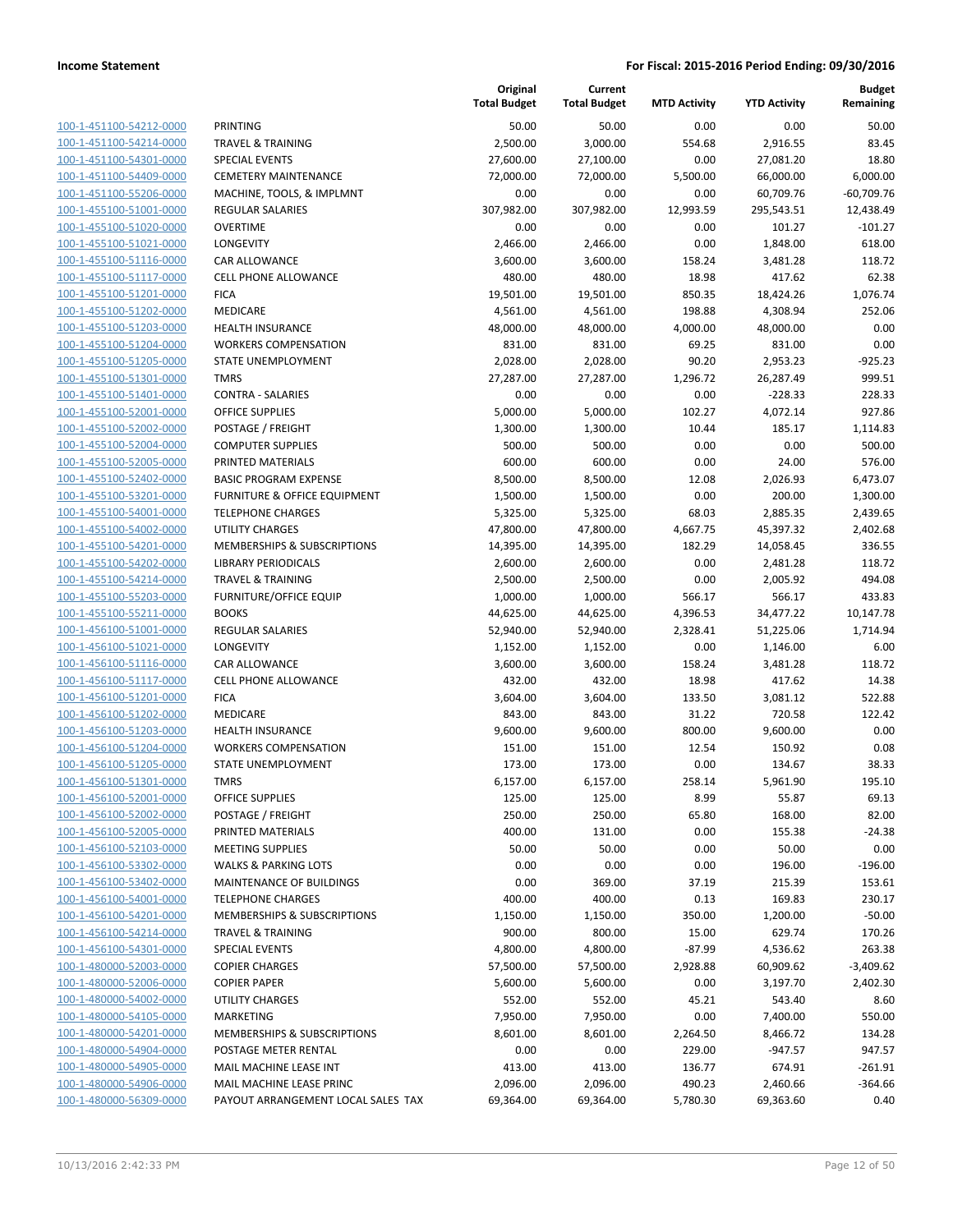|                                                               |                                                                       | Original<br><b>Total Budget</b> | Current<br><b>Total Budget</b> | <b>MTD Activity</b> | <b>YTD Activity</b> | <b>Budget</b><br>Remaining |
|---------------------------------------------------------------|-----------------------------------------------------------------------|---------------------------------|--------------------------------|---------------------|---------------------|----------------------------|
| 100-1-480000-57005-0000                                       | <b>ACCRUED VAC &amp; SICK PAY</b>                                     | 157,000.00                      | 157,000.00                     | -85,357.07          | 161,826.24          | $-4,826.24$                |
| 100-1-480000-57007-0000                                       | <b>COMMUNITY SERVICES</b>                                             | 43,600.00                       | 43,600.00                      | 18,600.00           | 43,600.00           | 0.00                       |
| 100-1-480000-57008-0000                                       | <b>BANK CHARGES</b>                                                   | 13,486.00                       | 13,486.00                      | 199.80              | 17,587.47           | $-4,101.47$                |
| 100-1-480000-57015-0000                                       | <b>CONTINGENCY EXPENSE</b>                                            | 34,634.00                       | 34,634.00                      | 0.00                | 0.00                | 34,634.00                  |
| 100-1-491000-58040-0000                                       | <b>XFR - GENERAL CIP</b>                                              | 1,698,000.00                    | 1,855,953.50                   | 141,500.00          | 2,005,953.50        | $-150,000.00$              |
| 100-1-491000-58204-0000                                       | XFR - VEHICLE/EQUIP RPLCMNT                                           | 387,931.00                      | 387,931.00                     | 32,327.54           | 387,930.92          | 0.08                       |
| 100-1-495000-58702-0000                                       | CA - GEN GOV TO CENTRAL SERVICE FUND                                  | 3,581.00                        | 3,581.00                       | 298.46              | 3,581.08            | $-0.08$                    |
| 100-1-495000-58703-0000                                       | CA - PUBLIC WORKS TO CENTRAL SERVICE FU                               | 78,375.00                       | 78,375.00                      | 6,531.12            | 78,374.76           | 0.24                       |
| 100-1-495000-58704-0000                                       | CA - PUBLIC SAFETY TO CENTRAL SERVICE FU                              | 205,586.00                      | 205,586.00                     | 17,132.21           | 205,586.08          | $-0.08$                    |
| 100-1-495000-58705-0000                                       | CA - COM DEV TO CENTRAL SERVICE FUND                                  | 33,518.00                       | 33,518.00                      | 2,793.21            | 33,518.08           | $-0.08$                    |
| 100-1-495000-58706-0000                                       | CA - PARKS & REC TO CENTRAL SERVICE FUND                              | 170,772.00                      | 170,772.00                     | 14,231.00           | 170,772.00          | 0.00                       |
| 100-1-495000-58712-0000                                       | CA - GEN GOV TO INSURANCE FUND                                        | 2,715.00                        | 2,715.00                       | 226.25              | 2,715.00            | 0.00                       |
| 100-1-495000-58713-0000                                       | CA - PUBLIC WORKS TO INSURANCE FUND                                   | 20,556.00                       | 20,556.00                      | 1,713.00            | 20,556.00           | 0.00                       |
| 100-1-495000-58714-0000                                       | CA - PUBLIC SAFETY TO INSURANCE FUND                                  | 111,950.00                      | 111,950.00                     | 9,329.21            | 111,950.08          | $-0.08$                    |
| 100-1-495000-58715-0000                                       | CA - COM DEV TO INSURANCE FUND                                        | 9,417.00                        | 9,417.00                       | 784.75              | 9,417.00            | 0.00                       |
| 100-1-495000-58716-0000                                       | CA - PARKS & REC TO INSURANCE FUND                                    | 31,265.00                       | 31,265.00                      | 2,605.46            | 31,265.08           | $-0.08$                    |
| 100-1-495000-58722-0000                                       | CA - GEN GOVERNMENT TO MIS FUND                                       | 52,071.00                       | 52,071.00                      | 4,339.25            | 52,071.00           | 0.00                       |
| 100-1-495000-58723-0000                                       | CA - PUBLIC WORKS TO MIS FUND                                         | 44,416.00                       | 44,416.00                      | 3,701.29            | 44,415.92           | 0.08                       |
| 100-1-495000-58724-0000                                       | CA - PUBLIC SAFETY TO MIS FUND                                        | 219,205.00                      | 219,205.00                     | 18,267.04           | 219,204.92          | 0.08                       |
| 100-1-495000-58725-0000                                       | CA - COM DEV TO MIS FUND                                              | 80,998.00                       | 80,998.00                      | 6,749.79            | 80,997.92           | 0.08                       |
| 100-1-495000-58726-0000                                       | CA - PARKS & REC TO MIS FUND                                          | 131,161.00                      | 131,161.00                     | 10,930.04           | 131,160.92          | 0.08                       |
|                                                               | <b>Expense Total:</b>                                                 | 22,194,537.46                   | 22,352,490.96                  | 1,201,071.36        | 21,355,816.74       | 996,674.22                 |
|                                                               | Fund: 100 - GENERAL FUND Surplus (Deficit):                           | -435.044.17                     | -592,997.67                    | $-324,474.31$       | -524,097.60         | $-68,900.07$               |
| Fund: 101 - MUNICIPAL COURT BUILDING SECURITY FEES<br>Revenue |                                                                       |                                 |                                |                     |                     |                            |
| 101-1-318001-44101-0000                                       | MUNICIPAL COURT COST/FEES                                             | 5,744.00                        | 5,744.00                       | 583.07              | 7,743.26            | $-1,999.26$                |
| 101-1-319001-45401-0000                                       | <b>INTEREST REVENUES</b>                                              | 145.00                          | 145.00                         | 0.00                | 121.34              | 23.66                      |
|                                                               | <b>Revenue Total:</b>                                                 | 5,889.00                        | 5,889.00                       | 583.07              | 7,864.60            | $-1,975.60$                |
| <b>Expense</b>                                                |                                                                       |                                 |                                |                     |                     |                            |
| 101-1-480000-57008-0000                                       | <b>BANK CHARGES</b>                                                   | 0.00                            | 0.00                           | 1.40                | 49.64               | -49.64                     |
|                                                               | <b>Expense Total:</b>                                                 | 0.00                            | 0.00                           | 1.40                | 49.64               | -49.64                     |
|                                                               | Fund: 101 - MUNICIPAL COURT BUILDING SECURITY FEES Surplus (Deficit): | 5,889.00                        | 5,889.00                       | 581.67              | 7,814.96            | $-1,925.96$                |
| Fund: 102 - MUNICIPAL COURT TECH FUND                         |                                                                       |                                 |                                |                     |                     |                            |
| Revenue                                                       |                                                                       |                                 |                                |                     |                     |                            |
| 102-1-318001-44101-0000                                       | MUNICIPAL COURT COST/FEES                                             | 7,658.00                        | 7,658.00                       | 777.43              | 10,324.21           | $-2,666.21$                |
| 102-1-319001-45401-0000                                       | <b>INTEREST REVENUES</b>                                              | 60.00                           | 60.00                          | 0.00                | 18.01               | 41.99                      |
|                                                               | <b>Revenue Total:</b>                                                 | 7,718.00                        | 7,718.00                       | 777.43              | 10,342.22           | $-2,624.22$                |
| Expense                                                       |                                                                       |                                 |                                |                     |                     |                            |
| 102-1-412100-54908-0000                                       | LEASE PURCHASE PAYMENTS                                               | 0.00                            | 0.00                           | 0.00                | 6,622.44            | $-6,622.44$                |
| 102-1-480000-57008-0000                                       | <b>BANK CHARGES</b>                                                   | 0.00                            | 0.00                           | 0.33                | 8.58                | $-8.58$                    |
|                                                               | <b>Expense Total:</b>                                                 | 0.00                            | 0.00                           | 0.33                | 6,631.02            | $-6,631.02$                |
|                                                               | Fund: 102 - MUNICIPAL COURT TECH FUND Surplus (Deficit):              | 7,718.00                        | 7,718.00                       | 777.10              | 3,711.20            | 4,006.80                   |
| Fund: 103 - MUNICIPAL COURT CHILD SAFETY FUND                 |                                                                       |                                 |                                |                     |                     |                            |
| Revenue                                                       |                                                                       |                                 |                                |                     |                     |                            |
| 103-1-318001-44101-0000                                       | MUNICIPAL COURT COST/FEES                                             | 1,085.00                        | 1,085.00                       | 290.36              | 2,901.07            | $-1,816.07$                |
| 103-1-318001-44110-0000                                       | OPTIONAL COUNTY FEE - CHILD SAFETY                                    | 25,500.00                       | 25,500.00                      | 0.00                | 20,136.80           | 5,363.20                   |
| 103-1-319001-45401-0000                                       | <b>INTEREST REVENUES</b>                                              | 60.00                           | 60.00                          | 0.00                | 32.29               | 27.71                      |
|                                                               | <b>Revenue Total:</b>                                                 | 26,645.00                       | 26,645.00                      | 290.36              | 23,070.16           | 3,574.84                   |
| <b>Expense</b>                                                |                                                                       |                                 |                                |                     |                     |                            |
| 103-1-480000-57007-0000                                       | <b>COMMUNITY SERVICES</b>                                             | 27,000.00                       | 27,000.00                      | 0.00                | 20,136.80           | 6,863.20                   |
| 103-1-480000-57008-0000                                       | <b>BANK CHARGES</b>                                                   | 12.00                           | 12.00                          | 0.34                | 13.41               | $-1.41$                    |
|                                                               | <b>Expense Total:</b>                                                 | 27,012.00                       | 27,012.00                      | 0.34                | 20,150.21           | 6,861.79                   |
|                                                               | Fund: 103 - MUNICIPAL COURT CHILD SAFETY FUND Surplus (Deficit):      | $-367.00$                       | $-367.00$                      | 290.02              | 2,919.95            | $-3,286.95$                |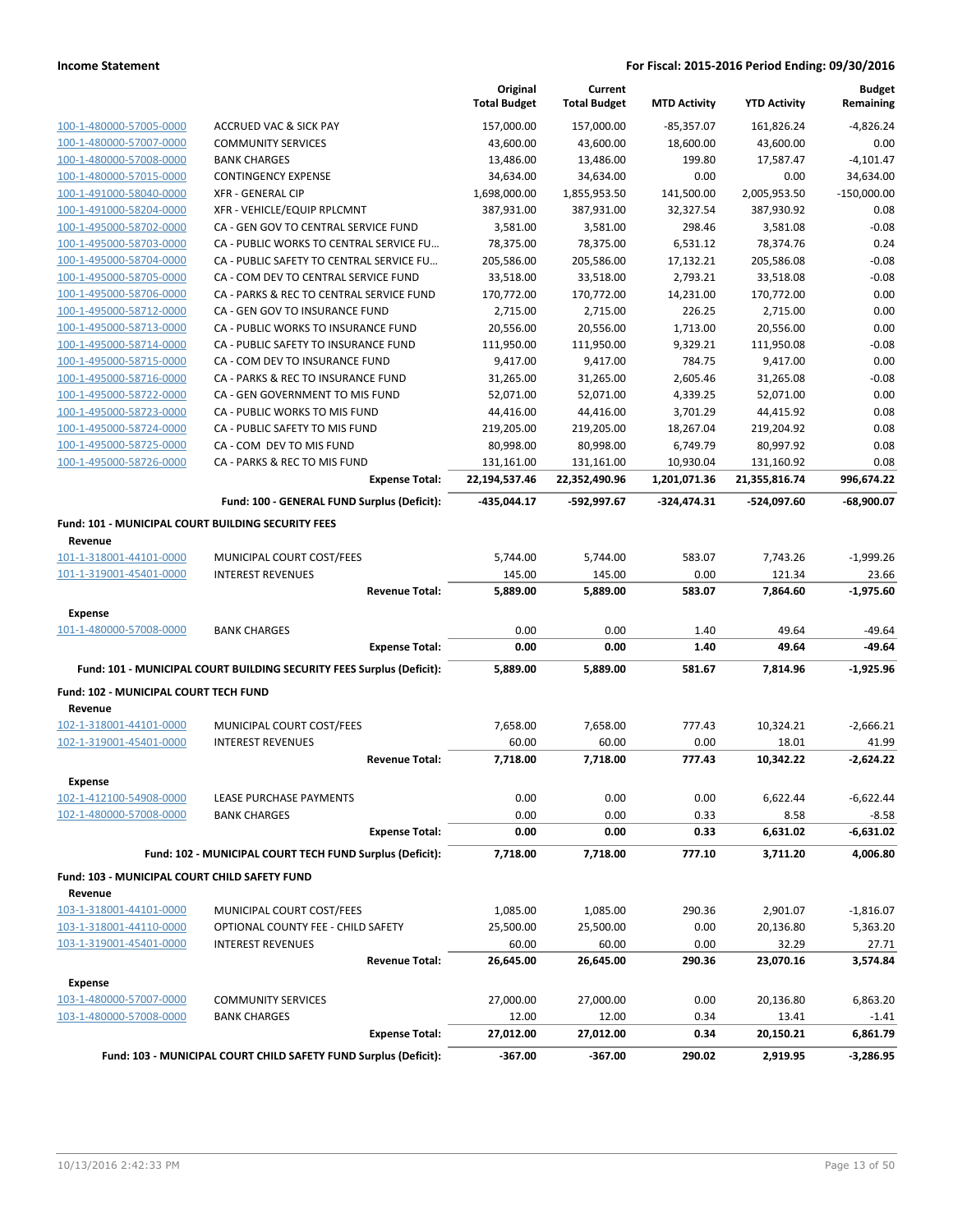|                                                    |                                                           | Original<br><b>Total Budget</b> | Current<br><b>Total Budget</b> | <b>MTD Activity</b>    | <b>YTD Activity</b>      | <b>Budget</b><br>Remaining |
|----------------------------------------------------|-----------------------------------------------------------|---------------------------------|--------------------------------|------------------------|--------------------------|----------------------------|
| <b>Fund: 110 - EXCHANGE BUILDING FUND</b>          |                                                           |                                 |                                |                        |                          |                            |
| Revenue                                            |                                                           |                                 |                                |                        |                          |                            |
| 110-1-321001-45502-0000                            | <b>EXCHANGE BUILDING LEASES</b><br><b>Revenue Total:</b>  | 575,320.00<br>575,320.00        | 575,320.00<br>575,320.00       | 0.00<br>0.00           | 95,539.76<br>95,539.76   | 479,780.24<br>479,780.24   |
|                                                    |                                                           |                                 |                                |                        |                          |                            |
| <b>Expense</b>                                     |                                                           |                                 |                                |                        |                          |                            |
| 110-1-463100-51001-0000                            | <b>REGULAR SALARIES</b>                                   | 46,585.00                       | 46,585.00                      | $-827.85$              | 7,566.46                 | 39,018.54                  |
| 110-1-463100-51020-0000                            | <b>OVERTIME</b>                                           | 1,339.00                        | 1,339.00                       | $-30.03$               | 121.34                   | 1,217.66                   |
| 110-1-463100-51021-0000                            | LONGEVITY                                                 | 1,404.00                        | 1,404.00                       | 0.00<br>$-9.89$        | 477.00                   | 927.00                     |
| 110-1-463100-51101-0000<br>110-1-463100-51201-0000 | <b>CERTIFICATION PAY</b>                                  | 300.00<br>3,077.00              | 300.00                         |                        | 105.51                   | 194.49                     |
| 110-1-463100-51202-0000                            | <b>FICA</b>                                               |                                 | 3,077.00                       | $-51.85$               | 490.76                   | 2,586.24                   |
|                                                    | <b>MEDICARE</b><br>HEALTH INSURANCE                       | 720.00                          | 720.00                         | $-12.13$               | 114.78<br>14,400.00      | 605.22<br>0.00             |
| 110-1-463100-51203-0000<br>110-1-463100-51204-0000 | <b>WORKERS COMPENSATION</b>                               | 14,400.00<br>1,421.00           | 14,400.00<br>1,421.00          | 1,200.00<br>118.46     | 1,421.08                 | $-0.08$                    |
| 110-1-463100-51205-0000                            | STATE UNEMPLOYMENT                                        | 259.00                          | 259.00                         | 0.00                   | 28.16                    | 230.84                     |
|                                                    | <b>TMRS</b>                                               |                                 |                                | $-93.81$               |                          |                            |
| 110-1-463100-51301-0000                            | <b>JANITORIAL SUPPLIES</b>                                | 5,257.00<br>5,079.00            | 5,257.00<br>5,079.00           |                        | 888.55                   | 4,368.45                   |
| 110-1-463100-52101-0000                            | <b>WEARING APPAREL</b>                                    |                                 | 910.00                         | 0.00                   | 1,392.34<br>247.43       | 3,686.66<br>662.57         |
| 110-1-463100-52104-0000<br>110-1-463100-52203-0000 | <b>MOTOR VEHICLE FUEL</b>                                 | 910.00<br>1,200.00              | 1,200.00                       | 0.00<br>0.00           | 202.60                   | 997.40                     |
| 110-1-463100-53205-0000                            | <b>MOTOR VEHICLES</b>                                     | 527.50                          | 527.50                         | 0.00                   | $-18.58$                 | 546.08                     |
|                                                    | <b>WALKS &amp; PARKING LOTS</b>                           |                                 |                                |                        | 0.00                     | 900.00                     |
| 110-1-463100-53302-0000                            | <b>BUILDING MAINTENANCE</b>                               | 900.00                          | 900.00<br>30,087.68            | 0.00                   |                          |                            |
| 110-1-463100-53402-0000                            | <b>HEATING &amp; COOLING SYSTEMS</b>                      | 30,087.68                       |                                | 0.00                   | 18,129.37                | 11,958.31                  |
| 110-1-463100-53403-0000                            | <b>TELEPHONE CHARGES</b>                                  | 8,560.00                        | 8,560.00                       | 0.00<br>1.40           | 646.78                   | 7,913.22<br>1,932.57       |
| 110-1-463100-54001-0000                            | <b>UTILITY CHARGES</b>                                    | 3,400.00                        | 3,400.00<br>103,299.96         | 0.00                   | 1,467.43<br>21,323.05    |                            |
| 110-1-463100-54002-0000                            |                                                           | 103,299.96                      |                                |                        |                          | 81,976.91                  |
| 110-1-463100-54101-0000                            | PROFESSIONAL SERVICES                                     | 6,300.00                        | 6,300.00                       | 0.00                   | 0.00                     | 6,300.00                   |
| 110-1-463100-54112-0000                            | <b>ALARM MONITOR SERVICE</b>                              | 50.00                           | 50.00                          | 0.00                   | 0.00                     | 50.00                      |
| 110-1-463100-54226-0000                            | <b>INSURANCE EXPENSE</b>                                  | 4,700.00                        | 4,700.00                       | 0.00                   | $-207.36$                | 4,907.36                   |
| 110-1-491000-58036-0000                            | XFR - DEBT SERVICE FUND<br><b>Expense Total:</b>          | 358,000.00<br>597,776.14        | 358,000.00<br>597,776.14       | 29,833.29<br>30,127.59 | 357,999.92<br>426,796.62 | 0.08<br>170,979.52         |
|                                                    | Fund: 110 - EXCHANGE BUILDING FUND Surplus (Deficit):     | -22,456.14                      | -22,456.14                     | -30,127.59             | -331,256.86              | 308,800.72                 |
| <b>Fund: 111 - RECREATION ACTIVITIES FUND</b>      |                                                           |                                 |                                |                        |                          |                            |
| Revenue                                            |                                                           |                                 |                                |                        |                          |                            |
| 111-1-319010-45306-0000                            | PARK CONCESSIONS                                          | 40,000.00                       | 60,000.00                      | 5,126.53               | 45,444.62                | 14,555.38                  |
| 111-1-319011-44507-0000                            | <b>ADULT RECREATION FEES</b>                              | 29,000.00                       | 29,000.00                      | 2,435.50               | 20,814.02                | 8,185.98                   |
| 111-1-319011-44508-0000                            | YOUTH RECREATION FEES                                     | 26,000.00                       | 26,000.00                      | 1,557.25               | 20,961.16                | 5,038.84                   |
| 111-1-319012-44509-0000                            | SPECIAL EVENT FUNDING                                     | 20,500.00                       | 20,500.00                      | 68.50                  | 32,164.00                | $-11,664.00$               |
| 111-1-319012-45504-0000                            | PARKS & RECREATION / FIELD RENTALS                        | 14,500.00                       | 14,500.00                      | 584.90                 | 11,284.57                | 3,215.43                   |
|                                                    | <b>Revenue Total:</b>                                     | 130,000.00                      | 150,000.00                     | 9,772.68               | 130,668.37               | 19,331.63                  |
| <b>Expense</b>                                     |                                                           |                                 |                                |                        |                          |                            |
| 111-1-451200-51011-0000                            | PART TIME TEMPORARY                                       | 0.00                            | 203.61                         | $-55.94$               | 147.67                   | 55.94                      |
| 111-1-451200-52001-0000                            | <b>OFFICE SUPPLIES</b>                                    | 0.00                            | 1,200.00                       | 49.98                  | 228.81                   | 971.19                     |
| 111-1-451200-52101-0000                            | <b>JANITORIAL SUPPLIES</b>                                | 1,000.00                        | 2,500.00                       | 135.00                 | 2,374.75                 | 125.25                     |
| 111-1-451200-52401-0000                            | <b>RECREATIONAL SUPPLIES</b>                              | 21,800.00                       | 21,800.00                      | 2,468.04               | 21,112.51                | 687.49                     |
| 111-1-451200-52403-0000                            | <b>RESALE ITEMS</b>                                       | 20,800.00                       | 31,800.00                      | 2,393.18               | 28,824.01                | 2,975.99                   |
| 111-1-451200-54211-0000                            | ADVERTISING                                               | 1,500.00                        | 596.39                         | 250.00                 | 250.00                   | 346.39                     |
| 111-1-451200-54301-0000                            | <b>SPECIAL EVENTS</b>                                     | 30,110.00                       | 36,360.00                      | 0.00                   | 36,230.32                | 129.68                     |
| 111-1-451200-54302-0000                            | <b>TEAM REGISTRATION</b>                                  | 2,900.00                        | 2,900.00                       | 176.00                 | 2,089.00                 | 811.00                     |
| 111-1-451200-54303-0000                            | OFFICALS/INSTRUCTORS                                      | 30,000.00                       | 21,750.00                      | 4,574.00               | 21,049.60                | 700.40                     |
| 111-1-451200-54304-0000                            | <b>CONCESSION STD WRKR CONTR</b>                          | 6,500.00                        | 10,200.00                      | 1,104.45               | 9,518.73                 | 681.27                     |
| 111-1-480000-52003-0000                            | <b>COPIER CHARGES</b>                                     | 2,050.00                        | 2,050.00                       | 63.95                  | 982.86                   | 1,067.14                   |
| 111-1-480000-57008-0000                            | <b>BANK CHARGES</b>                                       | 1,430.00                        | 1,430.00                       | 0.00                   | 334.39                   | 1,095.61                   |
| 111-1-495000-58501-0000                            | CA - GENERAL FUND                                         | 7,073.00                        | 7,073.00                       | 589.46                 | 7,073.08                 | $-0.08$                    |
| 111-1-495000-58701-0000                            | CA - CENTRAL SERVICE FUND                                 | 397.00                          | 397.00                         | 33.04                  | 396.92                   | 0.08                       |
| 111-1-495000-58710-0000                            | CA - INSURANCE FUND                                       | 294.00                          | 294.00                         | 24.50                  | 294.00                   | 0.00                       |
| 111-1-495000-58720-0000                            | CA - MIS FUN                                              | 3,095.00                        | 3,095.00                       | 257.96                 | 3,095.08                 | $-0.08$                    |
|                                                    | <b>Expense Total:</b>                                     | 128,949.00                      | 143,649.00                     | 12,063.62              | 134,001.73               | 9,647.27                   |
|                                                    | Fund: 111 - RECREATION ACTIVITIES FUND Surplus (Deficit): | 1,051.00                        | 6,351.00                       | $-2,290.94$            | $-3,333.36$              | 9,684.36                   |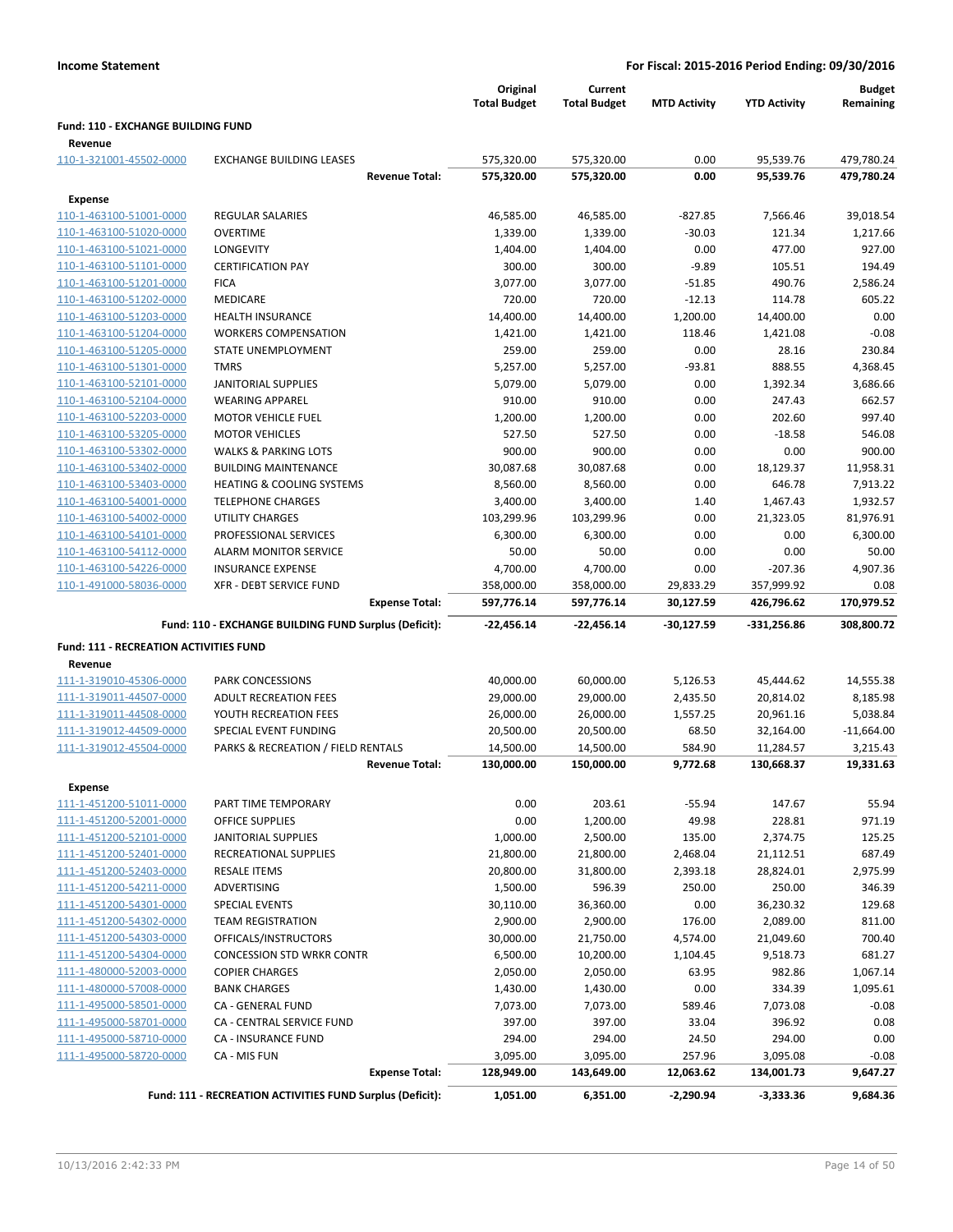|                                                    |                                                                 | Original               | Current                 |                      |                        | <b>Budget</b>   |
|----------------------------------------------------|-----------------------------------------------------------------|------------------------|-------------------------|----------------------|------------------------|-----------------|
|                                                    |                                                                 | <b>Total Budget</b>    | <b>Total Budget</b>     | <b>MTD Activity</b>  | <b>YTD Activity</b>    | Remaining       |
| <b>Fund: 112 - GUN RANGE FUND</b>                  |                                                                 |                        |                         |                      |                        |                 |
| Revenue                                            |                                                                 |                        |                         |                      |                        |                 |
| 112-1-319001-45401-0000                            | <b>INTEREST REVENUES</b>                                        | 72.00                  | 72.00                   | 0.00                 | 81.78                  | $-9.78$         |
| 112-1-319001-45601-0000                            | <b>MISCELLANEOUS REVENUES</b>                                   | 6,500.00               | 6,500.00                | 100.00               | 4,320.00               | 2,180.00        |
|                                                    | <b>Revenue Total:</b>                                           | 6,572.00               | 6,572.00                | 100.00               | 4,401.78               | 2,170.22        |
| Expense                                            |                                                                 |                        |                         |                      |                        |                 |
| 112-1-421700-52001-0000                            | <b>OFFICE SUPPLIES</b>                                          | 20.00                  | 20.00                   | 0.00                 | 0.00                   | 20.00           |
| 112-1-421700-53707-0000                            | <b>MAINT - GROUNDS</b>                                          | 10,205.00              | 10,205.00               | 0.00                 | 0.00                   | 10,205.00       |
| 112-1-421700-54501-0000                            | SPECIAL SERVICES                                                | 1,000.00               | 1,000.00                | 70.00                | 840.00                 | 160.00          |
| 112-1-480000-57008-0000                            | <b>BANK CHARGES</b>                                             | 10.00                  | 10.00                   | 0.93                 | 33.12                  | $-23.12$        |
|                                                    | <b>Expense Total:</b>                                           | 11,235.00              | 11,235.00               | 70.93                | 873.12                 | 10,361.88       |
|                                                    | Fund: 112 - GUN RANGE FUND Surplus (Deficit):                   | -4,663.00              | -4,663.00               | 29.07                | 3,528.66               | $-8,191.66$     |
| Fund: 113 - HOTEL / MOTEL OCCUPANCY TAX FUND       |                                                                 |                        |                         |                      |                        |                 |
| Revenue                                            |                                                                 |                        |                         |                      |                        |                 |
| 113-1-313005-41402-0000                            | HOTEL/MOTEL OCCUPANCY TAX                                       | 540,000.00             | 540,000.00              | 58,587.53            | 600,331.93             | $-60,331.93$    |
| 113-1-319001-45401-0000                            | <b>INTEREST REVENUES</b>                                        | 1,200.00               | 1,200.00                | 0.00                 | $-1,305.51$            | 2,505.51        |
|                                                    | <b>Revenue Total:</b>                                           | 541,200.00             | 541,200.00              | 58,587.53            | 599,026.42             | $-57,826.42$    |
| Expense                                            |                                                                 |                        |                         |                      |                        |                 |
| 113-1-458100-51001-0000                            | <b>REGULAR</b>                                                  | 34,600.00              | 34,600.00               | 1,511.61             | 32,905.27              | 1,694.73        |
| 113-1-458100-51020-0000                            | <b>OVERTIME</b>                                                 | 0.00                   | 0.00                    | 0.00                 | 273.85                 | $-273.85$       |
| 113-1-458100-51116-0000                            | SALARIES / CAR ALLOWANCE                                        | 1,800.00               | 1,800.00                | 92.32                | 1,200.04               | 599.96          |
| 113-1-458100-51117-0000                            | <b>CELL PHONE ALLOWANCE</b>                                     | 348.00                 | 348.00                  | 9.22                 | 202.90                 | 145.10          |
| 113-1-458100-51201-0000                            | <b>FICA</b>                                                     | 2,278.00               | 2,278.00                | 94.28                | 2,069.66               | 208.34          |
| 113-1-458100-51202-0000                            | MEDICARE                                                        | 533.00                 | 533.00                  | 22.05                | 484.10                 | 48.90           |
| 113-1-458100-51203-0000                            | <b>HEALTH INSURANCE</b>                                         | 9,600.00               | 9,600.00                | 800.00               | 9,600.00               | 0.00            |
| 113-1-458100-51204-0000                            | <b>WORKERS COMPENSATION</b>                                     | 623.00                 | 623.00                  | 51.96                | 623.08                 | $-0.08$         |
| 113-1-458100-51205-0000                            | <b>UNEMPLOYMENT</b>                                             | 173.00                 | 173.00                  | 8.22                 | 338.97                 | $-165.97$       |
| 113-1-458100-51301-0000                            | <b>TMRS</b>                                                     | 3,893.00               | 3,893.00                | 156.66               | 3,535.85               | 357.15          |
| 113-1-458100-52001-0000                            | <b>OFFICE SUPPLIES</b>                                          | 500.00                 | 500.00                  | 0.00                 | 59.50                  | 440.50          |
| 113-1-458100-52002-0000                            | POSTAGE / FREIGHT                                               | 100.00                 | 100.00                  | 0.00                 | 291.55                 | $-191.55$       |
| 113-1-458100-54101-0000                            | PROFESSIONAL SERVICES                                           | 18,000.00              | 25,500.00               | 11,500.00            | 12,720.00              | 12,780.00       |
| 113-1-458100-54105-0000                            | <b>MARKETING</b>                                                | 30,700.00              | 23,200.00               | 1,150.00             | 14,323.14              | 8,876.86        |
| 113-1-458100-54106-0000                            | <b>ATTORNEY FEES</b>                                            | 200.00                 | 200.00                  | 0.00                 | 432.69                 | $-232.69$       |
| 113-1-458100-54201-0000                            | MEMBERSHIPS & SUBSCRIPTIONS                                     | 1,315.00               | 1,315.00                | 0.00                 | 0.00                   | 1,315.00        |
| 113-1-458100-54211-0000                            | ADVERTISING                                                     | 53,800.00              | 53,800.00               | 12,441.30            | 63,035.68              | $-9,235.68$     |
| 113-1-458100-54212-0000                            | <b>PRINTING</b>                                                 | 7,200.00               | 7,200.00                | 0.00                 | 7,740.17               | $-540.17$       |
| 113-1-458100-54214-0000                            | TRAVEL/TRAINING EXPENSE                                         | 5,590.00               | 5,590.00                | 0.00                 | 0.00                   | 5,590.00        |
| 113-1-458100-54301-0000                            | SPECIAL EVENTS                                                  | 7,500.00               | 7,500.00                | 0.00                 | 15,062.38              | $-7,562.38$     |
| 113-1-458100-54523-0000                            | PROPOSED EVENTS                                                 | 115,815.00             | 115,815.00              | 2,600.00             | 112,800.00             | 3,015.00        |
| 113-1-458100-54525-0000                            | <b>SPORTS TOURNAMENTS</b>                                       | 25,000.00              | 25,000.00               | 1,512.74             | 25,000.00              | 0.00            |
| 113-1-480000-57008-0000                            | <b>BANK CHARGES</b>                                             | 160.00                 | 160.00                  | 13.78                | 609.60                 | $-449.60$       |
| 113-1-491000-58001-0000                            | XFR - GENERAL FUND<br><b>XFR - VENUE MGMT FUND</b>              | 45,000.00              | 45,000.00               | 3,750.00             | 45,000.00              | 0.00<br>$-0.08$ |
| 113-1-491000-58014-0000                            |                                                                 | 71,000.00              | 71,000.00               | 5,916.71             | 71,000.08              | $-0.08$         |
| 113-1-491000-58035-0000<br>113-1-491000-58040-0000 | XFR - DEBT SERVICE FUND<br>XFR - GENERAL CIP FUND               | 35,000.00<br>71,000.00 | 35,000.00               | 2,916.71<br>5,916.71 | 35,000.08<br>71,000.08 | $-0.08$         |
|                                                    | <b>Expense Total:</b>                                           | 541,728.00             | 71,000.00<br>541,728.00 | 50,464.27            | 525,308.67             | 16,419.33       |
|                                                    |                                                                 |                        |                         |                      |                        |                 |
|                                                    | Fund: 113 - HOTEL / MOTEL OCCUPANCY TAX FUND Surplus (Deficit): | $-528.00$              | $-528.00$               | 8,123.26             | 73,717.75              | $-74,245.75$    |
| Fund: 114 - VENUE MANAGEMENT FUND                  |                                                                 |                        |                         |                      |                        |                 |
| Revenue                                            |                                                                 |                        |                         |                      |                        |                 |
| 114-1-319001-45601-0000                            | MISCELLANEOUS REVENUES                                          | 500.00                 | 500.00                  | 0.00                 | 0.00                   | 500.00          |
| 114-1-319010-45306-0000                            | <b>CONCESSIONS</b>                                              | 750.00                 | 750.00                  | 0.00                 | 1,798.97               | $-1,048.97$     |
| 114-1-319030-45506-0000                            | <b>AUDITORIUM RENTALS</b>                                       | 22,000.00              | 22,000.00               | 0.00                 | 24,143.10              | $-2,143.10$     |
| 114-1-319031-45505-0000                            | <b>CIVIC CENTER RENTALS</b>                                     | 40,643.00              | 40,643.00               | 2,800.00             | 38,137.00              | 2,506.00        |
| 114-1-319032-44509-0000                            | SPECIAL EVENTS/SPONSORS                                         | 60,000.00              | 60,000.00               | 10,874.00            | 49,141.25              | 10,858.75       |
| 114-1-319033-45307-0000                            | <b>TICKET SALES</b>                                             | 70,000.00              | 70,000.00               | 3,210.00             | 67,313.00              | 2,687.00        |
| 114-1-323001-46008-0000                            | <b>XFR - TOURISM FUND</b>                                       | 71,000.00              | 71,000.00               | 5,916.71             | 71,000.08              | $-0.08$         |
|                                                    | <b>Revenue Total:</b>                                           | 264,893.00             | 264,893.00              | 22,800.71            | 251,533.40             | 13,359.60       |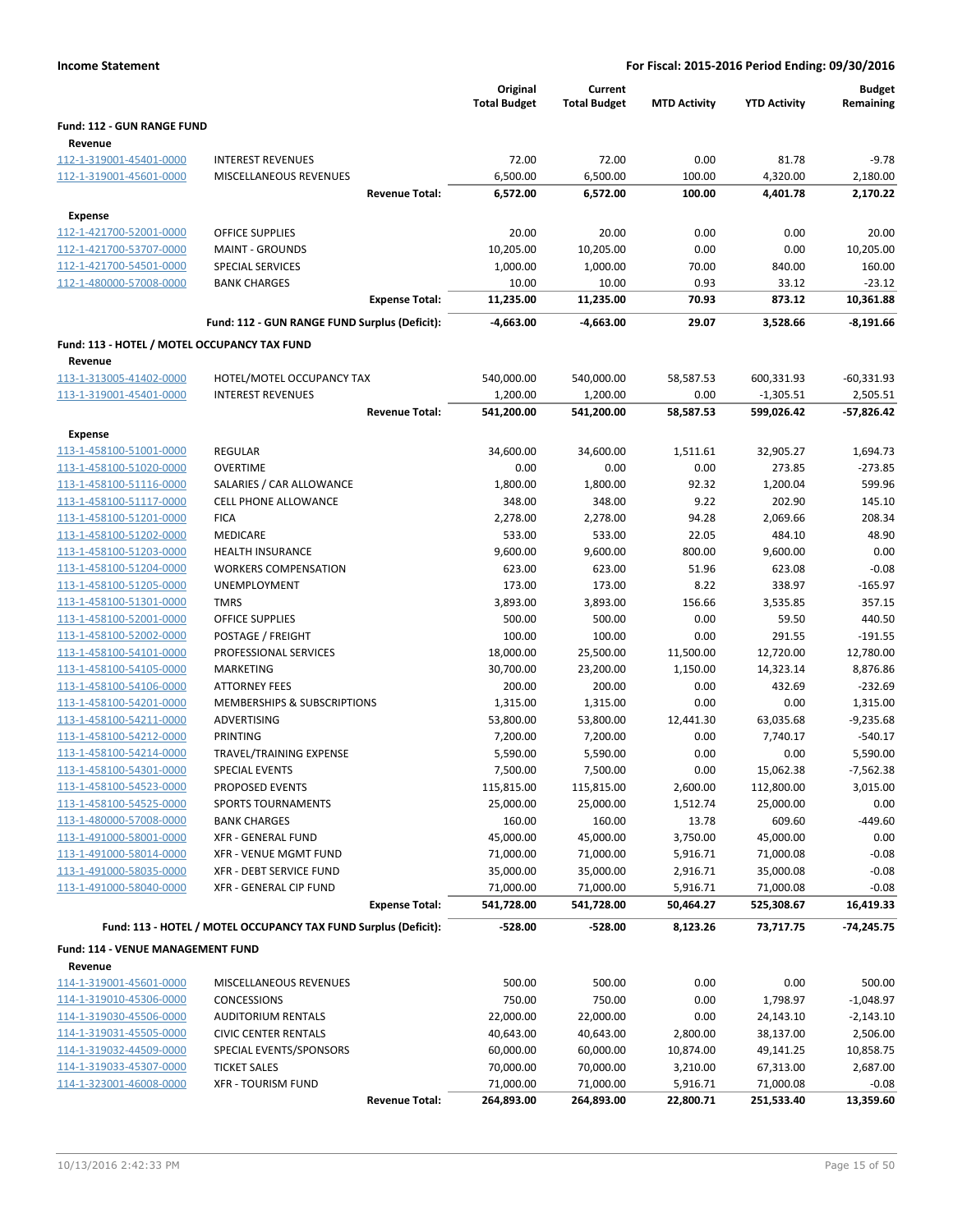|                                  |                                                      | Original<br><b>Total Budget</b> | Current<br><b>Total Budget</b> | <b>MTD Activity</b> | <b>YTD Activity</b> | <b>Budget</b><br>Remaining |
|----------------------------------|------------------------------------------------------|---------------------------------|--------------------------------|---------------------|---------------------|----------------------------|
| <b>Expense</b>                   |                                                      |                                 |                                |                     |                     |                            |
| 114-1-457100-51001-0000          | <b>REGULAR SALARIES</b>                              | 65,131.00                       | 65,131.00                      | 889.99              | 24,051.61           | 41,079.39                  |
| 114-1-457100-51020-0000          | <b>OVERTIME</b>                                      | 0.00                            | 0.00                           | 0.00                | 1,668.05            | $-1,668.05$                |
| 114-1-457100-51116-0000          | CAR ALLOWANCE                                        | 1,800.00                        | 1,800.00                       | 13.18               | 1,120.90            | 679.10                     |
| 114-1-457100-51117-0000          | <b>CELL PHONE ALLOWANCE</b>                          | 348.00                          | 348.00                         | 9.23                | 203.15              | 144.85                     |
| 114-1-457100-51201-0000          | <b>FICA</b>                                          | 4,171.00                        | 4,171.00                       | 62.03               | 1,737.08            | 2,433.92                   |
| 114-1-457100-51202-0000          | MEDICARE                                             | 976.00                          | 976.00                         | 14.52               | 406.29              | 569.71                     |
| 114-1-457100-51203-0000          | <b>HEALTH INSURANCE</b>                              | 4,800.00                        | 4,800.00                       | 400.00              | 4,800.00            | 0.00                       |
| 114-1-457100-51204-0000          | <b>WORKERS COMPENSATION</b>                          | 1,819.00                        | 1,819.00                       | 151.54              | 1,818.92            | 0.08                       |
| 114-1-457100-51205-0000          | STATE UNEMPLOYMENT                                   | 173.00                          | 173.00                         | $-0.81$             | 100.91              | 72.09                      |
| 114-1-457100-51301-0000          | <b>TMRS</b>                                          | 7,127.00                        | 7,127.00                       | 103.07              | 2,935.88            | 4,191.12                   |
| 114-1-457100-52001-0000          | <b>OFFICE SUPPLIES</b>                               | 500.00                          | 500.00                         | 0.00                | 148.24              | 351.76                     |
| 114-1-457100-52002-0000          | POSTAGE / FREIGHT                                    | 50.00                           | 50.00                          | 27.83               | 789.17              | $-739.17$                  |
| 114-1-457100-52201-0000          | MINOR TOOLS & EQUIPMENT                              | 2,000.00                        | 2,000.00                       | 261.50              | 2,332.18            | $-332.18$                  |
| 114-1-457100-52403-0000          | <b>RESALE ITEMS</b>                                  | 750.00                          | 750.00                         | 0.00                | 1,050.64            | $-300.64$                  |
| 114-1-457100-53702-0000          | AUDTIORIUM MAINTENANCE                               | 6,305.00                        | 6,305.00                       | 1,890.93            | 8,626.75            | $-2,321.75$                |
| 114-1-457100-53704-0000          | <b>CIVIC CENTER</b>                                  | 7,760.00                        | 7,760.00                       | 1,306.01            | 8,863.01            | $-1,103.01$                |
| 114-1-457100-54001-0000          | <b>TELEPHONE CHARGES</b>                             | 400.00                          | 400.00                         | 0.00                | 0.00                | 400.00                     |
| 114-1-457100-54005-0000          | <b>CIVIC CENTER UTILITY CHARGES</b>                  | 24,500.00                       | 24,500.00                      | 3,278.02            | 27,054.30           | $-2,554.30$                |
| 114-1-457100-54105-0000          | <b>MARKETING</b>                                     | 15,000.00                       | 15,000.00                      | 747.53              | 6,879.21            | 8,120.79                   |
| 114-1-457100-54106-0000          | <b>ATTORNEY FEES</b>                                 | 250.00                          | 250.00                         | 0.00                | 2,620.95            | $-2,370.95$                |
| 114-1-457100-54201-0000          | MEMBERSHIPS & SUBSCRIPTIONS                          | 2,500.00                        | 2,500.00                       | 0.00                | 1,945.00            | 555.00                     |
| 114-1-457100-54205-0000          | <b>BUSINESS MEALS</b>                                | 250.00                          | 250.00                         | 0.00                | 15.70               | 234.30                     |
| 114-1-457100-54211-0000          | ADVERTISING                                          | 0.00                            | 0.00                           | 0.00                | 2,062.91            | $-2,062.91$                |
| 114-1-457100-54214-0000          | <b>TRAVEL &amp; TRAINING</b>                         | 1,000.00                        | 1,000.00                       | 0.00                | 1,460.18            | $-460.18$                  |
| 114-1-457100-54301-0000          | <b>SPECIAL EVENTS</b>                                | 157,000.00                      | 157,000.00                     | 12,925.00           | 127,422.81          | 29,577.19                  |
| 114-1-480000-52003-0000          | <b>COPIER CHARGES</b>                                | 2,050.00                        | 2,050.00                       | 63.95               | 1,486.03            | 563.97                     |
| 114-1-480000-57008-0000          | <b>BANK CHARGES</b>                                  | 650.00                          | 650.00                         | 0.00                | 443.98              | 206.02                     |
| 114-1-495000-58501-0000          | CA - GENERAL FUND                                    | 14,811.00                       | 14,811.00                      | 1,234.25            | 14,811.00           | 0.00                       |
| 114-1-495000-58701-0000          | CA - CENTRAL SERVICE FUND                            | 71,105.00                       | 71,105.00                      | 5,925.46            | 71,105.08           | $-0.08$                    |
| 114-1-495000-58710-0000          | CA - INSURANCE FUND                                  | 985.00                          | 985.00                         | 82.04               | 984.92              | 0.08                       |
| 114-1-495000-58720-0000          | CA - MIS FUN                                         | 7,239.00                        | 7,239.00                       | 603.25              | 7,239.00            | 0.00                       |
|                                  | <b>Expense Total:</b>                                | 401,450.00                      | 401,450.00                     | 29,988.52           | 326,183.85          | 75,266.15                  |
|                                  | Fund: 114 - VENUE MANAGEMENT FUND Surplus (Deficit): | $-136,557.00$                   | $-136,557.00$                  | $-7,187.81$         | -74,650.45          | $-61,906.55$               |
| Fund: 116 - ROADWAY IMPACT FEE 1 |                                                      |                                 |                                |                     |                     |                            |
| Revenue                          |                                                      |                                 |                                |                     |                     |                            |
| 116-1-319001-45401-0000          | <b>INTEREST REVENUES</b>                             | 0.00                            | 0.00                           | 0.00                | 42.92               | $-42.92$                   |
|                                  | <b>Revenue Total:</b>                                | 0.00                            | 0.00                           | 0.00                | 42.92               | $-42.92$                   |
| <b>Expense</b>                   |                                                      |                                 |                                |                     |                     |                            |
| 116-1-480000-57008-0000          | <b>BANK CHARGES</b>                                  | 0.00                            | 0.00                           | 0.47                | 17.98               | $-17.98$                   |
|                                  | <b>Expense Total:</b>                                | 0.00                            | 0.00                           | 0.47                | 17.98               | $-17.98$                   |
|                                  | Fund: 116 - ROADWAY IMPACT FEE 1 Surplus (Deficit):  | 0.00                            | 0.00                           | -0.47               | 24.94               | $-24.94$                   |
| Fund: 117 - ROADWAY IMPACT FEE 2 |                                                      |                                 |                                |                     |                     |                            |
| Revenue                          |                                                      | 0.00                            |                                |                     | 0.22                |                            |
| 117-1-319001-45401-0000          | <b>INTEREST REVENUES</b><br><b>Revenue Total:</b>    | 0.00                            | 0.00<br>0.00                   | 0.00<br>0.00        | 0.22                | $-0.22$<br>$-0.22$         |
|                                  |                                                      |                                 |                                |                     |                     |                            |
| <b>Expense</b>                   |                                                      |                                 |                                |                     |                     |                            |
| 117-1-480000-57008-0000          | <b>BANK CHARGES</b>                                  | 0.00                            | 0.00                           | 0.00                | 0.07                | $-0.07$                    |
|                                  | <b>Expense Total:</b>                                | 0.00                            | 0.00                           | 0.00                | 0.07                | $-0.07$                    |
|                                  | Fund: 117 - ROADWAY IMPACT FEE 2 Surplus (Deficit):  | 0.00                            | 0.00                           | 0.00                | 0.15                | $-0.15$                    |
| Fund: 118 - ROADWAY IMPACT FEE 3 |                                                      |                                 |                                |                     |                     |                            |
| Revenue                          |                                                      |                                 |                                |                     |                     |                            |
| 118-1-319001-45401-0000          | <b>INTEREST REVENUES</b>                             | 0.00                            | 0.00                           | 0.00                | 0.36                | $-0.36$                    |
|                                  | <b>Revenue Total:</b>                                | 0.00                            | 0.00                           | 0.00                | 0.36                | $-0.36$                    |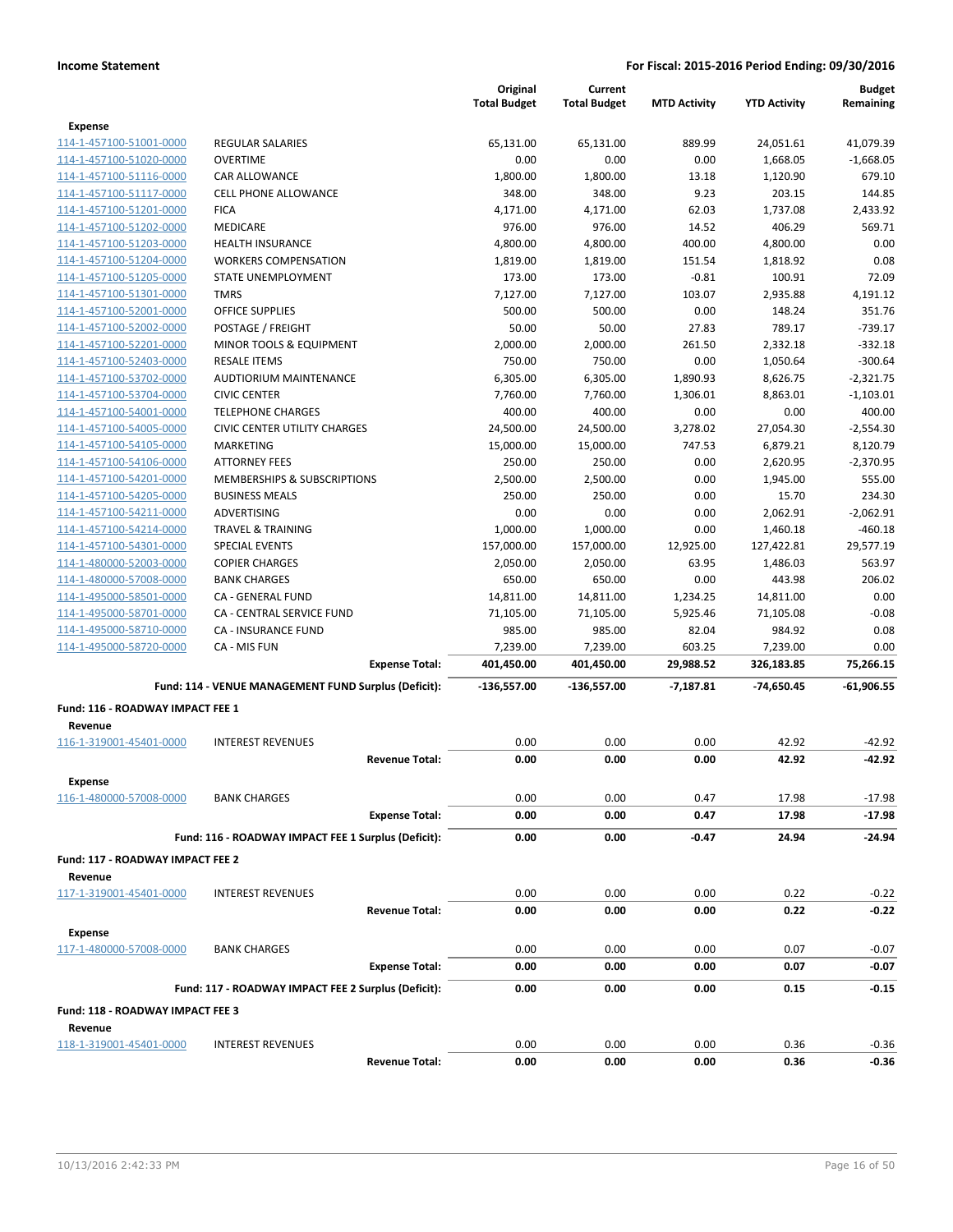|                                             |                                                                    | Original            | Current             |                     |                     | <b>Budget</b> |
|---------------------------------------------|--------------------------------------------------------------------|---------------------|---------------------|---------------------|---------------------|---------------|
|                                             |                                                                    | <b>Total Budget</b> | <b>Total Budget</b> | <b>MTD Activity</b> | <b>YTD Activity</b> | Remaining     |
| <b>Expense</b>                              |                                                                    |                     |                     |                     |                     |               |
| 118-1-480000-57008-0000                     | <b>BANK CHARGES</b>                                                | 0.00                | 0.00                | 0.00                | 0.12                | $-0.12$       |
|                                             | <b>Expense Total:</b>                                              | 0.00                | 0.00                | 0.00                | 0.12                | $-0.12$       |
|                                             |                                                                    |                     |                     |                     |                     |               |
|                                             | Fund: 118 - ROADWAY IMPACT FEE 3 Surplus (Deficit):                | 0.00                | 0.00                | 0.00                | 0.24                | $-0.24$       |
| Fund: 119 - ROADWAY IMPACT FEE 4            |                                                                    |                     |                     |                     |                     |               |
| Revenue                                     |                                                                    |                     |                     |                     |                     |               |
| 119-1-319001-45401-0000                     | <b>INTEREST REVENUES</b>                                           | 0.00                | 0.00                | 0.00                | 0.01                | $-0.01$       |
|                                             | <b>Revenue Total:</b>                                              | 0.00                | 0.00                | 0.00                | 0.01                | $-0.01$       |
|                                             | Fund: 119 - ROADWAY IMPACT FEE 4 Total:                            | 0.00                | 0.00                | 0.00                | 0.01                | $-0.01$       |
|                                             |                                                                    |                     |                     |                     |                     |               |
| Fund: 121 - BROWNSFIELD PETROLEUM EPA GRANT |                                                                    |                     |                     |                     |                     |               |
| Revenue                                     |                                                                    |                     |                     |                     |                     |               |
| 121-1-319001-45401-0000                     | <b>INTEREST REVENUES</b>                                           | 0.00                | 0.00                | 0.00                | $-15.82$            | 15.82         |
|                                             | <b>Revenue Total:</b>                                              | 0.00                | 0.00                | 0.00                | $-15.82$            | 15.82         |
|                                             | Fund: 121 - BROWNSFIELD PETROLEUM EPA GRANT Total:                 | 0.00                | 0.00                | 0.00                | $-15.82$            | 15.82         |
|                                             | Fund: 123 - PTRAIN - POLICE REIMBURSEMENT GRANTS & CONT EDUCAT     |                     |                     |                     |                     |               |
| Revenue                                     |                                                                    |                     |                     |                     |                     |               |
| 123-1-310001-43104-0000                     | <b>GRANTS / LEOSE</b>                                              | 0.00                | 0.00                | 0.00                | 4,091.59            | $-4,091.59$   |
| 123-1-310001-43105-0000                     | MISCELLANEOUS / GRANTS                                             | 0.00                | 0.00                | 0.00                | 4,591.95            | $-4,591.95$   |
| 123-1-319001-45401-0000                     | <b>INTEREST REVENUES</b>                                           | 0.00                | 0.00                | 0.00                | 19.14               | $-19.14$      |
|                                             | <b>Revenue Total:</b>                                              | 0.00                | 0.00                | 0.00                | 8,702.68            | $-8,702.68$   |
|                                             |                                                                    |                     |                     |                     |                     |               |
| Expense                                     |                                                                    |                     |                     |                     |                     |               |
| 123-1-421230-52104-0000                     | <b>WEARING APPAREL</b>                                             | 0.00                | 0.00                | 0.00                | 4,591.95            | $-4,591.95$   |
| 123-1-421230-54214-0000                     | <b>TRAVEL &amp; TRAINING</b>                                       | 0.00                | 0.00                | 0.00                | 5,125.00            | $-5,125.00$   |
| 123-1-421240-54214-0000                     | <b>TRAVEL &amp; TRAINING</b>                                       | 0.00                | 0.00                | 0.00                | 250.00              | $-250.00$     |
| 123-1-480000-57008-0000                     | <b>BANK CHARGES</b>                                                | 0.00                | 0.00                | 0.24                | 10.09               | $-10.09$      |
|                                             | <b>Expense Total:</b>                                              | 0.00                | 0.00                | 0.24                | 9,977.04            | $-9,977.04$   |
|                                             | Fund: 123 - PTRAIN - POLICE REIMBURSEMENT GRANTS & CONT EDUCAT Sur | 0.00                | 0.00                | $-0.24$             | -1,274.36           | 1,274.36      |
| Fund: 126 - TIFMAS MOBILIZATION             |                                                                    |                     |                     |                     |                     |               |
| <b>Expense</b>                              |                                                                    |                     |                     |                     |                     |               |
| 126-1-422200-52104-0000                     | <b>WEARING APPAREL</b>                                             | 0.00                | 0.00                | 421.74              | 421.74              | $-421.74$     |
|                                             | <b>Expense Total:</b>                                              | 0.00                | 0.00                | 421.74              | 421.74              | -421.74       |
|                                             | Fund: 126 - TIFMAS MOBILIZATION Total:                             | 0.00                | 0.00                | 421.74              | 421.74              | -421.74       |
|                                             |                                                                    |                     |                     |                     |                     |               |
| Fund: 140 - DEBT SERVICE FUND               |                                                                    |                     |                     |                     |                     |               |
| Revenue                                     |                                                                    |                     |                     |                     |                     |               |
| 140-1-311001-41101-0000                     | <b>REAL PROPERTY TAXES</b>                                         | 3,821,856.00        | 3,821,856.00        | 1,243.38            | 3,880,400.04        | $-58,544.04$  |
| 140-1-311002-41102-0000                     | <b>DELINQUENT TAXES</b>                                            | 37,897.00           | 37,897.00           | 2,293.13            | 31,971.06           | 5,925.94      |
| 140-1-319001-45401-0000                     | <b>INTEREST REVENUES</b>                                           | 4,778.00            | 4,778.00            | 0.00                | 6,903.91            | $-2,125.91$   |
| 140-1-319001-45601-0000                     | MISCELLANEOUS REVENUES                                             | 3,000.00            | 3,000.00            | 0.00                | 0.00                | 3,000.00      |
| 140-1-323001-46005-0000                     | XFR - EXCHANGE PROP FUND                                           | 358,000.00          | 358,000.00          | 29,833.29           | 357,999.92          | 0.08          |
| 140-1-323001-46008-0000                     | <b>XFR - TOURISM FUND</b>                                          | 35,000.00           | 35,000.00           | 2,916.71            | 35,000.08           | $-0.08$       |
| 140-1-323001-46100-0000                     | <b>XFR - UTILITY FUND</b>                                          | 1,709,519.00        | 1,709,519.00        | 142,461.00          | 1,709,521.00        | $-2.00$       |
| 140-1-323001-46107-0000                     | <b>XFR - AIRPORT FUND</b>                                          | 52,000.00           | 52,000.00           | 4,333.29            | 51,999.92           | 0.08          |
| 140-1-323001-46203-0000                     | XFR - MIS FUND<br><b>Revenue Total:</b>                            | 80,878.00           | 80,878.00           | 6,739.79            | 80,877.92           | 0.08          |
|                                             |                                                                    | 6,102,928.00        | 6,102,928.00        | 189,820.59          | 6,154,673.85        | $-51,745.85$  |
| <b>Expense</b>                              |                                                                    |                     |                     |                     |                     |               |
| 140-1-471100-56105-0000                     | 2010 CO - PRINCIPAL                                                | 110,000.00          | 110,000.00          | 0.00                | 110,000.00          | 0.00          |
| 140-1-471100-56106-0000                     | 2013 CO PRINCIPAL                                                  | 215,000.00          | 215,000.00          | 0.00                | 215,000.00          | 0.00          |
| 140-1-471100-56304-0000                     | 2006 GO REFUNDING PRINC                                            | 1,510,000.00        | 1,510,000.00        | 0.00                | 1,510,000.00        | 0.00          |
| 140-1-471100-56306-0000                     | 2010 GO REFUND PRINCIPAL                                           | 555,000.00          | 555,000.00          | 0.00                | 555,000.00          | 0.00          |
| 140-1-471100-56308-0000                     | 2011 GO REFUND PRINCIPAL                                           | 1,025,000.00        | 1,025,000.00        | 0.00                | 1,025,000.00        | 0.00          |
| 140-1-471100-56310-0000                     | 2014 GO REFUND PRINCIPAL                                           | 174,000.00          | 174,000.00          | 0.00                | 174,000.00          | 0.00          |
| 140-1-471100-56311-0000                     | 2014 GENERAL OBLIGATIONS PRINCIPAL                                 | 280,000.00          | 280,000.00          | 0.00                | 280,000.00          | 0.00          |
| 140-1-471100-56312-0000                     | 2015 GENERAL OBLIGATIONS PRINCIPAL                                 | 356,000.00          | 356,000.00          | 0.00                | 356,000.00          | 0.00          |
| 140-1-471200-56205-0000                     | 2010 CO - INTEREST                                                 | 195,413.00          | 195,413.00          | 0.00                | 195,412.50          | 0.50          |
| 140-1-471200-56206-0000                     | 2013 CO INTEREST                                                   | 34,310.00           | 34,310.00           | 0.00                | 34,309.50           | 0.50          |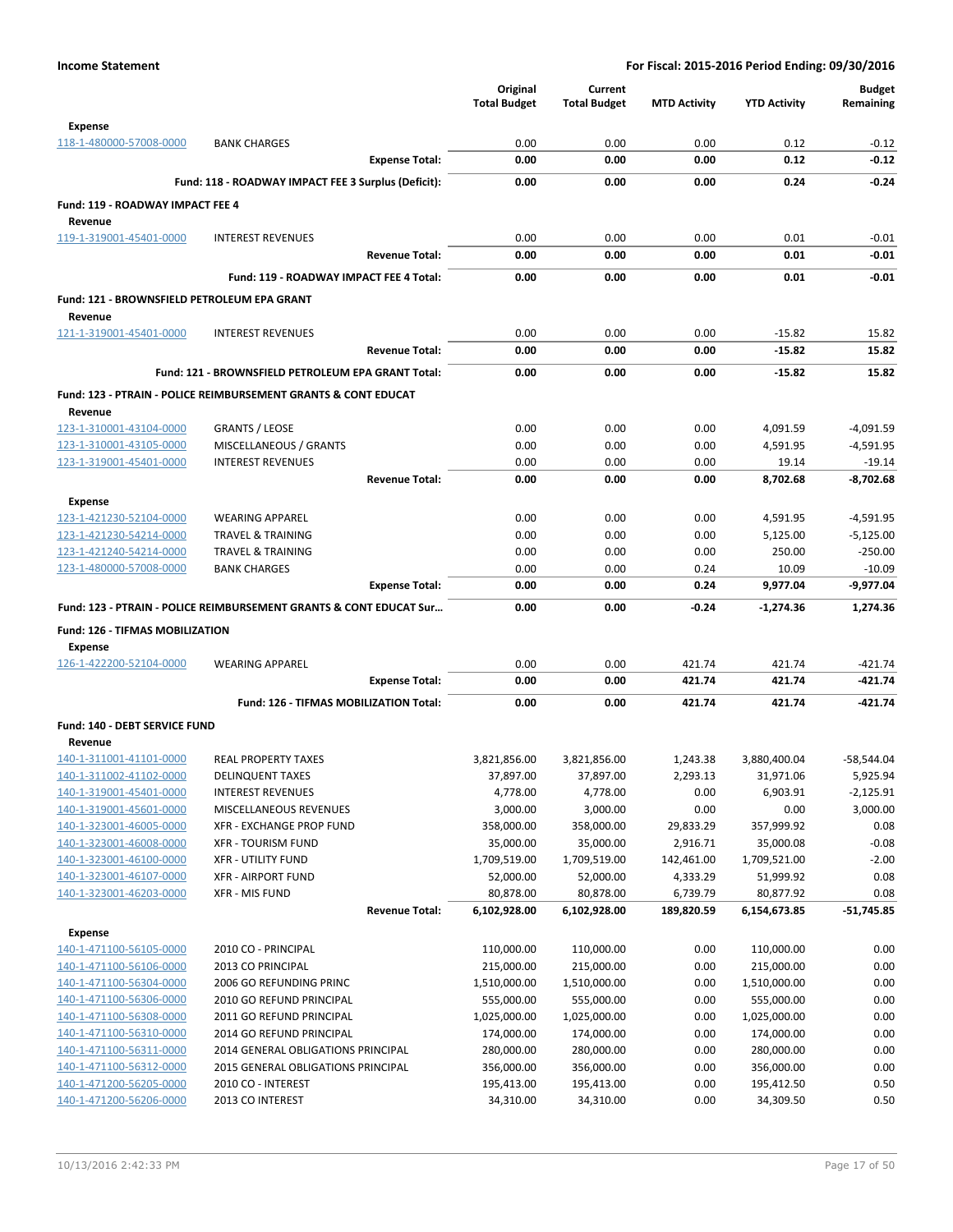|                                                         |                                                                 | Original<br><b>Total Budget</b> | Current<br><b>Total Budget</b> | <b>MTD Activity</b> | <b>YTD Activity</b>       | <b>Budget</b><br>Remaining |
|---------------------------------------------------------|-----------------------------------------------------------------|---------------------------------|--------------------------------|---------------------|---------------------------|----------------------------|
| 140-1-471200-56404-0000                                 | 2006 GO REFUNDING INT                                           | 603,775.00                      | 603,775.00                     | 0.00                | 603,775.00                | 0.00                       |
| 140-1-471200-56406-0000                                 | 2010 GO REFUND INTEREST                                         | 370,460.00                      | 370,460.00                     | 0.00                | 370,460.00                | 0.00                       |
| 140-1-471200-56408-0000                                 | 2011 GO REFUND INTEREST                                         | 154,001.00                      | 154,001.00                     | 0.00                | 154,001.25                | $-0.25$                    |
| 140-1-471200-56409-0000                                 | 2014 GENERAL OBLIGATIONS - INTEREST                             | 124,603.00                      | 124,603.00                     | 0.00                | 124,484.44                | 118.56                     |
| 140-1-471200-56410-0000                                 | 2015 GO - INTEREST                                              | 246,237.00                      | 246,237.00                     | 0.00                | 246,237.48                | $-0.48$                    |
| 140-1-471200-56411-0000                                 | 2014 GO REFUND INTEREST                                         | 35,780.00                       | 35,780.00                      | 0.00                | 35,780.00                 | 0.00                       |
| 140-1-475100-56002-0000                                 | <b>AGENT FEE</b>                                                | 1,000.00                        | 1,000.00                       | 0.00                | 1,550.00                  | $-550.00$                  |
| 140-1-475100-56005-0000                                 | ARBITRAGE                                                       | 8,500.00                        | 8,500.00                       | 0.00                | 12,270.00                 | $-3,770.00$                |
| 140-1-480000-57008-0000                                 | <b>BANK CHARGES</b>                                             | 1,200.00                        | 1,200.00                       | 23.38               | 1,410.61                  | $-210.61$                  |
|                                                         | <b>Expense Total:</b>                                           | 6,000,279.00                    | 6,000,279.00                   | 23.38               | 6,004,690.78              | -4,411.78                  |
|                                                         | Fund: 140 - DEBT SERVICE FUND Surplus (Deficit):                | 102,649.00                      | 102,649.00                     | 189,797.21          | 149,983.07                | -47,334.07                 |
| Fund: 160 - GENERAL CAPITAL IMPROVEMENT FUND<br>Revenue |                                                                 |                                 |                                |                     |                           |                            |
| 160-1-310002-45321-0000                                 | SALE OF EXCHANGE BLDG                                           | 0.00                            | 0.00                           | 0.00                | 2,499,837.00              | $-2,499,837.00$            |
| 160-1-310002-45611-0000                                 | <b>DONATIONS FOR PROJECTS</b>                                   | 0.00                            | 0.00                           | 121.45              | 257,230.53                | $-257,230.53$              |
| 160-1-314004-41808-0000                                 | FRANCHISE FEES/CABLE-SICFA                                      | 22,400.00                       | 22,400.00                      | 0.00                | 17,545.57                 | 4,854.43                   |
| 160-1-319001-45401-0000                                 | <b>INTEREST REVENUES</b>                                        | 12,696.00                       | 12,696.00                      | 0.00                | 19,729.65                 | $-7,033.65$                |
| 160-1-323001-46001-0000                                 | <b>XFR - GENERAL FUND</b>                                       | 1,698,000.00                    | 1,855,953.50                   | 141,500.00          | 2,006,853.50              | $-150,900.00$              |
| 160-1-323001-46008-0000                                 | <b>XFR - TOURISM FUND</b>                                       | 71,000.00                       | 71,000.00                      | 5,916.71            | 71,000.08                 | $-0.08$                    |
| 160-1-323001-46100-0000                                 | <b>XFR - UTILITY FUND</b>                                       | 0.00                            | 157,953.50                     | 0.00                | 157,953.50                | 0.00                       |
|                                                         | <b>Revenue Total:</b>                                           | 1,804,096.00                    | 2,120,003.00                   | 147,538.16          | 5,030,149.83              | $-2,910,146.83$            |
| <b>Expense</b>                                          |                                                                 |                                 |                                |                     |                           |                            |
| 160-1-421210-55201-0000                                 | <b>EQUIPMENT PURCHASES</b>                                      | 0.00                            | 0.00                           | 0.00                | 404.00                    | $-404.00$                  |
| 160-1-421240-55003-0000                                 | <b>BUILDING IMPROVEMENTS</b>                                    | 0.00                            | 0.00                           | 0.00                | 54,569.74                 | $-54,569.74$               |
| 160-1-431200-53304-0000                                 | STREET IMPROV PROGRAM                                           | 1,400,000.00                    | 1,400,000.00                   | 402,911.06          | 579,350.41                | 820,649.59                 |
| 160-1-451100-55012-0000                                 | <b>CWIP / CONSTRUCTION</b>                                      | 80,000.00                       | 80,000.00                      | 0.00                | 77,888.88                 | 2,111.12                   |
| 160-1-455100-55003-0000                                 | <b>BUILDING IMPROVEMENTS</b>                                    | 213,000.00                      | 213,000.00                     | 74,538.87           | 127,832.30                | 85,167.70                  |
| 160-1-456100-55204-0000                                 | <b>OLD TOWN GREENVILLE</b>                                      | 8,000.00                        | 8,000.00                       | 0.00                | 8,000.00                  | 0.00                       |
| 160-1-457100-54301-0000                                 | <b>SPECIAL EVENTS</b>                                           | 0.00                            | 0.00                           | 175.00              | 13,008.33                 | $-13,008.33$               |
| 160-1-457100-55203-0000                                 | <b>FURNITURE/OFFICE EQUIP</b>                                   | 0.00                            | 0.00                           | 0.00                | 353,898.93                | -353,898.93                |
| 160-1-480000-55002-0000                                 | <b>IMPROVEMENTS</b>                                             | 216,000.00                      | 531,907.00                     | 173,183.40          | 541,651.99                | $-9,744.99$                |
| 160-1-480000-55006-0000                                 | <b>AQUISITION</b>                                               | 0.00                            | 0.00                           | 0.00                | 15,140.00                 | $-15,140.00$               |
| 160-1-480000-55007-0000                                 | CWIP / ENG/ARCHITECTS/MGMT                                      | 0.00                            | 0.00                           | 53,983.09           | 69,333.49                 | $-69,333.49$               |
| 160-1-480000-55011-0000                                 | <b>CWIP / CONSTRUCTION TESTING</b>                              | 0.00                            | 0.00                           | 0.00                | 4,800.00                  | $-4,800.00$                |
| 160-1-480000-55012-0000                                 | <b>CWIP / CONSTRUCTION</b>                                      | 0.00                            | 0.00                           | 9,362.50            | 81,367.28                 | $-81,367.28$               |
| 160-1-480000-55201-0000                                 | <b>EQUIPMENT PURCHASES</b>                                      | 0.00                            | 0.00                           | 0.00                | 19,474.00                 | $-19,474.00$               |
| 160-1-480000-57008-0000                                 | <b>BANK CHARGES</b>                                             | 1,600.00                        | 1,600.00                       | 119.78              | 5,192.60                  | $-3,592.60$                |
| 160-1-491000-58204-0000                                 | <b>VEHICLE/EQUIP REPLACEMENT</b><br>Expense Total:              | 0.00<br>1,918,600.00            | 97,155.00<br>2,331,662.00      | 0.00<br>714,273.70  | 97,155.00<br>2,049,066.95 | 0.00<br>282,595.05         |
|                                                         | Fund: 160 - GENERAL CAPITAL IMPROVEMENT FUND Surplus (Deficit): | -114,504.00                     | $-211,659.00$                  | -566,735.54         | 2,981,082.88              | $-3,192,741.88$            |
| Fund: 161 - STREET CONSTRUCTION FUND                    |                                                                 |                                 |                                |                     |                           |                            |
| Revenue                                                 |                                                                 |                                 |                                |                     |                           |                            |
| 161-1-319001-45401-0000                                 | <b>INTEREST REVENUES</b>                                        | 0.00                            | 0.00                           | 476.44              | 4,225.10                  | $-4,225.10$                |
|                                                         | <b>Revenue Total:</b>                                           | 0.00                            | 0.00                           | 476.44              | 4,225.10                  | -4,225.10                  |
|                                                         | Fund: 161 - STREET CONSTRUCTION FUND Total:                     | 0.00                            | 0.00                           | 476.44              | 4,225.10                  | -4,225.10                  |
| Fund: 164 - 2013 CO CAPITAL FUND<br>Revenue             |                                                                 |                                 |                                |                     |                           |                            |
| 164-1-319001-45401-0000                                 | <b>INTEREST REVENUES</b>                                        | 60.00                           | 60.00                          | 0.00                | 108.45                    | $-48.45$                   |
|                                                         | <b>Revenue Total:</b>                                           | 60.00                           | 60.00                          | 0.00                | 108.45                    | $-48.45$                   |
| Expense                                                 |                                                                 |                                 |                                |                     |                           |                            |
| 164-1-480000-55012-0000                                 | <b>CWIP / CONSTRUCTION</b>                                      | 0.00                            | 0.00                           | 0.00                | 0.00                      | 0.00                       |
|                                                         | <b>Expense Total:</b>                                           | 0.00                            | 0.00                           | 0.00                | 0.00                      | 0.00                       |
|                                                         | Fund: 164 - 2013 CO CAPITAL FUND Surplus (Deficit):             | 60.00                           | 60.00                          | 0.00                | 108.45                    | -48.45                     |
| Fund: 165 - 2014 GO FUND                                |                                                                 |                                 |                                |                     |                           |                            |
| Revenue                                                 |                                                                 |                                 |                                |                     |                           |                            |
| 165-1-319001-45401-0000                                 | <b>INTEREST REVENUES</b>                                        | 14,000.00                       | 14,000.00                      | 1,028.33            | 48,751.79                 | $-34,751.79$               |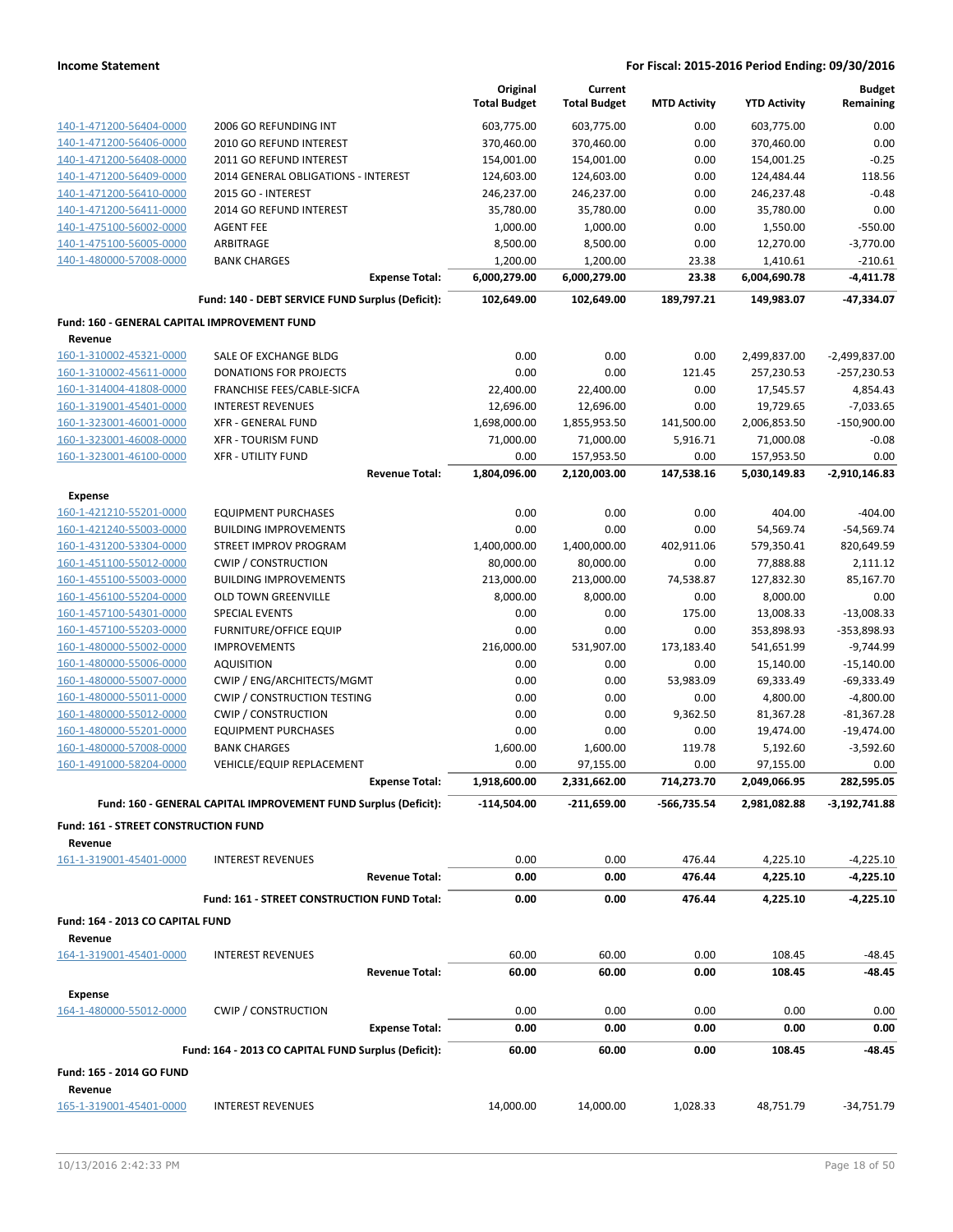|                                                    |                                                               |                       | Original<br><b>Total Budget</b> | Current<br><b>Total Budget</b> | <b>MTD Activity</b> | <b>YTD Activity</b> | <b>Budget</b><br>Remaining |
|----------------------------------------------------|---------------------------------------------------------------|-----------------------|---------------------------------|--------------------------------|---------------------|---------------------|----------------------------|
| 165-1-319001-47201-0000                            | <b>G OF O BOND PROCEEDS</b>                                   |                       | 3,500,000.00                    | 3,500,000.00                   | 0.00                | 0.00                | 3,500,000.00               |
|                                                    |                                                               | <b>Revenue Total:</b> | 3,514,000.00                    | 3,514,000.00                   | 1,028.33            | 48,751.79           | 3,465,248.21               |
| <b>Expense</b>                                     |                                                               |                       |                                 |                                |                     |                     |                            |
| 165-1-431200-55007-0000                            | ENG/ARCHITECTS/MGMT                                           |                       | 140,000.00                      | 140,000.00                     | 3,300.00            | 72,868.98           | 67,131.02                  |
| 165-1-431200-55011-0000                            | <b>CONSTRUCTION TESTING</b>                                   |                       | 10,000.00                       | 10,000.00                      | 454,503.10          | 1,610,815.65        | $-1,600,815.65$            |
| 165-1-431200-55012-0000                            | <b>CONSTRUCTION</b>                                           |                       | 7,500,000.00                    | 13,555,743.00                  | 1,394,685.02        | 3,226,856.30        | 10,328,886.70              |
| 165-1-475100-56003-0000                            | <b>ISSUANCE COSTS</b>                                         |                       | 62,300.00                       | 62,300.00                      | 0.00                | 0.00                | 62,300.00                  |
| 165-1-480000-57008-0000                            | <b>BANK CHARGES</b>                                           |                       | 4,783.00                        | 4,783.00                       | 0.00                | 0.00                | 4,783.00                   |
|                                                    |                                                               | <b>Expense Total:</b> | 7,717,083.00                    | 13,772,826.00                  | 1,852,488.12        | 4,910,540.93        | 8,862,285.07               |
|                                                    | Fund: 165 - 2014 GO FUND Surplus (Deficit):                   |                       | -4,203,083.00                   | $-10,258,826.00$               | $-1,851,459.79$     | -4,861,789.14       | -5,397,036.86              |
| Fund: 171 - MAIN STREET SPECIAL REVENUE            |                                                               |                       |                                 |                                |                     |                     |                            |
| Revenue                                            |                                                               |                       |                                 |                                |                     |                     |                            |
| 171-1-310001-43104-0000                            | <b>GRANT REVENUE - OTHER</b>                                  |                       | 0.00                            | 0.00                           | 0.00                | 25,000.00           | $-25,000.00$               |
|                                                    |                                                               | <b>Revenue Total:</b> | 0.00                            | 0.00                           | 0.00                | 25,000.00           | $-25,000.00$               |
| <b>Expense</b>                                     |                                                               |                       |                                 |                                |                     |                     |                            |
| 171-1-456100-54501-0000                            | <b>SPECIAL SERVICES</b>                                       |                       | 0.00                            | 0.00                           | 0.00                | 17,333.00           | $-17,333.00$               |
|                                                    |                                                               | <b>Expense Total:</b> | 0.00                            | 0.00                           | 0.00                | 17,333.00           | -17,333.00                 |
|                                                    | Fund: 171 - MAIN STREET SPECIAL REVENUE Surplus (Deficit):    |                       | 0.00                            | 0.00                           | 0.00                | 7,667.00            | $-7,667.00$                |
| <b>Fund: 172 - MINOR GRANTS FUND</b>               |                                                               |                       |                                 |                                |                     |                     |                            |
| Revenue                                            |                                                               |                       |                                 |                                |                     |                     |                            |
| 172-1-310001-43108-0000                            | <b>GRANTS / LIBRARY GRANT</b>                                 |                       | 0.00                            | 0.00                           | 0.00                | 3,000.00            | $-3,000.00$                |
| 172-1-310001-43110-0000                            | <b>GRANTS / TEXAS FOREST SERVICE</b>                          |                       | 0.00                            | 0.00                           | 0.00                | 670.00              | $-670.00$                  |
| 172-1-310002-45611-0000                            | <b>DONATIONS</b>                                              |                       | 0.00                            | 0.00                           | 0.00                | 15,000.00           | $-15,000.00$               |
| 172-1-319001-45401-0000                            | <b>INTEREST REVENUES</b>                                      |                       | 0.00                            | 0.00                           | 0.00                | $-3.17$             | 3.17                       |
|                                                    |                                                               | <b>Revenue Total:</b> | 0.00                            | 0.00                           | 0.00                | 18,666.83           | $-18,666.83$               |
|                                                    |                                                               |                       |                                 |                                |                     |                     |                            |
| <b>Expense</b>                                     | <b>TRAVEL &amp; TRAINING</b>                                  |                       | 0.00                            | 0.00                           | 0.00                | 670.00              | $-670.00$                  |
| 172-1-422200-54214-0000                            | PART TIME TEMPORARY                                           |                       | 0.00                            | 0.00                           | 0.00                | 228.33              | $-228.33$                  |
| 172-1-455100-51011-0000<br>172-1-455100-52402-0000 | <b>BASIC PROGRAM EXPENSE</b>                                  |                       | 0.00                            | 0.00                           | 39.86               | 6,901.89            | $-6,901.89$                |
| 172-1-455100-54101-0000                            | PROFESSIONAL SERVICES                                         |                       | 0.00                            | 0.00                           | 0.00                | 8,696.00            | $-8,696.00$                |
| 172-1-455100-55211-0000                            | DEPARTMENTAL CAPITAL / BOOKS                                  |                       | 0.00                            | 0.00                           | 688.59              | 1,282.21            | $-1,282.21$                |
| 172-1-480000-57008-0000                            | <b>BANK CHARGES</b>                                           |                       | 0.00                            | 0.00                           | 0.00                | 0.97                | $-0.97$                    |
|                                                    |                                                               | <b>Expense Total:</b> | 0.00                            | 0.00                           | 728.45              | 17,779.40           | $-17,779.40$               |
|                                                    | Fund: 172 - MINOR GRANTS FUND Surplus (Deficit):              |                       | 0.00                            | 0.00                           | $-728.45$           | 887.43              | $-887.43$                  |
|                                                    |                                                               |                       |                                 |                                |                     |                     |                            |
| Fund: 175 - JUSTICE ASSISTANCE GRANT - JAG         |                                                               |                       |                                 |                                |                     |                     |                            |
| Revenue                                            |                                                               |                       |                                 |                                |                     |                     |                            |
| 175-1-310001-43102-0000                            | <b>GRANTS / GRANT REVENUE</b>                                 |                       | 0.00                            | 0.00                           | 0.00                | 7,432.80            | $-7,432.80$                |
|                                                    |                                                               | <b>Revenue Total:</b> | 0.00                            | 0.00                           | 0.00                | 7,432.80            | $-7,432.80$                |
| <b>Expense</b>                                     |                                                               |                       |                                 |                                |                     |                     |                            |
| 175-1-421230-55016-0000                            | SUBAWARD - HUNT COUNTY                                        |                       | 0.00                            | 0.00                           | 0.00                | 0.00                | 0.00                       |
| 175-1-421230-55201-0000                            | <b>EQUIPMENT PURCHASES</b>                                    |                       | 0.00                            | 0.00                           | 0.00                | 7,432.80            | $-7,432.80$                |
|                                                    |                                                               | <b>Expense Total:</b> | 0.00                            | 0.00                           | 0.00                | 7,432.80            | -7,432.80                  |
|                                                    | Fund: 175 - JUSTICE ASSISTANCE GRANT - JAG Surplus (Deficit): |                       | 0.00                            | 0.00                           | 0.00                | 0.00                | 0.00                       |
| Fund: 200 - WATER / WASTEWATER FUND                |                                                               |                       |                                 |                                |                     |                     |                            |
| Revenue                                            |                                                               |                       |                                 |                                |                     |                     |                            |
| 200-2-318003-44302-0000                            | WATER REVENUES / SERVICE CHARGES                              |                       | 61,735.00                       | 61,735.00                      | 4,540.29            | 54,404.18           | 7,330.82                   |
| 200-2-318003-44304-0000                            | NEW SERVICES - WATER                                          |                       | 0.00                            | 0.00                           | 2,050.00            | 31,500.00           | $-31,500.00$               |
| 200-2-318003-44305-0000                            | LATE CHARGES - WATER                                          |                       | 61,871.00                       | 61,871.00                      | 5,114.08            | 49,059.33           | 12,811.67                  |
| 200-2-318003-44312-0000                            | <b>METER TAMPERING</b>                                        |                       | 3,875.00                        | 3,875.00                       | 125.00              | 3,375.00            | 500.00                     |
| 200-2-318003-45103-0000                            | <b>GEUS RAW WATER CONSUMPTN</b>                               |                       | 131,216.00                      | 131,216.00                     | 0.00                | 110,870.66          | 20,345.34                  |
| 200-2-318003-45120-0000                            | OTHER RAW WATER SALES                                         |                       | 25,000.00                       | 25,000.00                      | 0.00                | 0.00                | 25,000.00                  |
| 200-2-318004-42303-0000                            | WASTE HAULER PERMITS                                          |                       | 2,600.00                        | 2,600.00                       | 1,100.00            | 3,800.00            | $-1,200.00$                |
| 200-2-318004-44307-0000                            | NEW SERVICES - SEWER                                          |                       | 0.00                            | 0.00                           | 600.00              | 4,400.00            | $-4,400.00$                |
| 200-2-318004-44309-0000                            | SEWER REVENUES / SERVICE CHARGES                              |                       | 49,529.00                       | 49,529.00                      | 4,106.48            | 47,572.17           | 1,956.83                   |
| 200-2-318004-44310-0000                            | LATE CHARGES - SEWER                                          |                       | 52,689.00                       | 52,689.00                      | 3,729.43            | 44,416.08           | 8,272.92                   |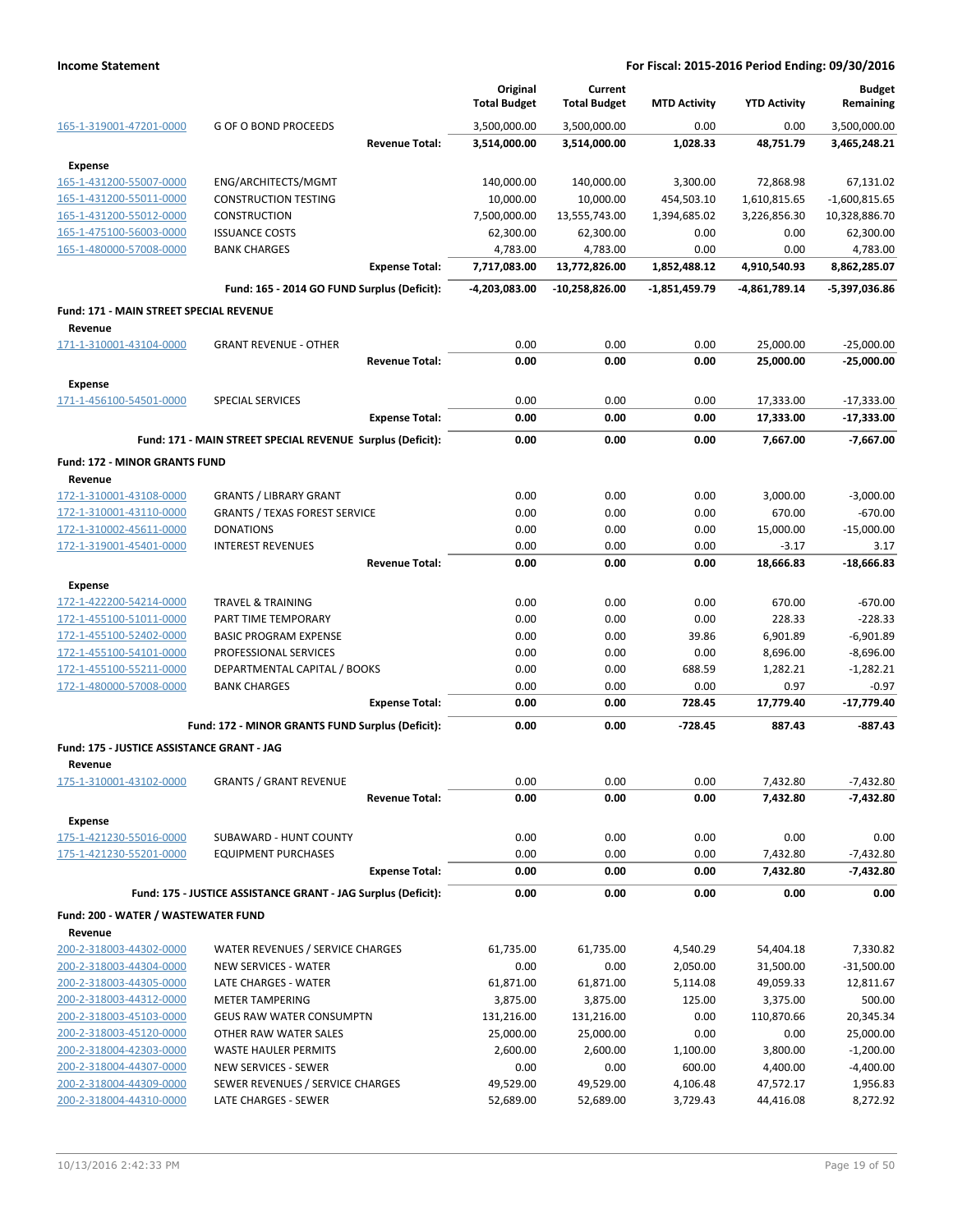|                         |                                         | Original<br><b>Total Budget</b> | Current<br><b>Total Budget</b> | <b>MTD Activity</b> | <b>YTD Activity</b> | <b>Budget</b><br>Remaining |
|-------------------------|-----------------------------------------|---------------------------------|--------------------------------|---------------------|---------------------|----------------------------|
| 200-2-318004-45106-0000 | L-3 COMM COD DISCHARGE                  | 126,360.00                      | 126,360.00                     | 10,530.00           | 126,360.00          | 0.00                       |
| 200-2-318004-45201-0000 | SEWER REV/ SEWER HAULER FEES            | 425,000.00                      | 425,000.00                     | 20,979.00           | 360,186.00          | 64,814.00                  |
| 200-2-319003-45101-0000 | WATER REVENUES / METERED SALES          | 5,912,000.00                    | 5,912,000.00                   | 642,430.38          | 6,468,164.16        | $-556, 164.16$             |
| 200-2-319004-45104-0000 | <b>SEWER COLLECTION FEES</b>            | 5,622,312.00                    | 5,622,312.00                   | 472,921.57          | 5,478,881.31        | 143,430.69                 |
| 200-2-319004-45105-0000 | SEWER REVENUES / EPA REVENUE            | 0.00                            | 0.00                           | 11.11               | 693.13              | $-693.13$                  |
| 200-2-320003-44311-0000 | <b>NSF SERVICE CHARGES</b>              | 0.00                            | 0.00                           | 10.00               | 10.00               | $-10.00$                   |
| 200-2-320003-45305-0000 | <b>AUCTION PROCEEDS</b>                 | 0.00                            | 0.00                           | 0.00                | 20,112.39           | $-20,112.39$               |
| 200-2-320003-45401-0000 | <b>INTEREST REVENUES</b>                | 32,500.00                       | 32,500.00                      | 0.00                | 18,777.00           | 13,723.00                  |
| 200-2-320003-45601-0000 | MISCELLANEOUS REVENUES                  | 0.00                            | 0.00                           | 0.00                | 3,563.69            | $-3,563.69$                |
| 200-2-320003-45602-0000 | REIMBURSEMENTS / PRIOR YEAR REIMB       | 0.00                            | 0.00                           | 0.00                | 249.76              | $-249.76$                  |
|                         | <b>Revenue Total:</b>                   | 12,506,687.00                   | 12,506,687.00                  | 1,168,247.34        | 12,826,394.86       | -319,707.86                |
| Expense                 |                                         |                                 |                                |                     |                     |                            |
| 200-2-436100-51001-0000 | <b>REGULAR SALARIES</b>                 | 69,032.00                       | 69,032.00                      | 3,034.24            | 68,575.64           | 456.36                     |
| 200-2-436100-51020-0000 | <b>OVERTIME</b>                         | 282.00                          | 282.00                         | 287.61              | 805.91              | $-523.91$                  |
| 200-2-436100-51021-0000 | <b>LONGEVITY</b>                        | 672.00                          | 672.00                         | 0.00                | 660.00              | 12.00                      |
| 200-2-436100-51101-0000 | <b>CERTIFICATION PAY</b>                | 0.00                            | 0.00                           | 0.00                | 23.08               | $-23.08$                   |
| 200-2-436100-51117-0000 | <b>CELL PHONE ALLOWANCE</b>             | 432.00                          | 432.00                         | 18.98               | 434.24              | $-2.24$                    |
| 200-2-436100-51201-0000 | <b>FICA</b>                             | 4,366.00                        | 4,366.00                       | 205.56              | 4,330.42            | 35.58                      |
| 200-2-436100-51202-0000 | MEDICARE                                | 1,021.00                        | 1,021.00                       | 48.08               | 1,012.80            | 8.20                       |
| 200-2-436100-51203-0000 | <b>HEALTH INSURANCE</b>                 | 19,200.00                       | 19,200.00                      | 1,600.00            | 19,200.00           | 0.00                       |
| 200-2-436100-51204-0000 | <b>WORKERS COMPENSATION</b>             | 315.00                          | 315.00                         | 26.25               | 315.00              | 0.00                       |
| 200-2-436100-51205-0000 | STATE UNEMPLOYMENT                      | 345.00                          | 345.00                         | 0.00                | 269.50              | 75.50                      |
| 200-2-436100-51301-0000 | <b>TMRS</b>                             | 7,459.00                        | 7,459.00                       | 344.82              | 7,466.04            | $-7.04$                    |
| 200-2-436100-52001-0000 | <b>OFFICE SUPPLIES</b>                  | 500.00                          | 500.00                         | 0.00                | 158.43              | 341.57                     |
| 200-2-436100-52002-0000 | POSTAGE / FREIGHT                       | 7,500.00                        | 7,500.00                       | 2,401.59            | 7,441.39            | 58.61                      |
| 200-2-436100-52305-0000 | PUBLIC EDUCATION                        | 3,400.00                        | 3,400.00                       | 0.00                | 2,549.50            | 850.50                     |
| 200-2-436100-53402-0000 | <b>BUILDING MAINTENANCE</b>             | 500.00                          | 500.00                         | 0.00                | 2,337.09            | $-1,837.09$                |
| 200-2-436100-54001-0000 | <b>TELEPHONE CHARGES</b>                | 4,000.08                        | 4,000.08                       | 0.00                | 373.25              | 3,626.83                   |
| 200-2-436100-54002-0000 | UTILITY CHARGES                         | 26,821.00                       | 26,821.00                      | 1,983.57            | 23,617.82           | 3,203.18                   |
| 200-2-436100-54101-0000 | PROFESSIONAL SERVICES                   | 2,000.00                        | 2,000.00                       | 0.00                | 0.00                | 2,000.00                   |
| 200-2-436100-54106-0000 | <b>ATTORNEY FEES</b>                    | 3,400.00                        | 3,400.00                       | 0.00                | 2,642.40            | 757.60                     |
| 200-2-436100-54201-0000 | <b>MEMBERSHIPS &amp; SUBSCRIPTIONS</b>  | 350.00                          | 350.00                         | 0.00                | 0.00                | 350.00                     |
| 200-2-436100-54214-0000 | <b>TRAVEL &amp; TRAINING</b>            | 500.00                          | 500.00                         | 0.00                | 0.00                | 500.00                     |
| 200-2-436200-51001-0000 | REGULAR SALARIES                        | 293,372.00                      | 293,372.00                     | 13,633.73           | 290,393.25          | 2,978.75                   |
| 200-2-436200-51020-0000 | <b>OVERTIME</b>                         | 13,301.00                       | 13,301.00                      | 1,802.44            | 17,086.48           | $-3,785.48$                |
| 200-2-436200-51021-0000 | <b>LONGEVITY</b>                        | 3,306.00                        | 3,306.00                       | 0.00                | 3,402.00            | $-96.00$                   |
| 200-2-436200-51101-0000 | <b>CERTIFICATION PAY</b>                | 2,400.00                        | 2,400.00                       | 105.50              | 2,320.94            | 79.06                      |
| 200-2-436200-51117-0000 | <b>CELL PHONE ALLOWANCE</b>             | 432.00                          | 432.00                         | 18.98               | 417.62              | 14.38                      |
| 200-2-436200-51201-0000 | <b>FICA</b>                             | 19,394.00                       | 19,394.00                      | 921.27              | 18,443.01           | 950.99                     |
| 200-2-436200-51202-0000 | MEDICARE                                | 4,536.00                        | 4,536.00                       | 215.46              | 4,313.29            | 222.71                     |
| 200-2-436200-51203-0000 | <b>HEALTH INSURANCE</b>                 | 76,800.00                       | 76,800.00                      | 6,400.00            | 76,800.00           | 0.00                       |
| 200-2-436200-51204-0000 | <b>WORKERS COMPENSATION</b>             | 9,045.00                        | 9,045.00                       | 753.75              | 9,045.00            | 0.00                       |
| 200-2-436200-51205-0000 | STATE UNEMPLOYMENT                      | 1,525.00                        | 1,525.00                       | 15.39               | 1,283.53            | 241.47                     |
| 200-2-436200-51301-0000 | TMRS                                    | 32,343.00                       | 32,343.00                      | 1,558.72            | 32,695.36           | $-352.36$                  |
| 200-2-436200-52001-0000 | <b>OFFICE SUPPLIES</b>                  | 450.00                          | 450.00                         | 0.00                | 546.17              | $-96.17$                   |
| 200-2-436200-52002-0000 | POSTAGE / FREIGHT                       | 2,300.00                        | 2,300.00                       | 51.01               | 2,385.65            | $-85.65$                   |
| 200-2-436200-52101-0000 | <b>JANITORIAL SUPPLIES</b>              | 2,000.00                        | 2,000.00                       | 487.08              | 4,005.40            | $-2,005.40$                |
| 200-2-436200-52102-0000 | <b>BOOKS / REF SUPPLIES</b>             | 100.00                          | 100.00                         | 0.00                | 0.00                | 100.00                     |
| 200-2-436200-52104-0000 | <b>WEARING APPAREL</b>                  | 4,847.00                        | 4,847.00                       | 408.87              | 5,390.61            | $-543.61$                  |
| 200-2-436200-52105-0000 | <b>LABORATORY</b>                       | 14,433.00                       | 14,433.00                      | 962.91              | 13,415.86           | 1,017.14                   |
| 200-2-436200-52106-0000 | <b>CHEMICAL SUPPLIES</b>                | 296,400.00                      | 296,400.00                     | 30,262.33           | 227,742.64          | 68,657.36                  |
| 200-2-436200-52201-0000 | MINOR TOOLS & EQUIPMENT                 | 2,570.00                        | 2,570.00                       | 0.00                | 1,831.58            | 738.42                     |
| 200-2-436200-52202-0000 | MECHANICAL SUPPLIES                     | 1,461.00                        | 1,461.00                       | 70.12               | 1,392.43            | 68.57                      |
| 200-2-436200-52203-0000 | <b>MOTOR VEHICLE FUEL</b>               | 10,854.00                       | 10,854.00                      | 877.18              | 5,233.88            | 5,620.12                   |
| 200-2-436200-52301-0000 | <b>SAFETY SUPPLIES</b>                  | 1,500.00                        | 1,500.00                       | 0.00                | 140.50              | 1,359.50                   |
| 200-2-436200-53201-0000 | <b>FURNITURE &amp; OFFICE EQUIPMENT</b> | 250.00                          | 250.00                         | 0.00                | 199.76              | 50.24                      |
| 200-2-436200-53202-0000 | MACHINE, TOOLS & IMPLMNTS               | 2,136.00                        | 2,136.00                       | 0.00                | 2,026.49            | 109.51                     |
| 200-2-436200-53203-0000 | <b>INSTRUMENTS &amp; APPARATUS</b>      | 3,498.00                        | 3,498.00                       | 0.00                | 1,928.55            | 1,569.45                   |
| 200-2-436200-53205-0000 | <b>MOTOR VEHICLES</b>                   | 3,200.00                        | 3,200.00                       | 60.61               | 1,822.91            | 1,377.09                   |
|                         |                                         |                                 |                                |                     |                     |                            |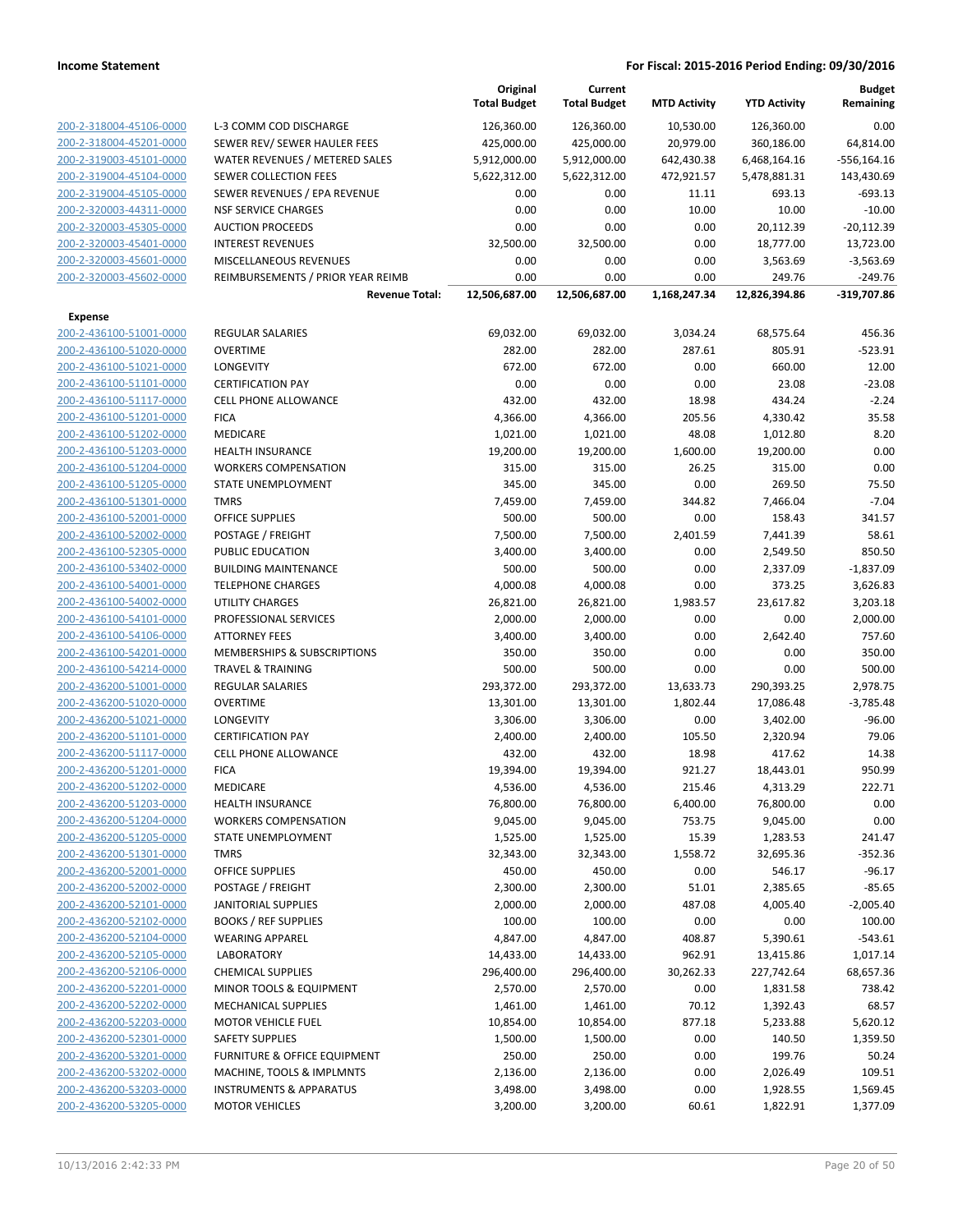|                         |                                         | Original<br><b>Total Budget</b> | Current<br><b>Total Budget</b> | <b>MTD Activity</b> | <b>YTD Activity</b> | <b>Budget</b><br>Remaining |
|-------------------------|-----------------------------------------|---------------------------------|--------------------------------|---------------------|---------------------|----------------------------|
| 200-2-436200-53207-0000 | RADIO/COMMUNICATIONS                    | 900.00                          | 900.00                         | 0.00                | 0.00                | 900.00                     |
| 200-2-436200-53310-0000 | RESVRS/STRG TANKS/ST PIPE               | 20,070.00                       | 20,070.00                      | 0.00                | 9,044.51            | 11,025.49                  |
| 200-2-436200-53312-0000 | <b>WATER LINE EASEMENTS</b>             | 50,000.00                       | 50,000.00                      | 0.00                | 0.00                | 50,000.00                  |
| 200-2-436200-53402-0000 | <b>BUILDING MAINTENANCE</b>             | 1,400.00                        | 1,400.00                       | 34.95               | 2,114.37            | $-714.37$                  |
| 200-2-436200-53403-0000 | <b>HEATING &amp; COOLING SYSTEMS</b>    | 3,700.00                        | 3,700.00                       | 0.00                | 318.99              | 3,381.01                   |
| 200-2-436200-53404-0000 | STRUCTURES / EXTERIOR STRUCTURES        | 430.00                          | 430.00                         | 0.00                | 192.95              | 237.05                     |
| 200-2-436200-53605-0000 | STRUCTURES / FILTRATION PLANT           | 35,006.00                       | 35,006.00                      | 14,030.77           | 55,013.93           | $-20,007.93$               |
| 200-2-436200-53606-0000 | <b>MAINT - GROUNDS</b>                  | 300.00                          | 300.00                         | 0.00                | 27.99               | 272.01                     |
| 200-2-436200-54001-0000 | <b>TELEPHONE CHARGES</b>                | 13,150.00                       | 13,150.00                      | 1,279.01            | 15,545.21           | $-2,395.21$                |
| 200-2-436200-54002-0000 | <b>UTILITY CHARGES</b>                  | 391,551.00                      | 391,551.00                     | 59,698.91           | 306,384.10          | 85,166.90                  |
| 200-2-436200-54201-0000 | MEMBERSHIPS & SUBSCRIPTIONS             | 1,700.00                        | 1,700.00                       | 111.00              | 740.97              | 959.03                     |
| 200-2-436200-54208-0000 | <b>LABORATORY WORK</b>                  | 20,591.00                       | 20,591.00                      | 1,277.25            | 12,026.69           | 8,564.31                   |
| 200-2-436200-54212-0000 | <b>PRINTING</b>                         | 800.00                          | 800.00                         | 0.00                | 639.00              | 161.00                     |
| 200-2-436200-54214-0000 | <b>TRAVEL &amp; TRAINING</b>            | 5,500.00                        | 5,500.00                       | 870.00              | 3,637.17            | 1,862.83                   |
| 200-2-436200-54219-0000 | SABINE RIVER AUTHORITY                  | 973,830.96                      | 973,830.96                     | 81,152.58           | 892,891.46          | 80,939.50                  |
| 200-2-436200-54410-0000 | PERMITS/FEES                            | 22,000.00                       | 22,000.00                      | 0.00                | 20,437.90           | 1,562.10                   |
| 200-2-436300-51001-0000 | REGULAR SALARIES                        | 404,047.00                      | 404,047.00                     | 12,088.48           | 343,560.37          | 60,486.63                  |
| 200-2-436300-51020-0000 | <b>OVERTIME</b>                         | 50,454.00                       | 50,454.00                      | 1,414.65            | 33,324.40           | 17,129.60                  |
| 200-2-436300-51021-0000 | LONGEVITY                               | 9,828.00                        | 9,828.00                       | 0.00                | 8,299.35            | 1,528.65                   |
| 200-2-436300-51101-0000 | <b>CERTIFICATION PAY</b>                | 1,500.00                        | 1,500.00                       | 53.25               | 986.25              | 513.75                     |
| 200-2-436300-51117-0000 | <b>CELL PHONE ALLOWANCE</b>             | 216.00                          | 216.00                         | $-0.71$             | 113.13              | 102.87                     |
| 200-2-436300-51201-0000 | <b>FICA</b>                             | 28,895.00                       | 28,895.00                      | 807.40              | 24,453.59           | 4,441.41                   |
| 200-2-436300-51202-0000 | MEDICARE                                | 6,758.00                        | 6,758.00                       | 188.83              | 5,719.03            | 1,038.97                   |
| 200-2-436300-51203-0000 | <b>HEALTH INSURANCE</b>                 | 110,400.00                      | 110,400.00                     | 9,200.00            | 110,400.00          | 0.00                       |
| 200-2-436300-51204-0000 | <b>WORKERS COMPENSATION</b>             | 12,987.00                       | 12,987.00                      | 1,082.25            | 12,987.00           | 0.00                       |
| 200-2-436300-51205-0000 | STATE UNEMPLOYMENT                      | 1,986.00                        | 1,986.00                       | 6.67                | 2,189.46            | $-203.46$                  |
| 200-2-436300-51301-0000 | <b>TMRS</b>                             | 49,366.00                       | 49,366.00                      | 1,333.01            | 43,007.23           | 6,358.77                   |
| 200-2-436300-51401-0000 | <b>CONTRA - SALARIES</b>                | 0.00                            | 0.00                           | 0.00                | $-1,488.48$         | 1,488.48                   |
| 200-2-436300-52001-0000 | <b>OFFICE SUPPLIES</b>                  | 300.00                          | 300.00                         | 0.00                | 215.88              | 84.12                      |
| 200-2-436300-52002-0000 | POSTAGE / FREIGHT                       | 50.00                           | 50.00                          | 0.83                | 3.22                | 46.78                      |
| 200-2-436300-52005-0000 | PRINTED MATERIALS                       | 100.00                          | 100.00                         | 0.00                | 48.00               | 52.00                      |
| 200-2-436300-52101-0000 | <b>JANITORIAL SUPPLIES</b>              | 100.00                          | 100.00                         | 0.00                | 0.00                | 100.00                     |
| 200-2-436300-52103-0000 | <b>MEETING SUPPLIES</b>                 | 150.00                          | 150.00                         | 0.00                | 71.00               | 79.00                      |
| 200-2-436300-52104-0000 | <b>WEARING APPAREL</b>                  | 11,000.00                       | 11,000.00                      | 2,037.59            | 14,242.89           | $-3,242.89$                |
| 200-2-436300-52106-0000 | <b>CHEMICAL SUPPLIES</b>                | 500.00                          | 500.00                         | 73.98               | 284.90              | 215.10                     |
| 200-2-436300-52201-0000 | MINOR TOOLS & EQUIPMENT                 | 8,500.00                        | 8,500.00                       | 659.05              | 4,073.48            | 4,426.52                   |
| 200-2-436300-52203-0000 | <b>MOTOR VEHICLE FUEL</b>               | 46,888.00                       | 46,888.00                      | 1,921.20            | 18,179.74           | 28,708.26                  |
| 200-2-436300-52303-0000 | <b>TRAINING SUPPLIES</b>                | 200.00                          | 200.00                         | 0.00                | 0.00                | 200.00                     |
| 200-2-436300-53201-0000 | <b>FURNITURE &amp; OFFICE EQUIPMENT</b> | 100.00                          | 100.00                         | 0.00                | 0.00                | 100.00                     |
| 200-2-436300-53202-0000 | MACHINE, TOOLS & IMPLMNTS               | 5,000.00                        | 5,000.00                       | 291.58              | 1,218.15            | 3,781.85                   |
| 200-2-436300-53205-0000 | <b>MOTOR VEHICLES</b>                   | 51,000.00                       | 51,000.00                      | 628.84              | 26,325.75           | 24,674.25                  |
| 200-2-436300-53207-0000 | RADIO/COMMUNICATIONS                    | 1,500.00                        | 1,500.00                       | 0.00                | 905.00              | 595.00                     |
| 200-2-436300-53210-0000 | <b>FIRE HYDRANTS</b>                    | 8,000.00                        | 8,000.00                       | 0.00                | 2,192.23            | 5,807.77                   |
| 200-2-436300-53211-0000 | <b>METERS &amp; SETTINGS</b>            | 70,000.00                       | 100,000.00                     | 715.66              | 94,888.09           | 5,111.91                   |
| 200-2-436300-53306-0000 | <b>WATER MAINS</b>                      | 165,000.00                      | 135,000.00                     | 7,847.49            | 70,009.72           | 64,990.28                  |
| 200-2-436300-54001-0000 | <b>TELEPHONE CHARGES</b>                | 1,750.00                        | 1,750.00                       | 15.65               | 861.72              | 888.28                     |
| 200-2-436300-54214-0000 | <b>TRAVEL &amp; TRAINING</b>            | 4,000.00                        | 4,000.00                       | 920.00              | 2,817.00            | 1,183.00                   |
| 200-2-436300-55201-0000 | <b>EQUIPMENT PURCHASES</b>              | 4,400.00                        | 4,400.00                       | 0.00                | 0.00                | 4,400.00                   |
| 200-2-437200-51001-0000 | <b>REGULAR SALARIES</b>                 | 367,199.00                      | 367,199.00                     | 13,735.26           | 320,774.85          | 46,424.15                  |
| 200-2-437200-51020-0000 | <b>OVERTIME</b>                         | 52,417.00                       | 52,417.00                      | 970.39              | 38,190.59           | 14,226.41                  |
| 200-2-437200-51021-0000 | LONGEVITY                               | 10,968.00                       | 10,968.00                      | 0.00                | 9,040.65            | 1,927.35                   |
| 200-2-437200-51101-0000 | <b>CERTIFICATION PAY</b>                | 1,200.00                        | 1,200.00                       | 52.25               | 1,311.61            | $-111.61$                  |
| 200-2-437200-51117-0000 | <b>CELL PHONE ALLOWANCE</b>             | 0.00                            | 0.00                           | 0.00                | 108.03              | $-108.03$                  |
| 200-2-437200-51201-0000 | <b>FICA</b>                             | 26,771.00                       | 26,771.00                      | 875.92              | 22,326.70           | 4,444.30                   |
| 200-2-437200-51202-0000 | MEDICARE                                | 6,261.00                        | 6,261.00                       | 204.86              | 5,221.62            | 1,039.38                   |
| 200-2-437200-51203-0000 | <b>HEALTH INSURANCE</b>                 | 100,800.00                      | 100,800.00                     | 8,400.00            | 100,800.00          | 0.00                       |
| 200-2-437200-51204-0000 | <b>WORKERS COMPENSATION</b>             | 8,988.00                        | 8,988.00                       | 749.00              | 8,988.00            | 0.00                       |
| 200-2-437200-51205-0000 | STATE UNEMPLOYMENT                      | 1,813.00                        | 1,813.00                       | 16.79               | 1,609.04            | 203.96                     |
| 200-2-437200-51301-0000 | <b>TMRS</b>                             | 45,737.00                       | 45,737.00                      | 1,459.29            | 38,701.81           | 7,035.19                   |
|                         |                                         |                                 |                                |                     |                     |                            |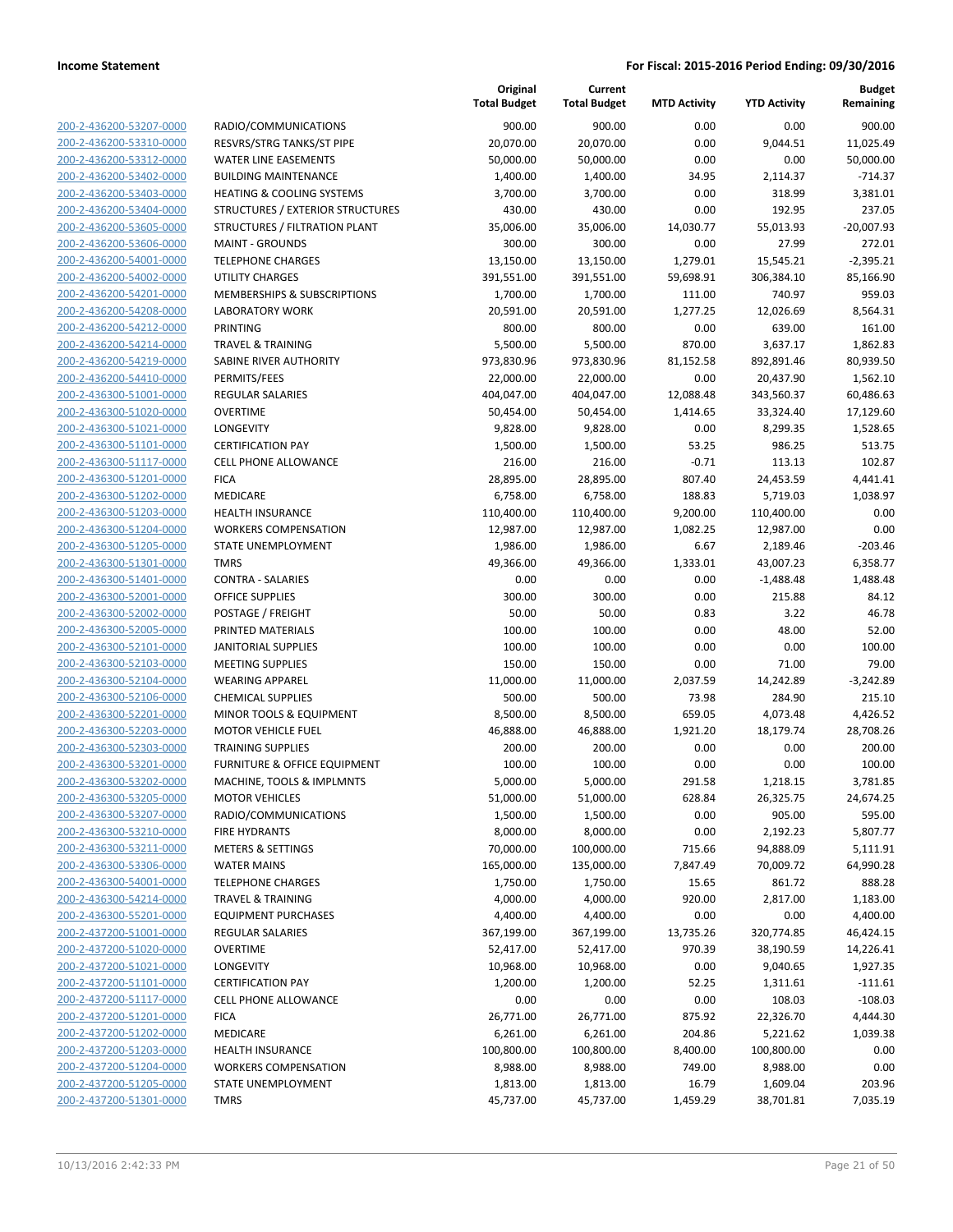| 200-2-437200-51401-0000                                   |
|-----------------------------------------------------------|
| 200-2-437200-52001-0000                                   |
| 200-2-437200-52103-0000                                   |
| 200-2-437200-52104-0000                                   |
| 200-2-437200-52106-0000                                   |
|                                                           |
| 200-2-437200-52107-0000                                   |
| 200-2-437200-52201-0000                                   |
| 200-2-437200-52203-0000                                   |
| 200-2-437200-52303-0000                                   |
| 200-2-437200-53202-0000                                   |
| 200-2-437200-53205-0000                                   |
| 200-2-437200-53207-0000                                   |
| 200-2-437200-53309-0000                                   |
| 200-2-437200-53311-0000                                   |
|                                                           |
| 200-2-437200-54001-0000                                   |
| 200-2-437200-54002-0000                                   |
| 200-2-437200-54214-0000                                   |
| 200-2-437300-51001-0000                                   |
| 200-2-437300-51020-0000                                   |
| 200-2-437300-51021-0000                                   |
| 200-2-437300-51101-0000                                   |
| 200-2-437300-51117-0000                                   |
| 200-2-437300-51201-0000                                   |
|                                                           |
| 200-2-437300-51202-0000                                   |
| 200-2-437300-51203-0000                                   |
| 200-2-437300-51204-0000                                   |
| 200-2-437300-51205-0000                                   |
| 200-2-437300-51301-0000                                   |
| 200-2-437300-51401-0000                                   |
| 200-2-437300-52001-0000                                   |
| 200-2-437300-52002-0000                                   |
| 200-2-437300-52005-0000                                   |
|                                                           |
| 200-2-437300-52101-0000                                   |
| 200-2-437300-52102-0000                                   |
| 200-2-437300-52103-0000                                   |
| 200-2-437300-52104-0000                                   |
| 200-2-437300-52105-0000                                   |
| 200-2-437300-52106-0000                                   |
| 200-2-437300-52107-0000                                   |
| 200-2-437300-52201-0000                                   |
| 200-2-437300-52202-0000                                   |
| 200-2-437300-52203-0000                                   |
|                                                           |
| 200-2-437300-52301-0000                                   |
| 200-2-437300-53202-0000                                   |
| 200-2-437300-53203-0000                                   |
| 200-2-437300-53205-0000                                   |
| <u>200-2-437300-53402-0000</u>                            |
| 200-2-437300-54001-0000                                   |
| 200-2-437300-54002-0000                                   |
|                                                           |
|                                                           |
| 200-2-437300-54103-0000                                   |
| 200-2-437300-54201-0000                                   |
| <u>200-2-437300-54208-0000</u>                            |
| 200-2-437300-54214-0000                                   |
| 200-2-437300-54403-0000                                   |
| 200-2-437300-54410-0000                                   |
| 200-2-471100-56507-0000                                   |
| <u>200-2-471100-56508-0000</u>                            |
|                                                           |
| <u>200-2-471200-56607-0000</u><br>200-2-475100-56002-0000 |

|                         |                                    | Original<br><b>Total Budget</b> | Current<br><b>Total Budget</b> | <b>MTD Activity</b> | <b>YTD Activity</b> | <b>Budget</b><br>Remaining |
|-------------------------|------------------------------------|---------------------------------|--------------------------------|---------------------|---------------------|----------------------------|
| 200-2-437200-51401-0000 | <b>CONTRA - SALARIES</b>           | 0.00                            | 0.00                           | 0.00                | $-1,860.74$         | 1,860.74                   |
| 200-2-437200-52001-0000 | <b>OFFICE SUPPLIES</b>             | 300.00                          | 300.00                         | 0.00                | 46.06               | 253.94                     |
| 200-2-437200-52103-0000 | <b>MEETING SUPPLIES</b>            | 150.00                          | 150.00                         | 0.00                | 0.00                | 150.00                     |
| 200-2-437200-52104-0000 | <b>WEARING APPAREL</b>             | 11,609.00                       | 11,609.00                      | 1,204.54            | 12,426.16           | $-817.16$                  |
| 200-2-437200-52106-0000 | <b>CHEMICAL SUPPLIES</b>           | 5,500.00                        | 2,375.00                       | 278.74              | 876.48              | 1,498.52                   |
| 200-2-437200-52107-0000 | <b>BOTANICAL SUPPLIES</b>          | 400.00                          | 400.00                         | 0.00                | 0.00                | 400.00                     |
| 200-2-437200-52201-0000 | MINOR TOOLS & EQUIPMENT            | 6,500.00                        | 6,500.00                       | 1,053.87            | 4,096.14            | 2,403.86                   |
| 200-2-437200-52203-0000 | <b>MOTOR VEHICLE FUEL</b>          | 27,000.00                       | 27,000.00                      | 1,589.63            | 16,204.25           | 10,795.75                  |
| 200-2-437200-52303-0000 | <b>TRAINING SUPPLIES</b>           | 150.00                          | 150.00                         | 0.00                | 0.00                | 150.00                     |
| 200-2-437200-53202-0000 | MACHINE, TOOLS & IMPLMNTS          | 5,000.00                        | 5,000.00                       | 0.00                | 3,319.05            | 1,680.95                   |
| 200-2-437200-53205-0000 | <b>MOTOR VEHICLES</b>              | 21,000.00                       | 21,000.00                      | 4,390.77            | 27,440.20           | $-6,440.20$                |
| 200-2-437200-53207-0000 | RADIO/COMMUNICATIONS               | 700.00                          | 700.00                         | 0.00                | 575.00              | 125.00                     |
| 200-2-437200-53309-0000 | SANITARY SEWER                     | 69,000.00                       | 69,000.00                      | 3,453.13            | 42,789.39           | 26,210.61                  |
| 200-2-437200-53311-0000 | <b>LIFT STATIONS</b>               | 11,000.00                       | 14,125.00                      | 2,185.53            | 20,794.22           | $-6,669.22$                |
| 200-2-437200-54001-0000 | <b>TELEPHONE CHARGES</b>           | 9,000.08                        | 9,000.08                       | 298.38              | 4,764.53            | 4,235.55                   |
| 200-2-437200-54002-0000 | UTILITY CHARGES                    | 27,000.00                       | 27,000.00                      | 1,804.36            | 25,714.56           | 1,285.44                   |
| 200-2-437200-54214-0000 | <b>TRAVEL &amp; TRAINING</b>       | 3,000.00                        | 3,000.00                       | 0.00                | 946.00              | 2,054.00                   |
| 200-2-437300-51001-0000 | REGULAR SALARIES                   | 496,062.00                      | 496,062.00                     | 21,290.98           | 462,811.74          | 33,250.26                  |
| 200-2-437300-51020-0000 | <b>OVERTIME</b>                    | 38,333.00                       | 38,333.00                      | 2,826.75            | 30,443.45           | 7,889.55                   |
| 200-2-437300-51021-0000 | <b>LONGEVITY</b>                   | 10,284.00                       | 10,284.00                      | 0.00                | 10,224.00           | 60.00                      |
| 200-2-437300-51101-0000 | <b>CERTIFICATION PAY</b>           | 7,800.00                        | 7,800.00                       | 263.74              | 5,802.22            | 1,997.78                   |
| 200-2-437300-51117-0000 | <b>CELL PHONE ALLOWANCE</b>        | 432.00                          | 432.00                         | 18.98               | 417.62              | 14.38                      |
| 200-2-437300-51201-0000 | <b>FICA</b>                        | 34,280.00                       | 34,280.00                      | 1,432.13            | 30,143.20           | 4,136.80                   |
| 200-2-437300-51202-0000 | MEDICARE                           | 8,017.00                        | 8,017.00                       | 334.93              | 7,049.63            | 967.37                     |
| 200-2-437300-51203-0000 | <b>HEALTH INSURANCE</b>            | 124,800.00                      | 124,800.00                     | 10,400.00           | 124,800.00          | 0.00                       |
| 200-2-437300-51204-0000 | <b>WORKERS COMPENSATION</b>        | 11,338.00                       | 11,338.00                      | 944.79              | 11,337.92           | 0.08                       |
| 200-2-437300-51205-0000 | STATE UNEMPLOYMENT                 | 2,245.00                        | 2,245.00                       | 0.00                | 1,617.90            | 627.10                     |
| 200-2-437300-51301-0000 | <b>TMRS</b>                        | 58,567.00                       | 58,567.00                      | 2,519.48            | 54,007.88           | 4,559.12                   |
| 200-2-437300-51401-0000 | <b>CONTRA - SALARIES</b>           | 0.00                            | 0.00                           | 0.00                | $-104.17$           | 104.17                     |
| 200-2-437300-52001-0000 | <b>OFFICE SUPPLIES</b>             | 600.00                          | 600.00                         | 197.70              | 595.76              | 4.24                       |
| 200-2-437300-52002-0000 | POSTAGE / FREIGHT                  | 600.00                          | 600.00                         | 64.71               | 777.38              | $-177.38$                  |
| 200-2-437300-52005-0000 | PRINTED MATERIALS                  | 1,250.00                        | 1,250.00                       | 945.00              | 945.00              | 305.00                     |
| 200-2-437300-52101-0000 | <b>JANITORIAL SUPPLIES</b>         | 1,650.00                        | 1,650.00                       | 89.76               | 1,563.12            | 86.88                      |
| 200-2-437300-52102-0000 | <b>REFERENCE SUPPLIES</b>          | 500.00                          | 500.00                         | 0.00                | 0.00                | 500.00                     |
| 200-2-437300-52103-0000 | <b>MEETING SUPPLIES</b>            | 500.00                          | 500.00                         | 0.00                | 208.95              | 291.05                     |
| 200-2-437300-52104-0000 | <b>WEARING APPAREL</b>             | 9,200.00                        | 9,200.00                       | 780.90              | 8,859.12            | 340.88                     |
| 200-2-437300-52105-0000 | LABORATORY                         | 15,000.00                       | 15,000.00                      | 1,989.10            | 12,935.32           | 2,064.68                   |
| 200-2-437300-52106-0000 | <b>CHEMICAL SUPPLIES</b>           | 44,920.00                       | 44,920.00                      | 0.00                | 40,002.89           | 4,917.11                   |
| 200-2-437300-52107-0000 | <b>BOTANICAL SUPPLIES</b>          | 900.00                          | 900.00                         | 869.35              | 1,302.10            | $-402.10$                  |
| 200-2-437300-52201-0000 | MINOR TOOLS & EQUIPMENT            | 6,300.00                        | 6,300.00                       | 78.11               | 6,217.59            | 82.41                      |
| 200-2-437300-52202-0000 | <b>MECHANICAL SUPPLIES</b>         | 18,400.00                       | 18,400.00                      | 0.00                | 17,645.54           | 754.46                     |
| 200-2-437300-52203-0000 | <b>MOTOR VEHICLE FUEL</b>          | 11,500.00                       | 11,500.00                      | 644.71              | 3,653.63            | 7,846.37                   |
| 200-2-437300-52301-0000 | <b>SAFETY SUPPLIES</b>             | 2,300.00                        | 2,300.00                       | 37.66               | 1,944.70            | 355.30                     |
| 200-2-437300-53202-0000 | MACHINE, TOOLS & IMPLMNTS          | 60,000.00                       | 60,000.00                      | 19,552.19           | 62,758.86           | $-2,758.86$                |
| 200-2-437300-53203-0000 | <b>INSTRUMENTS &amp; APPARATUS</b> | 6,000.00                        | 6,000.00                       | 1,775.64            | 5,973.71            | 26.29                      |
| 200-2-437300-53205-0000 | <b>MOTOR VEHICLES</b>              | 4,000.00                        | 4,000.00                       | 545.53              | 4,766.10            | $-766.10$                  |
| 200-2-437300-53402-0000 | <b>BUILDING MAINTENANCE</b>        | 6,000.00                        | 6,000.00                       | 2,454.93            | 6,229.78            | $-229.78$                  |
| 200-2-437300-54001-0000 | <b>TELEPHONE CHARGES</b>           | 6,300.00                        | 6,300.00                       | 93.17               | 2,969.96            | 3,330.04                   |
| 200-2-437300-54002-0000 | <b>UTILITY CHARGES</b>             | 441,000.00                      | 441,000.00                     | 29,353.53           | 378,718.10          | 62,281.90                  |
| 200-2-437300-54103-0000 | CONSULTING                         | 15,000.00                       | 15,000.00                      | 0.00                | 0.00                | 15,000.00                  |
| 200-2-437300-54201-0000 | MEMBERSHIPS & SUBSCRIPTIONS        | 10,500.00                       | 10,500.00                      | 0.00                | 9,129.37            | 1,370.63                   |
| 200-2-437300-54208-0000 | <b>LABORATORY WORK</b>             | 14,000.00                       | 14,000.00                      | 628.00              | 10,050.55           | 3,949.45                   |
| 200-2-437300-54214-0000 | <b>TRAVEL &amp; TRAINING</b>       | 6,000.00                        | 6,000.00                       | 276.00              | 2,652.50            | 3,347.50                   |
| 200-2-437300-54403-0000 | <b>DISPOSAL CHARGES</b>            | 86,000.00                       | 86,000.00                      | 7,443.99            | 89,943.12           | $-3,943.12$                |
| 200-2-437300-54410-0000 | PERMITS/FEES                       | 73,700.00                       | 73,700.00                      | 0.00                | 36,604.65           | 37,095.35                  |
| 200-2-471100-56507-0000 | 08 REV BONDS - PRINCIPAL           | 895,000.00                      | 895,000.00                     | 0.00                | 895,000.00          | 0.00                       |
| 200-2-471100-56508-0000 | 09 TWDP REV BOND - PRINC           | 15,000.00                       | 15,000.00                      | 0.00                | 15,000.00           | 0.00                       |
| 200-2-471200-56607-0000 | 08 REV BONDS - INTEREST            | 360,855.00                      | 360,855.00                     | 0.00                | 360,855.00          | 0.00                       |
| 200-2-475100-56002-0000 | MISCELLANEOUS DEBT EXP / AGENT FEE | 750.00                          | 750.00                         | 0.00                | 750.00              | 0.00                       |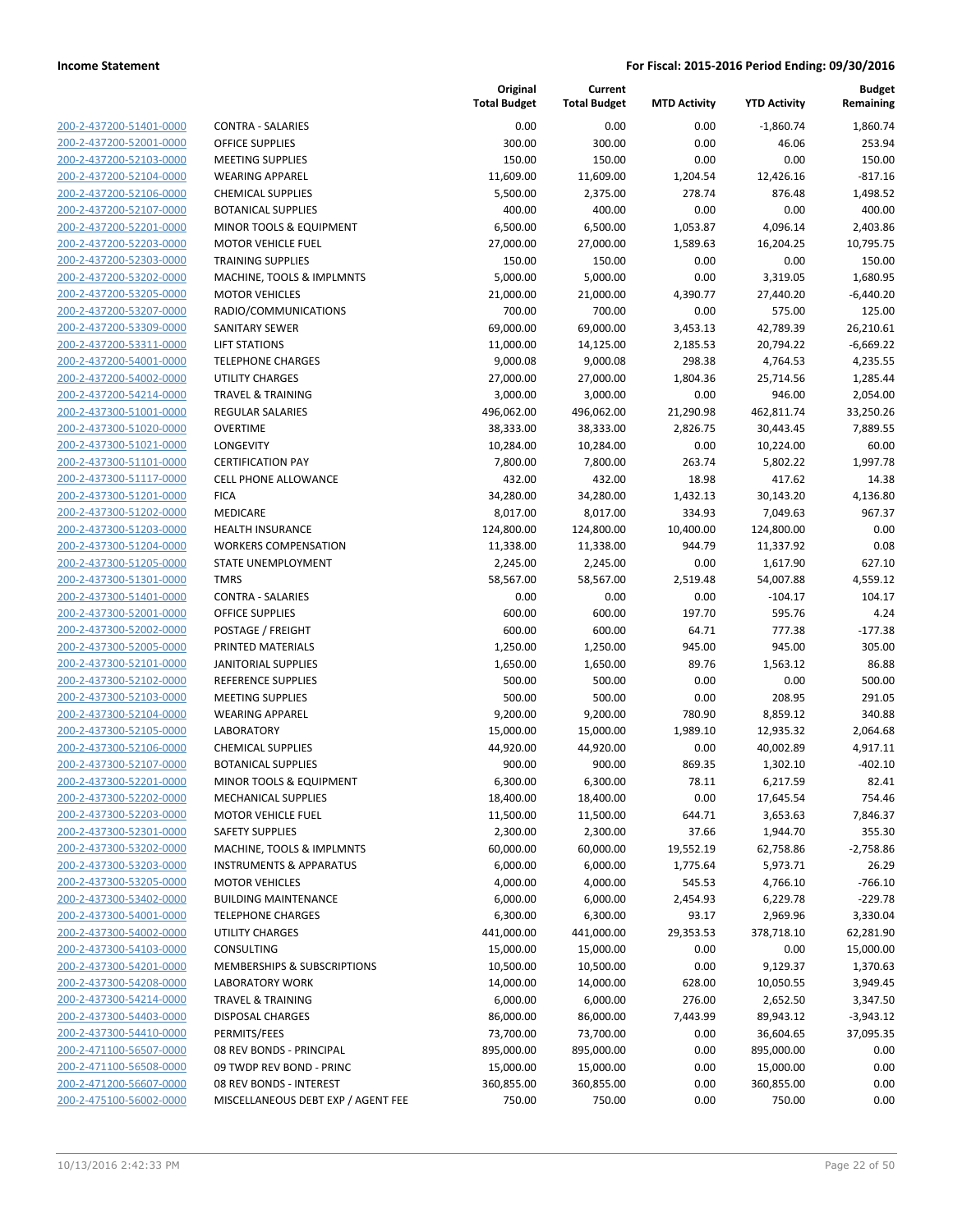|                                                    |                                                        | Original<br><b>Total Budget</b> | Current<br><b>Total Budget</b> | <b>MTD Activity</b> | <b>YTD Activity</b>  | <b>Budget</b><br>Remaining |
|----------------------------------------------------|--------------------------------------------------------|---------------------------------|--------------------------------|---------------------|----------------------|----------------------------|
|                                                    |                                                        |                                 |                                |                     |                      |                            |
| 200-2-475100-56005-0000<br>200-2-480000-52003-0000 | ARBITRAGE<br><b>COPIER CHARGES</b>                     | 1,750.00<br>10,600.00           | 1,750.00<br>10,600.00          | 0.00<br>432.15      | 1,750.00<br>7,432.13 | 0.00<br>3,167.87           |
| 200-2-480000-52006-0000                            | <b>COPIER PAPER</b>                                    | 240.00                          | 240.00                         | 0.00                | 31.88                | 208.12                     |
| 200-2-480000-54002-0000                            | UTILITY CHARGES                                        | 3,367.00                        | 3,367.00                       | 291.74              | 4,911.63             | $-1.544.63$                |
| 200-2-480000-54226-0000                            | <b>INSURANCE EXPENSE</b>                               | 41,390.00                       | 41,390.00                      | 0.00                | 27,522.92            | 13,867.08                  |
| 200-2-480000-57002-0000                            | <b>BAD DEBT EXPENSE</b>                                | 16,450.00                       | 16,450.00                      | 0.00                | 0.00                 | 16,450.00                  |
| 200-2-480000-57005-0000                            | <b>ACCRUED VAC &amp; SICK PAY</b>                      | 25,000.00                       | 25,000.00                      | 129.19              | 24,005.81            | 994.19                     |
| 200-2-480000-57008-0000                            | <b>BANK CHARGES</b>                                    | 23,500.00                       | 23,500.00                      | 1,624.54            | 22,874.44            | 625.56                     |
| 200-2-491000-58001-0000                            | <b>XFR - GENERAL FUND</b>                              | 1,225,280.00                    | 1,225,280.00                   | 51,457.92           | 1,200,402.42         | 24,877.58                  |
| 200-2-491000-58037-0000                            | XFR - DEBT SERVICE FUND                                | 1,709,519.00                    | 1,709,519.00                   | 142,461.00          | 1,709,521.00         | $-2.00$                    |
| 200-2-491000-58040-0000                            | <b>XFR - GENERAL CIP</b>                               | 0.00                            | 157,953.50                     | 0.00                | 157,953.50           | 0.00                       |
| 200-2-491000-58120-0000                            | <b>XFR - UTILITY CIP FUND</b>                          | 1,791,000.00                    | 1,791,000.00                   | 149,250.00          | 1,791,000.00         | 0.00                       |
| 200-2-495000-58580-0000                            | CA - GENERAL FUND - GENERAL GOVERNMENT                 | 366,088.00                      | 366,088.00                     | 30,507.29           | 366,087.92           | 0.08                       |
| 200-2-495000-58581-0000                            | CA - GENERAL FUND - PUBLIC WORKS                       | 141,596.00                      | 141,596.00                     | 11,799.71           | 141,596.08           | $-0.08$                    |
| 200-2-495000-58701-0000                            | CA - CENTRAL SERVICE FUND                              | 178,803.00                      | 178,803.00                     | 14,900.25           | 178,803.00           | 0.00                       |
| 200-2-495000-58710-0000                            | <b>CA - INSURANCE FUND</b>                             | 87,154.00                       | 87,154.00                      | 7,262.79            | 87,153.92            | 0.08                       |
| 200-2-495000-58720-0000                            | CA - MIS FUN                                           | 175,318.00                      | 175,318.00                     | 14,609.79           | 175,317.92           | 0.08                       |
| 200-2-495000-58900-0000                            | <b>CA - ELECTRIC FUND</b>                              | 594,710.00                      | 594,710.00                     | 49,559.21           | 594,710.08           | $-0.08$                    |
|                                                    | <b>Expense Total:</b>                                  | 13,667,563.12                   | 13,825,516.62                  | 893,156.27          | 12,918,261.80        | 907,254.82                 |
|                                                    | Fund: 200 - WATER / WASTEWATER FUND Surplus (Deficit): | $-1,160,876.12$                 | -1,318,829.62                  | 275,091.07          | $-91,866.94$         | $-1,226,962.68$            |
| Fund: 210 - WATER IMPACT FEES                      |                                                        |                                 |                                |                     |                      |                            |
| Revenue                                            |                                                        |                                 |                                |                     |                      |                            |
| 210-2-319001-45401-0000                            | <b>INTEREST REVENUES</b>                               | 0.00                            | 0.00                           | 0.00                | 0.12                 | $-0.12$                    |
|                                                    | <b>Revenue Total:</b>                                  | 0.00                            | 0.00                           | 0.00                | 0.12                 | $-0.12$                    |
| <b>Expense</b>                                     |                                                        |                                 |                                |                     |                      |                            |
| 210-2-480000-57008-0000                            | <b>BANK CHARGES</b>                                    | 0.00                            | 0.00                           | 0.00                | 0.01                 | $-0.01$                    |
|                                                    | <b>Expense Total:</b>                                  | 0.00                            | 0.00                           | 0.00                | 0.01                 | $-0.01$                    |
|                                                    | Fund: 210 - WATER IMPACT FEES Surplus (Deficit):       | 0.00                            | 0.00                           | 0.00                | 0.11                 | $-0.11$                    |
| Fund: 211 - WASTEWATER IMPACT FEES                 |                                                        |                                 |                                |                     |                      |                            |
| Revenue                                            |                                                        |                                 |                                |                     |                      |                            |
| 211-2-319001-45401-0000                            | <b>INTEREST REVENUES</b>                               | 0.00                            | 0.00                           | 0.00                | 6.54                 | $-6.54$                    |
|                                                    | <b>Revenue Total:</b>                                  | 0.00                            | 0.00                           | 0.00                | 6.54                 | -6.54                      |
| <b>Expense</b>                                     |                                                        |                                 |                                |                     |                      |                            |
| 211-2-480000-57008-0000                            | <b>BANK CHARGES</b>                                    | 0.00                            | 0.00                           | 0.07                | 2.73                 | $-2.73$                    |
|                                                    | <b>Expense Total:</b>                                  | 0.00                            | 0.00                           | 0.07                | 2.73                 | -2.73                      |
|                                                    | Fund: 211 - WASTEWATER IMPACT FEES Surplus (Deficit):  | 0.00                            | 0.00                           | $-0.07$             | 3.81                 | $-3.81$                    |
| Fund: 216 - UTILIITY CIP FUND                      |                                                        |                                 |                                |                     |                      |                            |
| Revenue                                            |                                                        |                                 |                                |                     |                      |                            |
| 216-2-310002-45605-0000                            | PROJ REIMBURSEMENTS                                    | 0.00                            | 0.00                           | $-5,652.78$         | $-5,652.78$          | 5,652.78                   |
| 216-2-319001-45401-0000                            | <b>INTEREST REVENUES</b>                               | 15,600.00                       | 15,600.00                      | 0.00                | 9,750.48             | 5,849.52                   |
| 216-2-323001-46100-0000                            | <b>XFR - UTILITY FUND</b>                              | 1,791,000.00                    | 1,791,000.00                   | 149,250.00          | 1,791,000.00         | 0.00                       |
|                                                    | <b>Revenue Total:</b>                                  | 1,806,600.00                    | 1,806,600.00                   | 143,597.22          | 1,795,097.70         | 11,502.30                  |
| <b>Expense</b>                                     |                                                        |                                 |                                |                     |                      |                            |
| 216-2-436200-55002-0000                            | <b>IMPROVEMENTS</b>                                    | 1,496,000.00                    | 1,496,000.00                   | 0.00                | 0.00                 | 1,496,000.00               |
| 216-2-436300-55201-0000                            | <b>EQUIPMENT PURCHASES</b>                             | 136,000.00                      | 126,843.00                     | 0.00                | 102,892.79           | 23,950.21                  |
| 216-2-437200-55002-0000                            | <b>IMPROVEMENTS</b>                                    | 0.00                            | 0.00                           | 0.00                | 134,625.38           | $-134,625.38$              |
| 216-2-437200-55201-0000                            | <b>EQUIPMENT PURCHASES</b>                             | 70,000.00                       | 79,157.00                      | 79,156.23           | 79,156.23            | 0.77                       |
| 216-2-437300-55006-0000                            | <b>AQUISITION</b>                                      | 0.00                            | 0.00                           | 1,990.00            | 17,808.00            | $-17,808.00$               |
| 216-2-437300-55110-0000                            | LIFT STATIONS                                          | 1,780,626.13                    | 1,780,626.13                   | 0.00                | 0.00                 | 1,780,626.13               |
| 216-2-437300-55201-0000                            | <b>EQUIPMENT PURCHASES</b>                             | 89,000.00                       | 89,000.00                      | 0.00                | 23,682.00            | 65,318.00                  |
| 216-2-437300-55205-0000                            | COMPUTER EQUIPMENT / SOFTWARE                          | 0.00                            | 0.00                           | 0.00                | 2,556.28             | $-2,556.28$                |
| 216-2-480000-54101-0000                            | PROFESSIONAL SERVICES                                  | 0.00                            | 0.00                           | 0.00                | 6,514.40             | $-6,514.40$                |
| 216-2-480000-57008-0000                            | <b>BANK CHARGES</b>                                    | 0.00                            | 0.00                           | 122.36              | 3,804.61             | $-3,804.61$                |
|                                                    | <b>Expense Total:</b>                                  | 3,571,626.13                    | 3,571,626.13                   | 81,268.59           | 371,039.69           | 3,200,586.44               |
|                                                    | Fund: 216 - UTILIITY CIP FUND Surplus (Deficit):       | $-1,765,026.13$                 | $-1,765,026.13$                | 62,328.63           | 1,424,058.01         | $-3,189,084.14$            |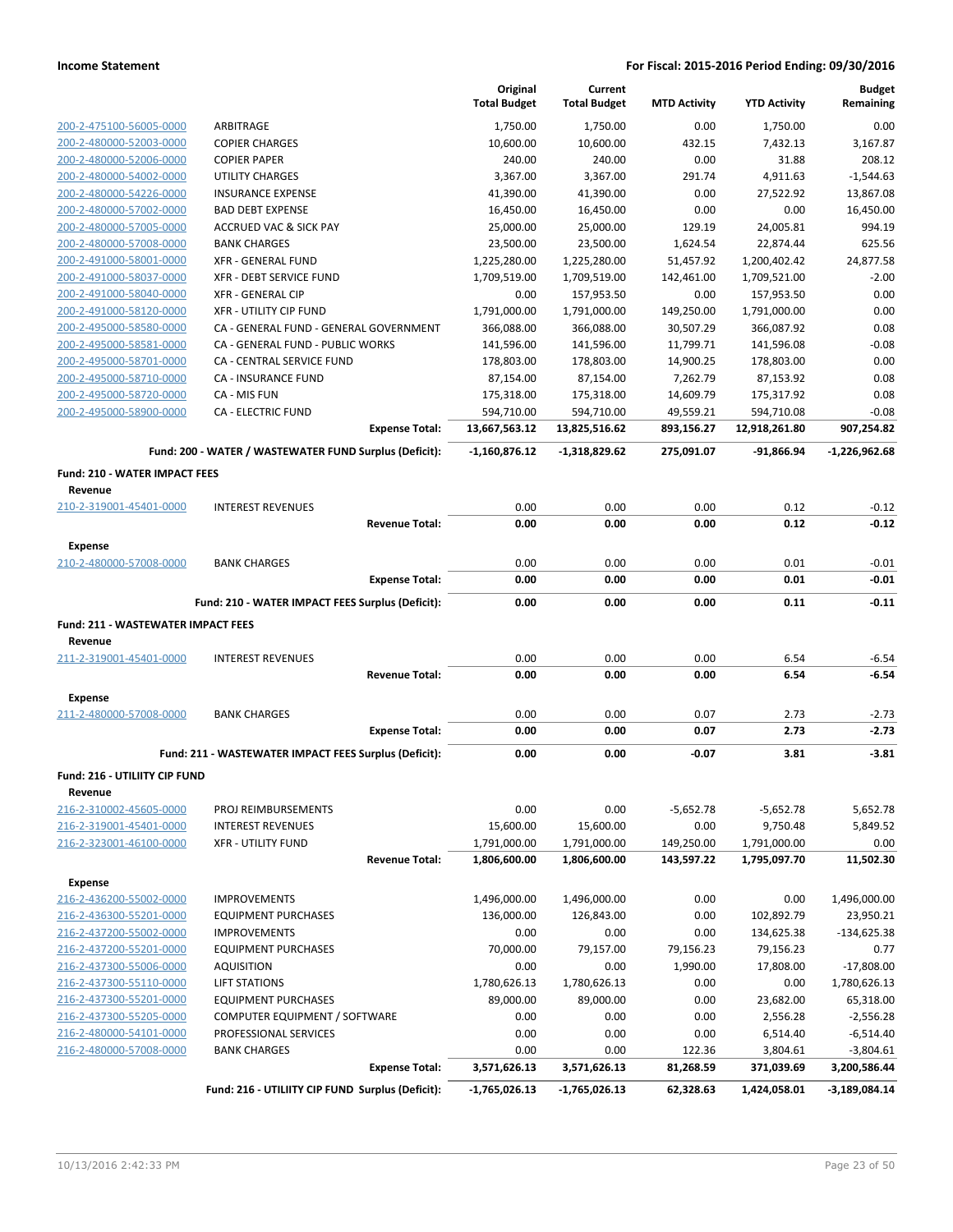|                                                |                                                       | Original<br><b>Total Budget</b> | Current<br><b>Total Budget</b> | <b>MTD Activity</b> | <b>YTD Activity</b>  | <b>Budget</b><br>Remaining   |
|------------------------------------------------|-------------------------------------------------------|---------------------------------|--------------------------------|---------------------|----------------------|------------------------------|
| <b>Fund: 217 - WASTEWATER RECLAMATION FUND</b> |                                                       |                                 |                                |                     |                      |                              |
| Revenue                                        |                                                       |                                 |                                |                     |                      |                              |
| 217-2-319001-45401-0000                        | <b>INTEREST REVENUES</b>                              | 0.00                            | 0.00                           | 0.00                | 2,383.12             | $-2,383.12$                  |
|                                                | <b>Revenue Total:</b>                                 | 0.00                            | 0.00                           | 0.00                | 2,383.12             | $-2,383.12$                  |
|                                                | <b>Fund: 217 - WASTEWATER RECLAMATION FUND Total:</b> | 0.00                            | 0.00                           | 0.00                | 2,383.12             | $-2,383.12$                  |
|                                                |                                                       |                                 |                                |                     |                      |                              |
| Fund: 300 - AIRPORT FUND                       |                                                       |                                 |                                |                     |                      |                              |
| Revenue<br>300-2-000000-27001-0000             | <b>CONTRIBUTED CAPITAL</b>                            | 0.00                            | 0.00                           | 31,508.75           | 31,508.75            |                              |
| 300-2-310001-43102-0000                        | AIRPORT GRANT REVENUE                                 | 0.00                            | 0.00                           | 22,124.33           | 22,124.33            | $-31,508.75$<br>$-22,124.33$ |
| 300-2-319001-44315-0000                        | <b>AIRPORT FUEL FEES</b>                              | 0.00                            | 0.00                           | 384.40              |                      |                              |
| 300-2-319001-44316-0000                        | PARKING & TIE DOWN/MISC.                              | 0.00                            | 0.00                           | 0.00                | 1,165.12<br>2,722.80 | $-1,165.12$<br>$-2,722.80$   |
|                                                | <b>INTEREST REVENUES</b>                              | 1,700.00                        | 1,700.00                       | 0.00                |                      | $-823.05$                    |
| 300-2-319001-45401-0000                        |                                                       |                                 |                                |                     | 2,523.05             |                              |
| 300-2-319001-45601-0000                        | MISCELLANEOUS REVENUES                                | 0.00                            | 0.00                           | 0.00                | 12,959.94            | $-12,959.94$                 |
| 300-2-321001-45507-0000                        | L-3 COMM LEASE                                        | 572,500.00                      | 572,500.00                     | 47,708.28           | 572,499.36           | 0.64                         |
| 300-2-321001-45508-0000                        | AIR EVAC HANGAR FEES                                  | 24,772.00                       | 8,101.00                       | 0.00                | 8,101.08             | $-0.08$                      |
| 300-2-321001-45509-0000                        | <b>BLUE SKY T-HANGAR LEASE</b>                        | 4,769.00                        | 4,769.00                       | 0.00                | 4,768.50             | 0.50                         |
| 300-2-321001-45510-0000                        | ARKOMA - HORIZONS AHEAD LEASE                         | 46,800.00                       | 46,800.00                      | 3,900.00            | 46,800.00            | 0.00                         |
| 300-2-321001-45513-0000                        | MAJORS FLYING CLUB LAND LEASE                         | 2,228.00                        | 1,256.00                       | 116.33              | 1,186.59             | 69.41                        |
| 300-2-321001-45515-0000                        | TEXSAN AVIATION LAND LEASE                            | 0.00                            | 972.00                         | 0.00                | 972.00               | 0.00                         |
| 300-2-321001-45516-0000                        | MFC PARTNERS LAND LEASE                               | 0.00                            | 1,260.00                       | 0.00                | 1,260.00             | 0.00                         |
| 300-2-321001-45517-0000                        | <b>INNOVATION FIRST MAINT HANGAR</b>                  | 0.00                            | 16,671.00                      | 0.00                | 16,671.00            | 0.00                         |
| 300-2-324001-46108-0000                        | XFR - AIRPORT TXDOT GRANT FUND                        | 0.00                            | 0.00                           | 0.00                | 69,646.56            | $-69,646.56$                 |
|                                                | <b>Revenue Total:</b>                                 | 652,769.00                      | 654,029.00                     | 105,742.09          | 794,909.08           | $-140,880.08$                |
| Expense                                        |                                                       |                                 |                                |                     |                      |                              |
| 300-2-438100-51001-0000                        | <b>REGULAR SALARIES</b>                               | 28,886.00                       | 28,886.00                      | 2,567.71            | 44,741.02            | $-15,855.02$                 |
| 300-2-438100-51117-0000                        | <b>CELL PHONE ALLOWANCE</b>                           | 432.00                          | 432.00                         | 5.16                | 517.03               | $-85.03$                     |
| 300-2-438100-51201-0000                        | <b>FICA</b>                                           | 1,818.00                        | 1,818.00                       | 159.52              | 2,843.88             | $-1,025.88$                  |
| 300-2-438100-51202-0000                        | <b>MEDICARE</b>                                       | 425.00                          | 425.00                         | 37.31               | 665.08               | $-240.08$                    |
| 300-2-438100-51204-0000                        | <b>WORKERS COMPENSATION</b>                           | 562.00                          | 562.00                         | 46.79               | 561.92               | 0.08                         |
| 300-2-438100-51205-0000                        | STATE UNEMPLOYMENT                                    | 345.00                          | 345.00                         | $-0.98$             | 265.22               | 79.78                        |
| 300-2-438100-51301-0000                        | <b>TMRS</b>                                           | 3,106.00                        | 3,106.00                       | 351.71              | 4,147.52             | $-1,041.52$                  |
| 300-2-438100-52001-0000                        | <b>OFFICE SUPPLIES</b>                                | 250.00                          | 250.00                         | 45.98               | 397.83               | $-147.83$                    |
| 300-2-438100-52002-0000                        | POSTAGE / FREIGHT                                     | 50.00                           | 50.00                          | 10.82               | 56.44                | $-6.44$                      |
| 300-2-438100-52101-0000                        | <b>JANITORIAL SUPPLIES</b>                            | 80.00                           | 80.00                          | 0.00                | 0.00                 | 80.00                        |
| 300-2-438100-52107-0000                        | <b>BOTANICAL SUPPLIES</b>                             | 100.00                          | 100.00                         | 0.00                | 0.00                 | 100.00                       |
| 300-2-438100-52201-0000                        | MINOR TOOLS & EQUIPMENT                               | 100.00                          | 100.00                         | 0.00                | 0.00                 | 100.00                       |
| 300-2-438100-52203-0000                        | <b>MOTOR VEHICLE FUEL</b>                             | 200.00                          | 200.00                         | 0.00                | 0.00                 | 200.00                       |
|                                                |                                                       |                                 |                                |                     |                      |                              |
| 300-2-438100-53202-0000                        | MACHINE, TOOLS & IMPLMNTS                             | 100.00                          | 100.00                         | 0.00                | 147.96               | $-47.96$                     |
| 300-2-438100-53205-0000                        | <b>MOTOR VEHICLES</b>                                 | 1,500.00                        | 1,500.00                       | 75.99               | 286.94               | 1,213.06                     |
| 300-2-438100-53303-0000                        | MAINT - STREET /ALLEY/APRN/RNWY                       | 1,500.00                        | 1,500.00                       | 0.00                | 0.00                 | 1,500.00                     |
| 300-2-438100-53402-0000                        | <b>BUILDING MAINTENANCE</b>                           | 20,000.00                       | 20,000.00                      | 313.61              | 16,895.52            | 3,104.48                     |
| 300-2-438100-54001-0000                        | <b>TELEPHONE CHARGES</b>                              | 1,400.00                        | 1,400.00                       | 33.57               | 864.33               | 535.67                       |
| 300-2-438100-54002-0000                        | UTILITY CHARGES                                       | 18,000.00                       | 18,000.00                      | 1,170.36            | 19,353.06            | $-1,353.06$                  |
| 300-2-438100-54105-0000                        | MARKETING                                             | 300.00                          | 300.00                         | 0.00                | 101.37               | 198.63                       |
| 300-2-438100-54106-0000                        | <b>ATTORNEY FEES</b>                                  | 2,500.00                        | 2,500.00                       | 1,548.40            | 9,238.51             | $-6,738.51$                  |
| 300-2-438100-54110-0000                        | <b>AUDIT</b>                                          | 10,000.00                       | 10,000.00                      | 0.00                | 10,000.00            | 0.00                         |
| 300-2-438100-54201-0000                        | MEMBERSHIPS & SUBSCRIPTIONS                           | 200.00                          | 200.00                         | 0.00                | 0.00                 | 200.00                       |
| 300-2-438100-54214-0000                        | <b>TRAVEL &amp; TRAINING</b>                          | 2,500.00                        | 2,500.00                       | 0.00                | 1,220.32             | 1,279.68                     |
| 300-2-438100-54408-0000                        | OTHER / INSURANCE EXPENSE                             | 15,000.00                       | 15,000.00                      | 0.00                | 11,154.12            | 3,845.88                     |
| 300-2-438100-54410-0000                        | PERMITS/FEES                                          | 1,500.00                        | 1,500.00                       | 0.00                | 720.00               | 780.00                       |
| 300-2-480000-57005-0000                        | ACCRUED VAC & SICK PAY                                | 0.00                            | 0.00                           | 0.00                | 611.05               | $-611.05$                    |
| 300-2-480000-57008-0000                        | <b>BANK CHARGES</b>                                   | 160.00                          | 160.00                         | 34.00               | 995.19               | $-835.19$                    |
| 300-2-491000-58035-0000                        | XFR - DEBT SERVICE FUND                               | 52,000.00                       | 52,000.00                      | 4,333.29            | 51,999.92            | 0.08                         |
| 300-2-491000-58127-0000                        | <b>AIRPORT CIP FUND</b>                               | 16,000.00                       | 16,000.00                      | 1,333.29            | 15,999.92            | 0.08                         |
|                                                | <b>Expense Total:</b>                                 | 179,014.00                      | 179,014.00                     | 12,066.53           | 193,784.15           | $-14,770.15$                 |
|                                                | Fund: 300 - AIRPORT FUND Surplus (Deficit):           | 473,755.00                      | 475,015.00                     | 93,675.56           | 601,124.93           | -126,109.93                  |
|                                                |                                                       |                                 |                                |                     |                      |                              |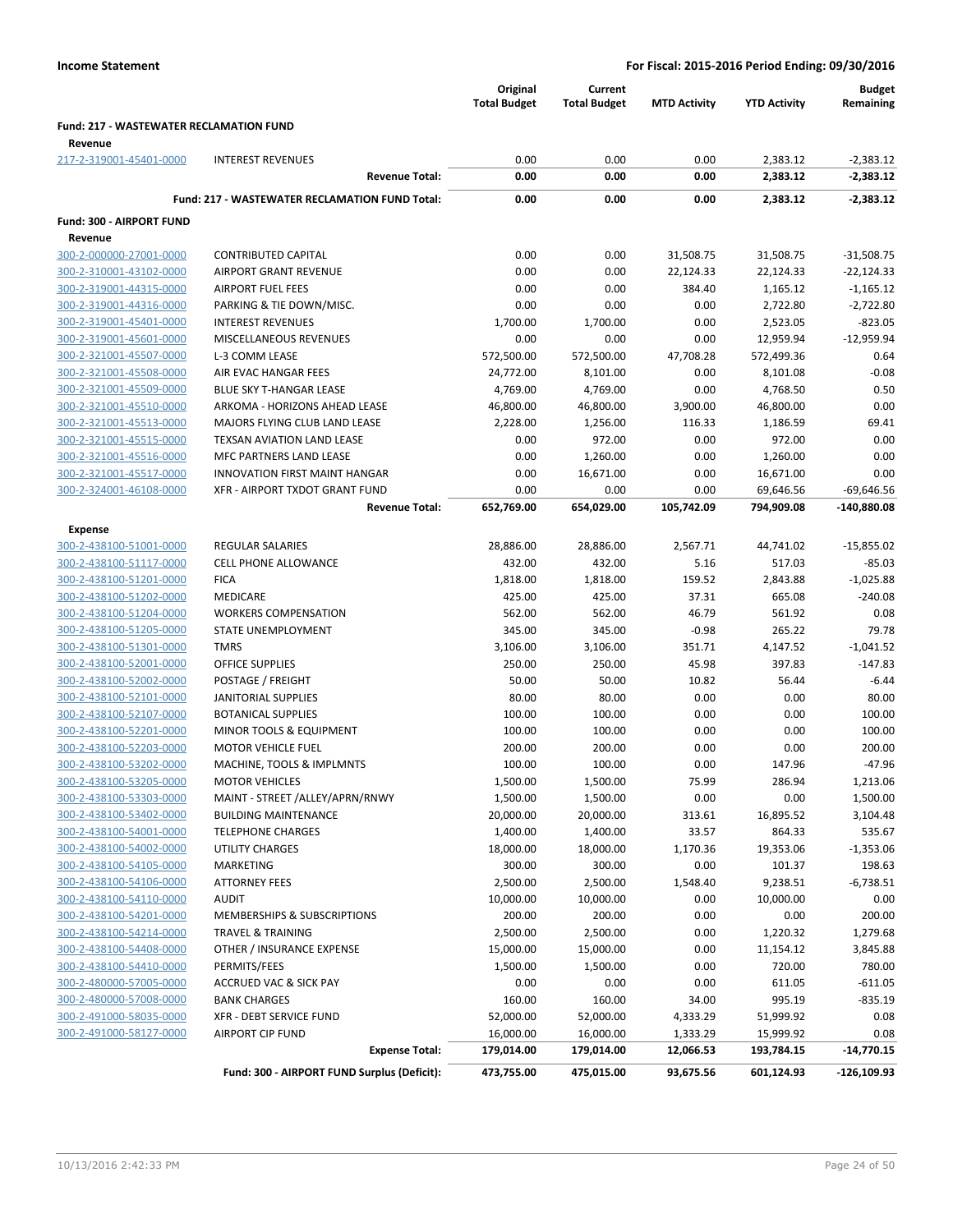|  | <b>Income Statement</b> |
|--|-------------------------|
|--|-------------------------|

|                                                    |                                                         | Original<br><b>Total Budget</b> | Current<br><b>Total Budget</b> | <b>MTD Activity</b>  | <b>YTD Activity</b>     | <b>Budget</b><br>Remaining |
|----------------------------------------------------|---------------------------------------------------------|---------------------------------|--------------------------------|----------------------|-------------------------|----------------------------|
| Fund: 320 - AIRPORT TXDOT GRANT<br>Revenue         |                                                         |                                 |                                |                      |                         |                            |
| 320-2-310001-43102-0000                            | <b>GRANT / AIRPORT GRANT REVENUE</b>                    | 0.00                            | 0.00                           | 0.00                 | 388,672.44              | $-388,672.44$              |
| 320-2-310001-43109-0000                            | <b>GRANT MATCH / L-3 MATCHING FUNDS</b>                 | 0.00                            | 0.00                           | 0.00                 | 47,694.00               | $-47,694.00$               |
|                                                    | <b>Revenue Total:</b>                                   | 0.00                            | 0.00                           | 0.00                 | 436,366.44              | -436,366.44                |
| <b>Expense</b>                                     |                                                         |                                 |                                |                      |                         |                            |
| 320-2-438100-54223-0000                            | SPEC SVCS / GRANT MATCH                                 | 0.00                            | 0.00                           | 0.00                 | 32,718.16               | $-32,718.16$               |
| 320-2-438100-55012-0000                            | <b>CWIP / CONSTRUCTION</b>                              | 0.00                            | 0.00                           | 0.00                 | 388,672.44              | -388,672.44                |
| 320-2-491000-58125-0000                            | <b>AIRPORT FUND</b>                                     | 0.00                            | 0.00                           | 0.00                 | 69,646.56               | $-69,646.56$               |
|                                                    | <b>Expense Total:</b>                                   | 0.00                            | 0.00                           | 0.00                 | 491,037.16              | -491,037.16                |
|                                                    | Fund: 320 - AIRPORT TXDOT GRANT Surplus (Deficit):      | 0.00                            | 0.00                           | 0.00                 | -54,670.72              | 54,670.72                  |
| Fund: 360 - AIRPORT CAPITAL FUND                   |                                                         |                                 |                                |                      |                         |                            |
| Revenue                                            |                                                         |                                 |                                |                      |                         |                            |
| 360-2-310002-45611-0000                            | DONATIONS FOR AP PROJECTS                               | 0.00                            | 0.00                           | 0.00                 | 114,739.67              | $-114,739.67$              |
| 360-2-319001-44315-0000                            | <b>AIRPORT - FUEL FEES</b>                              | 0.00                            | 0.00                           | 0.00                 | 22,136.08               | $-22,136.08$               |
| 360-2-319001-45401-0000<br>360-2-323001-46107-0000 | <b>INTEREST REVENUES</b>                                | 0.00                            | 0.00                           | 0.00                 | 2,566.79                | $-2,566.79$                |
|                                                    | <b>XFR - AIRPORT FUND</b><br><b>Revenue Total:</b>      | 16,000.00<br>16,000.00          | 16,000.00<br>16,000.00         | 1,333.29<br>1,333.29 | 15,999.92<br>155,442.46 | 0.08<br>-139,442.46        |
| <b>Expense</b>                                     |                                                         |                                 |                                |                      |                         |                            |
| 360-2-438100-54410-0000                            | PERMITS/FEES                                            | 0.00                            | 0.00                           | 0.00                 | 3,525.88                | $-3,525.88$                |
| 360-2-438100-55007-0000                            | ENG/ARCHITECTS/MGMT                                     | 35,000.00                       | 35,000.00                      | 6,100.00             | 25,668.00               | 9,332.00                   |
| 360-2-438100-55012-0000                            | <b>CWIP / CONSTRUCTION</b>                              | 379,000.00                      | 379,000.00                     | 0.00                 | 0.00                    | 379,000.00                 |
| 360-2-438100-55099-0000                            | CWIP / PROJ BUDGET - NO EXPENSES                        | 46,000.00                       | 46,000.00                      | 0.00                 | 0.00                    | 46,000.00                  |
| 360-2-480000-57008-0000                            | <b>BANK CHARGES</b>                                     | 500.00                          | 500.00                         | 29.59                | 1,046.34                | -546.34                    |
|                                                    | <b>Expense Total:</b>                                   | 460,500.00                      | 460,500.00                     | 6,129.59             | 30,240.22               | 430,259.78                 |
|                                                    | Fund: 360 - AIRPORT CAPITAL FUND Surplus (Deficit):     | -444,500.00                     | -444,500.00                    | $-4,796.30$          | 125,202.24              | -569,702.24                |
| Fund: 362 - AIRPORT FBO FUEL                       |                                                         |                                 |                                |                      |                         |                            |
| Revenue                                            |                                                         |                                 |                                |                      |                         |                            |
| 362-2-319001-44315-0000                            | <b>AIRPORT - FUEL FEES</b>                              | 0.00                            | 0.00                           | 26,727.30            | 157,585.22              | $-157,585.22$              |
| 362-2-319001-44316-0000                            | AIRPORT - PARKING, TIE DOWNS, & RAMP FE                 | 0.00                            | 0.00                           | 55.00                | 1,505.16                | $-1,505.16$                |
| 362-2-319001-44320-0000                            | AIRPORT - OIL                                           | 0.00                            | 0.00                           | 29.00                | 1,950.18                | $-1,950.18$                |
| 362-2-319001-44321-0000                            | <b>AIRPORT - CHARTS</b>                                 | 0.00                            | 0.00                           | 0.00                 | 15.40                   | $-15.40$                   |
| 362-2-319001-44322-0000                            | <b>AIRPORT - PILOT SUPPLIES</b>                         | 0.00                            | 0.00                           | 226.06               | 423.41                  | $-423.41$                  |
| 362-2-319001-45401-0000                            | <b>INTEREST REVENUES</b>                                | 0.00                            | 0.00                           | 0.00                 | 34.42                   | $-34.42$                   |
|                                                    | <b>Revenue Total:</b>                                   | 0.00                            | 0.00                           | 27,037.36            | 161,513.79              | -161,513.79                |
| <b>Expense</b>                                     |                                                         |                                 |                                |                      |                         |                            |
| 362-2-438100-52221-0000                            | AIRPORT - FUEL FEES                                     | 0.00                            | 0.00                           | 0.00                 | 36,237.89               | $-36,237.89$               |
| 362-2-438100-52222-0000<br>362-2-438100-52421-0000 | AIRPORT - OIL<br><b>AIRPORT - CHARTS</b>                | 0.00<br>0.00                    | 0.00<br>0.00                   | 619.95<br>0.00       | 1,578.65<br>54.00       | $-1,578.65$<br>$-54.00$    |
| 362-2-438100-52422-0000                            | <b>AIRPORT - PILOT SUPPLIES</b>                         | 0.00                            | 0.00                           | 0.00                 | 157.68                  | $-157.68$                  |
| 362-2-438100-57003-0000                            | <b>CREDIT CARD FEES</b>                                 | 0.00                            | 0.00                           | 806.19               | 4,595.25                | $-4,595.25$                |
| 362-2-480000-57008-0000                            | <b>BANK CHARGES</b>                                     | 0.00                            | 0.00                           | 1.90                 | 4.91                    | $-4.91$                    |
| 362-2-491000-58125-0000                            | <b>XFR - AIRPORT FUND</b>                               | 0.00                            | 0.00                           | 0.00                 | 429.72                  | $-429.72$                  |
| 362-2-491000-58127-0000                            | <b>AIRPORT CIP FUND</b>                                 | 0.00                            | 0.00                           | 0.00                 | 22,136.08               | -22,136.08                 |
|                                                    | <b>Expense Total:</b>                                   | 0.00                            | 0.00                           | 1,428.04             | 65,194.18               | -65,194.18                 |
|                                                    | Fund: 362 - AIRPORT FBO FUEL Surplus (Deficit):         | 0.00                            | 0.00                           | 25,609.32            | 96,319.61               | $-96,319.61$               |
| Fund: 400 - GOLF FUND                              |                                                         |                                 |                                |                      |                         |                            |
| Revenue                                            |                                                         |                                 |                                |                      |                         |                            |
| 400-2-319001-45604-0000                            | OTHER REVENUE / OVER/SHORT                              | 50.00                           | 50.00                          | $-10.00$             | $-252.27$               | 302.27                     |
| 400-2-319005-44510-0000                            | <b>GREENS FEES</b>                                      | 100,000.00                      | 100,000.00                     | 8,027.29             | 103,222.65              | $-3,222.65$                |
| 400-2-319006-45308-0000                            | PRO SHOP CONCESSIONS                                    | 10,985.00                       | 10,985.00                      | 704.74               | 9,492.00                | 1,493.00                   |
| 400-2-319007-45309-0000                            | <b>MERCHANDISE SALES</b>                                | 10,372.00                       | 10,372.00                      | 298.76               | 9,174.09                | 1,197.91                   |
| 400-2-319008-45511-0000<br>400-2-319009-45512-0000 | <b>CART RENTALS</b><br><b>GOLF LEASES / MEMBERSHIPS</b> | 64,000.00<br>47,226.00          | 64,000.00<br>47,226.00         | 4,686.00<br>1,887.19 | 61,596.00<br>31,742.26  | 2,404.00<br>15,483.74      |
|                                                    | <b>Revenue Total:</b>                                   | 232,633.00                      | 232,633.00                     | 15,593.98            | 214,974.73              | 17,658.27                  |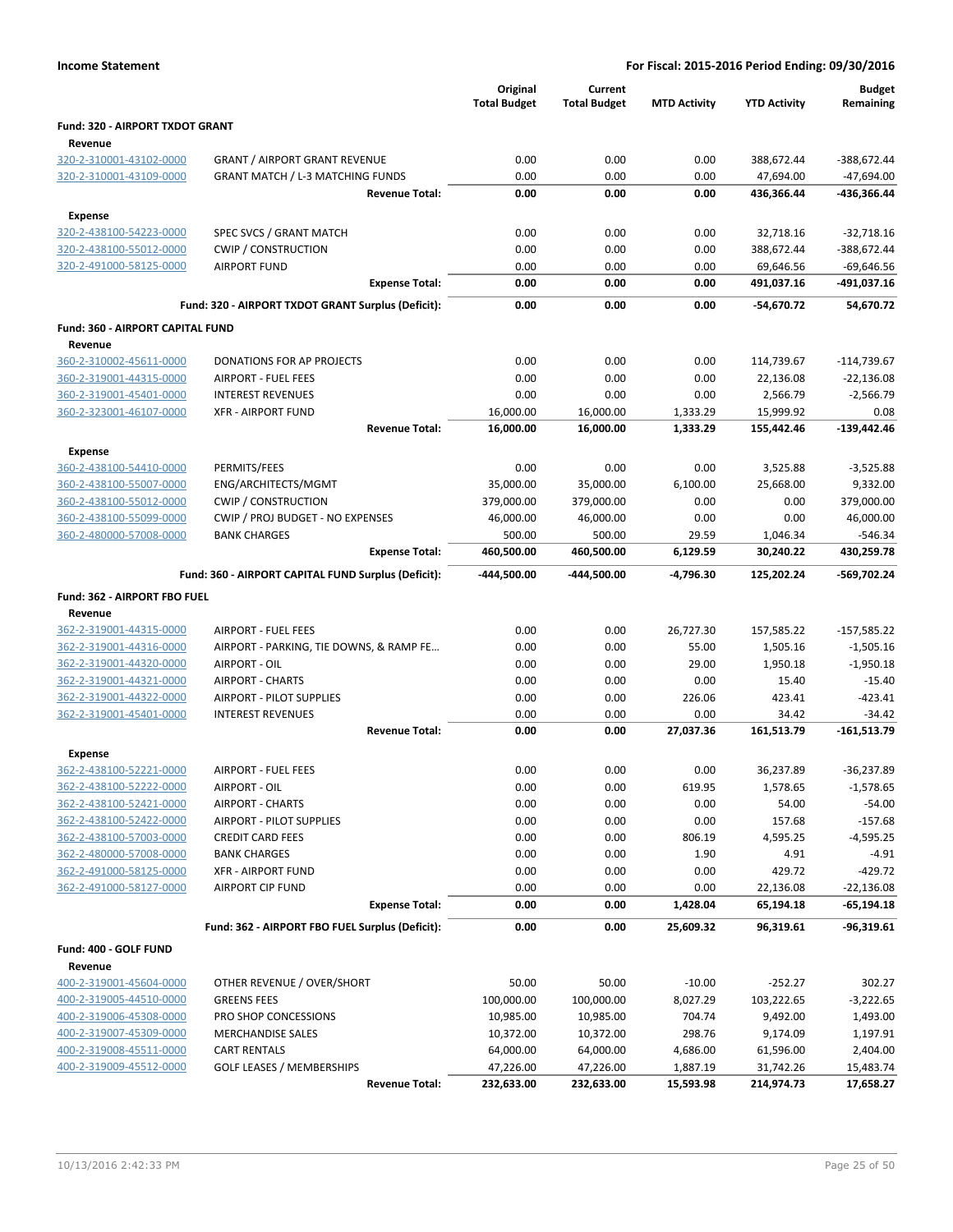|                                                    |                                                      | Original<br><b>Total Budget</b> | Current<br><b>Total Budget</b> | <b>MTD Activity</b> | <b>YTD Activity</b>        | <b>Budget</b><br>Remaining |
|----------------------------------------------------|------------------------------------------------------|---------------------------------|--------------------------------|---------------------|----------------------------|----------------------------|
| <b>Expense</b>                                     |                                                      |                                 |                                |                     |                            |                            |
| 400-2-451250-51001-0000                            | REGULAR SALARIES                                     | 79,185.00                       | 79,185.00                      | 3,946.06            | 98,426.92                  | $-19,241.92$               |
| 400-2-451250-51020-0000                            | <b>OVERTIME</b>                                      | 11,957.00                       | 9,737.00                       | 721.79              | 5,583.08                   | 4,153.92                   |
| 400-2-451250-51021-0000                            | LONGEVITY                                            | 3,798.00                        | 3,798.00                       | 0.00                | 4,914.00                   | $-1,116.00$                |
| 400-2-451250-51101-0000                            | <b>CERTIFICATION PAY</b>                             | 600.00                          | 600.00                         | 26.38               | 580.30                     | 19.70                      |
| 400-2-451250-51117-0000                            | <b>CELL PHONE ALLOWANCE</b>                          | 696.00                          | 696.00                         | 30.59               | 673.07                     | 22.93                      |
| 400-2-451250-51201-0000                            | <b>FICA</b>                                          | 5,967.00                        | 5,967.00                       | 291.67              | 6,680.83                   | $-713.83$                  |
| 400-2-451250-51202-0000                            | <b>MEDICARE</b>                                      | 1,395.00                        | 1,395.00                       | 68.20               | 1,562.44                   | $-167.44$                  |
| 400-2-451250-51203-0000                            | <b>HEALTH INSURANCE</b>                              | 9,600.00                        | 9,600.00                       | 800.00              | 9,600.00                   | 0.00                       |
| 400-2-451250-51204-0000                            | <b>WORKERS COMPENSATION</b>                          | 2,616.00                        | 2,616.00                       | 218.00              | 2,616.00                   | 0.00                       |
| 400-2-451250-51205-0000                            | <b>STATE UNEMPLOYMENT</b>                            | 518.00                          | 518.00                         | 66.14               | 1,361.21                   | $-843.21$                  |
| 400-2-451250-51301-0000                            | <b>TMRS</b>                                          | 10,194.00                       | 10,194.00                      | 479.48              | 7,488.01                   | 2,705.99                   |
| 400-2-451250-52001-0000                            | <b>OFFICE SUPPLIES</b>                               | 400.00                          | 400.00                         | 0.00                | 320.84                     | 79.16                      |
| 400-2-451250-52101-0000                            | JANITORIAL SUPPLIES                                  | 600.00                          | 800.00                         | 0.00                | 722.07                     | 77.93                      |
| 400-2-451250-52104-0000                            | <b>WEARING APPAREL</b>                               | 300.00                          | 300.00                         | 0.00                | 239.31                     | 60.69                      |
| 400-2-451250-52107-0000<br>400-2-451250-52201-0000 | <b>BOTANICAL SUPPLIES</b>                            | 8,600.00                        | 4,500.00                       | 0.00                | 3,826.44                   | 673.56<br>441.20           |
| 400-2-451250-52203-0000                            | MINOR TOOLS & EQUIPMENT<br><b>MOTOR VEHICLE FUEL</b> | 600.00<br>500.00                | 2,100.00<br>3,100.00           | 337.11<br>354.08    | 1,658.80                   |                            |
| 400-2-451250-52401-0000                            | RECREATIONAL SUPPLIES                                | 1,200.00                        | 1,200.00                       | 0.00                | 1,815.54<br>362.13         | 1,284.46<br>837.87         |
| 400-2-451250-52403-0000                            | <b>RESALE ITEMS</b>                                  | 17,000.00                       | 17,000.00                      | $-385.52$           | 13,383.19                  | 3,616.81                   |
| 400-2-451250-52404-0000                            | RESALE ITEMS - PRO SHOP                              | 3,500.00                        | 2,500.00                       | 0.00                | 934.13                     | 1,565.87                   |
| 400-2-451250-53202-0000                            | MACHINE, TOOLS & IMPLMNTS                            | 6,000.00                        | 4,900.00                       | 2,201.06            | 3,824.50                   | 1,075.50                   |
| 400-2-451250-53205-0000                            | <b>MOTOR VEHICLES</b>                                | 500.00                          | 500.00                         | 63.58               | 160.43                     | 339.57                     |
| 400-2-451250-53307-0000                            | <b>IRRIGATION</b>                                    | 1,500.00                        | 1,500.00                       | 111.90              | 1,017.40                   | 482.60                     |
| 400-2-451250-53402-0000                            | <b>BUILDING MAINTENANCE</b>                          | 2,000.00                        | 1,500.00                       | 0.00                | 1,060.27                   | 439.73                     |
| 400-2-451250-54001-0000                            | <b>TELEPHONE CHARGES</b>                             | 1,250.00                        | 1,050.00                       | 0.22                | 297.18                     | 752.82                     |
| 400-2-451250-54002-0000                            | <b>UTILITY CHARGES</b>                               | 9,467.00                        | 10,567.00                      | 721.56              | 9,615.21                   | 951.79                     |
| 400-2-451250-54105-0000                            | <b>MARKETING</b>                                     | 1,000.00                        | 1,000.00                       | 0.00                | 961.60                     | 38.40                      |
| 400-2-451250-54201-0000                            | MEMBERSHIPS & SUBSCRIPTIONS                          | 765.00                          | 765.00                         | 0.00                | 755.00                     | 10.00                      |
| 400-2-451250-54214-0000                            | TRAVEL & TRAINING                                    | 2,100.00                        | 2,100.00                       | 0.00                | 2,091.22                   | 8.78                       |
| 400-2-451250-54226-0000                            | <b>INSURANCE EXPENSE</b>                             | 300.00                          | 300.00                         | 0.00                | 158.81                     | 141.19                     |
| 400-2-451250-54909-0000                            | <b>GOLF CART LEASE EXPENSE</b>                       | 29,000.00                       | 31,220.00                      | 2,203.59            | 30,454.07                  | 765.93                     |
| 400-2-480000-57008-0000                            | <b>BANK CHARGES</b>                                  | 2,500.00                        | 4,000.00                       | 716.39              | 4,007.78                   | $-7.78$                    |
|                                                    | <b>Expense Total:</b>                                | 215,608.00                      | 215,608.00                     | 12,972.28           | 217,151.78                 | $-1,543.78$                |
|                                                    | Fund: 400 - GOLF FUND Surplus (Deficit):             | 17,025.00                       | 17,025.00                      | 2,621.70            | $-2,177.05$                | 19,202.05                  |
| <b>Fund: 500 - SANITATION FUND</b>                 |                                                      |                                 |                                |                     |                            |                            |
| Revenue                                            |                                                      |                                 |                                |                     |                            |                            |
| 500-2-318001-44314-0000                            | LATE CHARGES<br><b>INTEREST REVENUES</b>             | 83,100.00                       | 83,100.00                      | 6,962.95            | 83,140.26                  | $-40.26$                   |
| 500-2-319001-45401-0000<br>500-2-319020-44313-0000 |                                                      | 5,000.00                        | 5,000.00                       | 0.00<br>12,983.74   | 4,610.96                   | 389.04<br>286.12           |
| 500-2-319020-45107-0000                            | <b>FUEL SURCHARGE</b><br><b>COLLECTION CHARGES</b>   | 146,400.00<br>2,043,200.00      | 146,400.00<br>2,043,200.00     | 193,021.13          | 146,113.88<br>2,186,593.67 | $-143,393.67$              |
| 500-2-319021-45108-0000                            | <b>DISPOSAL CHARGES</b>                              | 1,167,200.00                    | 1,167,200.00                   | 118,099.85          | 1,292,377.98               | $-125, 177.98$             |
| 500-2-319022-45612-0000                            | REG HH HAZ WASTE COL CTR                             | 15,636.00                       | 15,636.00                      | 0.00                | 15,340.00                  | 296.00                     |
| 500-2-324001-46612-0000                            | CA - SANITATION FD COL & FUEL                        | 139,700.00                      | 139,700.00                     | 13,149.25           | 134,916.58                 | 4,783.42                   |
| 500-2-324001-46614-0000                            | CA - SANITATION FD-DISPOSAL                          | 74,500.00                       | 74,500.00                      | 7,538.29            | 67,484.04                  | 7,015.96                   |
|                                                    | <b>Revenue Total:</b>                                | 3,674,736.00                    | 3,674,736.00                   | 351,755.21          | 3,930,577.37               | $-255,841.37$              |
| Expense                                            |                                                      |                                 |                                |                     |                            |                            |
| 500-2-432300-54412-0000                            | <b>COLLECTION CHARGES</b>                            | 1,979,774.00                    | 1,979,774.00                   | 341,071.58          | 2,129,059.89               | $-149,285.89$              |
| 500-2-432400-54403-0000                            | <b>DISPOSAL CHARGES</b>                              | 859,500.00                      | 859,500.00                     | 199,153.70          | 1,040,864.99               | $-181,364.99$              |
| 500-2-432500-51401-0000                            | <b>CONTRA - SALARIES</b>                             | 8,000.00                        | 8,000.00                       | 0.00                | 0.00                       | 8,000.00                   |
| 500-2-432500-52001-0000                            | OFFICE SUPPLIES                                      | 150.00                          | 150.00                         | 0.00                | 0.00                       | 150.00                     |
| 500-2-432500-52002-0000                            | POSTAGE / FREIGHT                                    | 1,200.00                        | 1,200.00                       | 0.00                | 0.00                       | 1,200.00                   |
| 500-2-432500-52112-0000                            | <b>OTHER SUPPLIES</b>                                | 500.00                          | 500.00                         | 0.00                | 0.00                       | 500.00                     |
| 500-2-432500-52201-0000                            | MINOR TOOLS & EQUIPMENT                              | 500.00                          | 500.00                         | 0.00                | 407.87                     | 92.13                      |
| 500-2-432500-52301-0000                            | <b>SAFETY SUPPLIES</b>                               | 450.00                          | 450.00                         | 0.00                | 299.97                     | 150.03                     |
| 500-2-432500-52303-0000                            | <b>TRAINING SUPPLIES</b>                             | 200.00                          | 200.00                         | 0.00                | 0.00                       | 200.00                     |
| 500-2-432500-52305-0000                            | PUBLIC EDUCATION                                     | 125.00                          | 125.00                         | 0.00                | 0.00                       | 125.00                     |
| 500-2-432500-54002-0000                            | UTILITY CHARGES                                      | 2,208.00                        | 2,208.00                       | 170.48              | 1,985.50                   | 222.50                     |
|                                                    |                                                      |                                 |                                |                     |                            |                            |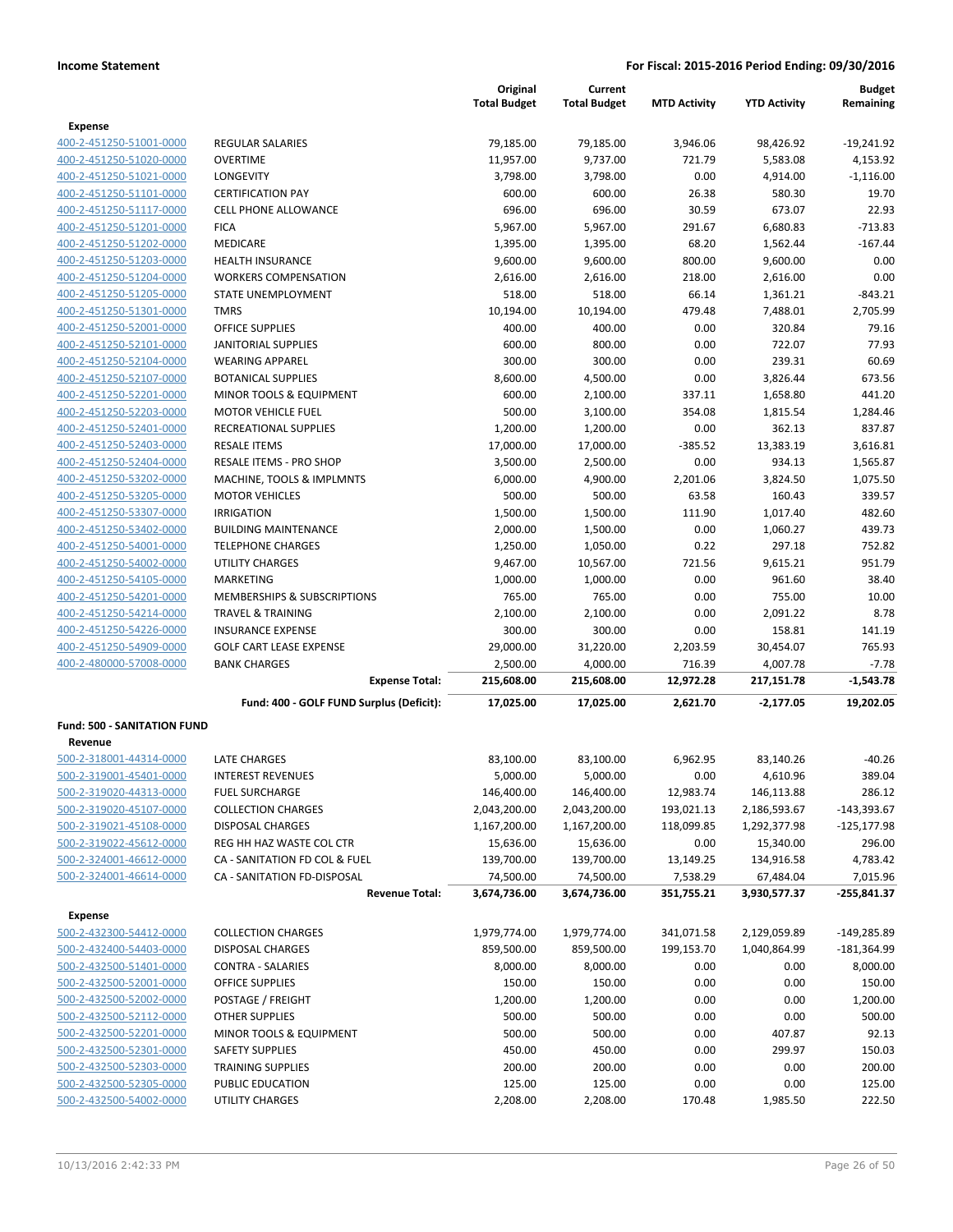|                                                    |                                                         | Original<br><b>Total Budget</b> | Current<br><b>Total Budget</b> | <b>MTD Activity</b> | <b>YTD Activity</b>  | <b>Budget</b><br>Remaining |
|----------------------------------------------------|---------------------------------------------------------|---------------------------------|--------------------------------|---------------------|----------------------|----------------------------|
| 500-2-432500-54212-0000                            | PRINTING                                                | 200.00                          | 200.00                         | 0.00                | 0.00                 | 200.00                     |
| 500-2-432500-54214-0000                            | TRAVEL & TRAINING                                       | 100.00                          | 100.00                         | 0.00                | 0.00                 | 100.00                     |
| 500-2-432500-54403-0000                            | <b>DISPOSAL CHARGES</b>                                 | 16,000.00                       | 16,000.00                      | 8,059.27            | 13,115.99            | 2,884.01                   |
| 500-2-442200-51001-0000                            | <b>REGULAR SALARIES</b>                                 | 101,240.00                      | 101,240.00                     | 2,489.51            | 87,267.12            | 13,972.88                  |
| 500-2-442200-51020-0000                            | <b>OVERTIME</b>                                         | 6,255.00                        | 6,255.00                       | 117.33              | 6,224.12             | 30.88                      |
| 500-2-442200-51021-0000                            | <b>LONGEVITY</b>                                        | 198.00                          | 198.00                         | 0.00                | 558.00               | $-360.00$                  |
| 500-2-442200-51201-0000                            | <b>FICA</b>                                             | 6,677.00                        | 6,677.00                       | 153.56              | 5,413.46             | 1,263.54                   |
| 500-2-442200-51202-0000                            | <b>MEDICARE</b>                                         | 1,562.00                        | 1,562.00                       | 35.91               | 1,266.03             | 295.97                     |
| 500-2-442200-51203-0000                            | <b>HEALTH INSURANCE</b>                                 | 9,600.00                        | 9,600.00                       | 800.00              | 9,600.00             | 0.00                       |
| 500-2-442200-51204-0000                            | <b>WORKERS COMPENSATION</b>                             | 2,612.00                        | 2,612.00                       | 217.58              | 2,611.84             | 0.16                       |
| 500-2-442200-51205-0000                            | STATE UNEMPLOYMENT                                      | 1,351.00                        | 1,351.00                       | 59.72               | 1,714.72             | $-363.72$                  |
| 500-2-442200-51301-0000                            | <b>TMRS</b>                                             | 10,624.00                       | 10,624.00                      | 281.72              | 5,250.28             | 5,373.72                   |
| 500-2-442200-51401-0000                            | <b>CONTRA - SALARIES</b>                                | 0.00                            | 0.00                           | 0.00                | $-1,563.08$          | 1,563.08                   |
| 500-2-442200-52203-0000                            | <b>MOTOR VEHICLE FUEL</b>                               | 7,700.00                        | 5,700.00                       | 209.16              | 2,276.13             | 3,423.87                   |
| 500-2-442200-53202-0000                            | MACHINE, TOOLS & IMPLMNTS                               | 5,400.00                        | 6,200.00                       | 0.00                | 2,614.99             | 3,585.01                   |
| 500-2-442200-53205-0000                            | <b>MOTOR VEHICLES</b>                                   | 1,500.00<br>300.00              | 2,700.00                       | 60.00<br>0.00       | 2,663.21<br>0.00     | 36.79<br>300.00            |
| 500-2-442200-55201-0000<br>500-2-480000-54413-0000 | <b>EQUIPMENT PURCHASES</b><br><b>BULK WASTE PICK-UP</b> | 10,000.00                       | 300.00<br>10,000.00            | 0.00                | 0.00                 | 10,000.00                  |
| 500-2-480000-57005-0000                            | <b>ACCRUED VAC &amp; SICK PAY</b>                       | 0.00                            | 0.00                           | 0.00                | 587.76               | $-587.76$                  |
| 500-2-480000-57007-0000                            | <b>COMMUNITY SERVICES</b>                               | 30,650.00                       | 30,650.00                      | 26,350.00           | 39,375.00            | $-8,725.00$                |
| 500-2-480000-57008-0000                            | <b>BANK CHARGES</b>                                     | 5,812.00                        | 5,812.00                       | 491.36              | 6,525.73             | $-713.73$                  |
| 500-2-491000-58001-0000                            | <b>XFR - GENERAL FUND</b>                               | 214,200.00                      | 214,200.00                     | 21,329.98           | 202,417.80           | 11,782.20                  |
| 500-2-495000-58501-0000                            | CA - GENERAL FUND                                       | 26,271.00                       | 26,271.00                      | 2,189.25            | 26,271.00            | 0.00                       |
| 500-2-495000-58701-0000                            | CA - CENTRAL SERVICE FUND                               | 3,469.00                        | 3,469.00                       | 289.04              | 3,468.92             | 0.08                       |
| 500-2-495000-58710-0000                            | <b>CA - INSURANCE FUND</b>                              | 2,446.00                        | 2,446.00                       | 203.79              | 2,445.92             | 0.08                       |
| 500-2-495000-58720-0000                            | CA - MIS FUN                                            | 9,594.00                        | 9,594.00                       | 799.50              | 9,594.00             | 0.00                       |
| 500-2-495000-58900-0000                            | <b>CA - ELECTRIC FUND</b>                               | 96,259.00                       | 96,259.00                      | 8,021.54            | 96,258.92            | 0.08                       |
|                                                    | <b>Expense Total:</b>                                   | 3,422,627.00                    | 3,422,627.00                   | 612,553.98          | 3,698,576.08         | -275,949.08                |
|                                                    | Fund: 500 - SANITATION FUND Surplus (Deficit):          | 252,109.00                      | 252,109.00                     | -260,798.77         | 232,001.29           | 20,107.71                  |
|                                                    |                                                         |                                 |                                |                     |                      |                            |
|                                                    |                                                         |                                 |                                |                     |                      |                            |
| Fund: 601 - CENTRAL SERVICE FUND                   |                                                         |                                 |                                |                     |                      |                            |
| Revenue<br>601-2-319001-43212-0000                 | <b>INSURANCE REIMBURSEMENTS</b>                         | 0.00                            | 0.00                           | $-21,508.00$        | 0.00                 | 0.00                       |
| 601-2-324001-46501-0000                            | CA - GENERAL FUND                                       | 491,832.00                      | 491,832.00                     | 40,986.00           | 491,832.00           | 0.00                       |
| 601-2-324001-46506-0000                            | <b>CA - RECREATION FUND</b>                             | 397.00                          | 397.00                         | 33.04               | 396.92               | 0.08                       |
| 601-2-324001-46509-0000                            | CA - VENUE MGMT FUND                                    | 71,105.00                       | 71,105.00                      | 5,925.42            | 71,105.04            | $-0.04$                    |
| 601-2-324001-46611-0000                            | CA - UTILITY FUND                                       | 178,803.00                      | 178,803.00                     | 14,900.25           | 178,803.00           | 0.00                       |
| 601-2-324001-46614-0000                            | CA - SANITATION FUND COLLECTION                         | 3,469.00                        | 3,469.00                       | 289.08              | 3,468.96             | 0.04                       |
| 601-2-324009-46901-0000                            | <b>CA - ELECTRIC UTILITY</b>                            | 78,349.00                       | 78,349.00                      | 6,529.08            | 78,348.96            | 0.04                       |
| 601-2-324009-46906-0000                            | <b>CA - CABLE UTILITY</b>                               | 17,921.00                       | 17,921.00                      | 1,493.46            | 17,921.08            | $-0.08$                    |
|                                                    | <b>Revenue Total:</b>                                   | 841,876.00                      | 841,876.00                     | 48,648.33           | 841,875.96           | 0.04                       |
| <b>Expense</b>                                     |                                                         |                                 |                                |                     |                      |                            |
| 601-2-461100-51001-0000                            | <b>REGULAR SALARIES</b>                                 | 243,097.00                      | 243,097.00                     | 10,494.69           | 212,954.63           | 30,142.37                  |
| 601-2-461100-51020-0000                            | <b>OVERTIME</b>                                         | 7,999.00                        | 7,999.00                       | 397.86              | 11,881.96            | $-3,882.96$                |
| 601-2-461100-51021-0000                            | LONGEVITY                                               | 4,578.00                        | 4,578.00                       | 0.00                | 4,662.00             | $-84.00$                   |
| 601-2-461100-51101-0000                            | <b>CERTIFICATION PAY</b>                                | 1,500.00                        | 1,500.00                       | 52.75               | 1,102.89             | 397.11                     |
| 601-2-461100-51117-0000                            | CELL PHONE ALLOWANCE                                    | 912.00                          | 912.00                         | 3.16                | 494.10               | 417.90                     |
| 601-2-461100-51201-0000                            | <b>FICA</b>                                             | 16,001.00                       | 16,001.00                      | 662.29              | 13,832.81            | 2,168.19                   |
| 601-2-461100-51202-0000                            | MEDICARE                                                | 3,742.00                        | 3,742.00                       | 154.89              | 3,235.11             | 506.89                     |
| 601-2-461100-51203-0000                            | <b>HEALTH INSURANCE</b>                                 | 67,200.00                       | 67,200.00                      | 5,600.00            | 67,200.00            | 0.00                       |
| 601-2-461100-51204-0000                            | <b>WORKERS COMPENSATION</b>                             | 6,976.00                        | 6,976.00                       | 581.29              | 6,975.92             | 0.08                       |
| 601-2-461100-51205-0000                            | STATE UNEMPLOYMENT                                      | 1,858.00                        | 1,858.00                       | 35.46               | 1,581.67             | 276.33                     |
| 601-2-461100-51301-0000                            | <b>TMRS</b>                                             | 27,338.00                       | 27,338.00                      | 1,093.46            | 21,638.07            | 5,699.93                   |
| 601-2-461100-51401-0000                            | <b>CONTRA - SALARIES</b>                                | 0.00                            | 0.00                           | 0.00                | $-169.74$            | 169.74                     |
| 601-2-461100-52001-0000                            | OFFICE SUPPLIES                                         | 100.00                          | 100.00                         | 0.00                | 145.10               | $-45.10$                   |
| 601-2-461100-52002-0000                            | POSTAGE / FREIGHT                                       | 40.00                           | 40.00                          | 0.00                | 0.75                 | 39.25                      |
| 601-2-461100-52101-0000                            | <b>JANITORIAL SUPPLIES</b>                              | 18,203.00                       | 18,203.00                      | 497.02              | 17,828.84            | 374.16                     |
| 601-2-461100-52104-0000<br>601-2-461100-52201-0000 | <b>WEARING APPAREL</b><br>MINOR TOOLS & EQUIPMENT       | 3,282.00<br>1,908.00            | 3,282.00<br>1,908.00           | 286.08<br>77.85     | 3,331.21<br>2,634.06 | $-49.21$<br>$-726.06$      |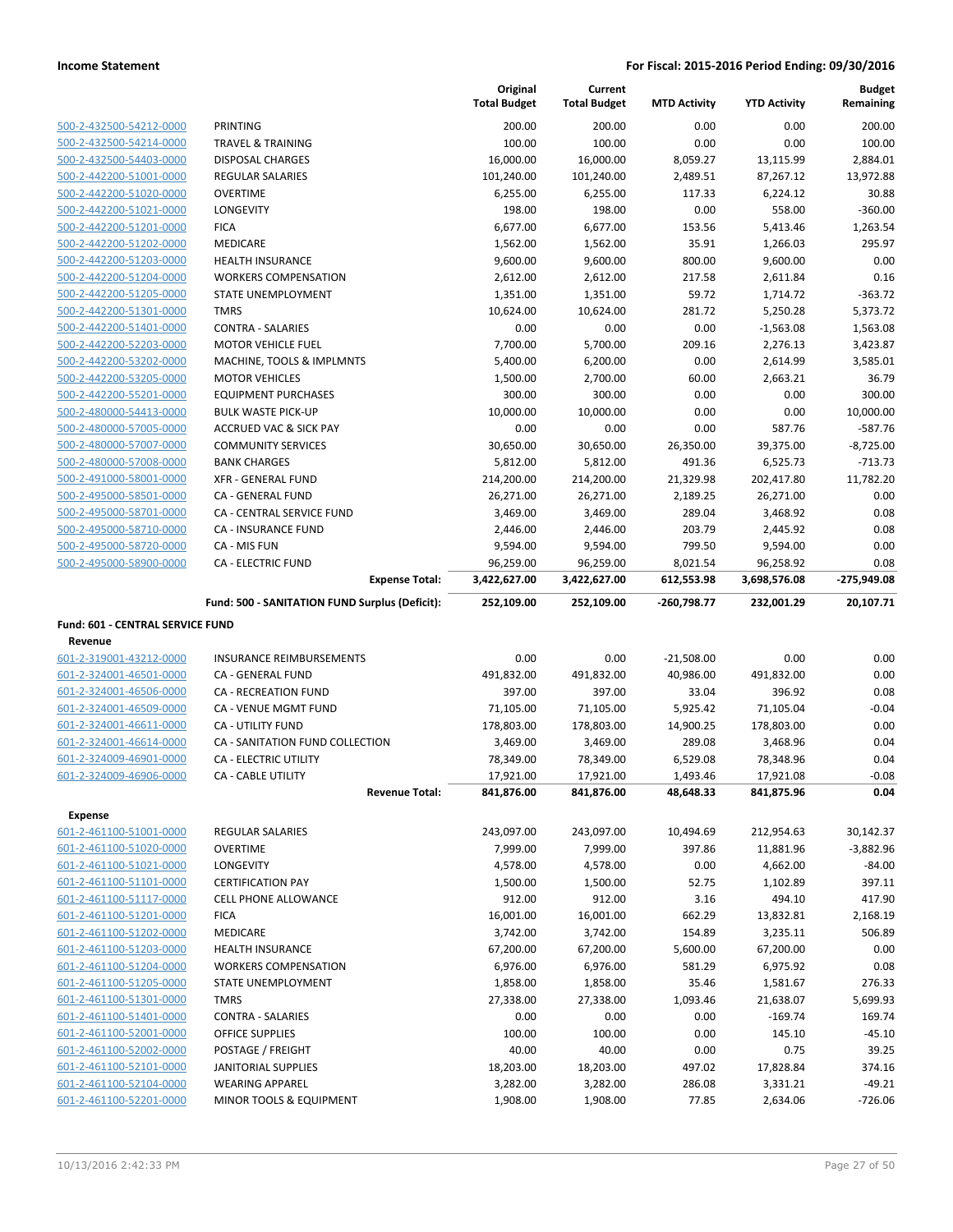| 601-2-461100-52203-0000         |
|---------------------------------|
| 601-2-461100-53201-0000         |
| 601-2-461100-53205-0000         |
| 601-2-461100-53302-0000         |
| 601-2-461100-53406-0000         |
| 601-2-461100-53407-0000         |
| 601-2-461100-53408-0000         |
| 601-2-461100-53501-0000         |
| 601-2-461100-53503-0000         |
| 601-2-461100-53504-0000         |
| 601-2-461100-53505-0000         |
| 601-2-461100-53506-0000         |
| 601-2-461100-53507-0000         |
| 601-2-461100-53508-0000         |
| 601-2-461100-53601-0000         |
| 601-2-461100-53602-0000         |
| 601-2-461100-53603-0000         |
| 601-2-461100-53604-0000         |
| 601-2-461100-53701-0000         |
| 601-2-461100-53703-0000         |
| 601-2-461100-53704-0000         |
| 601-2-461100-53705-0000         |
| 601-2-461100-53706-0000         |
| 601-2-461100-54001-0000         |
| 601-2-461100-54002-0000         |
| 601-2-461100-54112-0000         |
| 601-2-461100-54214-0000         |
| 601-2-461200-51001-0000         |
| 601-2-461200-51020-0000         |
| 601-2-461200-51021-0000         |
| 601-2-461200-51101-0000         |
| 601-2-461200-51117-0000         |
| 601-2-461200-51201-0000         |
| 601-2-461200-51202-0000         |
| 601-2-461200-51203-0000         |
| 601-2-461200-51204-0000         |
| 601-2-461200-51205-0000         |
| 601-2-461200-51301-0000         |
| 601-2-461200-51401-0000         |
| -2-461200-52001-0000<br>$601 -$ |
| 601-2-461200-52002-0000         |
| 601-2-461200-52104-0000         |
|                                 |
| 601-2-461200-52106-0000         |
| 601-2-461200-52201-0000         |
| 601-2-461200-52202-0000         |
| 601-2-461200-52203-0000         |
| 601-2-461200-53202-0000         |
| 601-2-461200-53205-0000         |
| 601-2-461200-53402-0000         |
| 601-2-461200-54001-0000         |
| 601-2-461200-54002-0000         |
| 601-2-461200-54201-0000         |
| 601-2-461200-54214-0000         |
| 601-2-480000-55099-0000         |
| 601-2-480000-57005-0000         |

| 6,010.00<br>601-2-461100-52203-0000<br><b>MOTOR VEHICLE FUEL</b><br>601-2-461100-53201-0000<br>850.00<br>FURNITURE & OFFICE EQUIPMENT<br>601-2-461100-53205-0000<br><b>MOTOR VEHICLES</b><br>2,024.40<br>601-2-461100-53302-0000<br><b>WALKS &amp; PARKING LOTS</b><br>3,415.00<br>601-2-461100-53406-0000<br><b>CITY HALL</b><br>23,883.00<br>601-2-461100-53407-0000<br>2,979.00<br><b>ANIMAL SHELTER</b><br>601-2-461100-53408-0000<br><b>FLEET MAINTENANCE</b><br>1,300.00<br>601-2-461100-53501-0000<br>POLICE & COURTS BLDG<br>13,958.00<br>601-2-461100-53503-0000<br>FIRE ADMINISTRATION<br>1,910.00<br>601-2-461100-53504-0000<br><b>FIRE STATION 1</b><br>2,418.00<br>601-2-461100-53505-0000<br><b>FIRE STATION 2</b><br>2,418.00<br>601-2-461100-53506-0000<br><b>FIRE STATION 3</b><br>3,500.00<br>601-2-461100-53507-0000<br><b>FIRE STATION 4</b><br>2,488.00<br>601-2-461100-53508-0000<br><b>AUSTIN SCHOOL BLDG</b><br>250.00<br>601-2-461100-53601-0000<br><b>ANNEX</b><br>2,972.00<br>601-2-461100-53602-0000<br>5,600.00<br><b>SERVICE CENTER</b><br>601-2-461100-53603-0000<br>290.00<br>WATER TREATMENT BLDG<br>601-2-461100-53604-0000<br>WASTEWATER TRTMNT BLDG<br>0.00<br>601-2-461100-53701-0000<br>LIBRARY<br>13,714.00<br>601-2-461100-53703-0000<br><b>REECY DAVIS REC CENTER</b><br>9,244.00<br>601-2-461100-53704-0000<br><b>CIVIC CENTER</b><br>0.00<br>601-2-461100-53705-0000<br><b>GOLF COURSE</b><br>898.00<br>601-2-461100-53706-0000<br>SPORTSPARK<br>1,440.00<br>601-2-461100-54001-0000<br><b>TELEPHONE CHARGES</b><br>4,200.00<br>601-2-461100-54002-0000<br>99,996.00<br><b>UTILITY CHARGES</b><br>601-2-461100-54112-0000<br><b>ALARM MONITOR SERVICE</b><br>300.00<br>601-2-461100-54214-0000<br><b>TRAVEL &amp; TRAINING</b><br>3,000.00<br>601-2-461200-51001-0000<br><b>REGULAR SALARIES</b><br>155,900.00<br>601-2-461200-51020-0000<br><b>OVERTIME</b><br>3,045.00<br>601-2-461200-51021-0000<br>LONGEVITY<br>2,220.00<br>601-2-461200-51101-0000<br><b>CERTIFICATION PAY</b><br>3,000.00<br>601-2-461200-51117-0000<br><b>CELL PHONE ALLOWANCE</b><br>1,440.00<br>601-2-461200-51201-0000<br><b>FICA</b><br>10,268.00<br>601-2-461200-51202-0000<br>MEDICARE<br>2,401.00<br>601-2-461200-51203-0000<br><b>HEALTH INSURANCE</b><br>43,200.00<br>601-2-461200-51204-0000<br><b>WORKERS COMPENSATION</b><br>5,150.00<br>601-2-461200-51205-0000<br>STATE UNEMPLOYMENT<br>777.00<br>601-2-461200-51301-0000<br><b>TMRS</b><br>17,542.00<br>601-2-461200-51401-0000<br><b>CONTRA - SALARIES</b><br>0.00<br><b>OFFICE SUPPLIES</b><br>65.00<br>601-2-461200-52001-0000<br>601-2-461200-52002-0000<br>POSTAGE / FREIGHT<br>96.00<br>601-2-461200-52104-0000<br><b>WEARING APPAREL</b><br>2,900.00<br>601-2-461200-52106-0000<br><b>CHEMICAL SUPPLIES</b><br>2,076.00<br>601-2-461200-52201-0000<br>MINOR TOOLS & EQUIPMENT<br>1,950.00<br>601-2-461200-52202-0000<br>5,616.00<br><b>MECHANICAL SUPPLIES</b><br>601-2-461200-52203-0000<br><b>MOTOR VEHICLE FUEL</b><br>5,935.00<br>601-2-461200-53202-0000<br>MACHINE, TOOLS & IMPLMNTS<br>1,650.00<br>601-2-461200-53205-0000<br><b>MOTOR VEHICLES</b><br>1,628.00 | 6,010.00<br>850.00<br>2,024.40<br>3,415.00<br>23,883.00<br>2,979.00<br>1,300.00<br>13,958.00<br>1,910.00<br>2,418.00<br>2,418.00<br>3,500.00<br>2,488.00<br>250.00<br>2,972.00<br>5,600.00<br>290.00<br>0.00<br>13,714.00<br>9,244.00 | 319.88<br>0.00<br>15.96<br>0.00<br>2,263.26<br>809.95<br>261.27<br>1,990.67<br>34.95<br>88.45<br>684.95<br>34.95<br>34.95<br>0.00<br>559.16<br>569.48<br>260.00 | 2,878.28<br>748.27<br>1,910.70<br>905.86<br>33,481.54<br>3,863.74<br>6,228.86<br>23,273.77<br>753.67<br>2,569.27<br>4,406.03<br>2,191.86<br>1,692.07<br>0.00<br>5,202.39 | 3,131.72<br>101.73<br>113.70<br>2,509.14<br>$-9,598.54$<br>$-884.74$<br>$-4,928.86$<br>$-9,315.77$<br>1,156.33<br>$-151.27$<br>$-1,988.03$<br>1,308.14<br>795.93<br>250.00 |
|----------------------------------------------------------------------------------------------------------------------------------------------------------------------------------------------------------------------------------------------------------------------------------------------------------------------------------------------------------------------------------------------------------------------------------------------------------------------------------------------------------------------------------------------------------------------------------------------------------------------------------------------------------------------------------------------------------------------------------------------------------------------------------------------------------------------------------------------------------------------------------------------------------------------------------------------------------------------------------------------------------------------------------------------------------------------------------------------------------------------------------------------------------------------------------------------------------------------------------------------------------------------------------------------------------------------------------------------------------------------------------------------------------------------------------------------------------------------------------------------------------------------------------------------------------------------------------------------------------------------------------------------------------------------------------------------------------------------------------------------------------------------------------------------------------------------------------------------------------------------------------------------------------------------------------------------------------------------------------------------------------------------------------------------------------------------------------------------------------------------------------------------------------------------------------------------------------------------------------------------------------------------------------------------------------------------------------------------------------------------------------------------------------------------------------------------------------------------------------------------------------------------------------------------------------------------------------------------------------------------------------------------------------------------------------------------------------------------------------------------------------------------------------------------------------------------------------------------------------------------------------------------------------------------------------------------------------------------------------------------------------------------------------------------------------------------------------------------------------------------------------------------------------------|---------------------------------------------------------------------------------------------------------------------------------------------------------------------------------------------------------------------------------------|-----------------------------------------------------------------------------------------------------------------------------------------------------------------|--------------------------------------------------------------------------------------------------------------------------------------------------------------------------|----------------------------------------------------------------------------------------------------------------------------------------------------------------------------|
|                                                                                                                                                                                                                                                                                                                                                                                                                                                                                                                                                                                                                                                                                                                                                                                                                                                                                                                                                                                                                                                                                                                                                                                                                                                                                                                                                                                                                                                                                                                                                                                                                                                                                                                                                                                                                                                                                                                                                                                                                                                                                                                                                                                                                                                                                                                                                                                                                                                                                                                                                                                                                                                                                                                                                                                                                                                                                                                                                                                                                                                                                                                                                                |                                                                                                                                                                                                                                       |                                                                                                                                                                 |                                                                                                                                                                          |                                                                                                                                                                            |
|                                                                                                                                                                                                                                                                                                                                                                                                                                                                                                                                                                                                                                                                                                                                                                                                                                                                                                                                                                                                                                                                                                                                                                                                                                                                                                                                                                                                                                                                                                                                                                                                                                                                                                                                                                                                                                                                                                                                                                                                                                                                                                                                                                                                                                                                                                                                                                                                                                                                                                                                                                                                                                                                                                                                                                                                                                                                                                                                                                                                                                                                                                                                                                |                                                                                                                                                                                                                                       |                                                                                                                                                                 |                                                                                                                                                                          |                                                                                                                                                                            |
|                                                                                                                                                                                                                                                                                                                                                                                                                                                                                                                                                                                                                                                                                                                                                                                                                                                                                                                                                                                                                                                                                                                                                                                                                                                                                                                                                                                                                                                                                                                                                                                                                                                                                                                                                                                                                                                                                                                                                                                                                                                                                                                                                                                                                                                                                                                                                                                                                                                                                                                                                                                                                                                                                                                                                                                                                                                                                                                                                                                                                                                                                                                                                                |                                                                                                                                                                                                                                       |                                                                                                                                                                 |                                                                                                                                                                          |                                                                                                                                                                            |
|                                                                                                                                                                                                                                                                                                                                                                                                                                                                                                                                                                                                                                                                                                                                                                                                                                                                                                                                                                                                                                                                                                                                                                                                                                                                                                                                                                                                                                                                                                                                                                                                                                                                                                                                                                                                                                                                                                                                                                                                                                                                                                                                                                                                                                                                                                                                                                                                                                                                                                                                                                                                                                                                                                                                                                                                                                                                                                                                                                                                                                                                                                                                                                |                                                                                                                                                                                                                                       |                                                                                                                                                                 |                                                                                                                                                                          |                                                                                                                                                                            |
|                                                                                                                                                                                                                                                                                                                                                                                                                                                                                                                                                                                                                                                                                                                                                                                                                                                                                                                                                                                                                                                                                                                                                                                                                                                                                                                                                                                                                                                                                                                                                                                                                                                                                                                                                                                                                                                                                                                                                                                                                                                                                                                                                                                                                                                                                                                                                                                                                                                                                                                                                                                                                                                                                                                                                                                                                                                                                                                                                                                                                                                                                                                                                                |                                                                                                                                                                                                                                       |                                                                                                                                                                 |                                                                                                                                                                          |                                                                                                                                                                            |
|                                                                                                                                                                                                                                                                                                                                                                                                                                                                                                                                                                                                                                                                                                                                                                                                                                                                                                                                                                                                                                                                                                                                                                                                                                                                                                                                                                                                                                                                                                                                                                                                                                                                                                                                                                                                                                                                                                                                                                                                                                                                                                                                                                                                                                                                                                                                                                                                                                                                                                                                                                                                                                                                                                                                                                                                                                                                                                                                                                                                                                                                                                                                                                |                                                                                                                                                                                                                                       |                                                                                                                                                                 |                                                                                                                                                                          |                                                                                                                                                                            |
|                                                                                                                                                                                                                                                                                                                                                                                                                                                                                                                                                                                                                                                                                                                                                                                                                                                                                                                                                                                                                                                                                                                                                                                                                                                                                                                                                                                                                                                                                                                                                                                                                                                                                                                                                                                                                                                                                                                                                                                                                                                                                                                                                                                                                                                                                                                                                                                                                                                                                                                                                                                                                                                                                                                                                                                                                                                                                                                                                                                                                                                                                                                                                                |                                                                                                                                                                                                                                       |                                                                                                                                                                 |                                                                                                                                                                          |                                                                                                                                                                            |
|                                                                                                                                                                                                                                                                                                                                                                                                                                                                                                                                                                                                                                                                                                                                                                                                                                                                                                                                                                                                                                                                                                                                                                                                                                                                                                                                                                                                                                                                                                                                                                                                                                                                                                                                                                                                                                                                                                                                                                                                                                                                                                                                                                                                                                                                                                                                                                                                                                                                                                                                                                                                                                                                                                                                                                                                                                                                                                                                                                                                                                                                                                                                                                |                                                                                                                                                                                                                                       |                                                                                                                                                                 |                                                                                                                                                                          |                                                                                                                                                                            |
|                                                                                                                                                                                                                                                                                                                                                                                                                                                                                                                                                                                                                                                                                                                                                                                                                                                                                                                                                                                                                                                                                                                                                                                                                                                                                                                                                                                                                                                                                                                                                                                                                                                                                                                                                                                                                                                                                                                                                                                                                                                                                                                                                                                                                                                                                                                                                                                                                                                                                                                                                                                                                                                                                                                                                                                                                                                                                                                                                                                                                                                                                                                                                                |                                                                                                                                                                                                                                       |                                                                                                                                                                 |                                                                                                                                                                          |                                                                                                                                                                            |
|                                                                                                                                                                                                                                                                                                                                                                                                                                                                                                                                                                                                                                                                                                                                                                                                                                                                                                                                                                                                                                                                                                                                                                                                                                                                                                                                                                                                                                                                                                                                                                                                                                                                                                                                                                                                                                                                                                                                                                                                                                                                                                                                                                                                                                                                                                                                                                                                                                                                                                                                                                                                                                                                                                                                                                                                                                                                                                                                                                                                                                                                                                                                                                |                                                                                                                                                                                                                                       |                                                                                                                                                                 |                                                                                                                                                                          |                                                                                                                                                                            |
|                                                                                                                                                                                                                                                                                                                                                                                                                                                                                                                                                                                                                                                                                                                                                                                                                                                                                                                                                                                                                                                                                                                                                                                                                                                                                                                                                                                                                                                                                                                                                                                                                                                                                                                                                                                                                                                                                                                                                                                                                                                                                                                                                                                                                                                                                                                                                                                                                                                                                                                                                                                                                                                                                                                                                                                                                                                                                                                                                                                                                                                                                                                                                                |                                                                                                                                                                                                                                       |                                                                                                                                                                 |                                                                                                                                                                          |                                                                                                                                                                            |
|                                                                                                                                                                                                                                                                                                                                                                                                                                                                                                                                                                                                                                                                                                                                                                                                                                                                                                                                                                                                                                                                                                                                                                                                                                                                                                                                                                                                                                                                                                                                                                                                                                                                                                                                                                                                                                                                                                                                                                                                                                                                                                                                                                                                                                                                                                                                                                                                                                                                                                                                                                                                                                                                                                                                                                                                                                                                                                                                                                                                                                                                                                                                                                |                                                                                                                                                                                                                                       |                                                                                                                                                                 |                                                                                                                                                                          |                                                                                                                                                                            |
|                                                                                                                                                                                                                                                                                                                                                                                                                                                                                                                                                                                                                                                                                                                                                                                                                                                                                                                                                                                                                                                                                                                                                                                                                                                                                                                                                                                                                                                                                                                                                                                                                                                                                                                                                                                                                                                                                                                                                                                                                                                                                                                                                                                                                                                                                                                                                                                                                                                                                                                                                                                                                                                                                                                                                                                                                                                                                                                                                                                                                                                                                                                                                                |                                                                                                                                                                                                                                       |                                                                                                                                                                 |                                                                                                                                                                          |                                                                                                                                                                            |
|                                                                                                                                                                                                                                                                                                                                                                                                                                                                                                                                                                                                                                                                                                                                                                                                                                                                                                                                                                                                                                                                                                                                                                                                                                                                                                                                                                                                                                                                                                                                                                                                                                                                                                                                                                                                                                                                                                                                                                                                                                                                                                                                                                                                                                                                                                                                                                                                                                                                                                                                                                                                                                                                                                                                                                                                                                                                                                                                                                                                                                                                                                                                                                |                                                                                                                                                                                                                                       |                                                                                                                                                                 |                                                                                                                                                                          |                                                                                                                                                                            |
|                                                                                                                                                                                                                                                                                                                                                                                                                                                                                                                                                                                                                                                                                                                                                                                                                                                                                                                                                                                                                                                                                                                                                                                                                                                                                                                                                                                                                                                                                                                                                                                                                                                                                                                                                                                                                                                                                                                                                                                                                                                                                                                                                                                                                                                                                                                                                                                                                                                                                                                                                                                                                                                                                                                                                                                                                                                                                                                                                                                                                                                                                                                                                                |                                                                                                                                                                                                                                       |                                                                                                                                                                 |                                                                                                                                                                          | $-2,230.39$                                                                                                                                                                |
|                                                                                                                                                                                                                                                                                                                                                                                                                                                                                                                                                                                                                                                                                                                                                                                                                                                                                                                                                                                                                                                                                                                                                                                                                                                                                                                                                                                                                                                                                                                                                                                                                                                                                                                                                                                                                                                                                                                                                                                                                                                                                                                                                                                                                                                                                                                                                                                                                                                                                                                                                                                                                                                                                                                                                                                                                                                                                                                                                                                                                                                                                                                                                                |                                                                                                                                                                                                                                       |                                                                                                                                                                 | 6,106.41                                                                                                                                                                 | $-506.41$                                                                                                                                                                  |
|                                                                                                                                                                                                                                                                                                                                                                                                                                                                                                                                                                                                                                                                                                                                                                                                                                                                                                                                                                                                                                                                                                                                                                                                                                                                                                                                                                                                                                                                                                                                                                                                                                                                                                                                                                                                                                                                                                                                                                                                                                                                                                                                                                                                                                                                                                                                                                                                                                                                                                                                                                                                                                                                                                                                                                                                                                                                                                                                                                                                                                                                                                                                                                |                                                                                                                                                                                                                                       |                                                                                                                                                                 | 2,086.03                                                                                                                                                                 | $-1,796.03$                                                                                                                                                                |
|                                                                                                                                                                                                                                                                                                                                                                                                                                                                                                                                                                                                                                                                                                                                                                                                                                                                                                                                                                                                                                                                                                                                                                                                                                                                                                                                                                                                                                                                                                                                                                                                                                                                                                                                                                                                                                                                                                                                                                                                                                                                                                                                                                                                                                                                                                                                                                                                                                                                                                                                                                                                                                                                                                                                                                                                                                                                                                                                                                                                                                                                                                                                                                |                                                                                                                                                                                                                                       | 0.00                                                                                                                                                            | 623.44                                                                                                                                                                   | $-623.44$                                                                                                                                                                  |
|                                                                                                                                                                                                                                                                                                                                                                                                                                                                                                                                                                                                                                                                                                                                                                                                                                                                                                                                                                                                                                                                                                                                                                                                                                                                                                                                                                                                                                                                                                                                                                                                                                                                                                                                                                                                                                                                                                                                                                                                                                                                                                                                                                                                                                                                                                                                                                                                                                                                                                                                                                                                                                                                                                                                                                                                                                                                                                                                                                                                                                                                                                                                                                |                                                                                                                                                                                                                                       | 794.17                                                                                                                                                          | 10,068.55                                                                                                                                                                | 3,645.45                                                                                                                                                                   |
|                                                                                                                                                                                                                                                                                                                                                                                                                                                                                                                                                                                                                                                                                                                                                                                                                                                                                                                                                                                                                                                                                                                                                                                                                                                                                                                                                                                                                                                                                                                                                                                                                                                                                                                                                                                                                                                                                                                                                                                                                                                                                                                                                                                                                                                                                                                                                                                                                                                                                                                                                                                                                                                                                                                                                                                                                                                                                                                                                                                                                                                                                                                                                                |                                                                                                                                                                                                                                       | 206.97                                                                                                                                                          | 7,043.90                                                                                                                                                                 | 2,200.10                                                                                                                                                                   |
|                                                                                                                                                                                                                                                                                                                                                                                                                                                                                                                                                                                                                                                                                                                                                                                                                                                                                                                                                                                                                                                                                                                                                                                                                                                                                                                                                                                                                                                                                                                                                                                                                                                                                                                                                                                                                                                                                                                                                                                                                                                                                                                                                                                                                                                                                                                                                                                                                                                                                                                                                                                                                                                                                                                                                                                                                                                                                                                                                                                                                                                                                                                                                                | 0.00                                                                                                                                                                                                                                  | 0.00                                                                                                                                                            | 55.00                                                                                                                                                                    | $-55.00$                                                                                                                                                                   |
|                                                                                                                                                                                                                                                                                                                                                                                                                                                                                                                                                                                                                                                                                                                                                                                                                                                                                                                                                                                                                                                                                                                                                                                                                                                                                                                                                                                                                                                                                                                                                                                                                                                                                                                                                                                                                                                                                                                                                                                                                                                                                                                                                                                                                                                                                                                                                                                                                                                                                                                                                                                                                                                                                                                                                                                                                                                                                                                                                                                                                                                                                                                                                                | 898.00                                                                                                                                                                                                                                | 0.00                                                                                                                                                            | 394.65                                                                                                                                                                   | 503.35                                                                                                                                                                     |
|                                                                                                                                                                                                                                                                                                                                                                                                                                                                                                                                                                                                                                                                                                                                                                                                                                                                                                                                                                                                                                                                                                                                                                                                                                                                                                                                                                                                                                                                                                                                                                                                                                                                                                                                                                                                                                                                                                                                                                                                                                                                                                                                                                                                                                                                                                                                                                                                                                                                                                                                                                                                                                                                                                                                                                                                                                                                                                                                                                                                                                                                                                                                                                | 1,440.00                                                                                                                                                                                                                              | 913.53                                                                                                                                                          | 2,715.51                                                                                                                                                                 | $-1,275.51$                                                                                                                                                                |
|                                                                                                                                                                                                                                                                                                                                                                                                                                                                                                                                                                                                                                                                                                                                                                                                                                                                                                                                                                                                                                                                                                                                                                                                                                                                                                                                                                                                                                                                                                                                                                                                                                                                                                                                                                                                                                                                                                                                                                                                                                                                                                                                                                                                                                                                                                                                                                                                                                                                                                                                                                                                                                                                                                                                                                                                                                                                                                                                                                                                                                                                                                                                                                | 4,200.00                                                                                                                                                                                                                              | 265.13                                                                                                                                                          | 3,400.35                                                                                                                                                                 | 799.65                                                                                                                                                                     |
|                                                                                                                                                                                                                                                                                                                                                                                                                                                                                                                                                                                                                                                                                                                                                                                                                                                                                                                                                                                                                                                                                                                                                                                                                                                                                                                                                                                                                                                                                                                                                                                                                                                                                                                                                                                                                                                                                                                                                                                                                                                                                                                                                                                                                                                                                                                                                                                                                                                                                                                                                                                                                                                                                                                                                                                                                                                                                                                                                                                                                                                                                                                                                                | 99,996.00                                                                                                                                                                                                                             | 7,492.15                                                                                                                                                        | 94,755.41                                                                                                                                                                | 5,240.59                                                                                                                                                                   |
|                                                                                                                                                                                                                                                                                                                                                                                                                                                                                                                                                                                                                                                                                                                                                                                                                                                                                                                                                                                                                                                                                                                                                                                                                                                                                                                                                                                                                                                                                                                                                                                                                                                                                                                                                                                                                                                                                                                                                                                                                                                                                                                                                                                                                                                                                                                                                                                                                                                                                                                                                                                                                                                                                                                                                                                                                                                                                                                                                                                                                                                                                                                                                                | 300.00                                                                                                                                                                                                                                | 0.00                                                                                                                                                            | 250.00                                                                                                                                                                   | 50.00                                                                                                                                                                      |
|                                                                                                                                                                                                                                                                                                                                                                                                                                                                                                                                                                                                                                                                                                                                                                                                                                                                                                                                                                                                                                                                                                                                                                                                                                                                                                                                                                                                                                                                                                                                                                                                                                                                                                                                                                                                                                                                                                                                                                                                                                                                                                                                                                                                                                                                                                                                                                                                                                                                                                                                                                                                                                                                                                                                                                                                                                                                                                                                                                                                                                                                                                                                                                | 3,000.00                                                                                                                                                                                                                              | 0.00                                                                                                                                                            | 0.00                                                                                                                                                                     | 3,000.00                                                                                                                                                                   |
|                                                                                                                                                                                                                                                                                                                                                                                                                                                                                                                                                                                                                                                                                                                                                                                                                                                                                                                                                                                                                                                                                                                                                                                                                                                                                                                                                                                                                                                                                                                                                                                                                                                                                                                                                                                                                                                                                                                                                                                                                                                                                                                                                                                                                                                                                                                                                                                                                                                                                                                                                                                                                                                                                                                                                                                                                                                                                                                                                                                                                                                                                                                                                                | 155,900.00                                                                                                                                                                                                                            | 6,369.28                                                                                                                                                        | 124,737.64                                                                                                                                                               | 31,162.36                                                                                                                                                                  |
|                                                                                                                                                                                                                                                                                                                                                                                                                                                                                                                                                                                                                                                                                                                                                                                                                                                                                                                                                                                                                                                                                                                                                                                                                                                                                                                                                                                                                                                                                                                                                                                                                                                                                                                                                                                                                                                                                                                                                                                                                                                                                                                                                                                                                                                                                                                                                                                                                                                                                                                                                                                                                                                                                                                                                                                                                                                                                                                                                                                                                                                                                                                                                                | 3,045.00                                                                                                                                                                                                                              | 296.56                                                                                                                                                          | 6,922.05                                                                                                                                                                 | $-3,877.05$                                                                                                                                                                |
|                                                                                                                                                                                                                                                                                                                                                                                                                                                                                                                                                                                                                                                                                                                                                                                                                                                                                                                                                                                                                                                                                                                                                                                                                                                                                                                                                                                                                                                                                                                                                                                                                                                                                                                                                                                                                                                                                                                                                                                                                                                                                                                                                                                                                                                                                                                                                                                                                                                                                                                                                                                                                                                                                                                                                                                                                                                                                                                                                                                                                                                                                                                                                                | 2,220.00                                                                                                                                                                                                                              | 0.00                                                                                                                                                            | 1,569.00                                                                                                                                                                 | 651.00                                                                                                                                                                     |
|                                                                                                                                                                                                                                                                                                                                                                                                                                                                                                                                                                                                                                                                                                                                                                                                                                                                                                                                                                                                                                                                                                                                                                                                                                                                                                                                                                                                                                                                                                                                                                                                                                                                                                                                                                                                                                                                                                                                                                                                                                                                                                                                                                                                                                                                                                                                                                                                                                                                                                                                                                                                                                                                                                                                                                                                                                                                                                                                                                                                                                                                                                                                                                | 3,000.00                                                                                                                                                                                                                              | 115.40                                                                                                                                                          | 2,273.38                                                                                                                                                                 | 726.62                                                                                                                                                                     |
|                                                                                                                                                                                                                                                                                                                                                                                                                                                                                                                                                                                                                                                                                                                                                                                                                                                                                                                                                                                                                                                                                                                                                                                                                                                                                                                                                                                                                                                                                                                                                                                                                                                                                                                                                                                                                                                                                                                                                                                                                                                                                                                                                                                                                                                                                                                                                                                                                                                                                                                                                                                                                                                                                                                                                                                                                                                                                                                                                                                                                                                                                                                                                                | 1,440.00                                                                                                                                                                                                                              | 58.02                                                                                                                                                           | 851.80                                                                                                                                                                   | 588.20                                                                                                                                                                     |
|                                                                                                                                                                                                                                                                                                                                                                                                                                                                                                                                                                                                                                                                                                                                                                                                                                                                                                                                                                                                                                                                                                                                                                                                                                                                                                                                                                                                                                                                                                                                                                                                                                                                                                                                                                                                                                                                                                                                                                                                                                                                                                                                                                                                                                                                                                                                                                                                                                                                                                                                                                                                                                                                                                                                                                                                                                                                                                                                                                                                                                                                                                                                                                | 10,268.00                                                                                                                                                                                                                             | 387.60                                                                                                                                                          | 7,723.91                                                                                                                                                                 | 2,544.09                                                                                                                                                                   |
|                                                                                                                                                                                                                                                                                                                                                                                                                                                                                                                                                                                                                                                                                                                                                                                                                                                                                                                                                                                                                                                                                                                                                                                                                                                                                                                                                                                                                                                                                                                                                                                                                                                                                                                                                                                                                                                                                                                                                                                                                                                                                                                                                                                                                                                                                                                                                                                                                                                                                                                                                                                                                                                                                                                                                                                                                                                                                                                                                                                                                                                                                                                                                                | 2,401.00                                                                                                                                                                                                                              | 90.66                                                                                                                                                           | 1,806.42                                                                                                                                                                 | 594.58                                                                                                                                                                     |
|                                                                                                                                                                                                                                                                                                                                                                                                                                                                                                                                                                                                                                                                                                                                                                                                                                                                                                                                                                                                                                                                                                                                                                                                                                                                                                                                                                                                                                                                                                                                                                                                                                                                                                                                                                                                                                                                                                                                                                                                                                                                                                                                                                                                                                                                                                                                                                                                                                                                                                                                                                                                                                                                                                                                                                                                                                                                                                                                                                                                                                                                                                                                                                | 43,200.00                                                                                                                                                                                                                             | 3,600.00                                                                                                                                                        | 43,200.00                                                                                                                                                                | 0.00                                                                                                                                                                       |
|                                                                                                                                                                                                                                                                                                                                                                                                                                                                                                                                                                                                                                                                                                                                                                                                                                                                                                                                                                                                                                                                                                                                                                                                                                                                                                                                                                                                                                                                                                                                                                                                                                                                                                                                                                                                                                                                                                                                                                                                                                                                                                                                                                                                                                                                                                                                                                                                                                                                                                                                                                                                                                                                                                                                                                                                                                                                                                                                                                                                                                                                                                                                                                | 5,150.00                                                                                                                                                                                                                              | 429.21                                                                                                                                                          | 5,150.08                                                                                                                                                                 | $-0.08$                                                                                                                                                                    |
|                                                                                                                                                                                                                                                                                                                                                                                                                                                                                                                                                                                                                                                                                                                                                                                                                                                                                                                                                                                                                                                                                                                                                                                                                                                                                                                                                                                                                                                                                                                                                                                                                                                                                                                                                                                                                                                                                                                                                                                                                                                                                                                                                                                                                                                                                                                                                                                                                                                                                                                                                                                                                                                                                                                                                                                                                                                                                                                                                                                                                                                                                                                                                                | 777.00                                                                                                                                                                                                                                | 0.00                                                                                                                                                            | 539.30                                                                                                                                                                   | 237.70                                                                                                                                                                     |
|                                                                                                                                                                                                                                                                                                                                                                                                                                                                                                                                                                                                                                                                                                                                                                                                                                                                                                                                                                                                                                                                                                                                                                                                                                                                                                                                                                                                                                                                                                                                                                                                                                                                                                                                                                                                                                                                                                                                                                                                                                                                                                                                                                                                                                                                                                                                                                                                                                                                                                                                                                                                                                                                                                                                                                                                                                                                                                                                                                                                                                                                                                                                                                | 17,542.00                                                                                                                                                                                                                             | 708.06                                                                                                                                                          | 14,436.80                                                                                                                                                                | 3,105.20                                                                                                                                                                   |
|                                                                                                                                                                                                                                                                                                                                                                                                                                                                                                                                                                                                                                                                                                                                                                                                                                                                                                                                                                                                                                                                                                                                                                                                                                                                                                                                                                                                                                                                                                                                                                                                                                                                                                                                                                                                                                                                                                                                                                                                                                                                                                                                                                                                                                                                                                                                                                                                                                                                                                                                                                                                                                                                                                                                                                                                                                                                                                                                                                                                                                                                                                                                                                | 0.00                                                                                                                                                                                                                                  | 0.00                                                                                                                                                            | $-20.83$                                                                                                                                                                 | 20.83                                                                                                                                                                      |
|                                                                                                                                                                                                                                                                                                                                                                                                                                                                                                                                                                                                                                                                                                                                                                                                                                                                                                                                                                                                                                                                                                                                                                                                                                                                                                                                                                                                                                                                                                                                                                                                                                                                                                                                                                                                                                                                                                                                                                                                                                                                                                                                                                                                                                                                                                                                                                                                                                                                                                                                                                                                                                                                                                                                                                                                                                                                                                                                                                                                                                                                                                                                                                | 65.00                                                                                                                                                                                                                                 | 0.00                                                                                                                                                            | 480.41                                                                                                                                                                   | $-415.41$                                                                                                                                                                  |
|                                                                                                                                                                                                                                                                                                                                                                                                                                                                                                                                                                                                                                                                                                                                                                                                                                                                                                                                                                                                                                                                                                                                                                                                                                                                                                                                                                                                                                                                                                                                                                                                                                                                                                                                                                                                                                                                                                                                                                                                                                                                                                                                                                                                                                                                                                                                                                                                                                                                                                                                                                                                                                                                                                                                                                                                                                                                                                                                                                                                                                                                                                                                                                | 96.00                                                                                                                                                                                                                                 | 6.80                                                                                                                                                            | 18.01                                                                                                                                                                    | 77.99                                                                                                                                                                      |
|                                                                                                                                                                                                                                                                                                                                                                                                                                                                                                                                                                                                                                                                                                                                                                                                                                                                                                                                                                                                                                                                                                                                                                                                                                                                                                                                                                                                                                                                                                                                                                                                                                                                                                                                                                                                                                                                                                                                                                                                                                                                                                                                                                                                                                                                                                                                                                                                                                                                                                                                                                                                                                                                                                                                                                                                                                                                                                                                                                                                                                                                                                                                                                | 2,900.00                                                                                                                                                                                                                              | 470.83                                                                                                                                                          | 4,314.66                                                                                                                                                                 | -1,414.66                                                                                                                                                                  |
|                                                                                                                                                                                                                                                                                                                                                                                                                                                                                                                                                                                                                                                                                                                                                                                                                                                                                                                                                                                                                                                                                                                                                                                                                                                                                                                                                                                                                                                                                                                                                                                                                                                                                                                                                                                                                                                                                                                                                                                                                                                                                                                                                                                                                                                                                                                                                                                                                                                                                                                                                                                                                                                                                                                                                                                                                                                                                                                                                                                                                                                                                                                                                                | 2,076.00                                                                                                                                                                                                                              | 0.00                                                                                                                                                            | 0.00                                                                                                                                                                     | 2,076.00                                                                                                                                                                   |
|                                                                                                                                                                                                                                                                                                                                                                                                                                                                                                                                                                                                                                                                                                                                                                                                                                                                                                                                                                                                                                                                                                                                                                                                                                                                                                                                                                                                                                                                                                                                                                                                                                                                                                                                                                                                                                                                                                                                                                                                                                                                                                                                                                                                                                                                                                                                                                                                                                                                                                                                                                                                                                                                                                                                                                                                                                                                                                                                                                                                                                                                                                                                                                | 1,950.00                                                                                                                                                                                                                              | 17.46                                                                                                                                                           | 1,800.08                                                                                                                                                                 | 149.92                                                                                                                                                                     |
|                                                                                                                                                                                                                                                                                                                                                                                                                                                                                                                                                                                                                                                                                                                                                                                                                                                                                                                                                                                                                                                                                                                                                                                                                                                                                                                                                                                                                                                                                                                                                                                                                                                                                                                                                                                                                                                                                                                                                                                                                                                                                                                                                                                                                                                                                                                                                                                                                                                                                                                                                                                                                                                                                                                                                                                                                                                                                                                                                                                                                                                                                                                                                                | 5,616.00                                                                                                                                                                                                                              | 1,236.16                                                                                                                                                        | 12,519.65                                                                                                                                                                | $-6,903.65$                                                                                                                                                                |
|                                                                                                                                                                                                                                                                                                                                                                                                                                                                                                                                                                                                                                                                                                                                                                                                                                                                                                                                                                                                                                                                                                                                                                                                                                                                                                                                                                                                                                                                                                                                                                                                                                                                                                                                                                                                                                                                                                                                                                                                                                                                                                                                                                                                                                                                                                                                                                                                                                                                                                                                                                                                                                                                                                                                                                                                                                                                                                                                                                                                                                                                                                                                                                | 5,935.00                                                                                                                                                                                                                              | 564.64                                                                                                                                                          | 4,112.95                                                                                                                                                                 | 1,822.05                                                                                                                                                                   |
|                                                                                                                                                                                                                                                                                                                                                                                                                                                                                                                                                                                                                                                                                                                                                                                                                                                                                                                                                                                                                                                                                                                                                                                                                                                                                                                                                                                                                                                                                                                                                                                                                                                                                                                                                                                                                                                                                                                                                                                                                                                                                                                                                                                                                                                                                                                                                                                                                                                                                                                                                                                                                                                                                                                                                                                                                                                                                                                                                                                                                                                                                                                                                                | 1,650.00                                                                                                                                                                                                                              | 0.00                                                                                                                                                            | 0.00                                                                                                                                                                     | 1,650.00                                                                                                                                                                   |
|                                                                                                                                                                                                                                                                                                                                                                                                                                                                                                                                                                                                                                                                                                                                                                                                                                                                                                                                                                                                                                                                                                                                                                                                                                                                                                                                                                                                                                                                                                                                                                                                                                                                                                                                                                                                                                                                                                                                                                                                                                                                                                                                                                                                                                                                                                                                                                                                                                                                                                                                                                                                                                                                                                                                                                                                                                                                                                                                                                                                                                                                                                                                                                |                                                                                                                                                                                                                                       | 2,097.59                                                                                                                                                        | 3,413.25                                                                                                                                                                 | $-1,785.25$                                                                                                                                                                |
| 601-2-461200-53402-0000<br><b>BUILDING MAINTENANCE</b><br>648.00                                                                                                                                                                                                                                                                                                                                                                                                                                                                                                                                                                                                                                                                                                                                                                                                                                                                                                                                                                                                                                                                                                                                                                                                                                                                                                                                                                                                                                                                                                                                                                                                                                                                                                                                                                                                                                                                                                                                                                                                                                                                                                                                                                                                                                                                                                                                                                                                                                                                                                                                                                                                                                                                                                                                                                                                                                                                                                                                                                                                                                                                                               |                                                                                                                                                                                                                                       | 0.00                                                                                                                                                            | 104.34                                                                                                                                                                   | 543.66                                                                                                                                                                     |
| 601-2-461200-54001-0000<br>1,680.00<br><b>TELEPHONE CHARGES</b>                                                                                                                                                                                                                                                                                                                                                                                                                                                                                                                                                                                                                                                                                                                                                                                                                                                                                                                                                                                                                                                                                                                                                                                                                                                                                                                                                                                                                                                                                                                                                                                                                                                                                                                                                                                                                                                                                                                                                                                                                                                                                                                                                                                                                                                                                                                                                                                                                                                                                                                                                                                                                                                                                                                                                                                                                                                                                                                                                                                                                                                                                                | 1,628.00<br>648.00                                                                                                                                                                                                                    | 33.57                                                                                                                                                           | 864.34                                                                                                                                                                   | 815.66                                                                                                                                                                     |
| 601-2-461200-54002-0000<br>9,264.00<br><b>UTILITY CHARGES</b>                                                                                                                                                                                                                                                                                                                                                                                                                                                                                                                                                                                                                                                                                                                                                                                                                                                                                                                                                                                                                                                                                                                                                                                                                                                                                                                                                                                                                                                                                                                                                                                                                                                                                                                                                                                                                                                                                                                                                                                                                                                                                                                                                                                                                                                                                                                                                                                                                                                                                                                                                                                                                                                                                                                                                                                                                                                                                                                                                                                                                                                                                                  | 1,680.00                                                                                                                                                                                                                              | 609.22                                                                                                                                                          | 9,282.05                                                                                                                                                                 | $-18.05$                                                                                                                                                                   |
| 601-2-461200-54201-0000<br>MEMBERSHIPS & SUBSCRIPTIONS<br>1,500.00                                                                                                                                                                                                                                                                                                                                                                                                                                                                                                                                                                                                                                                                                                                                                                                                                                                                                                                                                                                                                                                                                                                                                                                                                                                                                                                                                                                                                                                                                                                                                                                                                                                                                                                                                                                                                                                                                                                                                                                                                                                                                                                                                                                                                                                                                                                                                                                                                                                                                                                                                                                                                                                                                                                                                                                                                                                                                                                                                                                                                                                                                             |                                                                                                                                                                                                                                       | 0.00                                                                                                                                                            | 0.00                                                                                                                                                                     | 1,500.00                                                                                                                                                                   |
| 601-2-461200-54214-0000<br><b>TRAVEL &amp; TRAINING</b><br>1,500.00                                                                                                                                                                                                                                                                                                                                                                                                                                                                                                                                                                                                                                                                                                                                                                                                                                                                                                                                                                                                                                                                                                                                                                                                                                                                                                                                                                                                                                                                                                                                                                                                                                                                                                                                                                                                                                                                                                                                                                                                                                                                                                                                                                                                                                                                                                                                                                                                                                                                                                                                                                                                                                                                                                                                                                                                                                                                                                                                                                                                                                                                                            | 9,264.00<br>1,500.00                                                                                                                                                                                                                  | 0.00                                                                                                                                                            | 0.00                                                                                                                                                                     | 1,500.00                                                                                                                                                                   |
| 601-2-480000-55099-0000<br>CWIP / PROJ BUDGET - NO EXPENSES<br>77,316.00                                                                                                                                                                                                                                                                                                                                                                                                                                                                                                                                                                                                                                                                                                                                                                                                                                                                                                                                                                                                                                                                                                                                                                                                                                                                                                                                                                                                                                                                                                                                                                                                                                                                                                                                                                                                                                                                                                                                                                                                                                                                                                                                                                                                                                                                                                                                                                                                                                                                                                                                                                                                                                                                                                                                                                                                                                                                                                                                                                                                                                                                                       |                                                                                                                                                                                                                                       | 0.00                                                                                                                                                            | 0.00                                                                                                                                                                     | 77,316.00                                                                                                                                                                  |
| 601-2-480000-57005-0000<br><b>ACCRD VAC/SICK PAY EXP</b><br>0.00                                                                                                                                                                                                                                                                                                                                                                                                                                                                                                                                                                                                                                                                                                                                                                                                                                                                                                                                                                                                                                                                                                                                                                                                                                                                                                                                                                                                                                                                                                                                                                                                                                                                                                                                                                                                                                                                                                                                                                                                                                                                                                                                                                                                                                                                                                                                                                                                                                                                                                                                                                                                                                                                                                                                                                                                                                                                                                                                                                                                                                                                                               | 1,500.00                                                                                                                                                                                                                              | 0.00                                                                                                                                                            | 839.51                                                                                                                                                                   | $-839.51$                                                                                                                                                                  |
| <b>Expense Total:</b><br>972,558.40                                                                                                                                                                                                                                                                                                                                                                                                                                                                                                                                                                                                                                                                                                                                                                                                                                                                                                                                                                                                                                                                                                                                                                                                                                                                                                                                                                                                                                                                                                                                                                                                                                                                                                                                                                                                                                                                                                                                                                                                                                                                                                                                                                                                                                                                                                                                                                                                                                                                                                                                                                                                                                                                                                                                                                                                                                                                                                                                                                                                                                                                                                                            | 77,316.00<br>0.00                                                                                                                                                                                                                     |                                                                                                                                                                 | 833,873.74                                                                                                                                                               | 138,684.66                                                                                                                                                                 |
| Fund: 601 - CENTRAL SERVICE FUND Surplus (Deficit):<br>-130,682.40                                                                                                                                                                                                                                                                                                                                                                                                                                                                                                                                                                                                                                                                                                                                                                                                                                                                                                                                                                                                                                                                                                                                                                                                                                                                                                                                                                                                                                                                                                                                                                                                                                                                                                                                                                                                                                                                                                                                                                                                                                                                                                                                                                                                                                                                                                                                                                                                                                                                                                                                                                                                                                                                                                                                                                                                                                                                                                                                                                                                                                                                                             | 972,558.40                                                                                                                                                                                                                            | 54,627.69                                                                                                                                                       |                                                                                                                                                                          |                                                                                                                                                                            |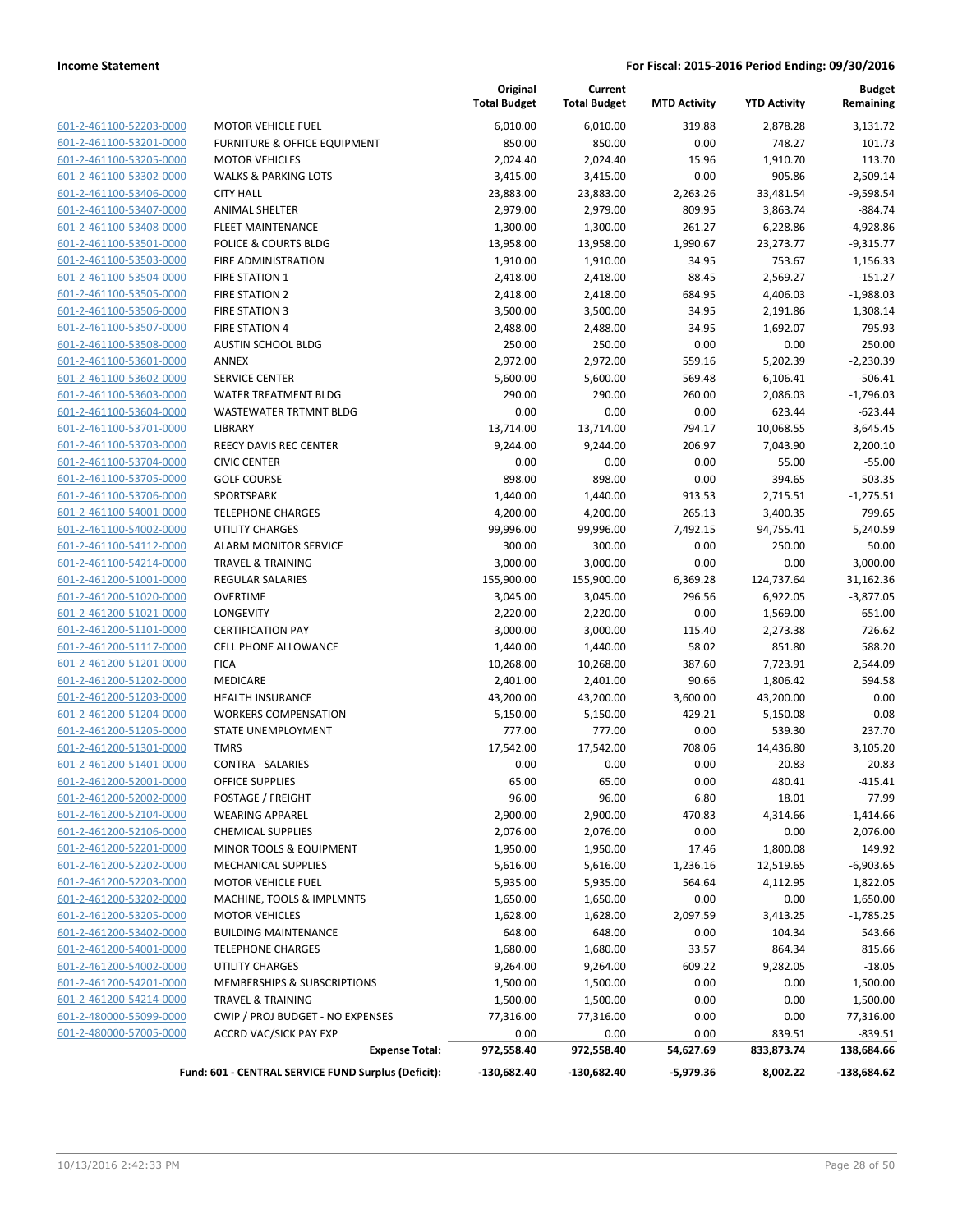|                                                    |                                               | Original<br><b>Total Budget</b> | Current<br><b>Total Budget</b> | <b>MTD Activity</b> | <b>YTD Activity</b>    | <b>Budget</b><br>Remaining |
|----------------------------------------------------|-----------------------------------------------|---------------------------------|--------------------------------|---------------------|------------------------|----------------------------|
| <b>Fund: 602 - INSURANCE FUND</b>                  |                                               |                                 |                                |                     |                        |                            |
| Revenue                                            |                                               |                                 |                                |                     |                        |                            |
| 602-2-319001-43211-0000                            | PRIOR YEAR INS REIMB                          | 0.00                            | 0.00                           | 0.00                | 4,539.00               | $-4,539.00$                |
| 602-2-319001-45401-0000                            | <b>INTEREST REVENUES</b>                      | 7,000.00                        | 7,000.00                       | 0.00                | 1,991.19               | 5,008.81                   |
| 602-2-322001-43201-0000                            | <b>EMPLOYEE PORTION</b>                       | 390,000.00                      | 390,000.00                     | 30,659.47           | 366,514.57             | 23,485.43                  |
| 602-2-322001-43202-0000                            | <b>CITY PORTION-HEALTH</b>                    | 2,472,000.00                    | 2,472,000.00                   | 208,400.00          | 2,500,800.00           | $-28,800.00$               |
| 602-2-322001-43203-0000                            | <b>CITY PORTION-WORK COMP</b>                 | 275,000.00                      | 275,000.00                     | 22,286.46           | 267,433.03             | 7,566.97                   |
| 602-2-322001-43204-0000                            | <b>CITY PORTION-TWC FUTA</b>                  | 300.00                          | 300.00                         | 43.26               | 519.12                 | $-219.12$                  |
| 602-2-322001-43205-0000                            | <b>GEUS EMPLOYEE PORTION</b>                  | 198,000.00                      | 198,000.00                     | 16,734.00           | 198,033.00             | $-33.00$                   |
| 602-2-322001-43206-0000                            | <b>GEUS PORTION-HEALTH</b>                    | 1,180,800.00                    | 1,180,800.00                   | 98,400.00           | 1,180,800.00           | 0.00                       |
| 602-2-322001-43207-0000                            | <b>GEUS PORTION-WORK COMP</b>                 | 56,000.00                       | 56,000.00                      | 4,807.80            | 57,691.40              | $-1,691.40$                |
| 602-2-322001-48610-0000                            | OTHER REV / CITY EMPL-DEPENDENT CARE          | 0.00                            | 0.00                           | 484.00              | 6,538.00               | $-6,538.00$                |
| 602-2-324001-46501-0000                            | CA - GENERAL FUND                             | 175,903.00                      | 175,903.00                     | 14,658.67           | 175,903.16             | $-0.16$                    |
| 602-2-324001-46506-0000                            | <b>CA - RECREATION FUND</b>                   | 294.00                          | 294.00                         | 24.50               | 294.00                 | 0.00                       |
| 602-2-324001-46509-0000                            | CA - VENUE MGMT FUND                          | 985.00                          | 985.00                         | 82.08               | 984.96                 | 0.04                       |
| 602-2-324001-46611-0000                            | CA - UTILITY FUND                             | 87,154.00                       | 87,154.00                      | 7,262.75            | 87,153.88              | 0.12                       |
| 602-2-324001-46614-0000                            | CA - SANITATION FUND COLLECTION               | 2,446.00                        | 2,446.00                       | 203.79              | 2,445.92               | 0.08                       |
| 602-2-324009-46612-0000                            | <b>CA - ELECTRIC UTILITY</b>                  | 24,537.00                       | 24,537.00                      | 2,044.75            | 24,537.00              | 0.00                       |
| 602-2-324009-46613-0000                            | <b>CA - CABLE UTILITY</b>                     | 5,873.00                        | 5,873.00                       | 489.46              | 5,873.08               | $-0.08$                    |
|                                                    | <b>Revenue Total:</b>                         | 4,876,292.00                    | 4,876,292.00                   | 406,580.99          | 4,882,051.31           | $-5,759.31$                |
| <b>Expense</b>                                     |                                               |                                 |                                |                     |                        |                            |
| 602-2-462100-54101-0000                            | PROFESSIONAL SERVICES                         | 15,000.00                       | 15,000.00                      | 1,666.00            | 27,977.61              | $-12,977.61$               |
| 602-2-462100-54801-0000                            | <b>WELLNESS PROGRAM</b>                       | 10,000.00                       | 10,000.00                      | 0.00                | 5,353.80               | 4,646.20                   |
| 602-2-462100-54802-0000                            | <b>MEDICAL CLAIMS</b>                         | 1,000.00                        | 1,000.00                       | 0.00                | 353.00                 | 647.00                     |
| 602-2-462100-54809-0000                            | HEALTH AND DENTAL / PREMIUMS                  | 4,900,000.00                    | 4,900,000.00                   | 15,452.18           | 4,704,524.06           | 195,475.94                 |
| 602-2-462100-54810-0000                            | RETIREE INSURANCE PREMIUM                     | 75,000.00                       | 75,000.00                      | 6,525.27            | 85,248.01              | $-10,248.01$               |
| 602-2-462100-54812-0000                            | LONG TERM DISABILITY                          | 50,000.00                       | 50,000.00                      | 7,936.65            | 51,722.32              | $-1,722.32$                |
| 602-2-462100-54813-0000<br>602-2-462100-54820-0000 | LIFE / AD & D INSURANCE<br>AIR EVAC PREMIUMS  | 25,000.00<br>17,000.00          | 25,000.00<br>17,000.00         | 1,902.18<br>35.00   | 16,120.58<br>19,496.00 | 8,879.42<br>$-2,496.00$    |
| 602-2-462100-54821-0000                            | <b>WORKERS' COMPENSATION</b>                  | 368,000.00                      | 368,000.00                     | 0.00                | 360,130.47             | 7,869.53                   |
| 602-2-462100-54822-0000                            | STATE UNEMPLOYMENT INS.                       | 0.00                            | 0.00                           | $-0.01$             | 4,770.63               | $-4,770.63$                |
| 602-2-462100-54823-0000                            | HEALTH CARE-125 FLEX PLAN                     | 12,000.00                       | 12,000.00                      | 1,930.25            | 10,941.95              | 1,058.05                   |
| 602-2-480000-54101-0000                            | PROFESSIONAL SERVICES                         | 73,000.00                       | 73,000.00                      | 8,825.82            | 85,080.14              | $-12,080.14$               |
| 602-2-480000-54226-0000                            | <b>INSURANCE EXPENSE</b>                      | 291,500.00                      | 291,500.00                     | 183.35              | 207,359.11             | 84,140.89                  |
| 602-2-480000-57008-0000                            | <b>BANK CHARGES</b>                           | 1,456.00                        | 1,456.00                       | 23.65               | 1,182.30               | 273.70                     |
|                                                    | <b>Expense Total:</b>                         | 5,838,956.00                    | 5,838,956.00                   | 44,480.34           | 5,580,259.98           | 258,696.02                 |
|                                                    | Fund: 602 - INSURANCE FUND Surplus (Deficit): | -962,664.00                     | -962,664.00                    | 362,100.65          | -698,208.67            | $-264,455.33$              |
| Fund: 604 - MIS FUND                               |                                               |                                 |                                |                     |                        |                            |
| Revenue                                            |                                               |                                 |                                |                     |                        |                            |
| 604-2-324001-46501-0000                            | CA - GENERAL FUND                             | 527,851.00                      | 527,851.00                     | 43,987.41           | 527,850.68             | 0.32                       |
| 604-2-324001-46506-0000                            | <b>CA - RECREATION FUND</b>                   | 3,095.00                        | 3,095.00                       | 257.96              | 3,095.08               | $-0.08$                    |
| 604-2-324001-46509-0000                            | CA - VENUE MGMT FUND                          | 7,239.00                        | 7,239.00                       | 603.25              | 7,239.00               | 0.00                       |
| 604-2-324001-46611-0000                            | CA - UTILITY FUND                             | 175,318.00                      | 175,318.00                     | 14,609.79           | 175,317.92             | 0.08                       |
| 604-2-324001-46614-0000                            | CA - SANITATION FUND COLLECTION               | 9,594.00                        | 9,594.00                       | 799.50              | 9,594.00               | 0.00                       |
| 604-2-324009-46901-0000                            | <b>ELECTRIC UTILITY</b>                       | 152,776.00                      | 152,776.00                     | 12,731.29           | 152,775.92             | 0.08                       |
| 604-2-324009-46906-0000                            | <b>CABLE UTILITY</b>                          | 35,714.00                       | 35,714.00                      | 2,976.21            | 35,714.08              | $-0.08$                    |
|                                                    | <b>Revenue Total:</b>                         | 911,587.00                      | 911,587.00                     | 75,965.41           | 911,586.68             | 0.32                       |
| Expense                                            |                                               |                                 |                                |                     |                        |                            |
| 604-2-441400-51001-0000                            | <b>REGULAR SALARIES</b>                       | 17,932.00                       | 17,932.00                      | 0.00                | 0.00                   | 17,932.00                  |
| 604-2-441400-51201-0000                            | <b>FICA</b>                                   | 1,112.00                        | 1,112.00                       | 0.00                | 0.00                   | 1,112.00                   |
| 604-2-441400-51202-0000                            | MEDICARE                                      | 260.00                          | 260.00                         | 0.00                | 0.00                   | 260.00                     |
| 604-2-441400-51204-0000                            | <b>WORKERS COMPENSATION</b>                   | 46.00                           | 46.00                          | 4.19                | 0.00                   | 46.00                      |
| 604-2-441400-51205-0000                            | STATE UNEMPLOYMENT                            | 86.00                           | 86.00                          | 0.00                | 0.00                   | 86.00                      |
| 604-2-441400-51301-0000                            | <b>TMRS</b>                                   | 1,899.00                        | 1,899.00                       | 0.00                | 0.00                   | 1,899.00                   |
| 604-2-441400-51401-0000                            | <b>CONTRA - SALARIES</b>                      | $-21,336.00$                    | $-21,336.00$                   | 0.00                | 0.00                   | $-21,336.00$               |
| 604-2-441400-52001-0000                            | <b>OFFICE SUPPLIES</b>                        | 100.00                          | 100.00                         | 0.00                | 0.00                   | 100.00                     |
| 604-2-441400-52002-0000<br>604-2-441400-53209-0000 | POSTAGE / FREIGHT<br>HARDWARE/SOFTWARE        | 30.00<br>0.00                   | 30.00<br>0.00                  | 0.00<br>0.00        | 0.00<br>346.65         | 30.00<br>$-346.65$         |
|                                                    |                                               |                                 |                                |                     |                        |                            |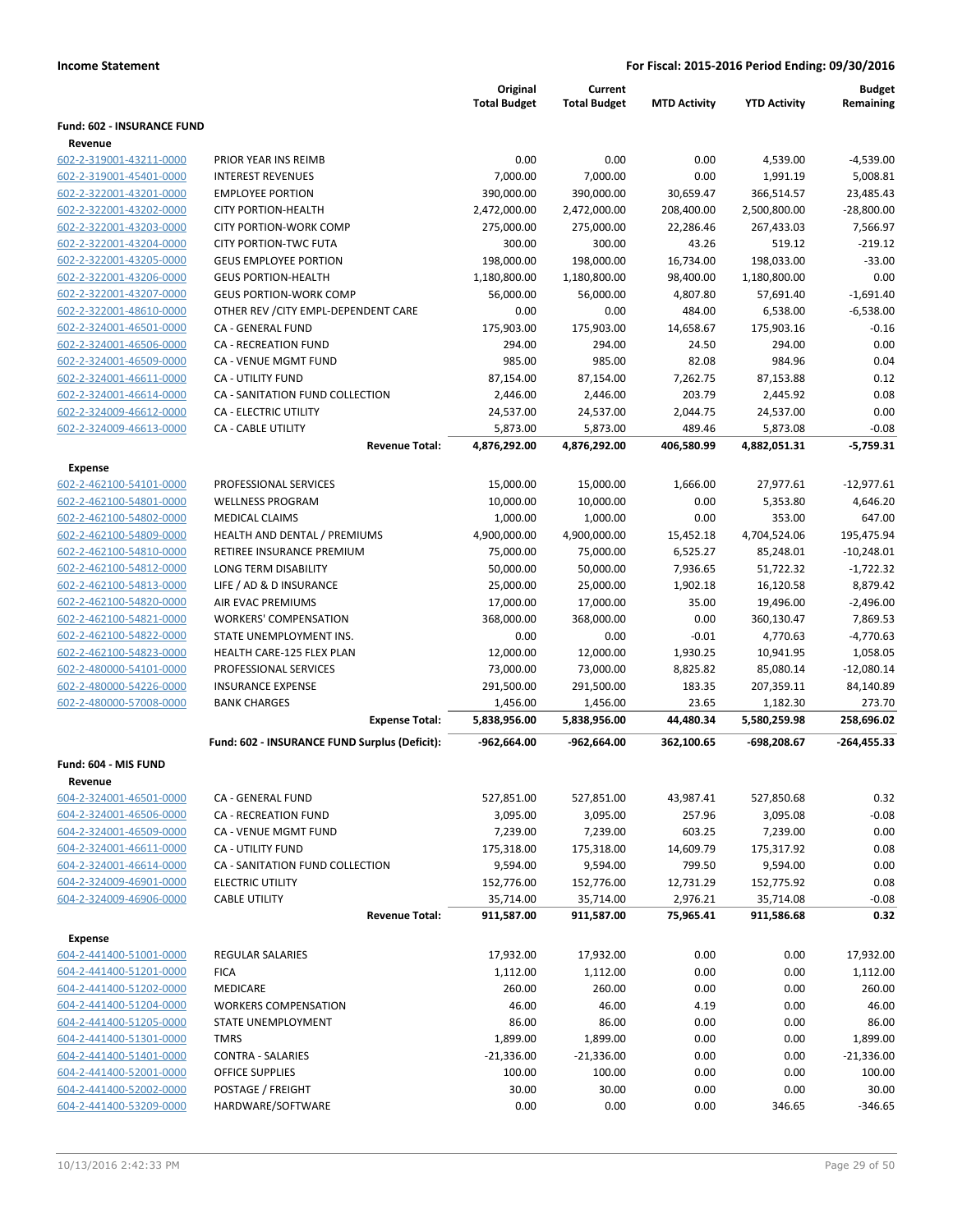|                                      |                                                                  | Original<br><b>Total Budget</b> | Current<br><b>Total Budget</b> | <b>MTD Activity</b>      | <b>YTD Activity</b>      | <b>Budget</b><br>Remaining  |
|--------------------------------------|------------------------------------------------------------------|---------------------------------|--------------------------------|--------------------------|--------------------------|-----------------------------|
| 604-2-441400-54001-0000              | <b>TELEPHONE CHARGES</b>                                         | 435.00                          | 435.00                         | 0.12                     | 148.59                   | 286.41                      |
| 604-2-441400-54002-0000              | UTILITY CHARGES                                                  | 1,150.00                        | 1,150.00                       | 5.42                     | 472.46                   | 677.54                      |
| 604-2-441400-54101-0000              | PROFESSIONAL SERVICES                                            | 20,000.00                       | 20,000.00                      | 0.00                     | 10,500.00                | 9,500.00                    |
| 604-2-441400-54214-0000              | <b>TRAVEL &amp; TRAINING</b>                                     | 700.00                          | 700.00                         | 0.00                     | 0.00                     | 700.00                      |
| 604-2-465100-51001-0000              | <b>REGULAR SALARIES</b>                                          | 197,314.00                      | 197,314.00                     | 9,252.07                 | 193,498.11               | 3,815.89                    |
| 604-2-465100-51020-0000              | OVERTIME                                                         | 23,265.00                       | 23,265.00                      | $-163.97$                | 3,113.68                 | 20,151.32                   |
| 604-2-465100-51021-0000              | LONGEVITY                                                        | 2,976.00                        | 2,976.00                       | 0.00                     | 3,138.00                 | $-162.00$                   |
| 604-2-465100-51116-0000              | CAR ALLOWANCE                                                    | 3,600.00                        | 3,600.00                       | 158.24                   | 3,481.28                 | 118.72                      |
| 604-2-465100-51117-0000              | <b>CELL PHONE ALLOWANCE</b>                                      | 2,880.00                        | 2,880.00                       | 126.58                   | 2,784.82                 | 95.18                       |
| 604-2-465100-51201-0000              | <b>FICA</b>                                                      | 14,262.00                       | 14,262.00                      | 563.94                   | 12,372.50                | 1,889.50                    |
| 604-2-465100-51202-0000              | MEDICARE                                                         | 3,336.00                        | 3,336.00                       | 131.90                   | 2,893.57                 | 442.43                      |
| 604-2-465100-51203-0000              | <b>HEALTH INSURANCE</b>                                          | 28,800.00                       | 28,800.00                      | 2,400.00                 | 28,800.00                | 0.00                        |
| 604-2-465100-51204-0000              | <b>WORKERS COMPENSATION</b>                                      | 596.00                          | 596.00                         | 49.71                    | 596.08                   | $-0.08$                     |
| 604-2-465100-51205-0000              | STATE UNEMPLOYMENT                                               | 258.00                          | 258.00                         | 0.00                     | 404.33                   | $-146.33$                   |
| 604-2-465100-51301-0000              | <b>TMRS</b>                                                      | 24,366.00                       | 24,366.00                      | 965.76                   | 21,824.76                | 2,541.24                    |
| 604-2-465100-52001-0000              | <b>OFFICE SUPPLIES</b>                                           | 300.00                          | 300.00                         | 0.00                     | 0.00                     | 300.00                      |
| 604-2-465100-52002-0000              | POSTAGE / FREIGHT                                                | 25.00                           | 25.00                          | 20.32                    | 22.97                    | 2.03                        |
| 604-2-465100-52004-0000              | <b>COMPUTER SUPPLIES</b>                                         | 1,700.00                        | 1,700.00                       | 39.99                    | 737.05                   | 962.95                      |
| 604-2-465100-52201-0000              | MINOR TOOLS & EQUIPMENT                                          | 500.00                          | 500.00                         | 0.00                     | 109.99                   | 390.01                      |
| 604-2-465100-52203-0000              | <b>MOTOR VEHICLE FUEL</b>                                        | 562.00                          | 562.00                         | 77.78                    | 426.43                   | 135.57                      |
| 604-2-465100-52303-0000              | <b>TRAINING SUPPLIES</b>                                         | 800.00                          | 800.00                         | 0.00                     | 0.00                     | 800.00                      |
| 604-2-465100-53205-0000              | <b>MOTOR VEHICLES</b>                                            | 500.00                          | 500.00                         | 18.91                    | 192.74                   | 307.26                      |
| 604-2-465100-53209-0000              | HARDWARE/SOFTWARE                                                | 262,476.00                      | 262,476.00                     | 10,388.37                | 249,839.10               | 12,636.90                   |
| 604-2-465100-54001-0000              | <b>TELEPHONE CHARGES</b>                                         | 15,000.00                       | 15,000.00                      | 513.51                   | 7,038.49                 | 7.961.51                    |
| 604-2-465100-54101-0000              | PROFESSIONAL SERVICES                                            | 3,500.00                        | 3,500.00                       | 0.00                     | 0.00                     | 3,500.00                    |
| 604-2-465100-54103-0000              | <b>CONSULTING</b>                                                | 4,000.00                        | 4,000.00                       | 0.00                     | $-945.00$                | 4,945.00                    |
| 604-2-465100-54201-0000              | MEMBERSHIPS & SUBSCRIPTIONS                                      | 500.00                          | 500.00                         | 0.00                     | 0.00                     | 500.00                      |
| 604-2-465100-54214-0000              | <b>TRAVEL &amp; TRAINING</b>                                     | 5,000.00                        | 5,000.00                       | 0.00                     | 3,210.42                 | 1,789.58                    |
| 604-2-465100-54901-0000              | RENTALS / LEASES                                                 | 25,000.00                       | 25,000.00                      | 4,312.83                 | 24,166.96                | 833.04                      |
| 604-2-465100-54908-0000              | LEASE PURCHASE PAYMENTS                                          | 118,280.00                      | 118,280.00                     | 0.00                     | 57,875.77                | 60,404.23                   |
| 604-2-465100-55205-0000              | COMPUTER EQUIPMENT / SOFTWARE                                    | 37,448.00                       | 37,448.00                      | 0.00                     | 30,504.22                | 6,943.78                    |
| 604-2-465100-55207-0000              | RADIO COMMUNICATION EQUIP                                        | 30,000.00                       | 30,000.00                      | 42,862.12                | 42,862.12                | $-12,862.12$                |
| 604-2-491000-58037-0000              | <b>XFR - DEBT SERVICE FUND</b>                                   | 80,878.00                       | 80,878.00                      | 6,739.79                 | 80,877.92                | 0.08                        |
|                                      | <b>Expense Total:</b><br>Fund: 604 - MIS FUND Surplus (Deficit): | 910,536.00<br>1,051.00          | 910,536.00<br>1,051.00         | 78,467.58<br>$-2,502.17$ | 781,294.01<br>130,292.67 | 129,241.99<br>$-129,241.67$ |
| Fund: 660 - VEHICLE REPLACEMENT FUND |                                                                  |                                 |                                |                          |                          |                             |
| Revenue                              |                                                                  |                                 |                                |                          |                          |                             |
| 660-2-310003-45305-0000              | <b>AUCTION PROCEEDS</b>                                          | 0.00                            | 0.00                           | 0.00                     | 45,176.19                | $-45, 176.19$               |
| 660-2-319001-43212-0000              | <b>INSURANCE REIMBURSEMENTS</b>                                  | 0.00                            | 0.00                           | 21,508.00                | 605,973.75               | $-605,973.75$               |
| 660-2-319001-45401-0000              | <b>INTEREST REVENUES</b>                                         | 450.00                          | 450.00                         | 0.00                     | 767.62                   | $-317.62$                   |
| 660-2-322001-47205-0000              | EQUIPMENT LEASES / GENERAL FUND                                  | 65,037.00                       | 65,037.00                      | 0.00                     | 54,197.20                | 10,839.80                   |
| 660-2-323001-46001-0000              | <b>XFR - GENERAL FUND</b>                                        | 387,931.00                      | 387,931.00                     | 32,327.58                | 388,830.96               | -899.96                     |
| 660-2-323001-46023-0000              | XFR - GENERAL CIP FUND                                           | 0.00                            | 97,155.00                      | 0.00                     | 97,155.00                | 0.00                        |
|                                      | <b>Revenue Total:</b>                                            | 453,418.00                      | 550,573.00                     | 53,835.58                | 1,192,100.72             | $-641,527.72$               |
| <b>Expense</b>                       |                                                                  |                                 |                                |                          |                          |                             |
| 660-2-421230-55202-0000              | <b>VEHICLES</b>                                                  | 137,931.00                      | 137,931.00                     | 0.00                     | 135,780.66               | 2,150.34                    |
| 660-2-422200-54908-0000              | LEASE PURCHASE PAYMENTS                                          | 65,037.00                       | 65,037.00                      | 5,419.72                 | 65,036.64                | 0.36                        |
| 660-2-422200-55202-0000              | <b>VEHICLES</b>                                                  | 0.00                            | 0.00                           | 0.00                     | 583,694.00               | -583,694.00                 |
| 660-2-431200-55202-0000              | <b>VEHICLES</b>                                                  | 100,000.00                      | 197,155.00                     | 0.00                     | 197,155.00               | 0.00                        |
| 660-2-480000-57008-0000              | <b>BANK CHARGES</b>                                              | 400.00                          | 400.00                         | 2.49                     | 692.43                   | $-292.43$                   |
|                                      | <b>Expense Total:</b>                                            | 303,368.00                      | 400,523.00                     | 5,422.21                 | 982,358.73               | -581,835.73                 |
|                                      | Fund: 660 - VEHICLE REPLACEMENT FUND Surplus (Deficit):          | 150,050.00                      | 150,050.00                     | 48,413.37                | 209,741.99               | $-59,691.99$                |
| Fund: 800 - SPENCE FUND              |                                                                  |                                 |                                |                          |                          |                             |
| Revenue                              |                                                                  |                                 |                                |                          |                          |                             |
| 800-3-319001-45401-0000              | <b>INTEREST REVENUES</b>                                         | 4,952.00                        | 4,952.00                       | 0.00                     | 3,441.24                 | 1,510.76                    |
|                                      | <b>Revenue Total:</b>                                            | 4,952.00                        | 4,952.00                       | 0.00                     | 3,441.24                 | 1,510.76                    |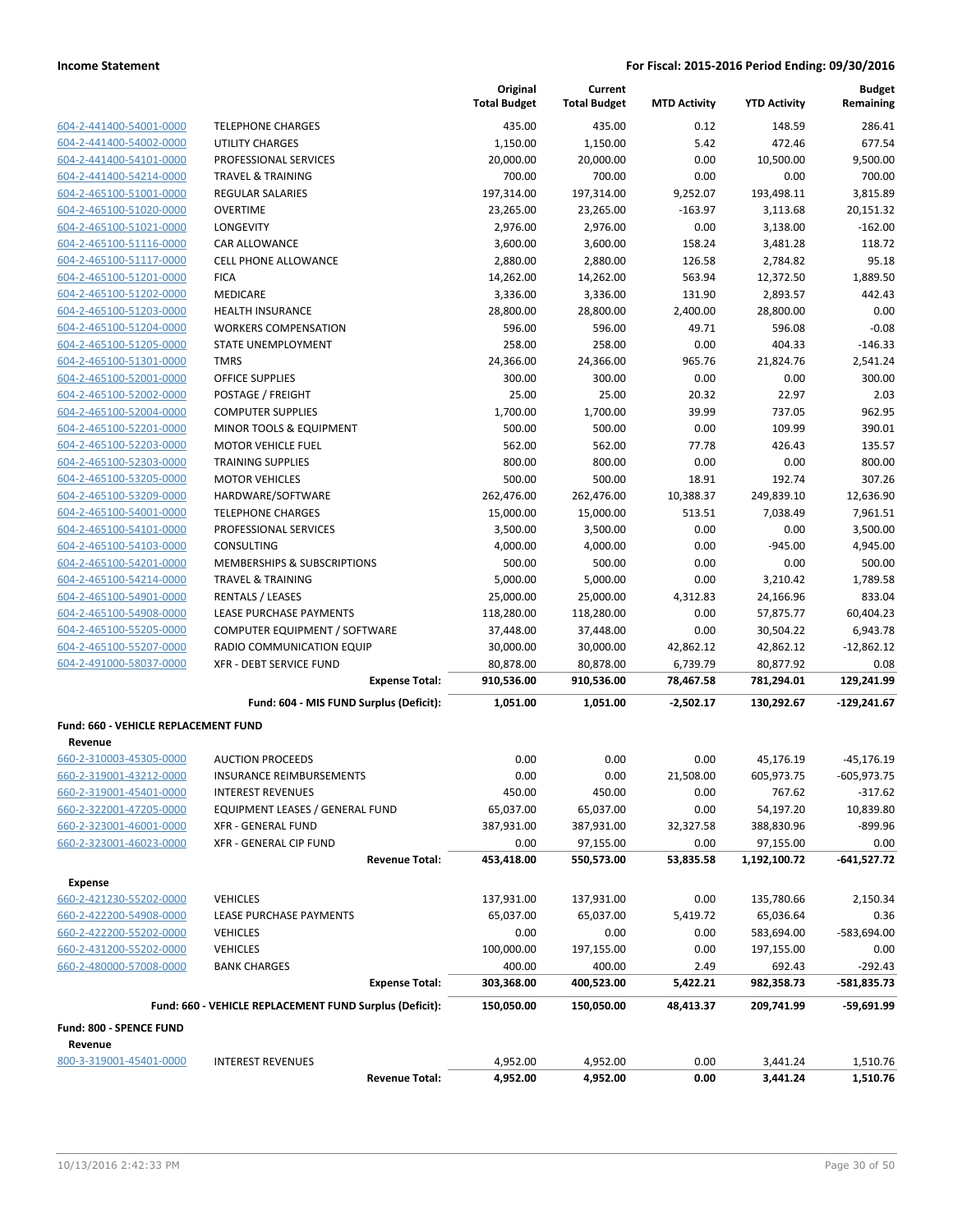|                                                    |                                                              | Original            | Current             |                     |                        | <b>Budget</b>              |
|----------------------------------------------------|--------------------------------------------------------------|---------------------|---------------------|---------------------|------------------------|----------------------------|
|                                                    |                                                              | <b>Total Budget</b> | <b>Total Budget</b> | <b>MTD Activity</b> | <b>YTD Activity</b>    | Remaining                  |
| <b>Expense</b>                                     |                                                              |                     |                     |                     |                        |                            |
| 800-3-480000-57008-0000                            | <b>BANK CHARGES</b>                                          | 967.00              | 967.00              | 0.00                | 0.34                   | 966.66                     |
| 800-3-495000-58501-0000                            | CA - GENERAL FUND                                            | 600.00              | 600.00              | 50.00               | 600.00                 | 0.00                       |
|                                                    | <b>Expense Total:</b>                                        | 1,567.00            | 1,567.00            | 50.00               | 600.34                 | 966.66                     |
|                                                    | Fund: 800 - SPENCE FUND Surplus (Deficit):                   | 3,385.00            | 3,385.00            | $-50.00$            | 2,840.90               | 544.10                     |
| Fund: 801 - JONES LIBRARY TRUST                    |                                                              |                     |                     |                     |                        |                            |
| Revenue                                            |                                                              |                     |                     |                     |                        |                            |
| 801-3-319001-45401-0000                            | <b>INTEREST REVENUES</b>                                     | 78.00               | 78.00               | 0.00                | 50.38                  | 27.62                      |
|                                                    | <b>Revenue Total:</b>                                        | 78.00               | 78.00               | 0.00                | 50.38                  | 27.62                      |
| <b>Expense</b>                                     |                                                              |                     |                     |                     |                        |                            |
| 801-3-480000-57008-0000                            | <b>BANK CHARGES</b>                                          | 9.05                | 9.05                | 0.55                | 21.70                  | $-12.65$                   |
|                                                    | <b>Expense Total:</b>                                        | 9.05                | 9.05                | 0.55                | 21.70                  | $-12.65$                   |
|                                                    | Fund: 801 - JONES LIBRARY TRUST Surplus (Deficit):           | 68.95               | 68.95               | -0.55               | 28.68                  | 40.27                      |
| Fund: 809 - GREENVILLE IDC (L-3)                   |                                                              |                     |                     |                     |                        |                            |
| Revenue                                            |                                                              |                     |                     |                     |                        |                            |
| 809-3-319001-45609-0000                            | INTERGOVERNMENTAL / IDC GREENVILLE                           | 0.00                | 0.00                | 36,936.85           | 2,735,146.40           | -2,735,146.40              |
|                                                    | <b>Revenue Total:</b>                                        | 0.00                | 0.00                | 36,936.85           | 2,735,146.40           | -2,735,146.40              |
| <b>Expense</b>                                     |                                                              |                     |                     |                     |                        |                            |
| 809-3-438100-55320-0000                            | <b>CONSTRUCTION PROJECTS</b>                                 | 0.00                | 0.00                | 132,739.10          | 2,830,948.65           | -2,830,948.65              |
|                                                    | <b>Expense Total:</b>                                        | 0.00                | 0.00                | 132,739.10          | 2,830,948.65           | -2,830,948.65              |
|                                                    |                                                              |                     |                     |                     |                        |                            |
|                                                    | Fund: 809 - GREENVILLE IDC (L-3) Surplus (Deficit):          | 0.00                | 0.00                | -95,802.25          | -95,802.25             | 95,802.25                  |
| Fund: 810 - SEIZURE FUNDS - STATE RULES            |                                                              |                     |                     |                     |                        |                            |
| Revenue                                            |                                                              |                     |                     |                     |                        |                            |
| 810-3-319001-45401-0000                            | <b>INTEREST REVENUES</b><br><b>HB65 SEIZURES-CONTRIBUTNS</b> | 806.00<br>0.00      | 806.00<br>0.00      | 0.00<br>0.00        | 1,052.68               | $-246.68$                  |
| 810-3-322001-46802-0000                            | <b>Revenue Total:</b>                                        | 806.00              | 806.00              | 0.00                | 7,663.75<br>8,716.43   | $-7,663.75$<br>$-7,910.43$ |
|                                                    |                                                              |                     |                     |                     |                        |                            |
| <b>Expense</b>                                     |                                                              |                     |                     |                     |                        |                            |
| 810-3-421230-53205-0000                            | <b>MOTOR VEHICLES</b>                                        | 0.00<br>93.00       | 0.00                | 0.00                | 131.18<br>452.08       | $-131.18$<br>$-359.08$     |
| 810-3-480000-57008-0000                            | <b>BANK CHARGES</b><br><b>Expense Total:</b>                 | 93.00               | 93.00<br>93.00      | 11.54<br>11.54      | 583.26                 | $-490.26$                  |
|                                                    |                                                              |                     |                     |                     |                        |                            |
|                                                    | Fund: 810 - SEIZURE FUNDS - STATE RULES Surplus (Deficit):   | 713.00              | 713.00              | $-11.54$            | 8,133.17               | $-7.420.17$                |
| Fund: 811 - SEIZURE FUNDS - FED RULES              |                                                              |                     |                     |                     |                        |                            |
| Revenue                                            |                                                              |                     |                     |                     |                        |                            |
| 811-3-319001-45401-0000                            | <b>INTEREST REVENUES</b>                                     | 709.00              | 709.00              | 0.00                | 453.22                 | 255.78                     |
| 811-3-322001-46803-0000                            | FED SEIZURES-CONTRIBUTION<br><b>Revenue Total:</b>           | 0.00                | 0.00                | 0.00                | 29,650.23              | $-29,650.23$               |
|                                                    |                                                              | 709.00              | 709.00              | 0.00                | 30,103.45              | -29,394.45                 |
| <b>Expense</b>                                     |                                                              |                     |                     |                     |                        |                            |
| 811-3-421230-54214-0000                            | <b>TRAVEL &amp; TRAINING</b>                                 | 0.00                | 0.00                | 0.00                | 1,543.16               | $-1,543.16$                |
| 811-3-421230-55201-0000                            | <b>EQUIPMENT PURCHASES</b>                                   | 3,004.61            | 3,004.61            | 0.00                | 0.00                   | 3,004.61                   |
| 811-3-421600-55201-0000<br>811-3-480000-57008-0000 | <b>EQUIPMENT PURCHASES</b><br><b>BANK CHARGES</b>            | 0.00<br>98.00       | 0.00<br>98.00       | 272.31<br>4.97      | 272.31<br>184.68       | $-272.31$<br>$-86.68$      |
|                                                    | <b>Expense Total:</b>                                        | 3,102.61            | 3,102.61            | 277.28              | 2,000.15               | 1,102.46                   |
|                                                    |                                                              |                     |                     |                     |                        |                            |
|                                                    | Fund: 811 - SEIZURE FUNDS - FED RULES Surplus (Deficit):     | $-2,393.61$         | -2,393.61           | -277.28             | 28,103.30              | -30,496.91                 |
|                                                    | Fund: 820 - TIRZ FUND (Tax Increment Reinvestment Zone)      |                     |                     |                     |                        |                            |
| Revenue                                            |                                                              |                     |                     |                     |                        |                            |
| 820-3-311001-41101-0000                            | REAL PROPERTY TAXES - CITY                                   | 247,935.00          | 247,935.00          | 0.00                | 243,570.96             | 4,364.04                   |
| 820-3-311001-41111-0000                            | REAL PROPERTY TAXES - COUNTY                                 | 118,166.00          | 118,166.00          | 0.00                | 111,063.72             | 7,102.28                   |
| 820-3-311001-41112-0000<br>820-3-311002-41102-0000 | REAL PROPERTY TAXES - HOSPITAL<br><b>DELINQUENT TAXES</b>    | 0.00<br>2,648.00    | 0.00<br>2,648.00    | 139,004.43<br>0.00  | 139,004.43<br>1,313.99 | $-139,004.43$<br>1,334.01  |
| 820-3-319001-45401-0000                            | OTHER REVENUES / INTEREST REVENUES                           | 3,302.00            | 3,302.00            | 0.00                | 2,773.26               | 528.74                     |
|                                                    | <b>Revenue Total:</b>                                        | 372,051.00          | 372,051.00          | 139,004.43          | 497,726.36             | -125,675.36                |
|                                                    |                                                              |                     |                     |                     |                        |                            |
| <b>Expense</b><br>820-3-416100-54101-0000          | PROFESSIONAL SERVICES                                        | 6,000.00            | 6,000.00            | 0.00                | 1,887.45               | 4,112.55                   |
|                                                    |                                                              |                     |                     |                     |                        |                            |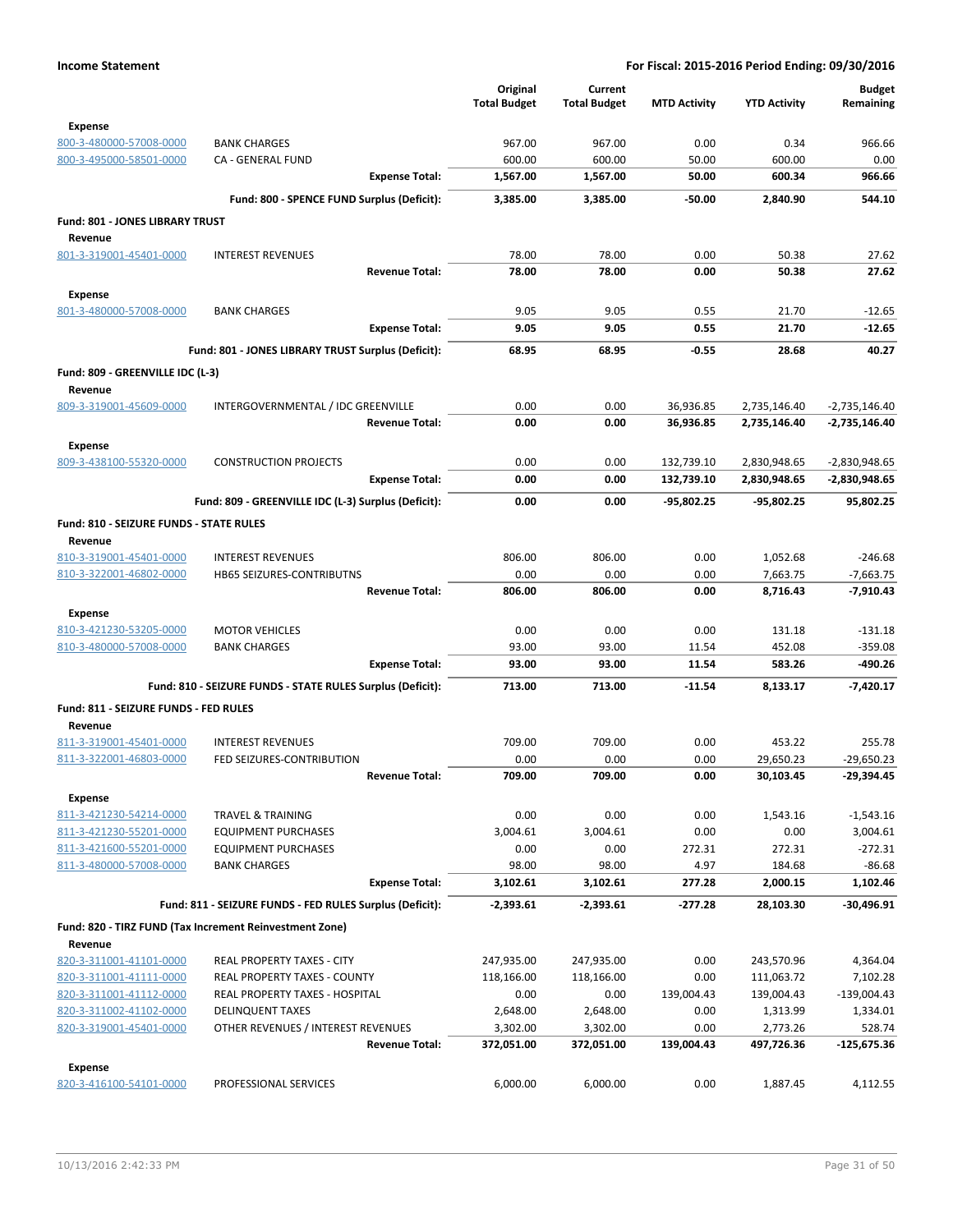|                                            |                                                                            | Original<br><b>Total Budget</b> | Current             |                     |                     | <b>Budget</b><br>Remaining |
|--------------------------------------------|----------------------------------------------------------------------------|---------------------------------|---------------------|---------------------|---------------------|----------------------------|
|                                            |                                                                            |                                 | <b>Total Budget</b> | <b>MTD Activity</b> | <b>YTD Activity</b> |                            |
| 820-3-480000-57008-0000                    | <b>BANK CHARGES</b>                                                        | 225.00                          | 225.00              | 33.21               | 1,051.44            | $-826.44$                  |
|                                            | <b>Expense Total:</b>                                                      | 6,225.00                        | 6,225.00            | 33.21               | 2,938.89            | 3,286.11                   |
|                                            | Fund: 820 - TIRZ FUND (Tax Increment Reinvestment Zone) Surplus (Deficit): | 365,826.00                      | 365,826.00          | 138,971.22          | 494,787.47          | -128,961.47                |
| Fund: 899 - POOLED CASH                    |                                                                            |                                 |                     |                     |                     |                            |
| Revenue                                    |                                                                            |                                 |                     |                     |                     |                            |
| 899-8-319001-45401-0000                    | <b>INTEREST REVENUES</b>                                                   | 0.00                            | 0.00                | 0.00                | $-0.05$             | 0.05                       |
|                                            | <b>Revenue Total:</b>                                                      | 0.00                            | 0.00                | 0.00                | $-0.05$             | 0.05                       |
|                                            | Fund: 899 - POOLED CASH Total:                                             | 0.00                            | 0.00                | 0.00                | $-0.05$             | 0.05                       |
| <b>Fund: 910 - ELECTRIC OPERATING FUND</b> |                                                                            |                                 |                     |                     |                     |                            |
| Revenue                                    |                                                                            |                                 |                     |                     |                     |                            |
| 910-9-000000-49001-4400                    | METERED SALES - RESIDENTIAL                                                | 11,995,218.00                   | 11,995,218.00       | 1,360,502.43        | 11,802,625.10       | 192,592.90                 |
| 910-9-000000-49010-4421                    | METERED SALES - GS-NO DEMAND                                               | 781,428.00                      | 781,428.00          | 74,052.85           | 784,875.76          | -3,447.76                  |
| 910-9-000000-49020-4422                    | METERED SALES - GS-DEMAND                                                  | 17,834,108.00                   | 17,834,108.00       | 1,685,660.32        | 17,593,364.91       | 240,743.09                 |
| 910-9-000000-49030-4424                    | METERED SALES - GS-PRIMARY                                                 | 488,862.00                      | 488,862.00          | 34,731.23           | 413,687.60          | 75,174.40                  |
| 910-9-000000-49040-4440                    | METERED SALES - STREET LIGHTS                                              | 227,683.00                      | 227,683.00          | 19,346.19           | 228,409.53          | $-726.53$                  |
| 910-9-000000-49050-4400                    | <b>FUEL ADJUSTMENT</b>                                                     | 14,797,006.00                   | 14,797,006.00       | 1,223,663.18        | 13,271,017.12       | 1,525,988.88               |
| 910-9-000000-49057-4490                    | POWER COST RECOVERY                                                        | 0.00                            | 0.00                | 4.37                | 72.45               | $-72.45$                   |
| 910-9-000000-49058-4400                    | <b>REGULATORY CHARGE</b>                                                   | 417,403.00                      | 417,403.00          | 29,892.67           | 276,941.70          | 140,461.30                 |
| 910-9-000000-49140-4490                    | <b>VAPOR LIGHT REVENUES</b>                                                | 157,500.00                      | 157,500.00          | 12,857.11           | 157,006.90          | 493.10                     |
| 910-9-000000-49201-4510                    | <b>LATE CHARGES</b>                                                        | 310,000.00                      | 310,000.00          | 24,538.03           | 264,535.33          | 45,464.67                  |
| 910-9-000000-49209-4511                    | SERVICE CHARGES - CLEARING                                                 | 0.00                            | 0.00                | $-60.00$            | 0.00                | 0.00                       |
| 910-9-000000-49210-4511                    | <b>ELECTRIC SERVICE CHARGES</b>                                            | 77,000.00                       | 77,000.00           | 6,082.02            | 70,534.26           | 6,465.74                   |
| 910-9-000000-49211-4511                    | VAPOR LIGHT SERVICE CHARGES                                                | 500.00                          | 500.00              | 0.00                | 386.78              | 113.22                     |
| 910-9-000000-49212-4511                    | SAW POLES SERVICE CHARGES                                                  | 600.00                          | 600.00              | 160.00              | 1,260.00            | $-660.00$                  |
| 910-9-000000-49213-4511                    | AMPY SERVICE CHARGES                                                       | 25,000.00                       | 25,000.00           | 3,300.50            | 42,796.13           | $-17,796.13$               |
|                                            |                                                                            |                                 |                     | 30.00               | 70.00               | $-60.00$                   |
| 910-9-000000-49220-4512                    | <b>RE-READ CHARGES</b>                                                     | 10.00                           | 10.00               |                     |                     |                            |
| 910-9-000000-49230-4512                    | <b>METER TESTING CHARGES</b>                                               | 10.00                           | 10.00               | 0.00                | 0.00                | 10.00                      |
| 910-9-000000-49301-4490                    | METERED SALES - 5% XFER to GENERAL FUND                                    | 2,306,215.00                    | 2,306,215.00        | 221,955.68          | 2,225,352.56        | 80,862.44                  |
| 910-9-000000-49307-4490                    | METERED SALES - 1% XFER to GBOD                                            | 461,243.00                      | 461,243.00          | 44,393.07           | 445,097.32          | 16,145.68                  |
| 910-9-000000-49410-4564                    | <b>CUSTOMER AID TO CONSTRUCTION</b>                                        | 10,000.00                       | 10,000.00           | 0.00                | 7,644.25            | 2,355.75                   |
| 910-9-000000-49420-4564                    | UNDERGROUND SERVICE                                                        | 7,500.00                        | 7,500.00            | 8,586.25            | 24,505.46           | $-17,005.46$               |
| 910-9-000000-49430-4564                    | RELOCATION OF SERVICE                                                      | 100.00                          | 100.00              | 0.00                | 21,032.60           | $-20,932.60$               |
| 910-9-000000-49440-4564                    | <b>OVERTIME SERVICES</b>                                                   | 100.00                          | 100.00              | 0.00                | 0.00                | 100.00                     |
| 910-9-000000-49450-4564                    | <b>ACCIDENTS</b>                                                           | 10,000.00                       | 10,000.00           | 25.00               | 2,614.69            | 7,385.31                   |
| 910-9-000000-49460-4564                    | <b>METER DAMAGE</b>                                                        | 200.00                          | 200.00              | 177.28              | 212.28              | $-12.28$                   |
| 910-9-000000-49470-4564                    | OTHER REIMBURSEMENTS                                                       | 1,000.00                        | 1,000.00            | 0.00                | 5.26                | 994.74                     |
| 910-9-000000-49480-4564                    | <b>METER BASES</b>                                                         | 2,000.00                        | 2,000.00            | 473.74              | 5,846.37            | $-3,846.37$                |
| 910-9-000000-49490-4564                    | <b>MATERIAL SALES</b>                                                      | 20,000.00                       | 20,000.00           | 765.85              | 42,185.73           | $-22,185.73$               |
| 910-9-000000-49520-4470                    | <b>ENERGY SALES</b>                                                        | 11,325,000.00                   | 11,325,000.00       | 51,309.61           | 988,075.21          | 10,336,924.79              |
| 910-9-000000-49521-4470                    | <b>RUC REVENUES</b>                                                        | 250.00                          | 250.00              | 847.30              | 1,093.07            | $-843.07$                  |
| 910-9-000000-49530-4572                    | TCR AUCTION PROCEEDS                                                       | 325,000.00                      | 325,000.00          | 52,233.49           | 339,061.84          | $-14,061.84$               |
| 910-9-000000-49540-4572                    | <b>BLACK START REVENUES</b>                                                | 500,000.00                      | 500,000.00          | 43,454.17           | 256,822.47          | 243,177.53                 |
| 910-9-000000-49560-4571                    | <b>TCOS REVENUES</b>                                                       | 725,000.00                      | 725,000.00          | 46,081.95           | 529,131.26          | 195,868.74                 |
| 910-9-000000-49601-4540                    | POLE USE REVENUES                                                          | 27,035.00                       | 27,035.00           | 0.00                | 27,320.50           | $-285.50$                  |
| 910-9-000000-49602-4118                    | EPA ALLOWANCE SALES                                                        | 1.00                            | 1.00                | 0.00                | 0.62                | 0.38                       |
| 910-9-000000-49700-4990                    | REDEMPTION OF LONG TERM DEBT                                               | 455,000.00                      | 455,000.00          | 0.00                | 0.00                | 455,000.00                 |
| 910-9-000000-49701-4567                    | XFER FROM COG - GEN FUND                                                   | 690,969.00                      | 690,969.00          | 57,580.75           | 690,969.00          | 0.00                       |
| 910-9-000000-49754-4994                    | XFER FROM 950 - BILLING                                                    | 101,119.00                      | 101,119.00          | 8,426.59            | 101,119.00          | 0.00                       |
| 910-9-000000-49755-4995                    | XFER FROM 950 - CASHIERS                                                   | 70,879.00                       | 70,879.00           | 5,906.59            | 70,879.00           | 0.00                       |
| 910-9-000000-49759-4545                    | XFER FROM 950 FOR POLE USE                                                 | 18,800.00                       | 18,800.00           | 0.00                | 18,800.00           | 0.00                       |
| 910-9-000000-49801-4190                    | <b>INTEREST INCOME</b>                                                     | 60,000.00                       | 60,000.00           | 0.00                | 57,320.59           | 2,679.41                   |
|                                            | <b>Revenue Total:</b>                                                      | 64,229,739.00                   | 64,229,739.00       | 5,016,978.22        | 50,762,672.65       | 13,467,066.35              |
| <b>Expense</b>                             |                                                                            |                                 |                     |                     |                     |                            |
| 910-9-901000-51001-5000                    | <b>REGULAR SALARIES</b>                                                    | 470,155.00                      | 470,155.00          | 21,522.88           | 446,976.24          | 23,178.76                  |
| 910-9-901000-51011-5000                    | PART TIME TEMPORARY                                                        | 17,743.00                       | 17,743.00           | 0.00                | 0.00                | 17,743.00                  |
| 910-9-901000-51020-5000                    | <b>OVERTIME</b>                                                            | 73,000.00                       | 73,000.00           | 3,915.59            | 66,981.57           | 6,018.43                   |
| 910-9-901000-51115-5000                    | <b>CLOTHING ALLOWANCE</b>                                                  |                                 |                     |                     |                     |                            |
|                                            |                                                                            | 2,000.00                        | 2,000.00            | 0.00                | 1,955.87            | 44.13                      |
| 910-9-901000-51116-5000                    | CAR ALLOWANCE                                                              | 1,950.00                        | 1,950.00            | 235.71              | 2,035.71            | $-85.71$                   |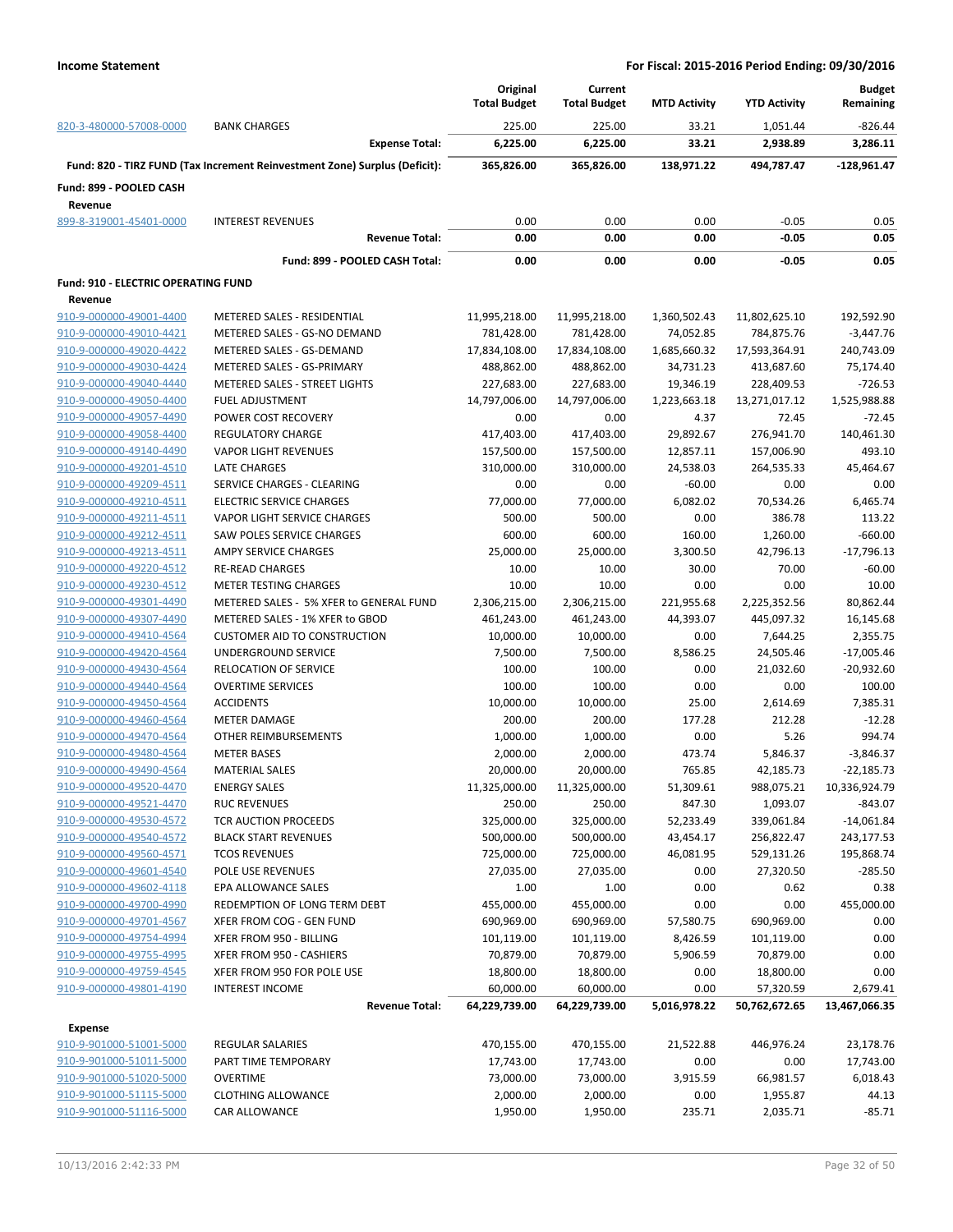| 910-9-901000-51117-5000        |
|--------------------------------|
| 910-9-901000-51201-5000        |
| 910-9-901000-51202-5000        |
| 910-9-901000-51203-5000        |
| 910-9-901000-51204-5000        |
| 910-9-901000-51205-5000        |
| 910-9-901000-51301-5000        |
| 910-9-901001-59020-5010        |
| <u>910-9-901001-59021-5010</u> |
| <u>910-9-901008-59110-5080</u> |
| 910-9-901008-59112-5080        |
|                                |
| 910-9-901008-59121-5080        |
| 910-9-901008-59125-5080        |
| 910-9-901008-59141-5080        |
| <u>910-9-901008-59144-5080</u> |
| 910-9-901008-59146-5080        |
| 910-9-901015-51001-5150        |
| 910-9-901015-51020-5150        |
| 910-9-901015-51115-5150        |
| 910-9-901015-51116-5150        |
| 910-9-901015-51201-5150        |
| 910-9-901015-51202-5150        |
| 910-9-901015-51203-5150        |
| 910-9-901015-51204-5150        |
| 910-9-901015-51205-5150        |
| 910-9-901015-51301-5150        |
| 910-9-901015-51401-5150        |
| 910-9-901015-59201-5150        |
| 910-9-901015-59205-5150        |
| 910-9-901015-59290-5150        |
| 910-9-901015-59291-5150        |
|                                |
| 910-9-901015-59292-5150        |
| 910-9-901015-59293-5150        |
| 910-9-901090-59311-9900        |
| 910-9-901090-59312-9900        |
| 910-9-901090-59315-9900        |
| 910-9-901146-51001-5460        |
| 910-9-901146-51011-5460        |
| 910-9-901146-51020-5460        |
| 910-9-901146-51115-5460        |
| 910-9-901146-51116-5460        |
| 910-9-901146-51117-5460        |
| 910-9-901146-51201-5460        |
| 910-9-901146-51202-5460        |
| <u>910-9-901146-51203-5460</u> |
| 910-9-901146-51204-5460        |
| 910-9-901146-51205-5460        |
| 910-9-901146-51301-5460        |
| 910-9-901147-59020-5470        |
|                                |
| <u>910-9-901151-59110-5501</u> |
| 910-9-901151-59112-5501        |
| 910-9-901151-59121-5501        |
| 910-9-901151-59125-5501        |
| 910-9-901151-59141-5501        |
| <u>910-9-901151-59144-5501</u> |
| 910-9-901151-59146-5501        |
| 910-9-901154-51001-5541        |
| 910-9-901154-51020-5541        |
| 910-9-901154-51115-5541        |
|                                |

|                                                    |                                                  | Original<br><b>Total Budget</b> | Current<br><b>Total Budget</b> | <b>MTD Activity</b> | <b>YTD Activity</b>    | <b>Budget</b><br>Remaining |
|----------------------------------------------------|--------------------------------------------------|---------------------------------|--------------------------------|---------------------|------------------------|----------------------------|
| 910-9-901000-51117-5000                            | <b>CELL PHONE ALLOWANCE</b>                      | 623.00                          | 623.00                         | 27.38               | 558.38                 | 64.62                      |
| 910-9-901000-51201-5000                            | <b>FICA</b>                                      | 35,009.00                       | 35,009.00                      | 1,465.02            | 29,612.89              | 5,396.11                   |
| 910-9-901000-51202-5000                            | MEDICARE                                         | 8,199.00                        | 8,199.00                       | 342.62              | 6,925.60               | 1,273.40                   |
| 910-9-901000-51203-5000                            | <b>HEALTH INSURANCE</b>                          | 70,080.00                       | 70,080.00                      | 5,840.00            | 70,080.00              | 0.00                       |
| 910-9-901000-51204-5000                            | <b>WORKERS COMPENSATION</b>                      | 5,492.00                        | 5,492.00                       | 457.71              | 5,492.08               | $-0.08$                    |
| 910-9-901000-51205-5000                            | UNEMPLOYMENT                                     | 1,643.00                        | 1,643.00                       | 0.00                | 1,131.33               | 511.67                     |
| 910-9-901000-51301-5000                            | <b>TMRS</b>                                      | 58,004.00                       | 58,004.00                      | 2,556.21            | 53,203.17              | 4,800.83                   |
| 910-9-901001-59020-5010                            | <b>NATURAL GAS</b>                               | 750,000.00                      | 750,000.00                     | 160,033.09          | 433,344.83             | 316,655.17                 |
| 910-9-901001-59021-5010                            | <b>FUEL OIL</b>                                  | 50,000.00                       | 50,000.00                      | 0.00                | 0.00                   | 50,000.00                  |
| 910-9-901008-59110-5080                            | <b>GEUS OPERATIONS</b>                           | 29,750.00                       | 29,550.00                      | 3,668.68            | 33,498.67              | $-3,948.67$                |
| 910-9-901008-59112-5080                            | SAFETY                                           | 11,500.00                       | 11,500.00                      | 0.00                | 6,772.46               | 4,727.54                   |
| 910-9-901008-59121-5080                            | <b>MECHANICAL SUPPLIES</b>                       | 16,000.00                       | 16,000.00                      | 2,404.79            | 18,947.00              | $-2,947.00$                |
| 910-9-901008-59125-5080                            | <b>CHEMICAL &amp; LABORATORY SUPPLIES</b>        | 55,100.00                       | 55,100.00                      | 13,793.95           | 59,614.59              | $-4,514.59$                |
| 910-9-901008-59141-5080                            | UTILITY BILLS                                    | 312,000.00                      | 312,000.00                     | 11,272.62           | 276,239.43             | 35,760.57                  |
| 910-9-901008-59144-5080                            | MISCELLANEOUS SERVICES                           | 185,765.00                      | 185,765.00                     | 39,938.60           | 156,926.00             | 28,839.00                  |
| 910-9-901008-59146-5080                            | TRAINING AND/OR TRAVEL                           | 12,700.00                       | 12,700.00                      | 75.50               | 1,109.90               | 11,590.10                  |
| 910-9-901015-51001-5150                            | <b>REGULAR SALARIES</b>                          | 341,495.00                      | 341,495.00                     | 15,812.43           | 319,445.07             | 22,049.93                  |
| 910-9-901015-51020-5150                            | <b>OVERTIME</b>                                  | 53,000.00                       | 53,000.00                      | 1,267.85            | 33,721.32              | 19,278.68                  |
| 910-9-901015-51115-5150                            | <b>CLOTHING ALLOWANCE</b>                        | 2,100.00                        | 2,100.00                       | 0.00                | 2,356.96               | $-256.96$                  |
| 910-9-901015-51116-5150                            | CAR ALLOWANCE                                    | 1,950.00                        | 1,950.00                       | 235.71              | 2,035.71               | $-85.71$                   |
| 910-9-901015-51201-5150                            | <b>FICA</b>                                      | 24,710.00                       | 24,710.00                      | 995.23              | 20,386.70              | 4,323.30                   |
| 910-9-901015-51202-5150                            | MEDICARE                                         | 5,779.00                        | 5,779.00                       | 232.76              | 4,767.85               | 1,011.15                   |
| 910-9-901015-51203-5150                            | <b>HEALTH INSURANCE</b>                          | 67,200.00                       | 67,200.00                      | 5,600.00            | 67,200.00              | 0.00                       |
| 910-9-901015-51204-5150                            | <b>WORKERS COMPENSATION</b>                      | 4,190.00                        | 4,190.00                       | 349.21              | 4,190.08               | $-0.08$                    |
| 910-9-901015-51205-5150                            | UNEMPLOYMENT<br><b>TMRS</b>                      | 1,575.00                        | 1,575.00                       | $-0.59$             | 1,052.24               | 522.76                     |
| 910-9-901015-51301-5150<br>910-9-901015-51401-5150 | <b>CONTRA - SALARIES</b>                         | 42,206.00<br>0.00               | 42,206.00<br>0.00              | 1,781.36<br>0.00    | 37,886.98<br>$-145.84$ | 4,319.02<br>145.84         |
| 910-9-901015-59201-5150                            | <b>BUILDING MAINTENANCE</b>                      | 13,500.00                       | 13,500.00                      | 85.00               | 9,982.99               | 3,517.01                   |
| 910-9-901015-59205-5150                            | <b>EQUIPMENT MAINTENANCE</b>                     | 3,000.00                        | 3,000.00                       | 189.90              | 4,977.21               | $-1,977.21$                |
| 910-9-901015-59290-5150                            | GENERAL PLANT EQUIPMENT MAINTENANCE              | 20,000.00                       | 20,000.00                      | 4,824.31            | 22,313.51              | $-2,313.51$                |
| 910-9-901015-59291-5150                            | <b>UNIT 1 MAINTENANCE</b>                        | 95,500.00                       | 95,500.00                      | 32,643.80           | 73,875.34              | 21,624.66                  |
| 910-9-901015-59292-5150                            | UNIT 2 MAINTENANCE                               | 117,500.00                      | 117,500.00                     | 23,736.72           | 114,804.24             | 2,695.76                   |
| 910-9-901015-59293-5150                            | <b>UNIT 3 MAINTENANCE</b>                        | 177,500.00                      | 177,500.00                     | 38,145.94           | 161,093.07             | 16,406.93                  |
| 910-9-901090-59311-9900                            | STEAM PLANT STRUCTURES                           | 25,000.00                       | 25,200.00                      | 0.00                | 25,200.00              | 0.00                       |
| 910-9-901090-59312-9900                            | <b>BOILER PLANT EQUIPMENT</b>                    | 123,000.00                      | 123,000.00                     | 0.00                | 52,629.56              | 70,370.44                  |
| 910-9-901090-59315-9900                            | ACCESSORY ELECTRIC EQUIPMENT                     | 20,500.00                       | 75,600.00                      | 19,615.00           | 45,816.68              | 29,783.32                  |
| 910-9-901146-51001-5460                            | <b>REGULAR SALARIES</b>                          | 470,155.00                      | 470,155.00                     | 20,688.60           | 427,641.96             | 42,513.04                  |
| 910-9-901146-51011-5460                            | PART TIME TEMPORARY                              | 17,743.00                       | 17,743.00                      | 0.00                | 0.00                   | 17,743.00                  |
| 910-9-901146-51020-5460                            | <b>OVERTIME</b>                                  | 73,000.00                       | 73,000.00                      | 3,547.02            | 62,157.73              | 10,842.27                  |
| 910-9-901146-51115-5460                            | <b>CLOTHING ALLOWANCE</b>                        | 2,000.00                        | 2,000.00                       | 0.00                | 1,887.12               | 112.88                     |
| 910-9-901146-51116-5460                            | CAR ALLOWANCE                                    | 1,950.00                        | 1,950.00                       | $-128.58$           | 1,735.71               | 214.29                     |
| 910-9-901146-51117-5460                            | <b>CELL PHONE ALLOWANCE</b>                      | 623.00                          | 623.00                         | 27.36               | 557.88                 | 65.12                      |
| 910-9-901146-51201-5460                            | <b>FICA</b>                                      | 35,009.00                       | 35,009.00                      | 1,504.31            | 30,413.77              | 4,595.23                   |
| 910-9-901146-51202-5460                            | MEDICARE                                         | 8,199.00                        | 8,199.00                       | 351.81              | 7,123.14               | 1,075.86                   |
| 910-9-901146-51203-5460                            | <b>HEALTH INSURANCE</b>                          | 70,080.00                       | 70,080.00                      | 5,840.00            | 70,080.00              | 0.00                       |
| 910-9-901146-51204-5460                            | <b>WORKERS COMPENSATION</b>                      | 5,492.00                        | 5,492.00                       | 457.71              | 5,492.08               | $-0.08$                    |
| 910-9-901146-51205-5460                            | <b>UNEMPLOYMENT</b>                              | 1,643.00                        | 1,643.00                       | 0.00                | 899.73                 | 743.27                     |
| 910-9-901146-51301-5460                            | <b>TMRS</b>                                      | 58,004.00                       | 58,004.00                      | 2,414.14            | 50,236.66              | 7,767.34                   |
| 910-9-901147-59020-5470                            | <b>NATURAL GAS</b>                               | 500,000.00                      | 435,000.00                     | 0.00                | 192,966.95             | 242,033.05                 |
| 910-9-901151-59110-5501                            | <b>GEUS OPERATIONS</b>                           | 2,000.00                        | 2,000.00                       | 1,590.17            | 3,901.14               | $-1,901.14$                |
| 910-9-901151-59112-5501                            | <b>SAFETY PROGRAM</b>                            | 1,600.00                        | 1,600.00                       | 0.00                | 0.00                   | 1,600.00                   |
| 910-9-901151-59121-5501                            | <b>MECHANICAL SUPPLIES</b>                       | 5,000.00                        | 5,000.00                       | 2,869.89            | 5,631.13               | $-631.13$                  |
| 910-9-901151-59125-5501                            | <b>CHEMICAL &amp; LABORATORY</b>                 | 6,500.00                        | 6,500.00                       | 244.48              | 244.48                 | 6,255.52                   |
| 910-9-901151-59141-5501                            | <b>UTILITY BILLS</b>                             | 2,500.00                        | 2,500.00                       | 0.00                | 1,421.20               | 1,078.80                   |
| 910-9-901151-59144-5501<br>910-9-901151-59146-5501 | MISCELLANEOUS SERVICES<br>TRAINING AND/OR TRAVEL | 48,500.00<br>11,000.00          | 60,325.00                      | 18,013.00<br>0.00   | 60,930.05              | $-605.05$                  |
| 910-9-901154-51001-5541                            | <b>REGULAR SALARIES</b>                          | 341,495.00                      | 11,000.00<br>341,495.00        | 16,646.72           | 2,429.24<br>338,779.33 | 8,570.76<br>2,715.67       |
| 910-9-901154-51020-5541                            | <b>OVERTIME</b>                                  | 53,000.00                       | 53,000.00                      | 1,636.42            | 38,544.89              | 14,455.11                  |
| 910-9-901154-51115-5541                            | <b>CLOTHING ALLOWANCE</b>                        | 2,000.00                        | 2,000.00                       | 0.00                | 2,425.71               | $-425.71$                  |
|                                                    |                                                  |                                 |                                |                     |                        |                            |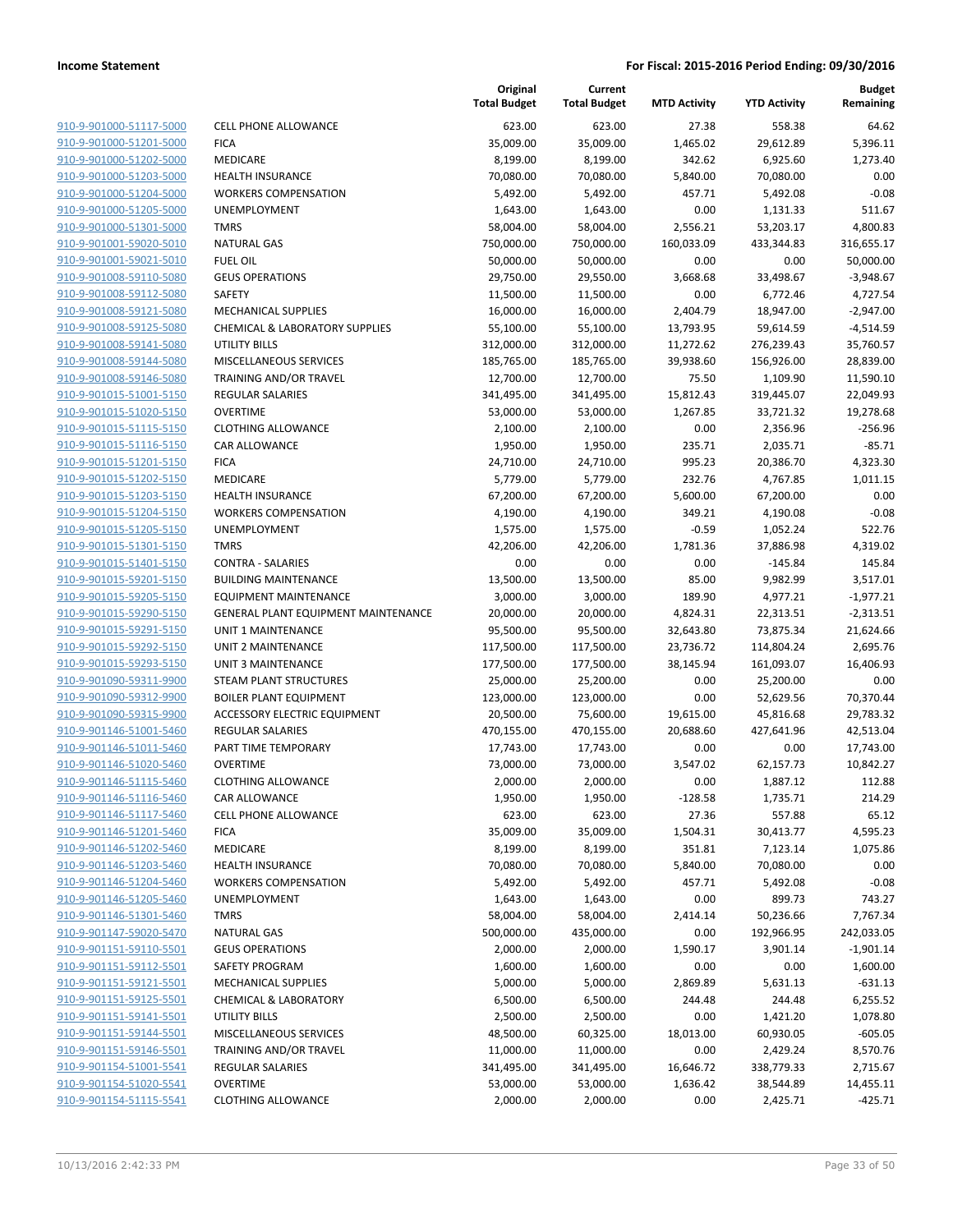|                         |                                            | Original<br><b>Total Budget</b> | Current<br><b>Total Budget</b> | <b>MTD Activity</b> | <b>YTD Activity</b> | <b>Budget</b><br>Remaining |
|-------------------------|--------------------------------------------|---------------------------------|--------------------------------|---------------------|---------------------|----------------------------|
| 910-9-901154-51116-5541 | CAR ALLOWANCE                              | 1,950.00                        | 1,950.00                       | 0.00                | 1,735.71            | 214.29                     |
| 910-9-901154-51201-5541 | <b>FICA</b>                                | 24,703.00                       | 24,703.00                      | 1,133.55            | 23,449.52           | 1,253.48                   |
| 910-9-901154-51202-5541 | MEDICARE                                   | 5,777.00                        | 5,777.00                       | 265.10              | 5,484.16            | 292.84                     |
| 910-9-901154-51203-5541 | <b>HEALTH INSURANCE</b>                    | 67,200.00                       | 67,200.00                      | 5,600.00            | 67,200.00           | 0.00                       |
| 910-9-901154-51204-5541 | <b>WORKERS COMPENSATION</b>                | 4,190.00                        | 4,190.00                       | 349.21              | 4,190.08            | $-0.08$                    |
| 910-9-901154-51205-5541 | UNEMPLOYMENT                               | 1,575.00                        | 1,575.00                       | $-0.59$             | 1,008.65            | 566.35                     |
| 910-9-901154-51301-5541 | <b>TMRS</b>                                | 42,196.00                       | 42,196.00                      | 1,888.10            | 40,054.66           | 2,141.34                   |
| 910-9-901154-59201-5541 | <b>BUILDINGS MAINTENANCE</b>               | 2,500.00                        | 2,500.00                       | 0.00                | 6,931.27            | $-4,431.27$                |
| 910-9-901154-59205-5541 | <b>EQUIPMENT MAINTENANCE</b>               | 1,500.00                        | 1,500.00                       | 34.99               | 577.95              | 922.05                     |
| 910-9-901154-59290-5541 | <b>GENERAL PLANT EQUIPMENT MAINTENANCE</b> | 8,000.00                        | 8,000.00                       | 306.20              | 6,432.27            | 1,567.73                   |
| 910-9-901154-59291-5541 | <b>UNIT 1 MAINTENANCE</b>                  | 40,500.00                       | 99,500.00                      | 46,960.89           | 70,836.11           | 28,663.89                  |
| 910-9-901154-59292-5541 | <b>UNIT 2 MAINTENANCE</b>                  | 40,500.00                       | 34,675.00                      | 1,936.37            | 16,445.52           | 18,229.48                  |
| 910-9-901154-59293-5541 | <b>UNIT 3 MAINTENANCE</b>                  | 40,500.00                       | 40,500.00                      | 307.27              | 15,066.59           | 25,433.41                  |
| 910-9-901190-59345-9900 | EP ACCESSORY ELEC EQUIPMENT                | 0.00                            | 34,000.00                      | 0.00                | 0.00                | 34,000.00                  |
| 910-9-901190-59346-9900 | EP MISCELLANEOUS POWER PLANT EQUIPM        | 15,000.00                       | 15,000.00                      | 0.00                | 14,005.46           | 994.54                     |
| 910-9-901200-59110-5502 | <b>GEUS OPERATIONS</b>                     | 5,500.00                        | 5,200.00                       | 0.00                | 3,196.80            | 2,003.20                   |
| 910-9-901500-59040-5550 | TMPA FIXED COST                            | 12,697,358.00                   | 12,697,358.00                  | 1,294,972.00        | 12,389,985.00       | 307,373.00                 |
| 910-9-901500-59041-5550 | <b>AMORTIZE PREPAID SCRUBBER</b>           | 317,742.00                      | 317,742.00                     | 26,478.50           | 317,742.00          | 0.00                       |
| 910-9-901500-59043-5550 | AMORTIZE PREPAID TMPA FIXED                | 1,232,154.00                    | 1,232,154.00                   | 102,679.50          | 1,232,154.00        | 0.00                       |
| 910-9-901500-59045-5550 | <b>GCSES ENERGY</b>                        | 5,747,315.00                    | 5,747,315.00                   | 461,924.27          | 3,322,584.85        | 2,424,730.15               |
| 910-9-901500-59050-5550 | <b>DUKE WIND ENERGY</b>                    | 3,106,620.00                    | 3,106,620.00                   | 287,679.63          | 2,299,465.50        | 807,154.50                 |
| 910-9-901500-59052-5550 | OFF-SYSTEM NET PURCHASES                   | 28,750.00                       | 28,750.00                      | 31,625.00           | 31,625.00           | $-2,875.00$                |
| 910-9-901500-59053-5550 | <b>ERCOT BALANCING ENERGY</b>              | 14,969,900.00                   | 14,969,900.00                  | 603,174.55          | 3,653,695.67        | 11,316,204.33              |
| 910-9-901500-59054-5550 | <b>ANCILLARY SERVICES</b>                  | 210,000.00                      | 210,000.00                     | 55,665.19           | 189,498.11          | 20,501.89                  |
| 910-9-901500-59055-5550 | <b>CONTROL CENTER COSTS</b>                | 244,500.00                      | 244,500.00                     | 18,500.00           | 226,000.00          | 18,500.00                  |
| 910-9-901500-59057-5550 | <b>ERCOT UPLIFT</b>                        | 300,000.00                      | 300,000.00                     | 29,007.45           | 141,329.48          | 158,670.52                 |
| 910-9-901500-59059-5550 | <b>EILS</b>                                | 85,000.00                       | 85,000.00                      | 0.00                | 54,126.82           | 30,873.18                  |
| 910-9-901500-59063-5550 | <b>ERCOT CONGESTION RIGHTS</b>             | $-210,000.00$                   | $-210,000.00$                  | $-31,310.71$        | $-116,760.29$       | $-93,239.71$               |
| 910-9-901500-59080-5550 | DEMAND SIDE RESPONSE                       | 1,000.00                        | 1,000.00                       | 0.00                | 0.00                | 1,000.00                   |
| 910-9-901500-59099-5550 | GARLAND CLEARING ACCOUNT                   | 0.00                            | 0.00                           | 56,793.18           | 2,979,715.97        | $-2,979,715.97$            |
| 910-9-901600-51001-5750 | <b>REGULAR SALARIES</b>                    | 116,470.00                      | 116,470.00                     | 5,298.06            | 111,471.06          | 4,998.94                   |
| 910-9-901600-51020-5750 | <b>OVERTIME</b>                            | 2,500.00                        | 2,500.00                       | $-146.28$           | 8,112.65            | $-5,612.65$                |
| 910-9-901600-51116-5750 | <b>CAR ALLOWANCE</b>                       | 3,000.00                        | 3,000.00                       | 131.86              | 2,900.98            | 99.02                      |
| 910-9-901600-51117-5750 | <b>CELL PHONE ALLOWANCE</b>                | 864.00                          | 864.00                         | 37.99               | 835.32              | 28.68                      |
| 910-9-901600-51201-5750 | <b>FICA</b>                                | 7,616.00                        | 7,616.00                       | 279.61              | 6,891.31            | 724.69                     |
| 910-9-901600-51202-5750 | MEDICARE                                   | 1,781.00                        | 1,781.00                       | 65.38               | 1,611.66            | 169.34                     |
| 910-9-901600-51203-5750 | <b>HEALTH INSURANCE</b>                    | 19,200.00                       | 19,200.00                      | 1,600.00            | 19,200.00           | 0.00                       |
| 910-9-901600-51204-5750 | <b>WORKERS COMPENSATION</b>                | 302.00                          | 302.00                         | 25.21               | 302.08              | $-0.08$                    |
| 910-9-901600-51205-5750 | UNEMPLOYMENT                               | 450.00                          | 450.00                         | 0.00                | 269.65              | 180.35                     |
| 910-9-901600-51301-5750 | <b>TMRS</b>                                | 13,008.00                       | 13,008.00                      | 548.10              | 13,064.13           | $-56.13$                   |
| 910-9-901600-59110-5750 | <b>GEUS OPERATIONS</b>                     | 49,300.00                       | 83,900.00                      | 27,413.40           | 92,103.34           | $-8,203.34$                |
| 910-9-901600-59146-5750 | TRAINING AND/OR TRAVEL                     | 2,000.00                        | 2,700.00                       | 0.00                | 2,635.16            | 64.84                      |
| 910-9-910120-51001-9200 | REGULAR SALARIES                           | 307,119.00                      | 307,119.00                     | 17,654.14           | 294,479.53          | 12,639.47                  |
| 910-9-910120-51020-9200 | <b>OVERTIME</b>                            | 200.00                          | 200.00                         | 0.00                | 0.00                | 200.00                     |
| 910-9-910120-51115-9200 | <b>CLOTHING ALLOWANCE</b>                  | 250.00                          | 250.00                         | 0.00                | 228.16              | 21.84                      |
| 910-9-910120-51116-9200 | CAR ALLOWANCE                              | 7,000.00                        | 8,800.00                       | 457.69              | 8,494.21            | 305.79                     |
| 910-9-910120-51117-9200 | <b>CELL PHONE ALLOWANCE</b>                | 908.00                          | 1,558.00                       | 88.82               | 1,440.32            | 117.68                     |
| 910-9-910120-51201-9200 | <b>FICA</b>                                | 17,668.00                       | 17,668.00                      | 1,097.15            | 16,730.30           | 937.70                     |
| 910-9-910120-51202-9200 | MEDICARE                                   | 4,574.00                        | 4,574.00                       | 256.59              | 4,315.07            | 258.93                     |
| 910-9-910120-51203-9200 | <b>HEALTH INSURANCE</b>                    | 32,640.00                       | 32,640.00                      | 2,720.00            | 32,640.00           | 0.00                       |
| 910-9-910120-51204-9200 | <b>WORKERS COMPENSATION</b>                | 1,392.00                        | 1,392.00                       | 116.00              | 1,392.00            | 0.00                       |
| 910-9-910120-51205-9200 | UNEMPLOYMENT                               | 765.00                          | 765.00                         | 0.00                | 510.99              | 254.01                     |
| 910-9-910120-51301-9200 | <b>TMRS</b>                                | 33,409.00                       | 33,409.00                      | 1,894.74            | 32,258.46           | 1,150.54                   |
| 910-9-910121-59110-9210 | <b>GEUS OPERATIONS</b>                     | 19,000.00                       | 16,550.00                      | 1,819.33            | 11,206.07           | 5,343.93                   |
| 910-9-910121-59116-9210 | <b>BUILDING OPERATIONS</b>                 | 7,000.00                        | 7,000.00                       | 371.97              | 3,532.06            | 3,467.94                   |
| 910-9-910121-59141-9210 | UTILITY BILLS                              | 78,000.00                       | 78,000.00                      | 7,082.57            | 72,494.06           | 5,505.94                   |
| 910-9-910121-59143-9210 | PROFESSIONAL SERVICES                      | 25,000.00                       | 34,116.00                      | 1,621.03            | 25,720.31           | 8,395.69                   |
| 910-9-910121-59144-9210 | MISCELLANEOUS SERVICES                     | 12,000.00                       | 11,021.00                      | 361.70              | 10,339.65           | 681.35                     |
| 910-9-910121-59193-9210 | <b>GEUS INTERNET SERVICE</b>               | 13,596.00                       | 37,980.00                      | 0.00                | 37,980.00           | 0.00                       |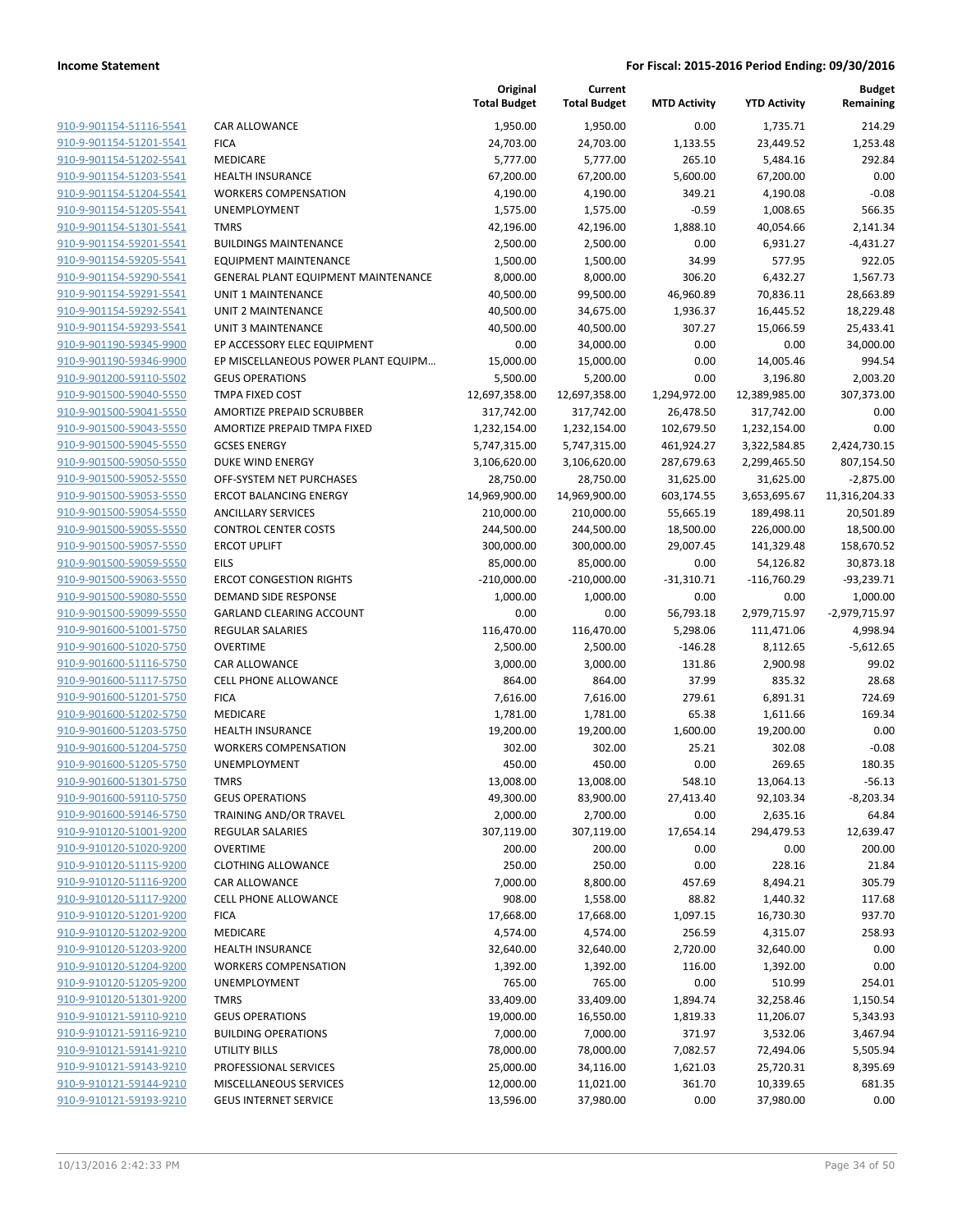|                         |                                     | Original<br><b>Total Budget</b> | Current<br><b>Total Budget</b> | <b>MTD Activity</b> | <b>YTD Activity</b> | <b>Budget</b><br>Remaining |
|-------------------------|-------------------------------------|---------------------------------|--------------------------------|---------------------|---------------------|----------------------------|
| 910-9-910121-59198-9210 | <b>COLOCATION CHARGES</b>           | 0.00                            | 9,979.00                       | 0.00                | 9,979.00            | 0.00                       |
| 910-9-910132-59110-9302 | <b>GEUS OPERATIONS</b>              | 11,000.00                       | 11,000.00                      | 579.33              | 8,721.30            | 2,278.70                   |
| 910-9-910132-59142-9302 | <b>MEMBERSHIP FEES</b>              | 53,970.00                       | 57,070.00                      | 0.00                | 51,800.08           | 5,269.92                   |
| 910-9-910132-59146-9302 | TRAINING AND/OR TRAVEL              | 5,000.00                        | 5,000.00                       | 275.68              | 2,638.68            | 2,361.32                   |
| 910-9-910135-59200-9350 | LANDSCAPING MAINTENANCE             | 18,500.00                       | 18,500.00                      | 2,805.00            | 11,546.00           | 6,954.00                   |
| 910-9-910135-59201-9350 | <b>BUILDING MAINTENANCE</b>         | 29,500.00                       | 33,220.00                      | 1,198.36            | 21,103.55           | 12,116.45                  |
| 910-9-910135-59205-9350 | <b>EQUIPMENT MAINTENANCE</b>        | 3,000.00                        | 3,000.00                       | 741.96              | 746.26              | 2,253.74                   |
| 910-9-910190-59390-9900 | STRUCTURES & IMPROVEMENTS           | 70,000.00                       | 66,280.00                      | 0.00                | 55,442.00           | 10,838.00                  |
| 910-9-910190-59391-9900 | FURNITURE & OFFICE EQUIPMENT        | 0.00                            | 8,800.00                       | 0.00                | 8,732.68            | 67.32                      |
| 910-9-911120-51001-9201 | <b>REGULAR SALARIES</b>             | 331,213.00                      | 331,213.00                     | 14,707.20           | 316,010.66          | 15,202.34                  |
| 910-9-911120-51020-9201 | <b>OVERTIME</b>                     | 1,000.00                        | 1,000.00                       | $-291.47$           | 277.87              | 722.13                     |
| 910-9-911120-51115-9201 | <b>CLOTHING ALLOWANCE</b>           | 400.00                          | 400.00                         | 0.00                | 395.02              | 4.98                       |
| 910-9-911120-51117-9201 | <b>CELL PHONE ALLOWANCE</b>         | 1,639.00                        | 1,639.00                       | 22.00               | 1,058.16            | 580.84                     |
| 910-9-911120-51201-9201 | <b>FICA</b>                         | 20,723.00                       | 20,723.00                      | 853.72              | 18,721.89           | 2,001.11                   |
| 910-9-911120-51202-9201 | MEDICARE                            | 4,847.00                        | 4,847.00                       | 199.67              | 4,378.49            | 468.51                     |
| 910-9-911120-51203-9201 | <b>HEALTH INSURANCE</b>             | 60,480.00                       | 60,480.00                      | 5,040.00            | 60,480.00           | 0.00                       |
| 910-9-911120-51204-9201 | <b>WORKERS COMPENSATION</b>         | 3,584.00                        | 3,584.00                       | 298.71              | 3,584.08            | $-0.08$                    |
| 910-9-911120-51205-9201 | UNEMPLOYMENT                        | 1,418.00                        | 1,418.00                       | 0.00                | 842.96              | 575.04                     |
| 910-9-911120-51301-9201 | <b>TMRS</b>                         | 35,397.00                       | 35,397.00                      | 1,488.26            | 33,641.34           | 1,755.66                   |
| 910-9-911121-59110-9211 | <b>GEUS OPERATIONS</b>              | 37,800.00                       | 39,800.00                      | 3,172.00            | 40,044.40           | $-244.40$                  |
| 910-9-911121-59111-9211 | MISCELLANEOUS OFFICE EXPENSES       | 0.00                            | 0.00                           | 2,631.18            | 2,642.17            | $-2,642.17$                |
| 910-9-911121-59187-9211 | <b>EMPLOYEE RELATIONS</b>           | 19,200.00                       | 19,200.00                      | 443.97              | 17,918.81           | 1,281.19                   |
| 910-9-911135-59205-9351 | <b>EQUIPMENT MAINTENANCE</b>        | 6,450.00                        | 10,450.00                      | 0.00                | 8,411.05            | 2,038.95                   |
| 910-9-913101-51001-9301 | REGULAR(TMRS)                       | 153,171.00                      | 153,171.00                     | 9,794.51            | 179,516.12          | $-26,345.12$               |
| 910-9-913101-51020-9301 | <b>OVERTIME</b>                     | 0.00                            | 0.00                           | 0.00                | 270.90              | $-270.90$                  |
| 910-9-913101-51117-9301 | <b>CELL PHONE ALLOWANCE</b>         | 1,272.00                        | 1,272.00                       | 55.91               | 1,229.99            | 42.01                      |
| 910-9-913101-51201-9301 | <b>FICA</b>                         | 9,576.00                        | 9,576.00                       | 561.39              | 10,593.17           | $-1,017.17$                |
| 910-9-913101-51202-9301 | MEDICARE                            | 2,239.00                        | 2,239.00                       | 131.30              | 2,477.46            | $-238.46$                  |
| 910-9-913101-51203-9301 | <b>HEALTH INSURANCE</b>             | 19,200.00                       | 19,200.00                      | 1,600.00            | 19,200.00           | 0.00                       |
| 910-9-913101-51204-9301 | <b>WORKERS COMPENSATION</b>         | 397.00                          | 397.00                         | 33.04               | 396.92              | 0.08                       |
| 910-9-913101-51205-9301 | UNEMPLOYMENT                        | 450.00                          | 450.00                         | 0.00                | 404.63              | 45.37                      |
| 910-9-913101-51301-9301 | <b>TMRS</b>                         | 16,356.00                       | 16,356.00                      | 1,021.77            | 19,218.81           | $-2,862.81$                |
| 910-9-913101-59110-9301 | <b>GEUS OPERATIONS</b>              | 42,500.00                       | 42,500.00                      | 1,836.76            | 23,217.11           | 19,282.89                  |
| 910-9-913101-59112-9301 | <b>SAFETY</b>                       | 1,250.00                        | 1,250.00                       | 0.00                | 198.69              | 1,051.31                   |
| 910-9-913101-59131-9301 | NON-BAD DEBT WRITE OFFS             | 7,500.00                        | 7,500.00                       | 0.00                | 795.72              | 6,704.28                   |
| 910-9-913101-59160-9301 | ADVERTISING                         | 40,500.00                       | 40,500.00                      | 5,230.34            | 23,912.60           | 16,587.40                  |
| 910-9-913101-59164-9301 | <b>CONSUMER INFORMATION</b>         | 6,000.00                        | 6,000.00                       | 1,050.69            | 2,068.54            | 3,931.46                   |
| 910-9-913101-59167-9301 | <b>ENERGY EFFICIENCY OPERATIONS</b> | 15,000.00                       | 15,000.00                      | 1,909.00            | 12,082.51           | 2,917.49                   |
| 910-9-913101-59195-9301 | PUBLIC SERVICE BY GEUS C/I          | 15,000.00                       | 15,000.00                      | 0.00                | 15,000.00           | 0.00                       |
| 910-9-913102-51001-9020 | REGULAR(TMRS)                       | 249,579.00                      | 249,579.00                     | $-2,474.81$         | 257,481.59          | -7,902.59                  |
| 910-9-913102-51020-9020 | <b>OVERTIME</b>                     | 21,000.00                       | 21,000.00                      | 1,391.81            | 21,962.80           | $-962.80$                  |
| 910-9-913102-51115-9020 | <b>CLOTHING ALLOWANCE</b>           | 2,300.00                        | 2,300.00                       | 0.00                | 3,015.27            | $-715.27$                  |
| 910-9-913102-51201-9020 | <b>FICA</b>                         | 16,919.00                       | 16,919.00                      | $-29.38$            | 16,310.81           | 608.19                     |
| 910-9-913102-51202-9020 | MEDICARE                            | 3,957.00                        | 3,957.00                       | $-6.74$             | 3,814.74            | 142.26                     |
| 910-9-913102-51203-9020 | <b>HEALTH INSURANCE</b>             | 67,200.00                       | 67,200.00                      | 5,600.00            | 67,200.00           | 0.00                       |
| 910-9-913102-51204-9020 | <b>WORKERS COMPENSATION</b>         | 2,699.00                        | 2,699.00                       | 224.96              | 2,699.08            | $-0.08$                    |
| 910-9-913102-51205-9020 | UNEMPLOYMENT                        | 1,575.00                        | 1,575.00                       | $-46.92$            | 959.62              | 615.38                     |
| 910-9-913102-51301-9020 | <b>TMRS</b>                         | 28,897.00                       | 28,897.00                      | $-0.07$             | 29,786.61           | $-889.61$                  |
| 910-9-913102-59110-9020 | <b>GEUS OPERATIONS</b>              | 39,900.00                       | 39,900.00                      | 3,261.00            | 28,310.44           | 11,589.56                  |
| 910-9-913102-59169-9020 | PRE PAID METER COSTS                | 13,850.00                       | 36,650.00                      | 81.12               | 33,038.67           | 3,611.33                   |
| 910-9-913130-51001-9030 | REGULAR(TMRS)                       | 225,680.00                      | 225,680.00                     | 11,711.10           | 239,957.20          | $-14,277.20$               |
| 910-9-913130-51010-9030 | PART TIME REGULAR                   | 28,683.00                       | 28,683.00                      | 0.00                | 0.00                | 28,683.00                  |
| 910-9-913130-51020-9030 | <b>OVERTIME</b>                     | 1,000.00                        | 1,000.00                       | 99.39               | 2,616.93            | $-1,616.93$                |
| 910-9-913130-51102-9030 | <b>BILINGUAL PAY</b>                | 2,800.00                        | 2,800.00                       | 178.05              | 3,316.78            | $-516.78$                  |
| 910-9-913130-51201-9030 | <b>FICA</b>                         | 16,007.00                       | 16,007.00                      | 692.42              | 14,604.06           | 1,402.94                   |
| 910-9-913130-51202-9030 | MEDICARE                            | 3,743.00                        | 3,743.00                       | 161.93              | 3,415.44            | 327.56                     |
| 910-9-913130-51203-9030 | <b>HEALTH INSURANCE</b>             | 67,200.00                       | 67,200.00                      | 5,600.00            | 67,200.00           | 0.00                       |
| 910-9-913130-51204-9030 | <b>WORKERS COMPENSATION</b>         | 585.00                          | 585.00                         | 48.75               | 585.00              | 0.00                       |
| 910-9-913130-51205-9030 | UNEMPLOYMENT                        | 1,575.00                        | 1,575.00                       | 22.46               | 1,659.72            | $-84.72$                   |
|                         |                                     |                                 |                                |                     |                     |                            |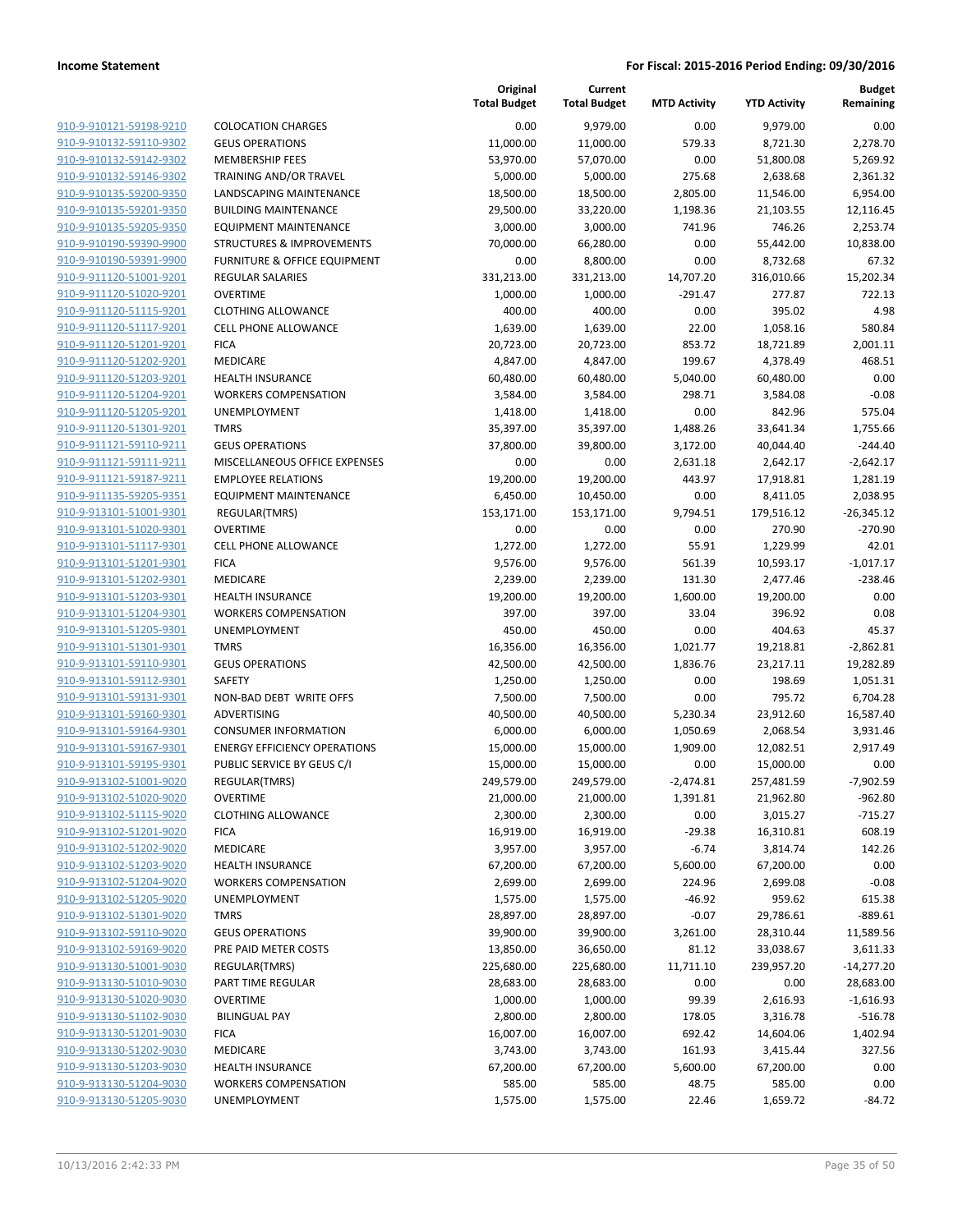| 910-9-913130-51301-9030        |
|--------------------------------|
| 910-9-913130-59110-9030        |
| <u>910-9-913130-59166-9030</u> |
| 910-9-913131-51001-9031        |
| 910-9-913131-51020-9031        |
| <u>910-9-913131-51102-9031</u> |
| <u>910-9-913131-51201-9031</u> |
| 910-9-913131-51202-9031        |
| 910-9-913131-51203-9031        |
| 910-9-913131-51204-9031        |
| 910-9-913131-51205-9031        |
| <u>910-9-913131-51301-9031</u> |
| 910-9-913131-59110-9031        |
| 910-9-913134-51001-9034        |
| 910-9-913134-51020-9034        |
| 910-9-913134-51201-9034        |
| 910-9-913134-51202-9034        |
| 910-9-913134-51203-9034        |
| 910-9-913134-51204-9034        |
| 910-9-913134-51205-9034        |
| 910-9-913134-51301-9034        |
| <u>910-9-913134-59110-9034</u> |
| 910-9-913135-51001-9035        |
| 910-9-913135-51020-9035        |
| 910-9-913135-51102-9035        |
| 910-9-913135-51201-9035        |
| 910-9-913135-51202-9035        |
| 910-9-913135-51203-9035        |
| 910-9-913135-51204-9035        |
| 910-9-913135-51205-9035        |
| 910-9-913135-51301-9035        |
| 910-9-913135-59110-9035        |
| 910-9-913135-59170-9035        |
| 910-9-913135-59172-9035        |
| 910-9-913135-59173-9035        |
| 910-9-913135-59174-9035        |
| 910-9-913135-59175-9035        |
| 910-9-913135-59179-9035        |
| 910-9-913136-51001-9036        |
| 910-9-913136-51020-9036        |
| 910-9-913136-51115-9036        |
| <u>910-9-913136-51201-9036</u> |
| <u>910-9-913136-51202-9036</u> |
| 910-9-913136-51203-9036        |
| 910-9-913136-51204-9036        |
| <u>910-9-913136-51205-9036</u> |
| 910-9-913136-51301-9036        |
| 910-9-913136-59110-9036        |
| <u>910-9-913136-59141-9036</u> |
| 910-9-913139-59780-9240        |
| <u>910-9-913139-59781-9250</u> |
| <u>910-9-913139-59902-9301</u> |
| <u>910-9-913139-59926-9301</u> |
| <u>910-9-913139-59927-9301</u> |
| 910-9-913139-59928-9301        |
| <u>910-9-913159-59200-9353</u> |
| <u>910-9-913159-59201-9353</u> |
| <u>910-9-913159-59205-9353</u> |
| <u>910-9-913190-59391-9900</u> |

|                                                    |                                                 | Original<br><b>Total Budget</b> | Current<br><b>Total Budget</b> | <b>MTD Activity</b> | <b>YTD Activity</b> | <b>Budget</b><br>Remaining |
|----------------------------------------------------|-------------------------------------------------|---------------------------------|--------------------------------|---------------------|---------------------|----------------------------|
| 910-9-913130-51301-9030                            | <b>TMRS</b>                                     | 24,302.00                       | 24,302.00                      | 1,235.20            | 26,051.86           | $-1,749.86$                |
| 910-9-913130-59110-9030                            | <b>GEUS OPERATIONS</b>                          | 38,000.00                       | 38,000.00                      | 924.54              | 25,010.52           | 12,989.48                  |
| 910-9-913130-59166-9030                            | LOW INCOME ASSISTANCE                           | 15,000.00                       | 15,000.00                      | 3,925.00            | 15,040.00           | $-40.00$                   |
| 910-9-913131-51001-9031                            | REGULAR(TMRS)                                   | 40,747.00                       | 40,747.00                      | 1,892.58            | 39,735.17           | 1,011.83                   |
| 910-9-913131-51020-9031                            | <b>OVERTIME</b>                                 | 100.00                          | 100.00                         | 0.00                | 313.90              | $-213.90$                  |
| 910-9-913131-51102-9031                            | <b>BILINGUAL PAY</b>                            | 600.00                          | 600.00                         | 26.37               | 580.05              | 19.95                      |
| 910-9-913131-51201-9031                            | <b>FICA</b>                                     | 2,569.00                        | 2,569.00                       | 118.98              | 2,518.96            | 50.04                      |
| 910-9-913131-51202-9031                            | MEDICARE                                        | 601.00                          | 601.00                         | 27.81               | 589.12              | 11.88                      |
| 910-9-913131-51203-9031                            | <b>HEALTH INSURANCE</b>                         | 9,600.00                        | 9,600.00                       | 800.00              | 9,600.00            | 0.00                       |
| 910-9-913131-51204-9031                            | <b>WORKERS COMPENSATION</b>                     | 106.00                          | 106.00                         | 8.79                | 105.92              | 0.08                       |
| 910-9-913131-51205-9031                            | UNEMPLOYMENT                                    | 225.00                          | 225.00                         | 0.00                | 134.68              | 90.32                      |
| 910-9-913131-51301-9031                            | <b>TMRS</b>                                     | 4,389.00                        | 4,389.00                       | 197.90              | 4,302.67            | 86.33                      |
| 910-9-913131-59110-9031                            | <b>GEUS OPERATIONS</b>                          | 11,200.00                       | 11,200.00                      | 721.03              | 9,872.80            | 1,327.20                   |
| 910-9-913134-51001-9034                            | REGULAR(TMRS)                                   | 122,990.00                      | 122,990.00                     | 19,648.11           | 108,451.86          | 14,538.14                  |
| 910-9-913134-51020-9034                            | <b>OVERTIME</b>                                 | 100.00                          | 100.00                         | 20.75               | 723.89              | $-623.89$                  |
| 910-9-913134-51201-9034                            | <b>FICA</b>                                     | 7,631.00                        | 7,631.00                       | 1,197.76            | 6,340.09            | 1,290.91                   |
| 910-9-913134-51202-9034                            | MEDICARE                                        | 1,784.00                        | 1,784.00                       | 279.99              | 1,482.66            | 301.34                     |
| 910-9-913134-51203-9034                            | <b>HEALTH INSURANCE</b>                         | 28,800.00                       | 28,800.00                      | 2,400.00            | 28,800.00           | 0.00                       |
| 910-9-913134-51204-9034                            | <b>WORKERS COMPENSATION</b>                     | 319.00                          | 319.00                         | 26.54               | 318.92              | 0.08                       |
| 910-9-913134-51205-9034                            | <b>UNEMPLOYMENT</b>                             | 675.00                          | 675.00                         | 67.50               | 409.36              | 265.64                     |
| 910-9-913134-51301-9034                            | <b>TMRS</b>                                     | 13,036.00                       | 13,036.00                      | 2,070.63            | 11,562.20           | 1,473.80                   |
| 910-9-913134-59110-9034                            | <b>GEUS OPERATIONS</b>                          | 112,395.00                      | 112,395.00                     | 10,726.16           | 89,060.60           | 23,334.40                  |
| 910-9-913135-51001-9035                            | REGULAR(TMRS)                                   | 142,334.00                      | 142,334.00                     | 6,407.53            | 131,968.49          | 10,365.51                  |
| 910-9-913135-51020-9035                            | <b>OVERTIME</b>                                 | 3,200.00                        | 3,200.00                       | 2.58                | 1,813.64            | 1.386.36                   |
| 910-9-913135-51102-9035                            | <b>BILINGUAL PAY</b>                            | 0.00                            | 0.00                           | 46.16               | 415.44              | $-415.44$                  |
| 910-9-913135-51201-9035                            | <b>FICA</b>                                     | 9,023.00                        | 9,023.00                       | 349.60              | 7,580.87            | 1,442.13                   |
| 910-9-913135-51202-9035                            | MEDICARE                                        | 2,110.00                        | 2,110.00                       | 81.76               | 1,772.96            | 337.04                     |
| 910-9-913135-51203-9035                            | <b>HEALTH INSURANCE</b>                         | 38,400.00                       | 38,400.00                      | 3,200.00            | 38,400.00           | 0.00                       |
| 910-9-913135-51204-9035                            | <b>WORKERS COMPENSATION</b>                     | 369.00                          | 369.00                         | 30.75               | 369.00              | 0.00                       |
| 910-9-913135-51205-9035                            | <b>UNEMPLOYMENT</b>                             | 900.00                          | 900.00                         | 0.00                | 595.18              | 304.82                     |
| 910-9-913135-51301-9035                            | <b>TMRS</b>                                     | 15,412.00                       | 15,412.00                      | 666.10              | 14,233.58           | 1,178.42                   |
| 910-9-913135-59110-9035                            | <b>GEUS OPERATIONS</b>                          | 41,950.00                       | 41,950.00                      | 4,113.34            | 25,745.73           | 16,204.27                  |
| 910-9-913135-59170-9035                            | <b>CREDIT CARD FEES</b>                         | 78,000.00                       | 78,000.00                      | 6,340.30            | 55,981.51           | 22,018.49                  |
| 910-9-913135-59172-9035                            | LOCKBOX OVER/SHORT                              | 500.00                          | 500.00                         | 0.00                | 0.00                | 500.00                     |
| 910-9-913135-59173-9035                            | <b>ONLINE PAYMENT OVER/SHORT</b>                | 500.00                          | 500.00                         | 0.00                | 1,431.09            | $-931.09$                  |
| 910-9-913135-59174-9035                            | <b>BANK RECS OVER/SHORT</b>                     | 100.00                          | 100.00                         | 503.80              | 8,228.17            | $-8,128.17$                |
| 910-9-913135-59175-9035                            | <b>CASHIERS OVER/SHORT</b>                      | 500.00                          | 500.00                         | 106.14              | 345.04              | 154.96                     |
| 910-9-913135-59179-9035                            | <b>AMPY OVER/SHORT</b>                          | 100.00                          | 100.00                         | 0.00                | 0.00                | 100.00                     |
| 910-9-913136-51001-9036                            | REGULAR(TMRS)                                   | 29,370.00                       | 29,370.00                      | 1,335.31            | 28,436.13           | 933.87                     |
| 910-9-913136-51020-9036                            | <b>OVERTIME</b>                                 | 500.00                          | 500.00                         | 0.00                | 0.00                | 500.00                     |
| 910-9-913136-51115-9036                            | <b>CLOTHING ALLOWANCE</b>                       | 250.00                          | 250.00                         | 0.00                | 219.72              | 30.28                      |
| 910-9-913136-51201-9036                            | <b>FICA</b>                                     | 1,868.00                        | 1,868.00                       | 69.94               | 1,511.51            | 356.49                     |
| 910-9-913136-51202-9036                            | MEDICARE                                        | 437.00                          | 437.00                         | 16.36               | 353.52              | 83.48                      |
| 910-9-913136-51203-9036                            | <b>HEALTH INSURANCE</b>                         | 9,600.00                        | 9,600.00                       | 800.00              | 9,600.00            | 0.00                       |
| 910-9-913136-51204-9036                            | <b>WORKERS COMPENSATION</b>                     | 841.00                          | 841.00                         | 70.04               | 840.92              | 0.08                       |
| 910-9-913136-51205-9036                            | <b>UNEMPLOYMENT</b>                             | 225.00                          | 225.00                         | 0.00                | 134.68              | 90.32                      |
| 910-9-913136-51301-9036                            | <b>TMRS</b>                                     | 3,189.00                        | 3,189.00                       | 137.71              | 3,025.67            | 163.33                     |
| 910-9-913136-59110-9036                            | <b>GEUS OPERATIONS</b>                          | 23,500.00                       | 23,500.00                      | 844.22              | 11,534.28           | 11,965.72                  |
| 910-9-913136-59141-9036                            | UTILITY BILLS                                   | 54,000.00                       | 54,000.00                      | 4,115.05            | 47,630.44           | 6,369.56                   |
| 910-9-913139-59780-9240                            | PROPERTY INSURANCE                              | 4,000.00                        | 12,340.00                      | -8,656.68           | 3,680.05            | 8,659.95                   |
| 910-9-913139-59781-9250                            |                                                 |                                 | 7,700.00                       |                     |                     | 1,336.84                   |
| 910-9-913139-59902-9301                            | LIABILITY INSURANCE                             | 7,200.00                        |                                | $-1,322.27$         | 6,363.16            |                            |
|                                                    | XFER to COG - ADMIN EXPENSES                    | 86,942.00                       | 86,942.00                      | 7,245.21            | 86,942.08           | $-0.08$                    |
| 910-9-913139-59926-9301<br>910-9-913139-59927-9301 | XFER to COG - GARAGE<br>XFER to COG - INSURANCE | 7,949.00                        | 7,949.00                       | 662.46              | 7,949.08            | $-0.08$<br>$-0.08$         |
|                                                    |                                                 | 6,461.00                        | 6,461.00                       | 538.46              | 6,461.08            |                            |
| 910-9-913139-59928-9301                            | XFER to COG - IT                                | 125,282.00                      | 125,282.00                     | 10,440.21           | 125,282.08          | $-0.08$                    |
| 910-9-913159-59200-9353                            | LANDSCAPING MAINTENANCE                         | 3,000.00                        | 3,000.00                       | 430.00              | 2,365.00            | 635.00                     |
| 910-9-913159-59201-9353                            | <b>BUILDINGS MAINTNANCE</b>                     | 25,350.00                       | 55,350.00                      | 30,280.92           | 43,339.92           | 12,010.08                  |
| 910-9-913159-59205-9353                            | <b>EQUIPMENT MAINTENANCE</b>                    | 32,600.00                       | 32,600.00                      | 787.80              | 29,451.90           | 3,148.10                   |
| 910-9-913190-59391-9900                            | FURNITURE & OFFICE EQUIPMENT                    | 16,800.00                       | 16,800.00                      | 0.00                | 8,134.27            | 8,665.73                   |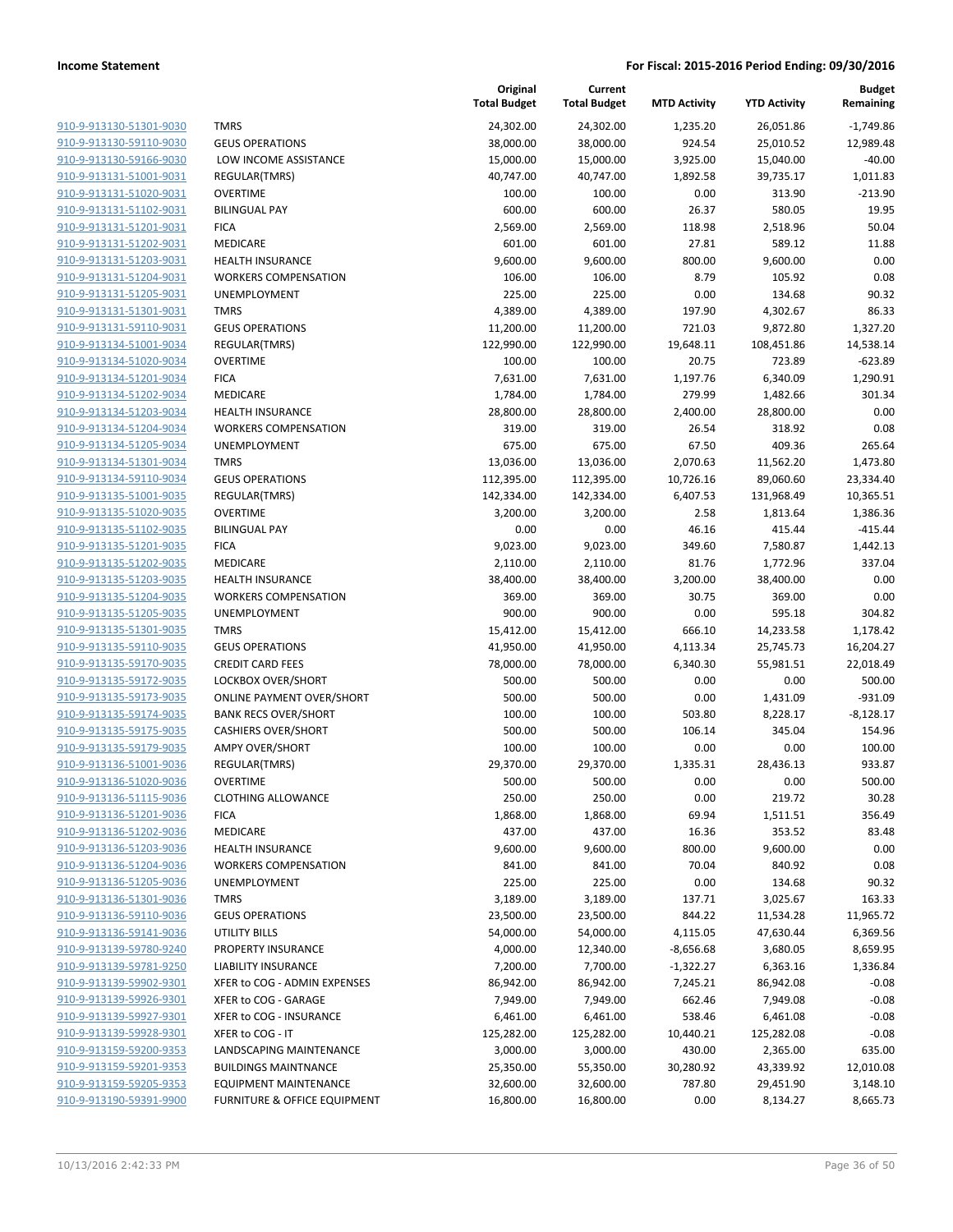|                                                    |                                                        | Original<br><b>Total Budget</b> | Current<br><b>Total Budget</b> | <b>MTD Activity</b> | <b>YTD Activity</b>  | Budget<br>Remaining |
|----------------------------------------------------|--------------------------------------------------------|---------------------------------|--------------------------------|---------------------|----------------------|---------------------|
| 910-9-913190-59392-9900                            | <b>TRANSPORTATION EQUIPMENT</b>                        | 20,000.00                       | 20,000.00                      | 0.00                | 19,404.00            | 596.00              |
| 910-9-930000-59060-5650                            | <b>TRANSMISSION COSTS</b>                              | 1,100,000.00                    | 1,100,000.00                   | 116,129.68          | 1,086,093.20         | 13,906.80           |
| 910-9-930000-59110-5600                            | <b>GEUS OPERATIONS</b>                                 | 91,000.00                       | 91,000.00                      | 12,238.37           | 79,454.37            | 11,545.63           |
| 910-9-930161-51001-5610                            | <b>REGULAR SALARIES</b>                                | 207,567.00                      | 207,567.00                     | 8,875.40            | 185,323.50           | 22,243.50           |
| 910-9-930161-51020-5610                            | <b>OVERTIME</b>                                        | 25,000.00                       | 25,000.00                      | 1,376.42            | 29,686.39            | $-4,686.39$         |
| 910-9-930161-51116-5610                            | CAR ALLOWANCE                                          | 3,000.00                        | 3,000.00                       | 131.86              | 2,900.98             | 99.02               |
| 910-9-930161-51117-5610                            | CELL PHONE ALLOWANCE                                   | 648.00                          | 648.00                         | 28.48               | 626.56               | 21.44               |
| 910-9-930161-51201-5610                            | <b>FICA</b>                                            | 14,645.00                       | 14,645.00                      | 645.21              | 13,397.49            | 1,247.51            |
| 910-9-930161-51202-5610                            | MEDICARE                                               | 3,425.00                        | 3,425.00                       | 150.89              | 3,133.29             | 291.71              |
| 910-9-930161-51203-5610                            | <b>HEALTH INSURANCE</b>                                | 32,400.00                       | 32,400.00                      | 2,700.00            | 32,400.00            | 0.00                |
| 910-9-930161-51204-5610                            | <b>WORKERS COMPENSATION</b>                            | 538.00                          | 538.00                         | 44.79               | 537.92               | 0.08                |
| 910-9-930161-51205-5610                            | UNEMPLOYMENT                                           | 759.00                          | 759.00                         | 0.00                | 560.47               | 198.53              |
| 910-9-930161-51301-5610                            | <b>TMRS</b>                                            | 25,015.00                       | 25,015.00                      | 1,074.56            | 23,992.25            | 1,022.75            |
| 910-9-930161-59110-5610                            | <b>GEUS OPERATIONS</b>                                 | 23,500.00                       | 17,500.00                      | 1,352.02            | 18,123.95            | $-623.95$           |
| 910-9-930161-59146-5610                            | TRAINING AND/OR TRAVEL                                 | 32,000.00                       | 29,000.00                      | 1,007.51            | 28,744.67            | 255.33              |
| 910-9-930181-51001-5810                            | REGULAR SALARIES                                       | 126,676.00                      | 126,676.00                     | 5,180.72            | 107,596.60           | 19,079.40           |
| 910-9-930181-51020-5810                            | <b>OVERTIME</b>                                        | 24,000.00                       | 24,000.00                      | 1,382.42            | 29,853.88            | $-5,853.88$         |
| 910-9-930181-51117-5810                            | <b>CELL PHONE ALLOWANCE</b>                            | 216.00                          | 216.00                         | 9.49                | 208.69               | 7.31                |
| 910-9-930181-51201-5810                            | <b>FICA</b>                                            | 9,355.00                        | 9,355.00                       | 407.51              | 8,564.28             | 790.72              |
| 910-9-930181-51202-5810                            | MEDICARE                                               | 2,188.00                        | 2,188.00                       | 95.30               | 2,002.93             | 185.07              |
| 910-9-930181-51203-5810                            | <b>HEALTH INSURANCE</b>                                | 22,800.00                       | 22,800.00                      | 1,900.00            | 22,800.00            | 0.00                |
| 910-9-930181-51204-5810                            | <b>WORKERS COMPENSATION</b>                            | 328.00                          | 328.00                         | 27.29               | 327.92               | 0.08                |
| 910-9-930181-51205-5810                            | <b>UNEMPLOYMENT</b>                                    | 534.00                          | 534.00                         | 0.00                | 387.93               | 146.07              |
| 910-9-930181-51301-5810                            | <b>TMRS</b>                                            | 15,979.00                       | 15,979.00                      | 678.60              | 14,626.75            | 1,352.25            |
| 910-9-930181-59110-5810                            | <b>GEUS OPERATIONS</b>                                 | 12,500.00                       | 15,500.00                      | 824.76              | 14,252.24            | 1,247.76            |
| 910-9-930190-59391-9900                            | <b>FURNITURE &amp; OFFICE EQUIP</b>                    | 0.00                            | 6,000.00                       | 0.00                | 5,857.41             | 142.59              |
| 910-9-931080-51001-5800                            | <b>REGULAR SALARIES</b>                                | 486,466.00                      | 486,466.00                     | 21,016.73           | 456,195.91           | 30,270.09           |
| 910-9-931080-51011-5800                            | PART TIME TEMPORARY                                    | 34,611.00                       | 34,611.00                      | 0.00                | 0.00                 | 34,611.00           |
| 910-9-931080-51020-5800                            | <b>OVERTIME</b>                                        | 500.00                          | 500.00                         | 0.00                | 0.00                 | 500.00              |
| 910-9-931080-51115-5800                            | <b>CLOTHING ALLOWANCE</b>                              | 550.00                          | 550.00                         | 0.00                | 370.53               | 179.47              |
| 910-9-931080-51116-5800                            | CAR ALLOWANCE                                          | 7,900.00                        | 7,900.00                       | 171.43              | 3,771.43             | 4,128.57            |
| 910-9-931080-51117-5800                            | CELL PHONE ALLOWANCE                                   | 2,594.00                        | 2,594.00                       | 150.94              | 3,237.72             | $-643.72$           |
| 910-9-931080-51201-5800                            | <b>FICA</b>                                            | 31,619.00                       | 31,619.00                      | 1,239.67            | 26,834.26            | 4,784.74            |
| 910-9-931080-51202-5800<br>910-9-931080-51203-5800 | MEDICARE                                               | 7,723.00                        | 7,723.00                       | 289.93              | 6,428.66             | 1,294.34            |
| 910-9-931080-51204-5800                            | <b>HEALTH INSURANCE</b><br><b>WORKERS COMPENSATION</b> | 51,840.00<br>1,589.00           | 51,840.00                      | 4,320.00<br>132.46  | 51,840.00            | 0.00<br>$-0.08$     |
| 910-9-931080-51205-5800                            | UNEMPLOYMENT                                           | 1,215.00                        | 1,589.00<br>1,215.00           | 0.00                | 1,589.08<br>1,239.19 | $-24.19$            |
| 910-9-931080-51301-5800                            | <b>TMRS</b>                                            | 52,739.00                       | 52,739.00                      | 2,024.00            | 45,656.85            | 7,082.15            |
| 910-9-931080-59110-5800                            | <b>GEUS OPERATIONS</b>                                 | 30,300.00                       | 30,300.00                      | 2,309.49            | 29,864.10            | 435.90              |
| 910-9-931080-59205-5800                            | EQUIPMENT MAINTENANCE                                  | 5,700.00                        | 5,700.00                       | 5.35                | 4,534.95             | 1,165.05            |
| 910-9-931088-51001-5880                            | REGULAR SALARIES                                       | 76,378.00                       | 76,378.00                      | 3,552.91            | 73,997.71            | 2,380.29            |
| 910-9-931088-51201-5880                            | <b>FICA</b>                                            | 4,735.00                        | 4,735.00                       | 204.74              | 4,112.13             | 622.87              |
| 910-9-931088-51202-5880                            | MEDICARE                                               | 1,107.00                        | 1,107.00                       | 47.88               | 961.67               | 145.33              |
| 910-9-931088-51203-5880                            | <b>HEALTH INSURANCE</b>                                | 19,200.00                       | 19,200.00                      | 1,600.00            | 19,200.00            | 0.00                |
| 910-9-931088-51204-5880                            | <b>WORKERS COMPENSATION</b>                            | 198.00                          | 198.00                         | 16.50               | 198.00               | 0.00                |
| 910-9-931088-51205-5880                            | <b>UNEMPLOYMENT</b>                                    | 450.00                          | 450.00                         | 0.00                | 270.10               | 179.90              |
| 910-9-931088-51301-5880                            | <b>TMRS</b>                                            | 8,088.00                        | 8,088.00                       | 366.48              | 7,836.94             | 251.06              |
| 910-9-931088-59110-5880                            | <b>GEUS OPERATIONS</b>                                 | 4,900.00                        | 4,900.00                       | 86.90               | 1,551.06             | 3,348.94            |
| 910-9-931092-51001-9202                            | REGULAR SALARIES                                       | 94,020.00                       | 94,020.00                      | 4,385.01            | 90,793.63            | 3,226.37            |
| 910-9-931092-51117-9202                            | CELL PHONE ALLOWANCE                                   | 1,632.00                        | 1,632.00                       | 71.74               | 1,578.22             | 53.78               |
| 910-9-931092-51201-9202                            | <b>FICA</b>                                            | 5,930.00                        | 5,930.00                       | 252.88              | 5,475.11             | 454.89              |
| 910-9-931092-51202-9202                            | MEDICARE                                               | 1,387.00                        | 1,387.00                       | 59.14               | 1,280.40             | 106.60              |
| 910-9-931092-51203-9202                            | <b>HEALTH INSURANCE</b>                                | 16,320.00                       | 16,320.00                      | 1,360.00            | 16,320.00            | 0.00                |
| 910-9-931092-51204-9202                            | <b>WORKERS COMPENSATION</b>                            | 244.00                          | 244.00                         | 20.29               | 243.92               | 0.08                |
| 910-9-931092-51205-9202                            | <b>UNEMPLOYMENT</b>                                    | 383.00                          | 383.00                         | 0.00                | 233.85               | 149.15              |
| 910-9-931092-51301-9202                            | <b>TMRS</b>                                            | 10,130.00                       | 10,130.00                      | 460.04              | 9,782.84             | 347.16              |
| 910-9-931092-59110-9212                            | <b>GEUS OPERATIONS</b>                                 | 9,000.00                        | 16,400.00                      | 1,591.82            | 16,597.79            | $-197.79$           |
| 910-9-931092-59130-9212                            | PHONE MANAGEMENT SERVICE                               | 66,900.00                       | 61,900.00                      | 5,560.00            | 56,737.71            | 5,162.29            |
| 910-9-931093-59205-9352                            | EQUIPMENT MAINTENANCE - IT                             | 11,000.00                       | 8,600.00                       | 21.99               | 6,911.94             | 1,688.06            |
|                                                    |                                                        |                                 |                                |                     |                      |                     |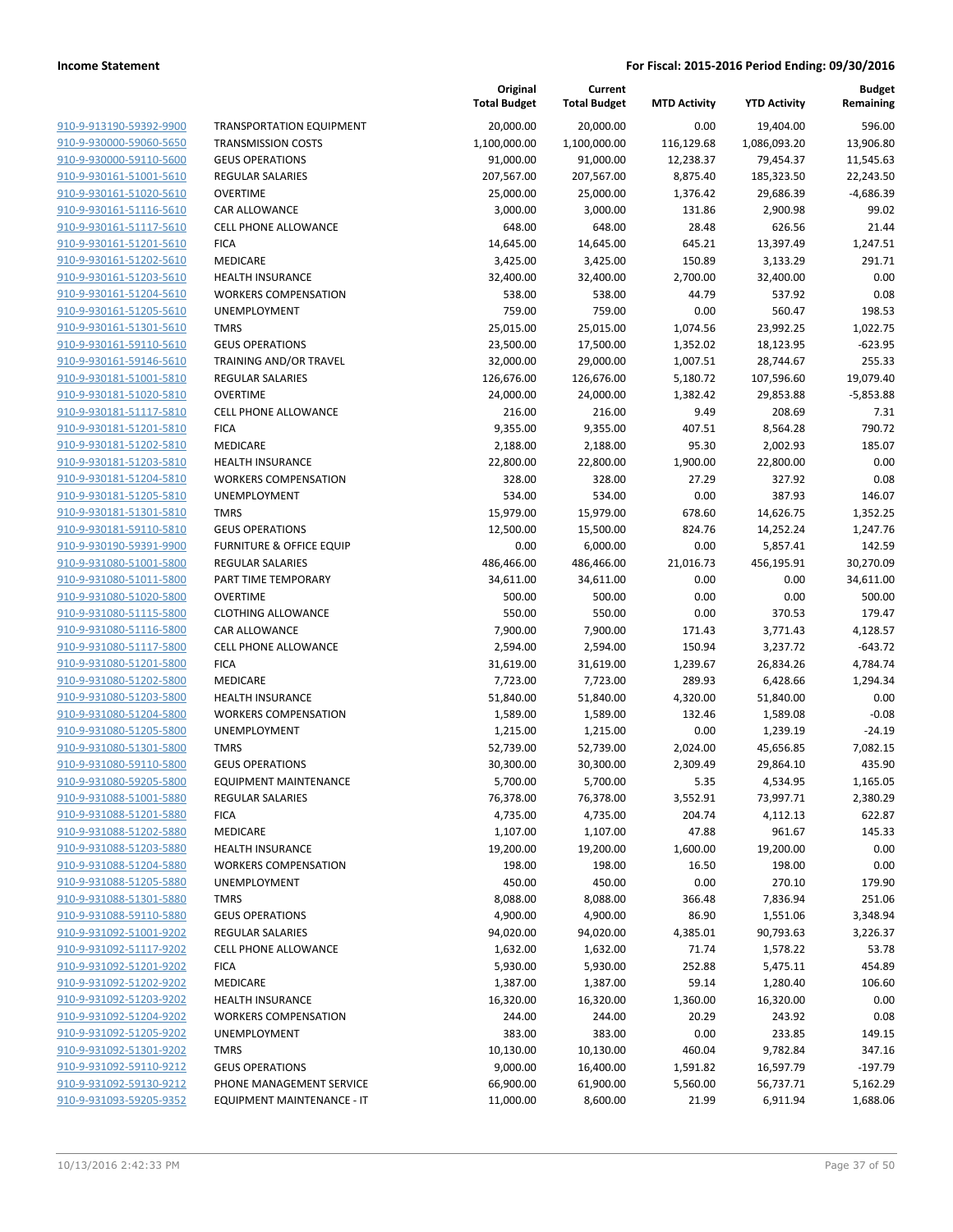| 910-9-931099-59391-9900        |
|--------------------------------|
| 910-9-931099-59392-9900        |
| 910-9-931462-51001-5620        |
| 910-9-931462-51115-5620        |
| 910-9-931462-51117-5620        |
| 910-9-931462-51201-5620        |
| 910-9-931462-51202-5620        |
| 910-9-931462-51203-5620        |
|                                |
| 910-9-931462-51204-5620        |
| <u>910-9-931462-51205-5620</u> |
| 910-9-931462-51301-5620        |
| 910-9-931462-59110-5620        |
| 910-9-931462-59198-5620        |
| <u>910-9-931462-59199-5620</u> |
| <u>910-9-931470-51001-5700</u> |
| 910-9-931470-51020-5700        |
| 910-9-931470-51115-5700        |
| 910-9-931470-51117-5700        |
| 910-9-931470-51201-5700        |
| 910-9-931470-51202-5700        |
| 910-9-931470-51203-5700        |
| 910-9-931470-51204-5700        |
| 910-9-931470-51205-5700        |
|                                |
| 910-9-931470-51301-5700        |
| 910-9-931470-59205-5700        |
| 910-9-931470-59253-5700        |
| 910-9-931490-59353-9900        |
| 910-9-931491-51001-9911        |
| <u>910-9-931491-51020-9911</u> |
| 910-9-931491-51201-9911        |
| 910-9-931491-51202-9911        |
| 910-9-931491-51301-9911        |
| 910-9-931528-51001-5820        |
| 910-9-931528-51115-5820        |
| 910-9-931528-51117-5820        |
| 910-9-931528-51201-5820        |
| 910-9-931528-51202-5820        |
| 910-9-931528-51203-5820        |
| 910-9-931528-51204-5820        |
| 910-9-931528-51205-5820        |
| 910-9-931528-51301-5820        |
|                                |
| 910-9-931528-59110-5820        |
| 910-9-931529-51001-5920        |
| 910-9-931529-51020-5920        |
| <u>910-9-931529-51115-5920</u> |
| <u>910-9-931529-51117-5920</u> |
| 910-9-931529-51201-5920        |
| 910-9-931529-51202-5920        |
| <u>910-9-931529-51203-5920</u> |
| <u>910-9-931529-51204-5920</u> |
| <u>910-9-931529-51205-5920</u> |
| 910-9-931529-51301-5920        |
| 910-9-931529-59205-5920        |
| <u>910-9-931529-59262-5920</u> |
| 910-9-931590-59362-9900        |
| <u>910-9-931591-51001-9912</u> |
| <u>910-9-931591-51201-9912</u> |
| 910-9-931591-51202-9912        |
|                                |
| <u>910-9-931591-51301-9912</u> |

|                         |                                         | Original<br><b>Total Budget</b> | Current<br><b>Total Budget</b> | <b>MTD Activity</b> | <b>YTD Activity</b> | <b>Budget</b><br>Remaining |
|-------------------------|-----------------------------------------|---------------------------------|--------------------------------|---------------------|---------------------|----------------------------|
| 910-9-931099-59391-9900 | <b>FURNITURE &amp; OFFICE EQUIPMENT</b> | 10,000.00                       | 13,200.00                      | 0.00                | 13,120.79           | 79.21                      |
| 910-9-931099-59392-9900 | <b>TRANSPORTATION EQUIPMENT</b>         | 28,500.00                       | 28,500.00                      | 0.00                | 27,338.62           | 1,161.38                   |
| 910-9-931462-51001-5620 | <b>REGULAR SALARIES</b>                 | 57,438.00                       | 57,438.00                      | 2,736.11            | 56,461.99           | 976.01                     |
| 910-9-931462-51115-5620 | <b>CLOTHING ALLOWANCE</b>               | 150.00                          | 150.00                         | 0.00                | 119.41              | 30.59                      |
| 910-9-931462-51117-5620 | <b>CELL PHONE ALLOWANCE</b>             | 480.00                          | 480.00                         | 21.10               | 464.14              | 15.86                      |
| 910-9-931462-51201-5620 | <b>FICA</b>                             | 3,600.00                        | 3,600.00                       | 150.47              | 3,118.83            | 481.17                     |
| 910-9-931462-51202-5620 | MEDICARE                                | 842.00                          | 842.00                         | 35.19               | 729.45              | 112.55                     |
| 910-9-931462-51203-5620 | <b>HEALTH INSURANCE</b>                 | 4,800.00                        | 4,800.00                       | 400.00              | 4,800.00            | 0.00                       |
| 910-9-931462-51204-5620 | <b>WORKERS COMPENSATION</b>             | 717.00                          | 717.00                         | 59.75               | 717.00              | 0.00                       |
| 910-9-931462-51205-5620 | UNEMPLOYMENT                            | 113.00                          | 113.00                         | 0.00                | 68.31               | 44.69                      |
| 910-9-931462-51301-5620 | <b>TMRS</b>                             | 6,149.00                        | 6,149.00                       | 284.53              | 6,035.39            | 113.61                     |
| 910-9-931462-59110-5620 | <b>GEUS OPERATIONS</b>                  | 15,420.00                       | 13,620.00                      | 534.34              | 13,968.61           | $-348.61$                  |
| 910-9-931462-59198-5620 | <b>COLOCATION CHARGES</b>               | 9,979.00                        | 9,979.00                       | 0.00                | 9,979.00            | 0.00                       |
| 910-9-931462-59199-5620 | <b>LEASE OF DARK FIBER</b>              | 206,520.00                      | 206,520.00                     | 0.00                | 206,520.00          | 0.00                       |
| 910-9-931470-51001-5700 | REGULAR SALARIES                        | 68,016.00                       | 68,016.00                      | 3,265.37            | 64,550.18           | 3,465.82                   |
| 910-9-931470-51020-5700 | <b>OVERTIME</b>                         | 3,200.00                        | 3,200.00                       | 162.18              | 2,436.55            | 763.45                     |
| 910-9-931470-51115-5700 | <b>CLOTHING ALLOWANCE</b>               | 500.00                          | 500.00                         | 0.00                | 494.91              | 5.09                       |
| 910-9-931470-51117-5700 | <b>CELL PHONE ALLOWANCE</b>             | 432.00                          | 432.00                         | 18.99               | 409.56              | 22.44                      |
| 910-9-931470-51201-5700 | <b>FICA</b>                             | 4,473.00                        | 4,473.00                       | 193.06              | 3,766.22            | 706.78                     |
| 910-9-931470-51202-5700 | MEDICARE                                | 1,046.00                        | 1,046.00                       | 45.15               | 880.82              | 165.18                     |
| 910-9-931470-51203-5700 | <b>HEALTH INSURANCE</b>                 | 9,600.00                        | 9,600.00                       | 800.00              | 9,600.00            | 0.00                       |
| 910-9-931470-51204-5700 | <b>WORKERS COMPENSATION</b>             | 835.00                          | 835.00                         | 69.54               | 834.92              | 0.08                       |
| 910-9-931470-51205-5700 | UNEMPLOYMENT                            | 225.00                          | 225.00                         | 0.00                | 137.67              | 87.33                      |
| 910-9-931470-51301-5700 | <b>TMRS</b>                             | 7,641.00                        | 7,641.00                       | 356.12              | 7,138.24            | 502.76                     |
| 910-9-931470-59205-5700 | <b>EQUIPMENT MAINTENANCE</b>            | 2,800.00                        | 4,600.00                       | 18.99               | 4,603.29            | $-3.29$                    |
| 910-9-931470-59253-5700 | TRANSMISSION SUBSTATION MAINT           | 32,400.00                       | 54,400.00                      | 27,496.14           | 64,839.76           | $-10,439.76$               |
| 910-9-931490-59353-9900 | <b>TRANSMISSION SUBSTATIONS</b>         | 138,800.00                      | 143,789.00                     | 11,934.41           | 117,486.20          | 26,302.80                  |
| 910-9-931491-51001-9911 | <b>REGULAR SALARIES</b>                 | 2,000.00                        | 2,000.00                       | 0.00                | 2,240.00            | $-240.00$                  |
| 910-9-931491-51020-9911 | <b>OVERTIME</b>                         | 0.00                            | 0.00                           | 0.00                | 126.87              | $-126.87$                  |
| 910-9-931491-51201-9911 | <b>FICA</b>                             | 124.00                          | 124.00                         | 0.00                | 142.09              | $-18.09$                   |
| 910-9-931491-51202-9911 | MEDICARE                                | 29.00                           | 29.00                          | 0.00                | 33.23               | $-4.23$                    |
| 910-9-931491-51301-9911 | <b>TMRS</b>                             | 212.00                          | 212.00                         | 0.00                | 250.74              | $-38.74$                   |
| 910-9-931528-51001-5820 | <b>REGULAR SALARIES</b>                 | 57,438.00                       | 57,438.00                      | 2,736.11            | 56,461.98           | 976.02                     |
| 910-9-931528-51115-5820 | <b>CLOTHING ALLOWANCE</b>               | 150.00                          | 150.00                         | 0.00                | 119.41              | 30.59                      |
| 910-9-931528-51117-5820 | <b>CELL PHONE ALLOWANCE</b>             | 480.00                          | 480.00                         | 21.10               | 464.14              | 15.86                      |
| 910-9-931528-51201-5820 | <b>FICA</b>                             | 3,600.00                        | 3,600.00                       | 170.94              | 3,533.59            | 66.41                      |
| 910-9-931528-51202-5820 | MEDICARE                                | 842.00                          | 842.00                         | 39.99               | 826.46              | 15.54                      |
| 910-9-931528-51203-5820 | <b>HEALTH INSURANCE</b>                 | 4,800.00                        | 4,800.00                       | 400.00              | 4,800.00            | 0.00                       |
| 910-9-931528-51204-5820 | <b>WORKERS COMPENSATION</b>             | 717.00                          | 717.00                         | 59.75               | 717.00              | 0.00                       |
| 910-9-931528-51205-5820 | UNEMPLOYMENT                            | 113.00                          | 113.00                         | 0.00                | 66.51               | 46.49                      |
| 910-9-931528-51301-5820 | <b>TMRS</b>                             | 6,149.00                        | 6,149.00                       | 284.53              | 6,035.39            | 113.61                     |
| 910-9-931528-59110-5820 | <b>GEUS OPERATIONS</b>                  | 18,700.00                       | 18,700.00                      | 241.70              | 18,140.28           | 559.72                     |
| 910-9-931529-51001-5920 | <b>REGULAR SALARIES</b>                 | 68,016.00                       | 68,016.00                      | 3,265.37            | 64,550.18           | 3,465.82                   |
| 910-9-931529-51020-5920 | <b>OVERTIME</b>                         | 3,200.00                        | 3,200.00                       | 162.18              | 2,436.55            | 763.45                     |
| 910-9-931529-51115-5920 | <b>CLOTHING ALLOWANCE</b>               | 500.00                          | 500.00                         | 0.00                | 490.91              | 9.09                       |
| 910-9-931529-51117-5920 | <b>CELL PHONE ALLOWANCE</b>             | 432.00                          | 432.00                         | 18.97               | 425.68              | 6.32                       |
| 910-9-931529-51201-5920 | <b>FICA</b>                             | 4,473.00                        | 4,473.00                       | 213.68              | 4,178.54            | 294.46                     |
| 910-9-931529-51202-5920 | MEDICARE                                | 1,046.00                        | 1,046.00                       | 49.98               | 977.22              | 68.78                      |
| 910-9-931529-51203-5920 | <b>HEALTH INSURANCE</b>                 | 9,600.00                        | 9,600.00                       | 800.00              | 9,600.00            | 0.00                       |
| 910-9-931529-51204-5920 | <b>WORKERS COMPENSATION</b>             | 835.00                          | 835.00                         | 69.54               | 834.92              | 0.08                       |
| 910-9-931529-51205-5920 | UNEMPLOYMENT                            | 225.00                          | 225.00                         | 0.00                | 131.98              | 93.02                      |
| 910-9-931529-51301-5920 | <b>TMRS</b>                             | 7,641.00                        | 7,641.00                       | 356.12              | 7,138.20            | 502.80                     |
| 910-9-931529-59205-5920 | <b>EQUIPMENT MAINTENANCE</b>            | 6,500.00                        | 6,500.00                       | 78.88               | 5,911.35            | 588.65                     |
| 910-9-931529-59262-5920 | DISTRIBUTION SUBSTATION MAINTENANCE     | 28,000.00                       | 34,000.00                      | 3,250.00            | 35,272.76           | $-1,272.76$                |
| 910-9-931590-59362-9900 | <b>DISTRIBUTION SUBSTATIONS</b>         | 43,000.00                       | 30,011.00                      | 0.00                | 25,950.00           | 4,061.00                   |
| 910-9-931591-51001-9912 | <b>REGULAR SALARIES</b>                 | 2,000.00                        | 2,000.00                       | 0.00                | 0.00                | 2,000.00                   |
| 910-9-931591-51201-9912 | <b>FICA</b>                             | 124.00                          | 124.00                         | 0.00                | 0.00                | 124.00                     |
| 910-9-931591-51202-9912 | MEDICARE                                | 29.00                           | 29.00                          | 0.00                | 0.00                | 29.00                      |
| 910-9-931591-51301-9912 | <b>TMRS</b>                             | 212.00                          | 212.00                         | 0.00                | 0.00                | 212.00                     |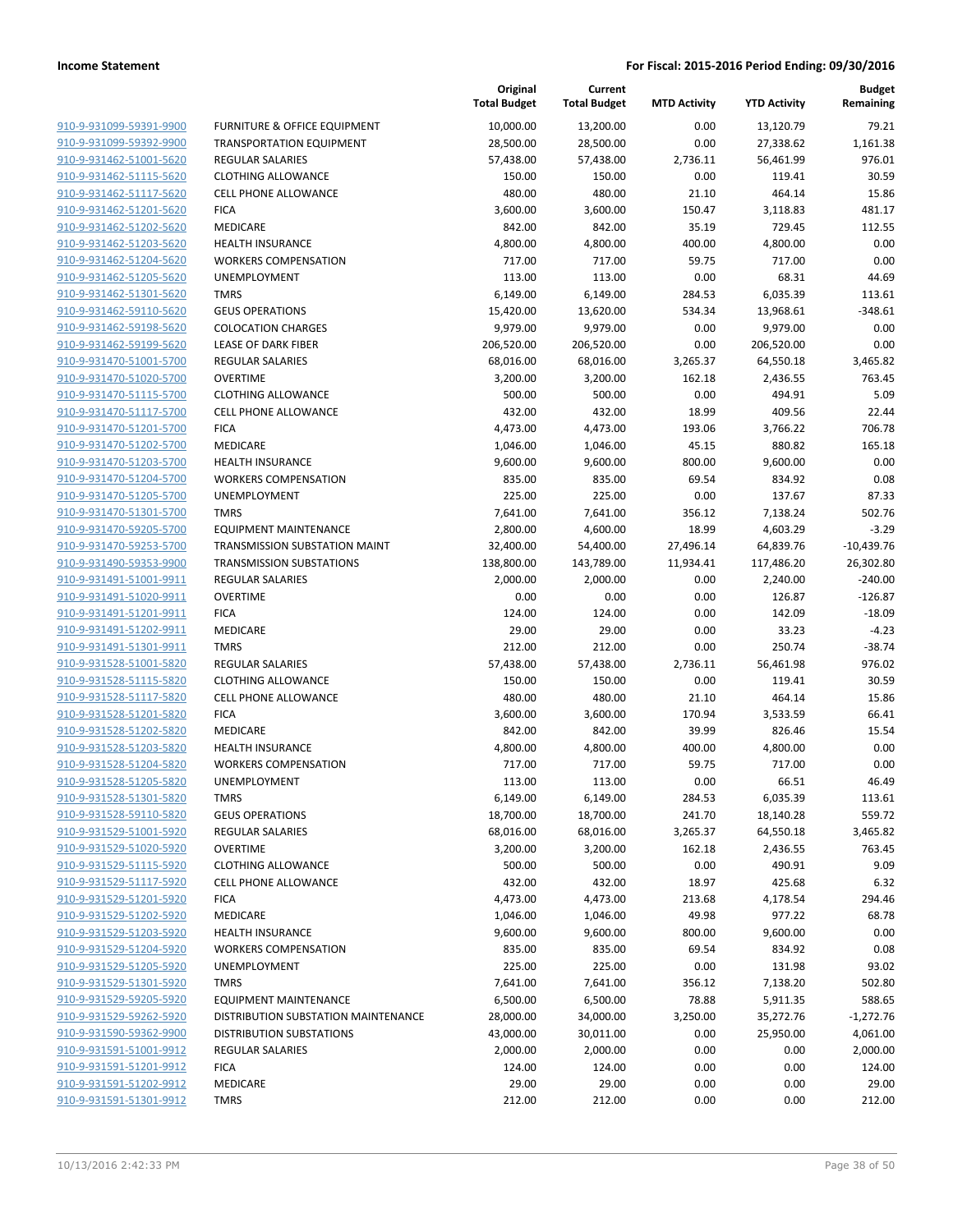| 910-9-932467-51001-5671                            | <b>REGUI</b>        |
|----------------------------------------------------|---------------------|
| 910-9-932467-51011-5670                            | PART <sup>'</sup>   |
| 910-9-932467-51020-5671                            | OVER <sup>-</sup>   |
| 910-9-932467-51115-5671                            | <b>CLOTH</b>        |
| 910-9-932467-51201-5671                            | FICA                |
| 910-9-932467-51202-5671                            | <b>MEDI</b>         |
| 910-9-932467-51203-5671                            | <b>HEALT</b>        |
| 910-9-932467-51204-5671                            | WORK                |
| 910-9-932467-51205-5671                            | <b>UNEM</b>         |
| 910-9-932467-51301-5671                            | TMRS                |
| 910-9-932467-59110-5671                            | GEUS                |
| 910-9-932474-51001-5740                            | <b>REGUI</b>        |
| 910-9-932474-51020-5740                            | OVER <sup>-</sup>   |
| 910-9-932474-51115-5740                            | <b>CLOTH</b>        |
| 910-9-932474-51201-5740                            | FICA                |
| 910-9-932474-51202-5740                            | <b>MEDI</b>         |
| 910-9-932474-51203-5740                            | <b>HEALT</b>        |
| 910-9-932474-51204-5740                            | WORK                |
| 910-9-932474-51205-5740                            | <b>UNEM</b>         |
| 910-9-932474-51301-5740                            | TMRS                |
| 910-9-932474-59257-5740                            | TRAN:               |
| 910-9-932490-59356-9900                            | <b>GEUS</b>         |
| 910-9-932491-51001-9913                            | <b>REGUI</b>        |
| 910-9-932491-51201-9913                            | FICA                |
| 910-9-932491-51202-9913                            | <b>MEDI</b>         |
| 910-9-932491-51301-9913                            | <b>TMRS</b>         |
| 910-9-932500-51001-5801                            | <b>REGUI</b>        |
| 910-9-932500-51115-5801                            | <b>CLOTH</b>        |
| 910-9-932500-51117-5801                            | CELL F              |
| 910-9-932500-51201-5801                            | FICA                |
| 910-9-932500-51202-5801                            | <b>MEDI</b>         |
| 910-9-932500-51203-5801                            | <b>HEALT</b>        |
| 910-9-932500-51204-5801                            | WORK                |
| 910-9-932500-51205-5801<br>910-9-932500-51301-5801 | <b>UNEM</b><br>TMRS |
| 910-9-932500-59110-5801                            | <b>GEUS</b>         |
| 910-9-932500-59112-5801                            | SAFET               |
| 910-9-932500-59146-5801                            | <b>TRAIN</b>        |
| 910-9-932503-51001-5830                            | <b>REGUI</b>        |
| 910-9-932503-51020-5830                            | OVER <sup>-</sup>   |
| 910-9-932503-51115-5830                            | <b>CLOTH</b>        |
| 910-9-932503-51117-5830                            | CELL F              |
| 910-9-932503-51201-5830                            | FICA                |
| 910-9-932503-51202-5830                            | <b>MEDI</b>         |
| 910-9-932503-51203-5830                            | <b>HEAL1</b>        |
| 910-9-932503-51204-5830                            | WORK                |
| 910-9-932503-51205-5830                            | <b>UNEM</b>         |
| 910-9-932503-51301-5830                            | <b>TMRS</b>         |
| 910-9-932503-59110-5830                            | GEUS                |
| 910-9-932504-51001-5840                            | REGUI               |
| 910-9-932504-51020-5840                            | OVER <sup>-</sup>   |
| 910-9-932504-51115-5840                            | <b>CLOTH</b>        |
| 910-9-932504-51117-5840                            | CELL F              |
| 910-9-932504-51201-5840                            | <b>FICA</b>         |
| 910-9-932504-51202-5840                            | MEDI                |
| 910-9-932504-51203-5840                            | <b>HEAL1</b>        |
| 910-9-932504-51204-5840                            | WORK                |
| 910-9-932504-51205-5840<br>910-9-932504-51301-5840 | UNEM                |
|                                                    | <b>TMRS</b>         |
|                                                    |                     |

|                                                    |                                             | Original<br><b>Total Budget</b> | Current<br><b>Total Budget</b> | <b>MTD Activity</b> | <b>YTD Activity</b> | <b>Budget</b><br>Remaining |
|----------------------------------------------------|---------------------------------------------|---------------------------------|--------------------------------|---------------------|---------------------|----------------------------|
| 910-9-932467-51001-5671                            | <b>REGULAR SALARIES</b>                     | 65,269.00                       | 65,269.00                      | 2,251.95            | 86,093.30           | $-20,824.30$               |
| 910-9-932467-51011-5670                            | PART TIME TEMPORARY                         | 34,570.00                       | 34,570.00                      | 0.00                | 0.00                | 34,570.00                  |
| 910-9-932467-51020-5671                            | <b>OVERTIME</b>                             | 12,000.00                       | 12,000.00                      | $-161.18$           | 8,089.53            | 3,910.47                   |
| 910-9-932467-51115-5671                            | <b>CLOTHING ALLOWANCE</b>                   | 500.00                          | 500.00                         | 0.00                | 519.00              | $-19.00$                   |
| 910-9-932467-51201-5671                            | <b>FICA</b>                                 | 6,965.00                        | 6,965.00                       | 109.12              | 5,694.93            | 1,270.07                   |
| 910-9-932467-51202-5671                            | MEDICARE                                    | 1,629.00                        | 1,629.00                       | 25.52               | 1,331.87            | 297.13                     |
| 910-9-932467-51203-5671                            | <b>HEALTH INSURANCE</b>                     | 9,600.00                        | 9,600.00                       | 800.00              | 9,600.00            | 0.00                       |
| 910-9-932467-51204-5671                            | <b>WORKERS COMPENSATION</b>                 | 813.00                          | 813.00                         | 67.75               | 813.00              | 0.00                       |
| 910-9-932467-51205-5671                            | <b>UNEMPLOYMENT</b>                         | 225.00                          | 225.00                         | 0.00                | 269.65              | $-44.65$                   |
| 910-9-932467-51301-5671                            | <b>TMRS</b>                                 | 8,236.00                        | 8,236.00                       | 271.44              | 7,919.82            | 316.18                     |
| 910-9-932467-59110-5671                            | <b>GEUS OPERATIONS</b>                      | 31,000.00                       | 31,000.00                      | 532.42              | 13,600.85           | 17,399.15                  |
| 910-9-932474-51001-5740                            | <b>REGULAR SALARIES</b>                     | 60,235.00                       | 60,235.00                      | 2,108.43            | 58,528.59           | 1,706.41                   |
| 910-9-932474-51020-5740                            | <b>OVERTIME</b>                             | 10,000.00                       | 10,000.00                      | 0.00                | 8,929.45            | 1,070.55                   |
| 910-9-932474-51115-5740                            | <b>CLOTHING ALLOWANCE</b>                   | 500.00                          | 500.00                         | 0.00                | 505.04              | $-5.04$                    |
| 910-9-932474-51201-5740                            | <b>FICA</b>                                 | 4,386.00                        | 4,386.00                       | 118.06              | 3,902.15            | 483.85                     |
| 910-9-932474-51202-5740                            | MEDICARE                                    | 1,026.00                        | 1,026.00                       | 27.61               | 912.60              | 113.40                     |
| 910-9-932474-51203-5740                            | <b>HEALTH INSURANCE</b>                     | 9,600.00                        | 9,600.00                       | 800.00              | 9,600.00            | 0.00                       |
| 910-9-932474-51204-5740                            | <b>WORKERS COMPENSATION</b>                 | 751.00                          | 751.00                         | 62.54               | 750.92              | 0.08                       |
| 910-9-932474-51205-5740                            | <b>UNEMPLOYMENT</b>                         | 225.00                          | 225.00                         | 0.00                | 134.83              | 90.17                      |
| 910-9-932474-51301-5740                            | <b>TMRS</b>                                 | 7,491.00                        | 7,491.00                       | 216.46              | 7,147.13            | 343.87                     |
| 910-9-932474-59257-5740                            | TRANSMISSION LINE MAINTENANCE               | 34,000.00                       | 34,000.00                      | 3,096.42            | 27,851.15           | 6,148.85                   |
| 910-9-932490-59356-9900                            | <b>GEUS TRANSMISSION LINES</b>              | 55,000.00                       | 55,000.00                      | 26,082.25           | 29,850.83           | 25,149.17                  |
| 910-9-932491-51001-9913                            | <b>REGULAR SALARIES</b>                     | 3,000.00                        | 3,000.00                       | 0.00                | 0.00                | 3,000.00                   |
| 910-9-932491-51201-9913                            | <b>FICA</b>                                 | 186.00                          | 186.00                         | 0.00                | 0.00                | 186.00                     |
| 910-9-932491-51202-9913                            | MEDICARE                                    | 44.00                           | 44.00                          | 0.00                | 0.00                | 44.00                      |
| 910-9-932491-51301-9913                            | <b>TMRS</b>                                 | 318.00                          | 318.00                         | 0.00                | 0.00                | 318.00                     |
| 910-9-932500-51001-5801                            | REGULAR SALARIES                            | 109,242.00                      | 109,242.00                     | 5,253.49            | 105,592.69          | 3,649.31                   |
| 910-9-932500-51115-5801                            | <b>CLOTHING ALLOWANCE</b>                   | 400.00                          | 400.00                         | 0.00                | 250.36              | 149.64                     |
| 910-9-932500-51117-5801                            | <b>CELL PHONE ALLOWANCE</b>                 | 636.00                          | 636.00                         | 27.95               | 614.99              | 21.01                      |
| 910-9-932500-51201-5801                            | <b>FICA</b>                                 | 6,837.00                        | 6,837.00                       | 313.40              | 6,309.62            | 527.38                     |
| 910-9-932500-51202-5801                            | MEDICARE                                    | 1,599.00                        | 1,599.00                       | 73.29               | 1,475.63            | 123.37                     |
| 910-9-932500-51203-5801                            | <b>HEALTH INSURANCE</b>                     | 9,600.00                        | 9,600.00                       | 800.00              | 9,600.00            | 0.00                       |
| 910-9-932500-51204-5801<br>910-9-932500-51205-5801 | <b>WORKERS COMPENSATION</b><br>UNEMPLOYMENT | 1,340.00<br>225.00              | 1,340.00<br>225.00             | 111.71<br>0.00      | 1,340.08<br>134.67  | $-0.08$<br>90.33           |
| 910-9-932500-51301-5801                            | <b>TMRS</b>                                 | 11,679.00                       | 11,679.00                      | 545.20              | 11,262.11           | 416.89                     |
| 910-9-932500-59110-5801                            | <b>GEUS OPERATIONS</b>                      | 11,600.00                       | 11,600.00                      | 2,461.59            | 13,401.68           | $-1,801.68$                |
| 910-9-932500-59112-5801                            | <b>SAFETY</b>                               | 44,210.00                       | 44,210.00                      | 1,709.50            | 45,875.85           | $-1,665.85$                |
| 910-9-932500-59146-5801                            | TRAINING AND/OR TRAVEL                      | 19,000.00                       | 19,000.00                      | 1,557.15            | 18,541.96           | 458.04                     |
| 910-9-932503-51001-5830                            | <b>REGULAR SALARIES</b>                     | 157,747.00                      | 157,747.00                     | 6,227.78            | 153,667.88          | 4,079.12                   |
| 910-9-932503-51020-5830                            | <b>OVERTIME</b>                             | 7,100.00                        | 7,100.00                       | 503.42              | 6,376.22            | 723.78                     |
| 910-9-932503-51115-5830                            | <b>CLOTHING ALLOWANCE</b>                   | 700.00                          | 700.00                         | 0.00                | 639.27              | 60.73                      |
| 910-9-932503-51117-5830                            | <b>CELL PHONE ALLOWANCE</b>                 | 318.00                          | 318.00                         | 13.98               | 307.50              | 10.50                      |
| 910-9-932503-51201-5830                            | <b>FICA</b>                                 | 10,284.00                       | 10,284.00                      | 369.57              | 10,656.85           | $-372.85$                  |
| 910-9-932503-51202-5830                            | MEDICARE                                    | 2,405.00                        | 2,405.00                       | 86.43               | 2,492.30            | -87.30                     |
| 910-9-932503-51203-5830                            | <b>HEALTH INSURANCE</b>                     | 19,200.00                       | 19,200.00                      | 1,600.00            | 19,200.00           | 0.00                       |
| 910-9-932503-51204-5830                            | <b>WORKERS COMPENSATION</b>                 | 2,022.00                        | 2,022.00                       | 168.50              | 2,022.00            | 0.00                       |
| 910-9-932503-51205-5830                            | <b>UNEMPLOYMENT</b>                         | 450.00                          | 450.00                         | 0.00                | 292.87              | 157.13                     |
| 910-9-932503-51301-5830                            | <b>TMRS</b>                                 | 17,565.00                       | 17,565.00                      | 693.53              | 19,800.13           | $-2,235.13$                |
| 910-9-932503-59110-5830                            | <b>GEUS OPERATIONS</b>                      | 72,500.00                       | 72,500.00                      | 7,584.65            | 73,014.04           | $-514.04$                  |
| 910-9-932504-51001-5840                            | <b>REGULAR SALARIES</b>                     | 157,747.00                      | 157,747.00                     | 6,227.78            | 153,467.88          | 4,279.12                   |
| 910-9-932504-51020-5840                            | <b>OVERTIME</b>                             | 7,100.00                        | 7,100.00                       | 503.42              | 6,376.22            | 723.78                     |
| 910-9-932504-51115-5840                            | <b>CLOTHING ALLOWANCE</b>                   | 700.00                          | 700.00                         | 0.00                | 639.27              | 60.73                      |
| 910-9-932504-51117-5840                            | <b>CELL PHONE ALLOWANCE</b>                 | 318.00                          | 318.00                         | 13.98               | 307.50              | 10.50                      |
| 910-9-932504-51201-5840                            | <b>FICA</b>                                 | 10,284.00                       | 10,284.00                      | 418.21              | 9,933.65            | 350.35                     |
| 910-9-932504-51202-5840                            | MEDICARE                                    | 2,405.00                        | 2,405.00                       | 97.80               | 2,323.18            | 81.82                      |
| 910-9-932504-51203-5840                            | <b>HEALTH INSURANCE</b>                     | 19,200.00                       | 19,200.00                      | 1,600.00            | 19,200.00           | 0.00                       |
| 910-9-932504-51204-5840                            | <b>WORKERS COMPENSATION</b>                 | 2,022.00                        | 2,022.00                       | 168.50              | 2,022.00            | 0.00                       |
| 910-9-932504-51205-5840                            | UNEMPLOYMENT                                | 450.00                          | 450.00                         | 0.00                | 246.28              | 203.72                     |
| 910-9-932504-51301-5840                            | <b>TMRS</b>                                 | 17,565.00                       | 17,565.00                      | 693.53              | 16,968.99           | 596.01                     |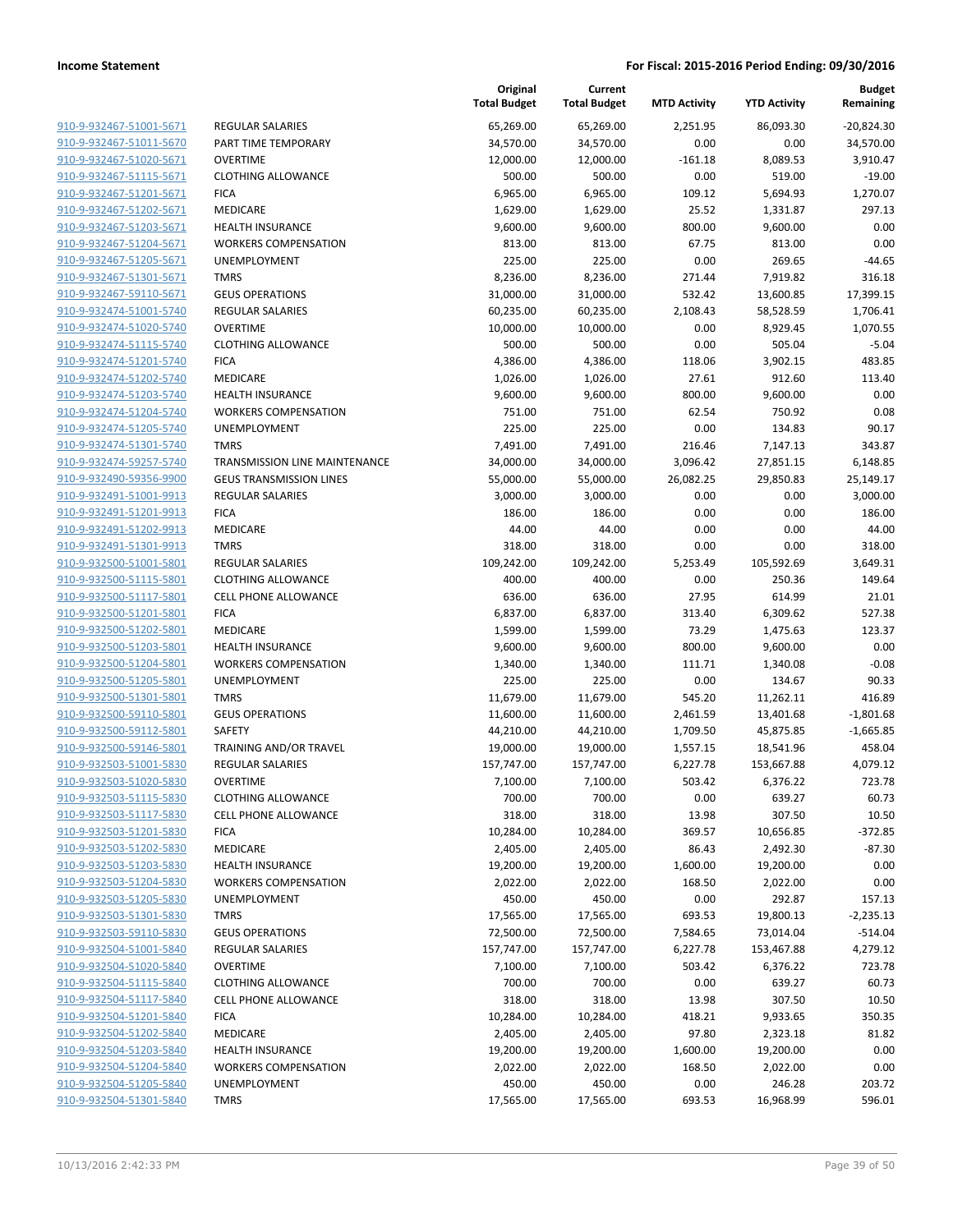| 910-9-932504-59110-5840        |
|--------------------------------|
| 910-9-932505-51001-5850        |
| 910-9-932505-51201-5850        |
| 910-9-932505-51202-5850        |
| 910-9-932505-51301-5850        |
| 910-9-932505-59110-5850        |
| 910-9-932506-51001-5860        |
| 910-9-932506-51020-5860        |
| 910-9-932506-51115-5860        |
| <u>910-9-932506-51117-5860</u> |
| 910-9-932506-51201-5860        |
| 910-9-932506-51202-5860        |
| 910-9-932506-51203-5860        |
| 910-9-932506-51204-5860        |
| <u>910-9-932506-51205-5860</u> |
| 910-9-932506-51301-5860        |
| 910-9-932506-59110-5860        |
| 910-9-932507-51001-5870        |
| 910-9-932507-51201-5870        |
| <u>910-9-932507-51202-5870</u> |
| 910-9-932507-51301-5870        |
| 910-9-932507-59110-5870        |
| 910-9-932509-59147-5890        |
| 910-9-932510-51001-5900        |
| <u>910-9-932510-51020-5900</u> |
| 910-9-932510-51102-5900        |
| 910-9-932510-51115-5900        |
| 910-9-932510-51201-5900        |
|                                |
| 910-9-932510-51202-5900        |
| 910-9-932510-51203-5900        |
| 910-9-932510-51204-5900        |
| 910-9-932510-51205-5900        |
| 910-9-932510-51301-5900        |
| 910-9-932510-59205-5900        |
| <u>910-9-932514-51001-5941</u> |
| 910-9-932514-51020-5941        |
| 910-9-932514-51102-5941        |
| 910-9-932514-51115-5941        |
| 910-9-932514-51201-5941        |
| 910-9-932514-51202-5941        |
| 910-9-932514-51203-5941        |
| 910-9-932514-51204-5941        |
| 910-9-932514-51205-5941        |
| 910-9-932514-51301-5941        |
| <u>910-9-932514-59275-5941</u> |
| 910-9-932515-51001-5950        |
| 910-9-932515-51201-5950        |
| 910-9-932515-51202-5950        |
| 910-9-932515-51301-5950        |
| 910-9-932515-59282-5950        |
| <u>910-9-932516-51001-5960</u> |
| 910-9-932516-51020-5960        |
| 910-9-932516-51201-5960        |
| <u>910-9-932516-51202-5960</u> |
| <u>910-9-932516-51301-5960</u> |
| <u>910-9-932516-59284-5960</u> |
| 910-9-932517-51001-5970        |
| 910-9-932517-51020-5970        |
| 910-9-932517-51115-5970        |
|                                |

|                         |                                      | Original<br><b>Total Budget</b> | Current<br><b>Total Budget</b> | <b>MTD Activity</b> | <b>YTD Activity</b> | <b>Budget</b><br>Remaining |
|-------------------------|--------------------------------------|---------------------------------|--------------------------------|---------------------|---------------------|----------------------------|
| 910-9-932504-59110-5840 | <b>GEUS OPERATIONS</b>               | 59,000.00                       | 59,000.00                      | 7,854.54            | 54,198.22           | 4,801.78                   |
| 910-9-932505-51001-5850 | REGULAR SALARIES                     | 1,000.00                        | 1,000.00                       | 0.00                | 0.00                | 1,000.00                   |
| 910-9-932505-51201-5850 | <b>FICA</b>                          | 62.00                           | 62.00                          | 0.00                | 0.00                | 62.00                      |
| 910-9-932505-51202-5850 | MEDICARE                             | 15.00                           | 15.00                          | 0.00                | 0.00                | 15.00                      |
| 910-9-932505-51301-5850 | <b>TMRS</b>                          | 106.00                          | 106.00                         | 0.00                | 0.00                | 106.00                     |
| 910-9-932505-59110-5850 | <b>GEUS OPERATIONS</b>               | 500.00                          | 500.00                         | 0.00                | 0.00                | 500.00                     |
| 910-9-932506-51001-5860 | <b>REGULAR SALARIES</b>              | 22,819.00                       | 22,819.00                      | 5,888.00            | 69,517.00           | $-46,698.00$               |
| 910-9-932506-51020-5860 | <b>OVERTIME</b>                      | 1,600.00                        | 1,600.00                       | 221.98              | 1,419.23            | 180.77                     |
| 910-9-932506-51115-5860 | <b>CLOTHING ALLOWANCE</b>            | 550.00                          | 550.00                         | 0.00                | 8.25                | 541.75                     |
| 910-9-932506-51117-5860 | <b>CELL PHONE ALLOWANCE</b>          | 432.00                          | 432.00                         | 18.98               | 417.62              | 14.38                      |
| 910-9-932506-51201-5860 | <b>FICA</b>                          | 1,575.00                        | 1,575.00                       | 375.96              | 4,433.15            | $-2,858.15$                |
| 910-9-932506-51202-5860 | MEDICARE                             | 368.00                          | 368.00                         | 87.93               | 1,036.75            | $-668.75$                  |
| 910-9-932506-51203-5860 | <b>HEALTH INSURANCE</b>              | 9,600.00                        | 9,600.00                       | 800.00              | 9,600.00            | 0.00                       |
| 910-9-932506-51204-5860 | <b>WORKERS COMPENSATION</b>          | 906.00                          | 906.00                         | 75.50               | 906.00              | 0.00                       |
| 910-9-932506-51205-5860 | <b>UNEMPLOYMENT</b>                  | 225.00                          | 225.00                         | 0.00                | 134.83              | 90.17                      |
| 910-9-932506-51301-5860 | TMRS                                 | 2,690.00                        | 2,690.00                       | 634.59              | 7,538.45            | $-4,848.45$                |
| 910-9-932506-59110-5860 | <b>GEUS OPERATIONS</b>               | 11,600.00                       | 11,600.00                      | 506.89              | 8,931.45            | 2,668.55                   |
| 910-9-932507-51001-5870 | <b>REGULAR SALARIES</b>              | 1,000.00                        | 1,000.00                       | 0.00                | 0.00                | 1,000.00                   |
| 910-9-932507-51201-5870 | <b>FICA</b>                          | 62.00                           | 62.00                          | 0.00                | 0.00                | 62.00                      |
| 910-9-932507-51202-5870 | MEDICARE                             | 15.00                           | 15.00                          | 0.00                | 0.00                | 15.00                      |
| 910-9-932507-51301-5870 | <b>TMRS</b>                          | 106.00                          | 106.00                         | 0.00                | 0.00                | 106.00                     |
| 910-9-932507-59110-5870 | <b>GEUS OPERATIONS</b>               | 400.00                          | 400.00                         | 0.00                | 56.66               | 343.34                     |
| 910-9-932509-59147-5890 | <b>RENT</b>                          | 500.00                          | 500.00                         | 160.91              | 160.91              | 339.09                     |
| 910-9-932510-51001-5900 | <b>REGULAR SALARIES</b>              | 55,390.00                       | 55,390.00                      | 2,492.11            | 51,526.51           | 3,863.49                   |
| 910-9-932510-51020-5900 | <b>OVERTIME</b>                      | 8,000.00                        | 8,000.00                       | 341.46              | 9,918.77            | $-1,918.77$                |
| 910-9-932510-51102-5900 | <b>BILINGUAL PAY</b>                 | 600.00                          | 600.00                         | 26.38               | 580.30              | 19.70                      |
| 910-9-932510-51115-5900 | <b>CLOTHING ALLOWANCE</b>            | 500.00                          | 500.00                         | 0.00                | 495.04              | 4.96                       |
| 910-9-932510-51201-5900 | <b>FICA</b>                          | 3,998.00                        | 3,998.00                       | 152.96              | 3,345.54            | 652.46                     |
| 910-9-932510-51202-5900 | MEDICARE                             | 935.00                          | 935.00                         | 35.77               | 782.43              | 152.57                     |
| 910-9-932510-51203-5900 | <b>HEALTH INSURANCE</b>              | 9,600.00                        | 9,600.00                       | 800.00              | 9,600.00            | 0.00                       |
| 910-9-932510-51204-5900 | <b>WORKERS COMPENSATION</b>          | 680.00                          | 680.00                         | 56.71               | 680.08              | $-0.08$                    |
| 910-9-932510-51205-5900 | UNEMPLOYMENT                         | 225.00                          | 225.00                         | 0.00                | 134.68              | 90.32                      |
| 910-9-932510-51301-5900 | <b>TMRS</b>                          | 6,830.00                        | 6,830.00                       | 294.50              | 6,567.48            | 262.52                     |
| 910-9-932510-59205-5900 | <b>EQUIPMENT MAINTENANCE</b>         | 60,000.00                       | 60,000.00                      | 7,865.72            | 54,650.60           | 5,349.40                   |
| 910-9-932514-51001-5941 | <b>REGULAR SALARIES</b>              | 424,770.00                      | 424,770.00                     | 18,094.90           | 455,588.59          | $-30,818.59$               |
| 910-9-932514-51020-5941 | <b>OVERTIME</b>                      | 60,000.00                       | 60,000.00                      | 2,560.77            | 62,533.41           | $-2,533.41$                |
| 910-9-932514-51102-5941 | <b>BILINGUAL PAY</b>                 | 1,200.00                        | 1,200.00                       | 52.75               | 1,160.59            | 39.41                      |
| 910-9-932514-51115-5941 | <b>CLOTHING ALLOWANCE</b>            | 5,200.00                        | 5,200.00                       | 480.00              | 6,529.99            | $-1,329.99$                |
| 910-9-932514-51201-5941 | <b>FICA</b>                          | 30,453.00                       | 30,453.00                      | 1,218.60            | 30,549.43           | $-96.43$                   |
| 910-9-932514-51202-5941 | <b>MEDICARE</b>                      | 7,122.00                        | 7,122.00                       | 285.00              | 7,144.64            | $-22.64$                   |
| 910-9-932514-51203-5941 | <b>HEALTH INSURANCE</b>              | 105,600.00                      | 105,600.00                     | 8,800.00            | 105,600.00          | 0.00                       |
| 910-9-932514-51204-5941 | <b>WORKERS COMPENSATION</b>          | 5,911.00                        | 5,911.00                       | 492.54              | 5,910.92            | 0.08                       |
| 910-9-932514-51205-5941 | <b>UNEMPLOYMENT</b>                  | 2,475.00                        | 2,475.00                       | 77.65               | 1,801.36            | 673.64                     |
| 910-9-932514-51301-5941 | <b>TMRS</b>                          | 52,014.00                       | 52,014.00                      | 2,158.46            | 54,934.58           | $-2,920.58$                |
| 910-9-932514-59275-5941 | POLES, OH, UG & SERVICES MAINTENANCE | 175,000.00                      | 166,000.00                     | 28,380.37           | 141,534.82          | 24,465.18                  |
| 910-9-932515-51001-5950 | <b>REGULAR SALARIES</b>              | 1,000.00                        | 1,000.00                       | 0.00                | 0.00                | 1,000.00                   |
| 910-9-932515-51201-5950 | <b>FICA</b>                          | 62.00                           | 62.00                          | 0.00                | 0.00                | 62.00                      |
| 910-9-932515-51202-5950 | MEDICARE                             | 15.00                           | 15.00                          | 0.00                | 0.00                | 15.00                      |
| 910-9-932515-51301-5950 | <b>TMRS</b>                          | 106.00                          | 106.00                         | 0.00                | 0.00                | 106.00                     |
| 910-9-932515-59282-5950 | TRANSFORMERS MAINTENANCE             | 20,000.00                       | 9,000.00                       | 0.00                | 3,055.85            | 5,944.15                   |
| 910-9-932516-51001-5960 | REGULAR SALARIES                     | 7,500.00                        | 7,500.00                       | 304.40              | 5,545.09            | 1,954.91                   |
| 910-9-932516-51020-5960 | <b>OVERTIME</b>                      | 0.00                            | 0.00                           | 50.54               | 304.93              | $-304.93$                  |
| 910-9-932516-51201-5960 | <b>FICA</b>                          | 465.00                          | 465.00                         | 22.00               | 399.02              | 65.98                      |
| 910-9-932516-51202-5960 | MEDICARE                             | 109.00                          | 109.00                         | 5.15                | 93.33               | 15.67                      |
| 910-9-932516-51301-5960 | <b>TMRS</b>                          | 794.00                          | 794.00                         | 37.35               | 682.79              | 111.21                     |
| 910-9-932516-59284-5960 | ST LIGHTING & SIGNALS MAINTENANCE    | 5,000.00                        | 5,000.00                       | 655.35              | 5,637.13            | $-637.13$                  |
| 910-9-932517-51001-5970 | REGULAR SALARIES                     | 53,456.00                       | 53,456.00                      | 4,367.76            | 52,620.90           | 835.10                     |
| 910-9-932517-51020-5970 | OVERTIME                             | 500.00                          | 500.00                         | 82.74               | 82.74               | 417.26                     |
| 910-9-932517-51115-5970 | <b>CLOTHING ALLOWANCE</b>            | 500.00                          | 500.00                         | 0.00                | 495.04              | 4.96                       |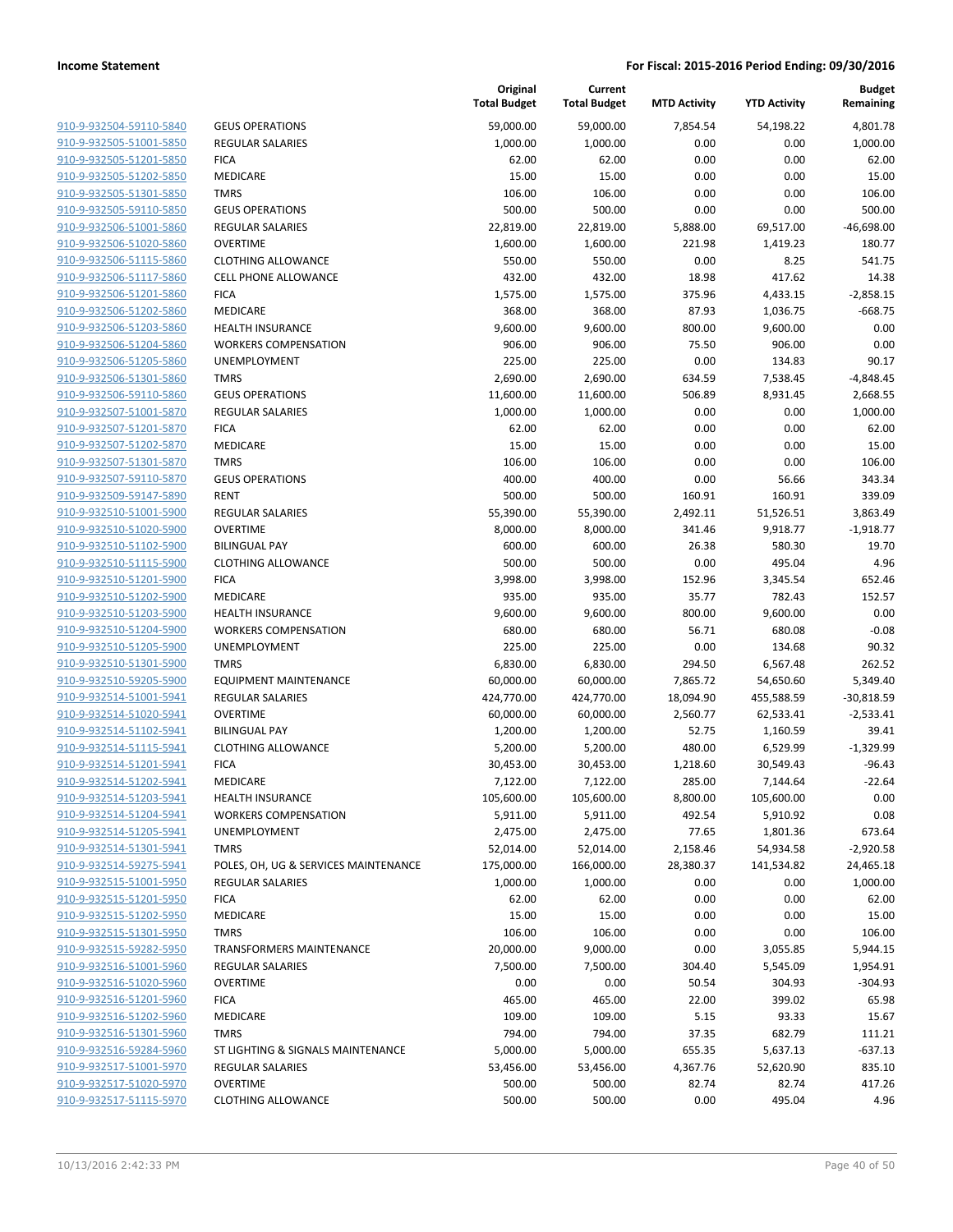|                                                    |                                        | Original<br><b>Total Budget</b> | Current<br><b>Total Budget</b> | <b>MTD Activity</b> | <b>YTD Activity</b> | <b>Budget</b><br>Remaining |
|----------------------------------------------------|----------------------------------------|---------------------------------|--------------------------------|---------------------|---------------------|----------------------------|
| 910-9-932517-51201-5970                            | <b>FICA</b>                            | 3,376.00                        | 3,376.00                       | 256.37              | 3,034.68            | 341.32                     |
| 910-9-932517-51202-5970                            | MEDICARE                               | 790.00                          | 790.00                         | 59.96               | 709.73              | 80.27                      |
| 910-9-932517-51203-5970                            | <b>HEALTH INSURANCE</b>                | 9,600.00                        | 9,600.00                       | 800.00              | 9,600.00            | 0.00                       |
| 910-9-932517-51204-5970                            | <b>WORKERS COMPENSATION</b>            | 656.00                          | 656.00                         | 54.71               | 656.08              | $-0.08$                    |
| 910-9-932517-51205-5970                            | <b>UNEMPLOYMENT</b>                    | 225.00                          | 225.00                         | 0.00                | 134.83              | 90.17                      |
| 910-9-932517-51301-5970                            | <b>TMRS</b>                            | 5,767.00                        | 5,767.00                       | 468.15              | 5,581.11            | 185.89                     |
| 910-9-932517-59270-5970                            | <b>METERS MAINTENANCE</b>              | 1,000.00                        | 1,000.00                       | 0.00                | 322.50              | 677.50                     |
| 910-9-932518-51001-5980                            | REGULAR SALARIES                       | 1,000.00                        | 1,000.00                       | 33.69               | 968.36              | 31.64                      |
| 910-9-932518-51020-5980                            | <b>OVERTIME</b>                        | 0.00                            | 0.00                           | 50.54               | 237.69              | $-237.69$                  |
| 910-9-932518-51201-5980                            | <b>FICA</b>                            | 62.00                           | 62.00                          | 5.22                | 88.05               | $-26.05$                   |
| 910-9-932518-51202-5980                            | <b>MEDICARE</b>                        | 15.00                           | 15.00                          | 1.22                | 20.56               | $-5.56$                    |
| 910-9-932518-51301-5980                            | <b>TMRS</b>                            | 106.00                          | 106.00                         | 8.86                | 150.48              | $-44.48$                   |
| 910-9-932518-59288-5980                            | <b>VAPOR LIGHTS MAINTENANCE</b>        | 200.00                          | 200.00                         | 0.00                | 0.00                | 200.00                     |
| 910-9-932519-51001-5990                            | <b>REGULAR SALARIES</b>                | 1,000.00                        | 1,000.00                       | 0.00                | 815.34              | 184.66                     |
| 910-9-932519-51201-5990                            | <b>FICA</b>                            | 62.00                           | 62.00                          | 6.88                | 57.43               | 4.57                       |
| 910-9-932519-51202-5990                            | <b>MEDICARE</b>                        | 15.00                           | 15.00                          | 1.61                | 13.44               | 1.56                       |
| 910-9-932519-51301-5990                            | <b>TMRS</b>                            | 106.00                          | 106.00                         | 11.68               | 97.60               | 8.40                       |
| 910-9-932590-59364-9900                            | <b>POLES</b>                           | 201,000.00                      | 163,600.00                     | 8,925.44            | 91,393.65           | 72,206.35                  |
| 910-9-932590-59365-9900                            | OH CONDUCTOR & DEVICES                 | 92,000.00                       | 92,000.00                      | 15,731.40           | 61,145.98           | 30,854.02                  |
| 910-9-932590-59366-9900                            | <b>UG CONDUIT</b>                      | 24,600.00                       | 58,800.00                      | 19,160.22           | 77,017.73           | $-18,217.73$               |
| 910-9-932590-59367-9900                            | UG CONDUCTOR & DEVICES                 | 62,500.00                       | 62,500.00                      | 80,483.75           | 143,221.36          | $-80,721.36$               |
| 910-9-932590-59368-9900                            | <b>TRANSFORMERS &amp; CAPACITORS</b>   | 170,000.00                      | 228,744.00                     | 45,919.21           | 293,281.03          | $-64,537.03$               |
| 910-9-932590-59369-9900                            | SERVICE CONNECTIONS                    | 25,000.00                       | 25,000.00                      | 0.00                | 999.42              | 24,000.58                  |
| 910-9-932590-59370-9900                            | <b>METERS</b>                          | 85,000.00                       | 85,000.00                      | 11,075.45           | 65,892.60           | 19,107.40                  |
| 910-9-932590-59371-9900                            | <b>VAPOR LIGHTS</b>                    | 5,000.00                        | 5,000.00                       | 702.04              | 3,555.95            | 1,444.05                   |
| 910-9-932590-59375-9900                            | STREET LIGHTING & SIGNALS              | 5,000.00                        | 5,000.00                       | 837.63              | 4,942.76            | 57.24                      |
| 910-9-932590-59392-9900                            | <b>TRANSPORTATION EQUIPMENT</b>        | 193,000.00                      | 134,256.00                     | 0.00                | 134,226.00          | 30.00                      |
| 910-9-932590-59396-9900                            | POWER OPERATED EQUIPMENT               | 45,000.00                       | 45,000.00                      | 0.00                | 41,997.50           | 3,002.50                   |
| 910-9-932591-51001-9914<br>910-9-932591-51201-9914 | <b>REGULAR SALARIES</b><br><b>FICA</b> | 15,000.00<br>930.00             | 15,000.00<br>930.00            | 1,004.53<br>62.28   | 16,753.41           | $-1,753.41$<br>$-116.29$   |
| 910-9-932591-51202-9914                            | MEDICARE                               | 218.00                          | 218.00                         | 14.56               | 1,046.29<br>244.70  | $-26.70$                   |
| 910-9-932591-51301-9914                            | <b>TMRS</b>                            | 1,589.00                        | 1,589.00                       | 104.43              | 1,786.52            | $-197.52$                  |
| 910-9-932592-51001-9915                            | <b>REGULAR SALARIES</b>                | 15,000.00                       | 15,000.00                      | 1,515.51            | 14,335.57           | 664.43                     |
| 910-9-932592-51201-9915                            | <b>FICA</b>                            | 930.00                          | 930.00                         | 94.18               | 901.13              | 28.87                      |
| 910-9-932592-51202-9915                            | MEDICARE                               | 218.00                          | 218.00                         | 22.02               | 210.74              | 7.26                       |
| 910-9-932592-51301-9915                            | <b>TMRS</b>                            | 1,589.00                        | 1,589.00                       | 158.97              | 1,535.51            | 53.49                      |
| 910-9-932593-51001-9916                            | REGULAR SALARIES                       | 17,500.00                       | 17,500.00                      | 5,962.18            | 26,623.89           | $-9,123.89$                |
| 910-9-932593-51020-9916                            | <b>OVERTIME</b>                        | 0.00                            | 0.00                           | 1,526.77            | 2,622.68            | $-2,622.68$                |
| 910-9-932593-51201-9916                            | <b>FICA</b>                            | 1,085.00                        | 1,085.00                       | 464.31              | 1,829.08            | $-744.08$                  |
| 910-9-932593-51202-9916                            | <b>MEDICARE</b>                        | 254.00                          | 254.00                         | 108.59              | 427.77              | $-173.77$                  |
| 910-9-932593-51205-9916                            | UNEMPLOYMENT                           | 0.00                            | 0.00                           | 4.90                | 4.90                | $-4.90$                    |
| 910-9-932593-51301-9916                            | <b>TMRS</b>                            | 1,853.00                        | 1,853.00                       | 786.27              | 3,115.62            | $-1,262.62$                |
| 910-9-932594-51001-9917                            | REGULAR SALARIES                       | 7,500.00                        | 7,500.00                       | $-374.09$           | 14,151.78           | $-6,651.78$                |
| 910-9-932594-51020-9917                            | <b>OVERTIME</b>                        | 0.00                            | 0.00                           | 0.00                | 1,422.14            | $-1,422.14$                |
| 910-9-932594-51201-9917                            | <b>FICA</b>                            | 465.00                          | 465.00                         | $-23.20$            | 970.04              | $-505.04$                  |
| 910-9-932594-51202-9917                            | MEDICARE                               | 109.00                          | 109.00                         | $-5.42$             | 226.87              | $-117.87$                  |
| 910-9-932594-51301-9917                            | <b>TMRS</b>                            | 794.00                          | 794.00                         | $-42.30$            | 1,650.75            | $-856.75$                  |
| 910-9-932595-51001-9918                            | <b>REGULAR SALARIES</b>                | 7,500.00                        | 7,500.00                       | 0.00                | 1,312.58            | 6,187.42                   |
| 910-9-932595-51201-9918                            | <b>FICA</b>                            | 465.00                          | 465.00                         | 0.00                | 84.46               | 380.54                     |
| 910-9-932595-51202-9918                            | MEDICARE                               | 109.00                          | 109.00                         | 0.00                | 19.76               | 89.24                      |
| 910-9-932595-51301-9918                            | <b>TMRS</b>                            | 794.00                          | 794.00                         | 0.00                | 144.14              | 649.86                     |
| 910-9-932596-51001-9919                            | REGULAR SALARIES                       | 5,000.00                        | 5,000.00                       | 177.12              | 2,479.68            | 2,520.32                   |
| 910-9-932596-51201-9919                            | <b>FICA</b>                            | 310.00                          | 310.00                         | 10.98               | 159.80              | 150.20                     |
| 910-9-932596-51202-9919                            | MEDICARE                               | 73.00                           | 73.00                          | 2.57                | 37.37               | 35.63                      |
| 910-9-932596-51301-9919                            | <b>TMRS</b>                            | 530.00                          | 530.00                         | 18.63               | 272.83              | 257.17                     |
| 910-9-932597-51001-9920                            | <b>REGULAR SALARIES</b>                | 50,000.00                       | 50,000.00                      | $-4,210.58$         | 848.96              | 49,151.04                  |
| 910-9-932597-51201-9920                            | <b>FICA</b>                            | 3,100.00                        | 3,100.00                       | $-254.33$           | 51.52               | 3,048.48                   |
| 910-9-932597-51202-9920                            | MEDICARE                               | 725.00                          | 725.00                         | $-59.48$            | 12.04               | 712.96                     |
| 910-9-932597-51301-9920                            | <b>TMRS</b>                            | 5,295.00                        | 5,295.00                       | $-456.70$           | 91.61               | 5,203.39                   |
|                                                    |                                        |                                 |                                |                     |                     |                            |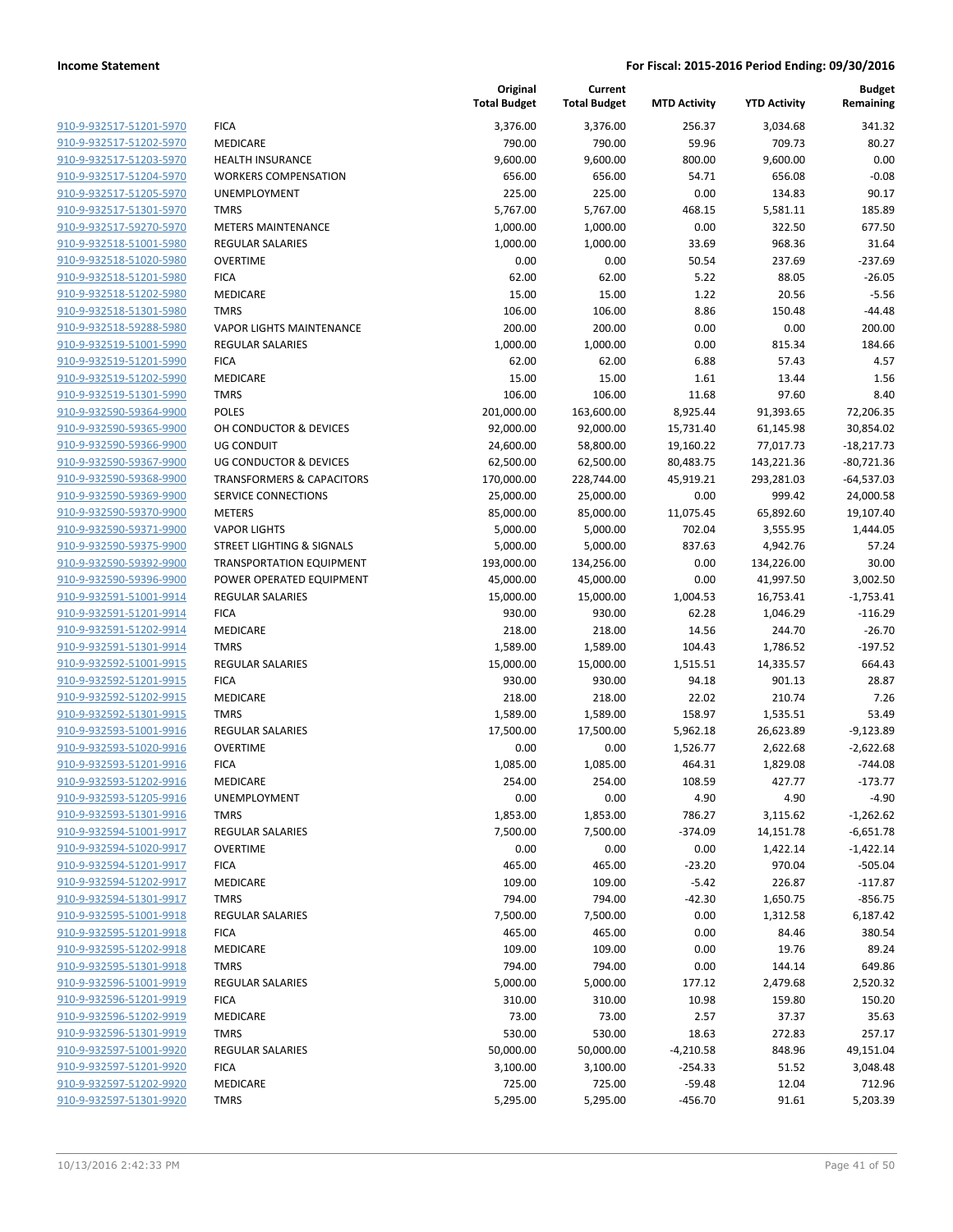|                                                    |                                                         | Original<br><b>Total Budget</b> | Current<br><b>Total Budget</b> | <b>MTD Activity</b>    | <b>YTD Activity</b>      | <b>Budget</b><br>Remaining     |
|----------------------------------------------------|---------------------------------------------------------|---------------------------------|--------------------------------|------------------------|--------------------------|--------------------------------|
| 910-9-932598-51001-9921                            | <b>REGULAR SALARIES</b>                                 | 1,000.00                        | 1,000.00                       | 0.00                   | 59.04                    | 940.96                         |
| 910-9-932598-51201-9921                            | <b>FICA</b>                                             | 62.00                           | 62.00                          | 0.00                   | 3.66                     | 58.34                          |
| 910-9-932598-51202-9921                            | <b>MEDICARE</b>                                         | 15.00                           | 15.00                          | 0.00                   | 0.86                     | 14.14                          |
| 910-9-932598-51301-9921                            | <b>TMRS</b>                                             | 106.00                          | 106.00                         | 0.00                   | 6.38                     | 99.62                          |
| 910-9-932599-51001-9922                            | <b>REGULAR SALARIES</b>                                 | 1,000.00                        | 1,000.00                       | 0.00                   | 0.00                     | 1,000.00                       |
| 910-9-932599-51201-9922                            | <b>FICA</b>                                             | 62.00                           | 62.00                          | 0.00                   | 0.00                     | 62.00                          |
| 910-9-932599-51202-9922                            | <b>MEDICARE</b>                                         | 15.00                           | 15.00                          | 0.00                   | 0.00                     | 15.00                          |
| 910-9-932599-51301-9922                            | <b>TMRS</b>                                             | 106.00                          | 106.00                         | 0.00                   | 0.00                     | 106.00                         |
| 910-9-970000-59701-9040                            | <b>BAD DEBT</b>                                         | 100,000.00                      | 100,000.00                     | 0.00                   | 0.00                     | 100,000.00                     |
| 910-9-970000-59703-4030                            | <b>DEPRECIATION EXPENSE</b>                             | 2,800,000.00                    | 2,800,000.00                   | 0.00                   | 0.00                     | 2,800,000.00                   |
| 910-9-970000-59720-9705                            | <b>BANK FEES</b>                                        | 10,000.00                       | 10,000.00                      | 532.51                 | 23,081.15                | $-13,081.15$                   |
| 910-9-970000-59730-9250                            | <b>INVENTORY LOSS/GAIN</b>                              | 5,000.00                        | 5,000.00                       | 386.40                 | 386.40                   | 4,613.60                       |
| 910-9-970000-59731-9250                            | <b>GASOLINE LOSSES/GAINS</b>                            | 1,000.00                        | 1,000.00                       | 143.05                 | 201.67                   | 798.33                         |
| 910-9-970000-59732-9250                            | FUEL OIL LOSSES/GAINS                                   | 3,000.00                        | 3,000.00                       | 1,358.40               | 2,792.04                 | 207.96                         |
| 910-9-970000-59734-4210                            | ASSET DISPOSAL LOSSES/GAINS                             | 1,000.00                        | 1,000.00                       | 0.00                   | 0.00                     | 1,000.00                       |
| 910-9-970000-59750-9260                            | <b>ACCRUED PTO PAY</b>                                  | 25,000.00                       | 25,000.00                      | 1,587.46               | 37,245.42                | $-12,245.42$                   |
| 910-9-970000-59760-4390                            | PRIOR YEAR ADJUSTMENT                                   | 100.00                          | 100.00                         | 0.00                   | 0.00                     | 100.00                         |
| 910-9-970000-59770-9997                            | CONTINGENCY                                             | 250,000.00                      | 12,700.00                      | 0.00                   | 0.00                     | 12.700.00                      |
| 910-9-970000-59780-9240<br>910-9-970000-59781-9250 | <b>PROPERTY INSURANCE</b><br><b>LIABILITY INSURANCE</b> | 185,000.00<br>45,000.00         | 176,660.00                     | 0.00<br>0.00           | 168,527.46               | 8.132.54<br>2,634.69           |
| 910-9-970000-59790-9970                            | CAPITALIZED                                             | $-1,623,274.00$                 | 44,500.00<br>$-1,623,274.00$   | 0.00                   | 41,865.31<br>0.00        | $-1,623,274.00$                |
| 910-9-980000-59841-4280                            | AMORTIZATION OF DISCOUNT                                | $-41,286.00$                    | $-41,286.00$                   | 0.00                   | 0.00                     | $-41,286.00$                   |
| 910-9-990000-59901-9270                            | XFER to COG - FRANCHISE FEES                            | 2,455,212.00                    | 2,455,212.00                   | 0.00                   | 1,621,890.83             | 833,321.17                     |
| 910-9-990000-59902-9200                            | XFER to COG- ADMIN EXPENSES                             | 239,125.00                      | 239,125.00                     | 19,927.04              | 239,124.92               | 0.08                           |
| 910-9-990000-59903-4082                            | XFER to COG - PILOT                                     | 309,488.00                      | 309,488.00                     | 0.00                   | 309,555.86               | $-67.86$                       |
| 910-9-990000-59911-9999                            | XFER TO GEUS 911 - SAVINGS                              | 0.00                            | 0.00                           | 0.00                   | 2,800,000.00             | $-2,800,000.00$                |
| 910-9-990000-59912-9999                            | XFER TO 912 - DEBT SERVICE                              | 3,840,000.00                    | 3,840,000.00                   | 320,000.00             | 3,840,000.00             | 0.00                           |
| 910-9-990000-59926-9330                            | XFER to COG - GARAGE                                    | 71,259.00                       | 71,259.00                      | 5,938.25               | 71,259.00                | 0.00                           |
| 910-9-990000-59927-9200                            | XFER to COG - INSURANCE                                 | 19,158.00                       | 19,158.00                      | 1,596.58               | 19,158.96                | $-0.96$                        |
| 910-9-990000-59928-9200                            | XFER to COG - IT                                        | 49,198.00                       | 49,198.00                      | 4,099.79               | 49,197.92                | 0.08                           |
| 910-9-990000-59930-9270                            | <b>XFER to GBOD</b>                                     | 491,042.00                      | 491,042.00                     | 0.00                   | 324,378.16               | 166,663.84                     |
|                                                    | <b>Expense Total:</b>                                   | 64,220,312.00                   | 64,220,312.00                  | 4,743,602.99           | 51,040,700.14            | 13,179,611.86                  |
|                                                    | Fund: 910 - ELECTRIC OPERATING FUND Surplus (Deficit):  | 9,427.00                        | 9,427.00                       | 273,375.23             | -278,027.49              | 287,454.49                     |
| <b>Fund: 911 - ELECTRIC DEBT REDUCTION</b>         |                                                         |                                 |                                |                        |                          |                                |
| Revenue                                            |                                                         |                                 |                                |                        |                          |                                |
| 911-9-000000-49710-4990                            | TRANSFER FROM 910 - GEUS ELECTRIC OP                    | 0.00                            | 0.00                           | 0.00                   | 2,800,000.00             | $-2,800,000.00$                |
| 911-9-000000-49801-4190                            | <b>INTEREST INCOME</b><br><b>Revenue Total:</b>         | 1,000.00<br>1,000.00            | 1,000.00<br>1,000.00           | $-107.65$<br>$-107.65$ | 2,383.65<br>2,802,383.65 | $-1,383.65$<br>$-2,801,383.65$ |
|                                                    |                                                         |                                 |                                |                        |                          |                                |
|                                                    | Fund: 911 - ELECTRIC DEBT REDUCTION Total:              | 1,000.00                        | 1,000.00                       | -107.65                | 2,802,383.65             | -2,801,383.65                  |
| Fund: 912 - ELECTRIC DEBT SERVICE<br>Revenue       |                                                         |                                 |                                |                        |                          |                                |
| 912-9-000000-49710-4999                            | TRANFSER FROM GEUS 910 - ELECTRIC OP                    | 3,840,000.00                    | 3,840,000.00                   | 320,000.00             | 3,840,000.00             | 0.00                           |
|                                                    | <b>Revenue Total:</b>                                   | 3,840,000.00                    | 3,840,000.00                   | 320,000.00             | 3,840,000.00             | 0.00                           |
| <b>Expense</b>                                     |                                                         |                                 |                                |                        |                          |                                |
| 912-9-980000-59801-9800                            | PAYING AGENT FEES                                       | 1,000.00                        | 1,000.00                       | 500.00                 | 900.00                   | 100.00                         |
| 912-9-980000-59810-9800                            | ARBITRAGE                                               | 3,000.00                        | 3,000.00                       | 0.00                   | 2,800.00                 | 200.00                         |
| 912-9-980000-59811-9800                            | CONTINUING DISCLOSURE                                   | 1,000.00                        | 1,000.00                       | 0.00                   | 1,000.00                 | 0.00                           |
| 912-9-980000-59820-9800                            | <b>SURETY BOND</b>                                      | 700.00                          | 700.00                         | 0.00                   | 700.00                   | 0.00                           |
| 912-9-980000-59852-9800                            | PRINCIPAL 2008 ISSUE                                    | 455,000.00                      | 455,000.00                     | 0.00                   | 455,000.00               | 0.00                           |
| 912-9-980000-59853-4270                            | INTEREST 2008 ISSUE                                     | 697,515.00                      | 697,515.00                     | 0.00                   | 706,812.50               | $-9,297.50$                    |
| 912-9-980000-59857-4270                            | INTEREST 2010 ISSUE                                     | 2,585,790.00                    | 2,585,790.00                   | 0.00                   | 2,585,790.00             | 0.00                           |
| 912-9-980000-59859-4270                            | Interest on 2015 Tax Exempt                             | 37,311.00                       | 37,311.00                      | 0.00                   | 37,310.65                | 0.35                           |
| 912-9-980000-59861-4270                            | Interest on 2015 Taxable                                | 19,022.00                       | 19,022.00                      | 0.00                   | 19,021.75                | 0.25                           |
|                                                    | <b>Expense Total:</b>                                   | 3,800,338.00                    | 3,800,338.00                   | 500.00                 | 3,809,334.90             | -8,996.90                      |
|                                                    | Fund: 912 - ELECTRIC DEBT SERVICE Surplus (Deficit):    | 39,662.00                       | 39,662.00                      | 319,500.00             | 30,665.10                | 8,996.90                       |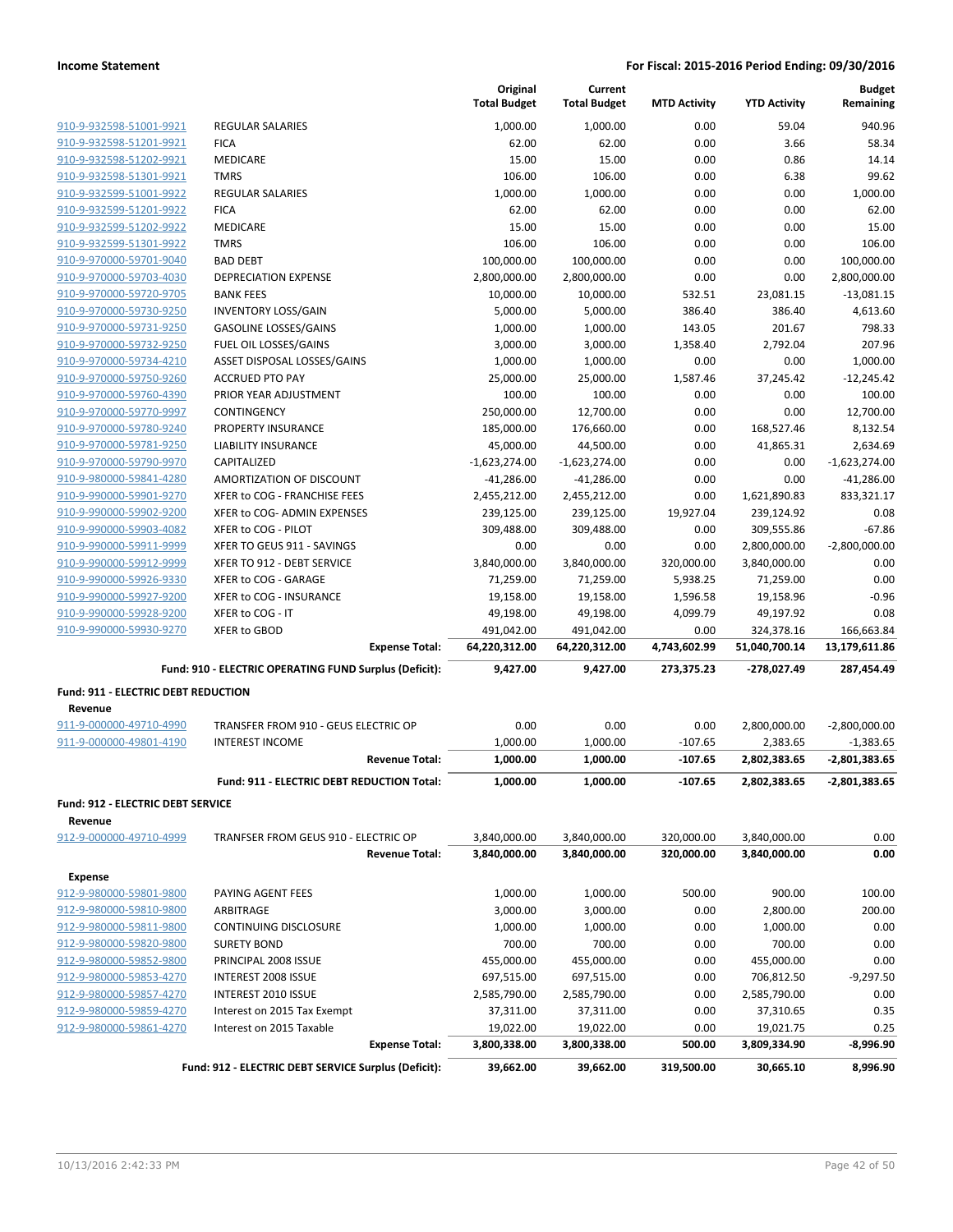|                                                    |                                                      | Original<br><b>Total Budget</b> | Current<br><b>Total Budget</b> | <b>MTD Activity</b> | <b>YTD Activity</b>  | <b>Budget</b><br>Remaining |
|----------------------------------------------------|------------------------------------------------------|---------------------------------|--------------------------------|---------------------|----------------------|----------------------------|
| Fund: 913 - ELECTRIC CONSTRUCTION FUND             |                                                      |                                 |                                |                     |                      |                            |
| Revenue                                            |                                                      |                                 |                                |                     |                      |                            |
| 913-9-000000-49801-4190                            | <b>INTEREST INCOME</b>                               | 400.00                          | 400.00                         | $-3.59$             | 188.21               | 211.79                     |
|                                                    | <b>Revenue Total:</b>                                | 400.00                          | 400.00                         | $-3.59$             | 188.21               | 211.79                     |
|                                                    | <b>Fund: 913 - ELECTRIC CONSTRUCTION FUND Total:</b> | 400.00                          | 400.00                         | $-3.59$             | 188.21               | 211.79                     |
| Fund: 950 - CABLE / INTERNET                       |                                                      |                                 |                                |                     |                      |                            |
| Revenue                                            |                                                      |                                 |                                |                     |                      |                            |
| 950-9-000000-48001-3950                            | <b>CABLE REVENUES</b>                                | 2,814,901.00                    | 2,814,901.00                   | 217,567.86          | 2,667,604.62         | 147,296.38                 |
| 950-9-000000-48002-3950                            | MOVIE PAY-PER-VIEW                                   | 0.00                            | 0.00                           | 11.85               | 92.06                | $-92.06$                   |
| 950-9-000000-48003-3950                            | SET-TOP                                              | 207,647.00                      | 207,647.00                     | 14,501.00           | 178,180.78           | 29,466.22                  |
| 950-9-000000-48030-3950                            | <b>CONTRACT CHANNELS</b>                             | 9,600.00                        | 9,600.00                       | 800.00              | 9,600.00             | 0.00                       |
| 950-9-000000-48040-3950                            | <b>BROADCASTS</b>                                    | 1,800.00                        | 1,800.00                       | 100.00              | $-175.00$            | 1,975.00                   |
| 950-9-000000-48101-3950                            | <b>INTERNET REVENUES</b>                             | 2,578,940.00                    | 2,578,940.00                   | 229,660.80          | 2,467,880.78         | 111,059.22                 |
| 950-9-000000-48102-3950                            | COLOCATION                                           | 19,920.00                       | 19,920.00                      | 0.00                | 0.00                 | 19,920.00                  |
| 950-9-000000-48111-3950                            | <b>WIFI REVENUES</b>                                 | 50.00                           | 50.00                          | 0.00                | 0.00                 | 50.00                      |
| 950-9-000000-48201-3950                            | <b>LATE CHARGES</b>                                  | 75,000.00                       | 75,000.00                      | 7,561.35            | 75,039.13            | $-39.13$                   |
| 950-9-000000-48202-3950                            | <b>SERVICE CHARGES</b>                               | 55,000.00                       | 55,000.00                      | 5,187.34            | 59,548.48            | $-4,548.48$                |
| 950-9-000000-48203-3950                            | LOST/DAMAGED EQUIPMENT                               | 50,000.00                       | 50,000.00                      | 3,450.00            | 34,838.31            | 15,161.69                  |
| 950-9-000000-48301-3950                            | <b>TRANSFER TO COG</b>                               | 290,643.00                      | 290,643.00                     | 23,462.05           | 266,969.29           | 23,673.71                  |
| 950-9-000000-48307-3950                            | <b>TRANSFER TO GBOD</b>                              | 58,129.00                       | 58,129.00                      | 4,693.28            | 53,381.08            | 4,747.92                   |
| 950-9-000000-48419-3950                            | <b>CHANNEL 19</b>                                    | 0.00                            | 0.00                           | 0.00                | $-293.07$            | 293.07                     |
| 950-9-000000-48434-3950                            | <b>CHANNEL 34</b>                                    | 4,000.00                        | 4,000.00                       | 100.00              | 2,471.44             | 1,528.56                   |
| 950-9-000000-48488-3950                            | AD INSERTIONS                                        | 60,000.00                       | 60,000.00                      | 4,197.60            | 56,461.97            | 3,538.03                   |
| 950-9-000000-48498-3950                            | PRODUCTION REVENUES                                  | 70.00                           | 70.00                          | 0.00                | $-40.00$             | 110.00                     |
| 950-9-000000-48501-3950                            | <b>CUSTOMER AID TO CONSTRUCTION</b>                  | 50.00                           | 50.00                          | 0.00                | 237,753.90           | -237,703.90                |
| 950-9-000000-48502-3950<br>950-9-000000-48503-3950 | OTHER REIMBURSEMENTS<br>FIBER MAINTENANCE FEES       | 1,000.00                        | 1,000.00                       | 0.00                | 6,121.65             | $-5,121.65$<br>0.00        |
| 950-9-000000-48801-4190                            | INTEREST INCOME                                      | 2,772.00<br>4,000.00            | 2,772.00<br>4,000.00           | 2,772.00<br>0.00    | 2,772.00<br>3,066.13 | 933.87                     |
| 950-9-000000-48991-3950                            | <b>GEUS ELECTRIC PAYMENT FOR INTERNET</b>            | 13,596.00                       | 13,596.00                      | 0.00                | 37,980.00            | $-24,384.00$               |
| 950-9-000000-48993-3950                            | GEUS ELECTRIC PAYMENT FOR PUBLIC SVC                 | 15,000.00                       | 15,000.00                      | 0.00                | 15,000.00            | 0.00                       |
| 950-9-000000-48994-3950                            | LEASE OF DARK FIBER                                  | 206,520.00                      | 206,520.00                     | 0.00                | 206,520.00           | 0.00                       |
| 950-9-000000-48995-3950                            | <b>COLOCATION FOR SCADA &amp; PHONE SYSTEM</b>       | 9,979.00                        | 9,979.00                       | 0.00                | 19,958.00            | $-9,979.00$                |
|                                                    | <b>Revenue Total:</b>                                | 6,478,617.00                    | 6,478,617.00                   | 514,065.13          | 6,400,731.55         | 77,885.45                  |
| Expense                                            |                                                      |                                 |                                |                     |                      |                            |
| 950-9-951050-51001-8500                            | <b>REGULAR SALARIES</b>                              | 56,851.00                       | 56,851.00                      | 2,602.08            | 54,949.46            | 1,901.54                   |
| 950-9-951050-51115-8500                            | <b>CLOTHING ALLOWANCE</b>                            | 160.00                          | 160.00                         | 0.00                | 119.41               | 40.59                      |
| 950-9-951050-51116-8500                            | CAR ALLOWANCE                                        | 975.00                          | 975.00                         | 117.86              | 1,017.86             | $-42.86$                   |
| 950-9-951050-51117-8500                            | <b>CELL PHONE ALLOWANCE</b>                          | 312.00                          | 312.00                         | 13.71               | 301.71               | 10.29                      |
| 950-9-951050-51201-8500                            | <b>FICA</b>                                          | 3,615.00                        | 3,615.00                       | 148.49              | 3,161.22             | 453.78                     |
| 950-9-951050-51202-8500                            | MEDICARE                                             | 845.00                          | 845.00                         | 34.73               | 739.37               | 105.63                     |
| 950-9-951050-51203-8500                            | <b>HEALTH INSURANCE</b>                              | 5,760.00                        | 5,760.00                       | 480.00              | 5,760.00             | 0.00                       |
| 950-9-951050-51204-8500                            | <b>WORKERS COMPENSATION</b>                          | 487.00                          | 487.00                         | 40.54               | 486.92               | 0.08                       |
| 950-9-951050-51205-8500                            | UNEMPLOYMENT                                         | 135.00                          | 135.00                         | 0.00                | 89.28                | 45.72                      |
| 950-9-951050-51301-8500                            | <b>TMRS</b>                                          | 6,173.00                        | 6,173.00                       | 278.64              | 6,058.19             | 114.81                     |
| 950-9-951050-59110-8500                            | <b>GEUS OPERATIONS</b>                               | 89,800.00                       | 89,800.00                      | 6,244.90            | 68,796.16            | 21,003.84                  |
| 950-9-951050-59141-8500                            | UTILITY BILLS                                        | 72,500.00                       | 72,500.00                      | 5,881.56            | 69,436.96            | 3,063.04                   |
| 950-9-951050-59191-8500                            | POLE USE                                             | 18,800.00                       | 18,800.00                      | 0.00                | 18,800.00            | 0.00                       |
| 950-9-951051-51001-8510                            | <b>REGULAR SALARIES</b>                              | 58,822.00                       | 58,822.00                      | 3,026.41            | 54,889.75            | 3,932.25                   |
| 950-9-951051-51020-8510                            | <b>OVERTIME</b>                                      | 5,700.00                        | 5,700.00                       | $-59.75$            | 4,757.88             | 942.12                     |
| 950-9-951051-51117-8510                            | <b>CELL PHONE ALLOWANCE</b>                          | 432.00                          | 432.00                         | 33.22               | 398.64               | 33.36                      |
| 950-9-951051-51201-8510                            | <b>FICA</b>                                          | 4,027.00                        | 4,027.00                       | 183.83              | 3,681.33             | 345.67                     |
| 950-9-951051-51202-8510                            | MEDICARE                                             | 942.00                          | 942.00                         | 42.99               | 860.96               | 81.04                      |
| 950-9-951051-51203-8510                            | <b>HEALTH INSURANCE</b>                              | 19,200.00                       | 19,200.00                      | 1,600.00            | 19,200.00            | 0.00                       |
| 950-9-951051-51204-8510                            | <b>WORKERS COMPENSATION</b><br><b>UNEMPLOYMENT</b>   | 552.00<br>450.00                | 552.00<br>450.00               | 46.00<br>$-0.87$    | 552.00               | 0.00<br>119.65             |
| 950-9-951051-51205-8510<br>950-9-951051-51301-8510 | <b>TMRS</b>                                          | 6,878.00                        | 6,878.00                       | 309.94              | 330.35<br>6,356.98   | 521.02                     |
| 950-9-951051-59110-8510                            | <b>GEUS OPERATIONS</b>                               | 15,600.00                       | 15,600.00                      | 171.48              | 7,275.58             | 8,324.42                   |
| 950-9-951051-59151-8510                            | <b>BASIC PROGRAM EXPENSE</b>                         | 2,471,765.00                    | 2,471,765.00                   | 397,237.86          | 2,499,034.57         | $-27,269.57$               |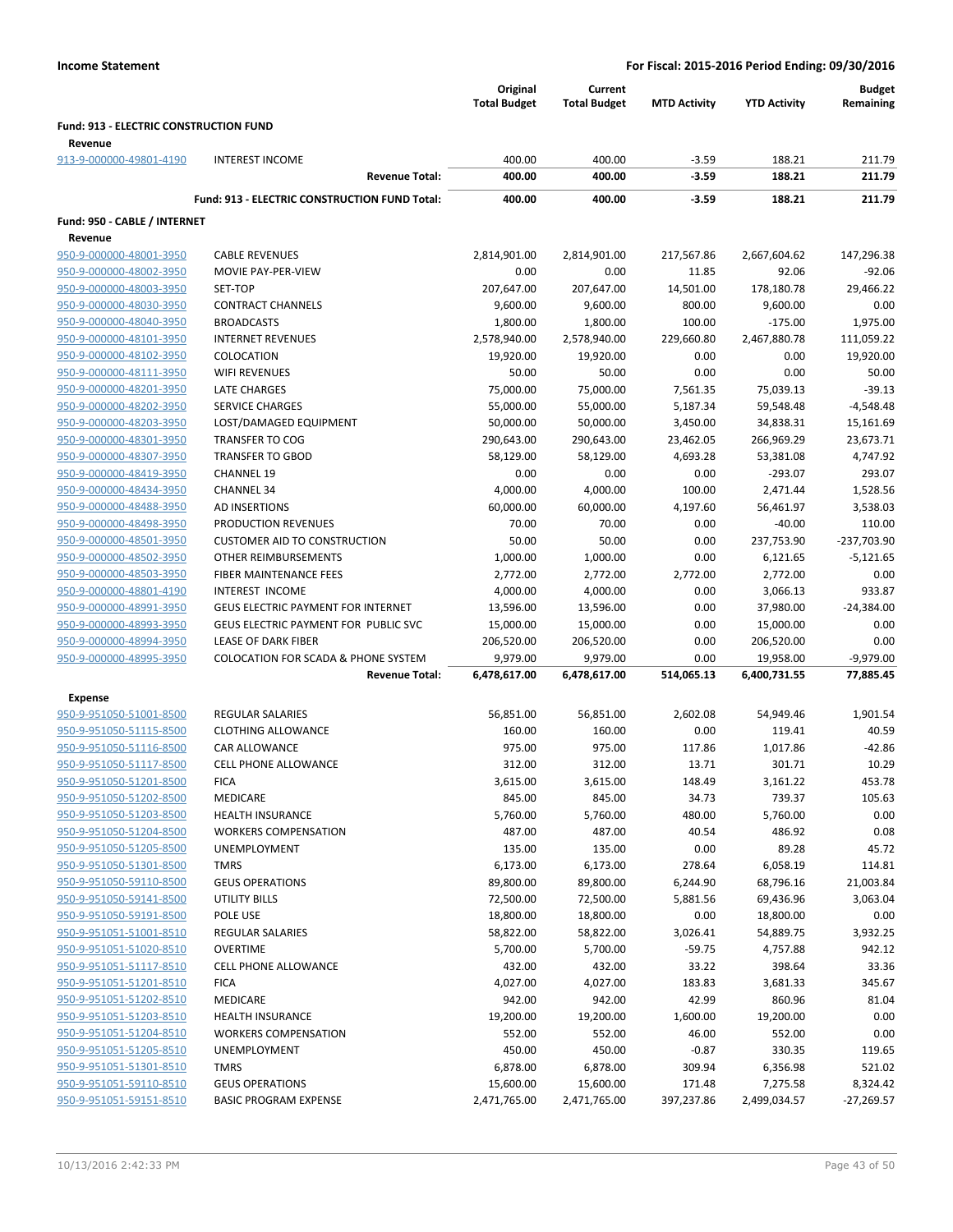| <u>950-9-951051-59152-8510</u> |
|--------------------------------|
| 950-9-951051-59154-8510        |
| 950-9-951051-59155-8510        |
| 950-9-951052-51001-8520        |
| 950-9-951052-51115-8520        |
| <u>950-9-951052-51116-8520</u> |
| 950-9-951052-51117-8520        |
| 950-9-951052-51201-8520        |
| 950-9-951052-51202-8520        |
| 950-9-951052-51203-8520        |
| 950-9-951052-51204-8520        |
| 950-9-951052-51205-8520        |
| 950-9-951052-51301-8520        |
| 950-9-951052-59110-8520        |
|                                |
| 950-9-951052-59150-8520        |
| <u>950-9-951053-51001-8530</u> |
| 950-9-951053-51020-8530        |
| 950-9-951053-51117-8530        |
| 950-9-951053-51201-8530        |
| 950-9-951053-51202-8530        |
| <u>950-9-951053-51203-8530</u> |
| 950-9-951053-51204-8530        |
| 950-9-951053-51205-8530        |
| 950-9-951053-51301-8530        |
| 950-9-951053-59110-8530        |
| <u>950-9-951053-59160-8530</u> |
| 950-9-951053-59164-8530        |
| 950-9-951054-51001-8540        |
| 950-9-951054-51020-8540        |
| 950-9-951054-51117-8540        |
| 950-9-951054-51201-8540        |
| 950-9-951054-51202-8540        |
| 950-9-951054-51203-8540        |
|                                |
| 950-9-951054-51204-8540        |
| 950-9-951054-51205-8540        |
| <u>950-9-951054-51301-8540</u> |
| 950-9-951054-59110-8540        |
| 950-9-951055-51001-8550        |
| 950-9-951055-51020-8550        |
| 950-9-951055-51115-8550        |
| 950-9-951055-51117-8550        |
| 950-9-951055-51201-8550        |
| 950-9-951055-51202-8550        |
| 950-9-951055-51203-8550        |
| 950-9-951055-51204-8550        |
| 950-9-951055-51205-8550        |
| 950-9-951055-51301-8550        |
| 950-9-951055-59110-8550        |
| 950-9-951055-59112-8550        |
|                                |
| 950-9-951055-59156-8550        |
| <u>950-9-951055-59158-8550</u> |
| 950-9-951060-51001-8600        |
| 950-9-951060-51011-8600        |
| 950-9-951060-51020-8600        |
| 950-9-951060-51102-8600        |
| <u>950-9-951060-51115-8600</u> |
| 950-9-951060-51116-8600        |
| 950-9-951060-51117-8600        |
| 950-9-951060-51201-8600        |
|                                |

|                         |                                 | Original<br><b>Total Budget</b> | Current<br><b>Total Budget</b> | <b>MTD Activity</b> | <b>YTD Activity</b> | <b>Budget</b><br>Remaining |
|-------------------------|---------------------------------|---------------------------------|--------------------------------|---------------------|---------------------|----------------------------|
| 950-9-951051-59152-8510 | PREMIUM PROGRAM EXPENSE         | 93,659.00                       | 123,659.00                     | 19,770.18           | 123,230.35          | 428.65                     |
| 950-9-951051-59154-8510 | <b>TIVO Fees</b>                | 35,343.00                       | 35,343.00                      | 8,253.64            | 38,715.23           | $-3,372.23$                |
| 950-9-951051-59155-8510 | OTHER PROGRAM EXPENSE           | 7,500.00                        | 7,500.00                       | 0.00                | 7,448.75            | 51.25                      |
| 950-9-951052-51001-8520 | <b>REGULAR SALARIES</b>         | 58,169.00                       | 58,169.00                      | 2,688.34            | 56,198.74           | 1,970.26                   |
| 950-9-951052-51115-8520 | <b>CLOTHING ALLOWANCE</b>       | 100.00                          | 100.00                         | 0.00                | 119.41              | $-19.41$                   |
| 950-9-951052-51116-8520 | <b>CAR ALLOWANCE</b>            | 975.00                          | 975.00                         | $-32.14$            | 867.86              | 107.14                     |
| 950-9-951052-51117-8520 | CELL PHONE ALLOWANCE            | 408.00                          | 408.00                         | 17.92               | 394.24              | 13.76                      |
| 950-9-951052-51201-8520 | <b>FICA</b>                     | 3,698.00                        | 3,698.00                       | 167.79              | 3,512.94            | 185.06                     |
| 950-9-951052-51202-8520 | <b>MEDICARE</b>                 | 865.00                          | 865.00                         | 39.24               | 821.68              | 43.32                      |
| 950-9-951052-51203-8520 | <b>HEALTH INSURANCE</b>         | 6,720.00                        | 6,720.00                       | 560.00              | 6,720.00            | 0.00                       |
| 950-9-951052-51204-8520 | <b>WORKERS COMPENSATION</b>     | 491.00                          | 491.00                         | 40.96               | 491.08              | $-0.08$                    |
| 950-9-951052-51205-8520 | UNEMPLOYMENT                    | 158.00                          | 158.00                         | 0.00                | 81.19               | 76.81                      |
| 950-9-951052-51301-8520 | <b>TMRS</b>                     | 6,317.00                        | 6,317.00                       | 279.16              | 6,000.71            | 316.29                     |
| 950-9-951052-59110-8520 | <b>GEUS OPERATIONS</b>          | 111,100.00                      | 111,100.00                     | 13,757.97           | 90,046.21           | 21,053.79                  |
| 950-9-951052-59150-8520 | ISP SERVICE EXPENSE             | 693,520.00                      | 693,520.00                     | 56,964.10           | 660,085.34          | 33,434.66                  |
| 950-9-951053-51001-8530 | <b>REGULAR SALARIES</b>         | 44,678.00                       | 44,678.00                      | 1,937.37            | 42,569.19           | 2,108.81                   |
| 950-9-951053-51020-8530 | <b>OVERTIME</b>                 | 250.00                          | 250.00                         | 273.83              | 1,725.35            | $-1,475.35$                |
| 950-9-951053-51117-8530 | CELL PHONE ALLOWANCE            | 432.00                          | 432.00                         | 18.98               | 417.62              | 14.38                      |
| 950-9-951053-51201-8530 | <b>FICA</b>                     | 2,812.00                        | 2,812.00                       | 138.02              | 2,767.23            | 44.77                      |
| 950-9-951053-51202-8530 | MEDICARE                        | 658.00                          | 658.00                         | 32.28               | 647.17              | 10.83                      |
| 950-9-951053-51203-8530 | <b>HEALTH INSURANCE</b>         | 9,600.00                        | 9,600.00                       | 800.00              | 9,600.00            | 0.00                       |
| 950-9-951053-51204-8530 | <b>WORKERS COMPENSATION</b>     | 419.00                          | 419.00                         | 34.96               | 419.08              | $-0.08$                    |
| 950-9-951053-51205-8530 | <b>UNEMPLOYMENT</b>             | 225.00                          | 225.00                         | 0.00                | 134.83              | 90.17                      |
| 950-9-951053-51301-8530 | <b>TMRS</b>                     | 4,803.00                        | 4,803.00                       | 230.35              | 4,735.53            | 67.47                      |
| 950-9-951053-59110-8530 | <b>GEUS OPERATIONS</b>          | 5,500.00                        | 5,500.00                       | 0.00                | 1,567.36            | 3,932.64                   |
| 950-9-951053-59160-8530 | ADVERTISING                     | 28,200.00                       | 28,200.00                      | 3,637.88            | 19,346.24           | 8,853.76                   |
| 950-9-951053-59164-8530 | <b>CONSUMER INFORMATION</b>     | 7,500.00                        | 7,500.00                       | 0.00                | 0.00                | 7,500.00                   |
| 950-9-951054-51001-8540 | <b>REGULAR SALARIES</b>         | 147,742.00                      | 147,742.00                     | 7,305.83            | 139,760.93          | 7,981.07                   |
| 950-9-951054-51020-8540 | <b>OVERTIME</b>                 | 4,000.00                        | 4,000.00                       | 248.20              | 2,506.53            | 1,493.47                   |
| 950-9-951054-51117-8540 | CELL PHONE ALLOWANCE            | 216.00                          | 216.00                         | 9.50                | 208.94              | 7.06                       |
| 950-9-951054-51201-8540 | <b>FICA</b>                     | 9,421.00                        | 9,421.00                       | 450.14              | 8,457.75            | 963.25                     |
| 950-9-951054-51202-8540 | <b>MEDICARE</b>                 | 2,203.00                        | 2,203.00                       | 105.28              | 1,978.01            | 224.99                     |
| 950-9-951054-51203-8540 | <b>HEALTH INSURANCE</b>         | 43,200.00                       | 43,200.00                      | 3,600.00            | 43,200.00           | 0.00                       |
| 950-9-951054-51204-8540 | <b>WORKERS COMPENSATION</b>     | 383.00                          | 383.00                         | 31.96               | 383.08              | $-0.08$                    |
| 950-9-951054-51205-8540 | UNEMPLOYMENT                    | 1,013.00                        | 1,013.00                       | 0.00                | 1,003.77            | 9.23                       |
| 950-9-951054-51301-8540 | <b>TMRS</b>                     | 16,092.00                       | 16,092.00                      | 781.96              | 15,101.09           | 990.91                     |
| 950-9-951054-59110-8540 | <b>GEUS OPERATIONS</b>          | 19,000.00                       | 19,000.00                      | 563.33              | 12,040.74           | 6,959.26                   |
| 950-9-951055-51001-8550 | <b>REGULAR SALARIES</b>         | 131,602.00                      | 131,602.00                     | 4,934.90            | 104,225.86          | 27,376.14                  |
| 950-9-951055-51020-8550 | <b>OVERTIME</b>                 | 3,000.00                        | 3,000.00                       | 64.00               | 2,535.20            | 464.80                     |
| 950-9-951055-51115-8550 | <b>CLOTHING ALLOWANCE</b>       | 50.00                           | 50.00                          | 0.00                | 41.24               | 8.76                       |
| 950-9-951055-51117-8550 | <b>CELL PHONE ALLOWANCE</b>     | 657.00                          | 657.00                         | 60.44               | 755.64              | $-98.64$                   |
| 950-9-951055-51201-8550 | <b>FICA</b>                     | 8,055.00                        | 8,055.00                       | 313.67              | 6,359.56            | 1,695.44                   |
| 950-9-951055-51202-8550 | MEDICARE                        | 1,962.00                        | 1,962.00                       | 73.36               | 1,560.31            | 401.69                     |
| 950-9-951055-51203-8550 | HEALTH INSURANCE                | 19,680.00                       | 19,680.00                      | 1,640.00            | 19,680.00           | 0.00                       |
| 950-9-951055-51204-8550 | <b>WORKERS COMPENSATION</b>     | 749.00                          | 749.00                         | 62.46               | 749.08              | $-0.08$                    |
| 950-9-951055-51205-8550 | UNEMPLOYMENT                    | 461.00                          | 461.00                         | 0.00                | 224.20              | 236.80                     |
| 950-9-951055-51301-8550 | <b>TMRS</b>                     | 14,330.00                       | 14,330.00                      | 521.41              | 11,393.00           | 2,937.00                   |
| 950-9-951055-59110-8550 | <b>GEUS OPERATIONS</b>          | 20,800.00                       | 20,800.00                      | 441.07              | 6,238.11            | 14,561.89                  |
| 950-9-951055-59112-8550 | SAFETY                          | 5,400.00                        | 5,400.00                       | 0.00                | 1,762.98            | 3,637.02                   |
| 950-9-951055-59156-8550 | <b>APARTMENT C/I FACILITIES</b> | 1,000.00                        | 1,000.00                       | 0.00                | 0.00                | 1,000.00                   |
| 950-9-951055-59158-8550 | C/I BILLING                     | 54,000.00                       | 54,000.00                      | 0.00                | 40,843.50           | 13,156.50                  |
| 950-9-951060-51001-8600 | <b>REGULAR SALARIES</b>         | 175,237.00                      | 175,237.00                     | 6,520.53            | 181,426.30          | $-6,189.30$                |
| 950-9-951060-51011-8600 | PART TIME TEMPORARY             | 16,276.00                       | 16,276.00                      | 0.00                | 0.00                | 16,276.00                  |
| 950-9-951060-51020-8600 | <b>OVERTIME</b>                 | 8,600.00                        | 8,600.00                       | 791.51              | 11,184.22           | $-2,584.22$                |
| 950-9-951060-51102-8600 | <b>BILINGUAL PAY</b>            | 550.00                          | 550.00                         | 0.00                | 0.00                | 550.00                     |
| 950-9-951060-51115-8600 | <b>CLOTHING ALLOWANCE</b>       | 1,500.00                        | 1,500.00                       | 0.00                | 1,592.62            | $-92.62$                   |
| 950-9-951060-51116-8600 | CAR ALLOWANCE                   | 975.00                          | 975.00                         | 267.86              | 1,317.86            | $-342.86$                  |
| 950-9-951060-51117-8600 | <b>CELL PHONE ALLOWANCE</b>     | 1,728.00                        | 1,728.00                       | 38.57               | 1,654.33            | 73.67                      |
| 950-9-951060-51201-8600 | <b>FICA</b>                     | 12,702.00                       | 12,702.00                      | 436.11              | 11,535.54           | 1,166.46                   |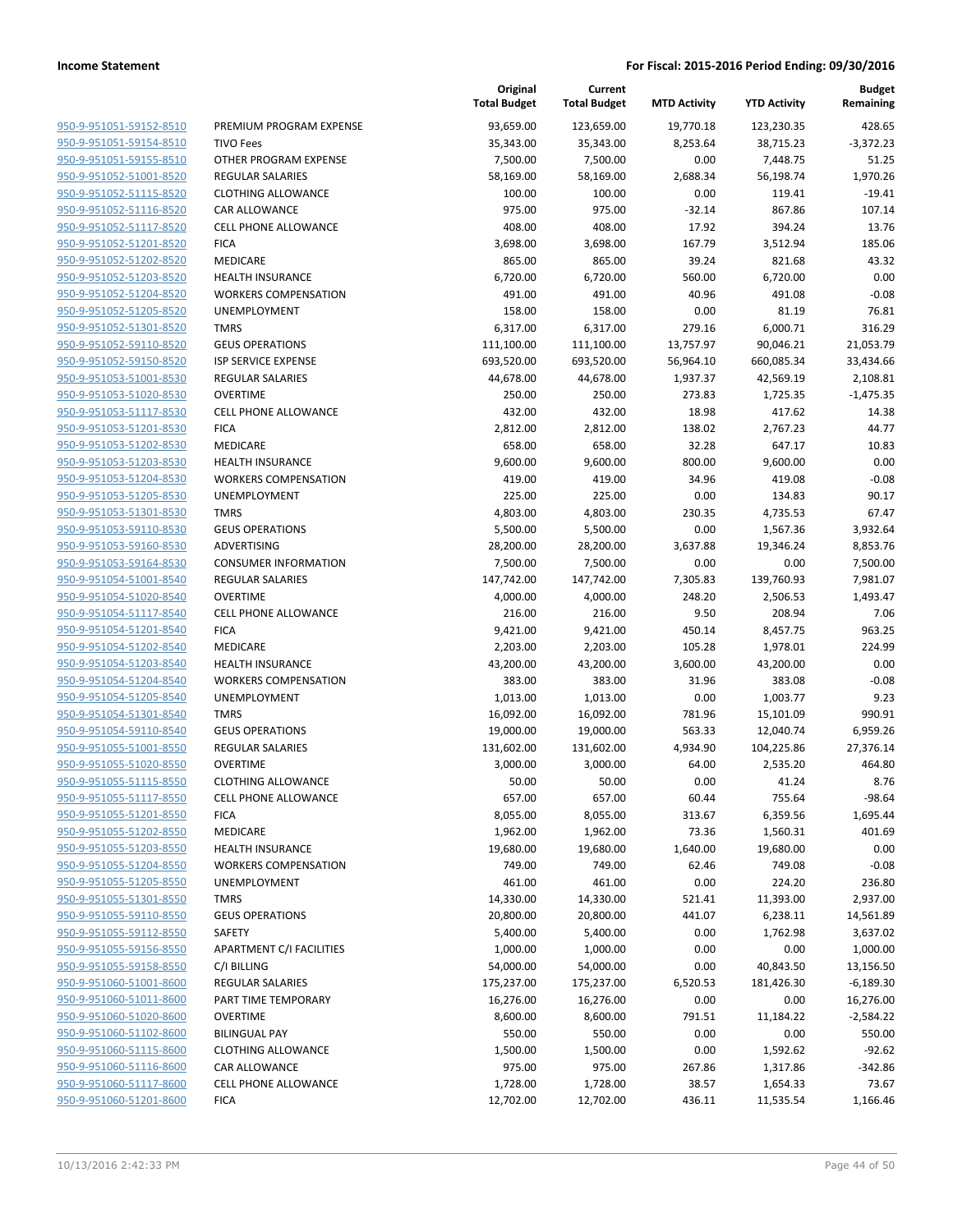|                                                    |                                                      | Original<br><b>Total Budget</b> | Current<br><b>Total Budget</b> | <b>MTD Activity</b> | <b>YTD Activity</b>     | <b>Budget</b><br>Remaining |
|----------------------------------------------------|------------------------------------------------------|---------------------------------|--------------------------------|---------------------|-------------------------|----------------------------|
| 950-9-951060-51202-8600                            | MEDICARE                                             | 2,971.00                        | 2,971.00                       | 101.99              | 2,697.84                | 273.16                     |
| 950-9-951060-51203-8600                            | <b>HEALTH INSURANCE</b>                              | 38,400.00                       | 38,400.00                      | 3,200.00            | 38,400.00               | 0.00                       |
| 950-9-951060-51204-8600                            | <b>WORKERS COMPENSATION</b>                          | 1,775.00                        | 1,775.00                       | 147.96              | 1,775.08                | $-0.08$                    |
| 950-9-951060-51205-8600                            | <b>UNEMPLOYMENT</b>                                  | 900.00                          | 900.00                         | 0.47                | 736.34                  | 163.66                     |
| 950-9-951060-51301-8600                            | <b>TMRS</b>                                          | 19,972.00                       | 19,972.00                      | 750.35              | 20,023.91               | $-51.91$                   |
| 950-9-951060-59201-8600                            | <b>BUILDINGS MAINTNANCE</b>                          | 29,000.00                       | 19,400.00                      | 1,274.00            | 6,026.00                | 13,374.00                  |
| 950-9-951060-59205-8600                            | <b>EQUIPMENT MAINTENANCE</b>                         | 31,250.00                       | 31,250.00                      | 160.72              | 9,009.19                | 22,240.81                  |
| 950-9-951060-59231-8600                            | <b>CABLE PLANT MAINTENANCE</b>                       | 75,000.00                       | 75,000.00                      | 4,949.33            | 15,961.38               | 59,038.62                  |
| 950-9-951060-59235-8600                            | FIBER OPTICS PLANT MAINTENANCE                       | 45,000.00                       | 45,000.00                      | 0.00                | 8,868.40                | 36,131.60                  |
| 950-9-951061-51001-8610                            | REGULAR SALARIES                                     | 175,237.00                      | 175,237.00                     | 11,782.33           | 183,181.60              | $-7,944.60$                |
| 950-9-951061-51011-8610                            | PART TIME TEMPORARY                                  | 16,276.00                       | 16,276.00                      | 0.00                | 0.00                    | 16,276.00                  |
| 950-9-951061-51020-8610                            | <b>OVERTIME</b>                                      | 12,000.00                       | 12,000.00                      | 503.39              | 10,534.52               | 1,465.48                   |
| 950-9-951061-51115-8610                            | <b>CLOTHING ALLOWANCE</b>                            | 1,650.00                        | 1,650.00                       | 0.00                | 2,046.37                | -396.37                    |
| 950-9-951061-51116-8610                            | CAR ALLOWANCE                                        | 975.00                          | 975.00                         | $-32.14$            | 1,017.86                | $-42.86$                   |
| 950-9-951061-51117-8610                            | CELL PHONE ALLOWANCE                                 | 1,728.00                        | 1,728.00                       | 113.29              | 1,686.71                | 41.29                      |
| 950-9-951061-51201-8610                            | <b>FICA</b>                                          | 12,888.00                       | 12,888.00                      | 741.43              | 11,594.27               | 1,293.73                   |
| 950-9-951061-51202-8610                            | MEDICARE                                             | 3,022.00                        | 3,022.00                       | 173.41              | 2,711.57                | 310.43                     |
| 950-9-951061-51203-8610                            | <b>HEALTH INSURANCE</b>                              | 38,400.00                       | 38,400.00                      | 3,200.00            | 38,400.00               | 0.00                       |
| 950-9-951061-51204-8610                            | <b>WORKERS COMPENSATION</b>                          | 1,775.00                        | 1,775.00                       | 147.96              | 1,775.08                | $-0.08$                    |
| 950-9-951061-51205-8610<br>950-9-951061-51301-8610 | UNEMPLOYMENT<br><b>TMRS</b>                          | 900.00<br>20,290.00             | 900.00                         | 0.00                | 735.87<br>20,129.57     | 164.13                     |
| 950-9-951061-59205-8610                            | <b>EQUIPMENT MAINTENANCE</b>                         | 2,500.00                        | 20,290.00<br>2,500.00          | 1,251.59<br>0.00    | 0.00                    | 160.43<br>2,500.00         |
| 950-9-951061-59233-8610                            | <b>INTERNET PLANT MAINTENANCE</b>                    | 9,000.00                        | 9,000.00                       | 0.00                | 3,303.72                | 5,696.28                   |
| 950-9-951090-59510-9900                            | HEADEND, TRUNK & DISTRIBUTION SYSTEM                 | 100,000.00                      | 100,000.00                     | 47,888.34           | 297,146.48              | $-197,146.48$              |
| 950-9-951090-59511-9900                            | <b>HEADEND EQUIPMENT</b>                             | 100,000.00                      | 100,000.00                     | 0.00                | 48,639.73               | 51,360.27                  |
| 950-9-951090-59512-9900                            | <b>DROPS</b>                                         | 100,000.00                      | 100,000.00                     | 13,888.33           | 106,262.28              | $-6,262.28$                |
| 950-9-951090-59513-9900                            | <b>CUSTOMER PREMISES EQUIPMENT</b>                   | 50,000.00                       | 50,000.00                      | 28,428.76           | 38,003.58               | 11,996.42                  |
| 950-9-951090-59514-9900                            | PRODUCTION EQUIPMENT                                 | 0.00                            | 9,600.00                       | 0.00                | 9,586.93                | 13.07                      |
| 950-9-951090-59522-9900                            | INTERNET CUSTOMER INTERFACE EQUIPMENT                | 40,000.00                       | 40,000.00                      | 0.00                | 27,672.39               | 12,327.61                  |
| 950-9-951090-59592-9900                            | <b>TRANSPORTATION EQUIPMENT</b>                      | 30,000.00                       | 30,000.00                      | 0.00                | 21,904.00               | 8,096.00                   |
| 950-9-951091-51001-9958                            | REGULAR SALARIES                                     | 27,587.00                       | 27,587.00                      | 1,450.61            | 27,728.60               | $-141.60$                  |
| 950-9-951091-51020-9958                            | <b>OVERTIME</b>                                      | 3,000.00                        | 3,000.00                       | 90.33               | 2,613.98                | 386.02                     |
| 950-9-951091-51102-9958                            | <b>BILINGUAL PAY</b>                                 | 100.00                          | 100.00                         | 0.00                | 0.00                    | 100.00                     |
| 950-9-951091-51201-9958                            | <b>FICA</b>                                          | 1,902.00                        | 1,902.00                       | 96.55               | 1,906.86                | $-4.86$                    |
| 950-9-951091-51202-9958                            | MEDICARE                                             | 445.00                          | 445.00                         | 22.58               | 445.94                  | $-0.94$                    |
| 950-9-951091-51301-9958                            | <b>TMRS</b>                                          | 3,249.00                        | 3,249.00                       | 161.26              | 3,256.68                | $-7.68$                    |
| 950-9-970000-59701-9040                            | <b>BAD DEBT</b>                                      | 50,000.00                       | 50,000.00                      | 0.00                | 0.00                    | 50,000.00                  |
| 950-9-970000-59703-4030                            | <b>DEPRECIATION EXPENSE</b>                          | 1,200,000.00                    | 1,200,000.00                   | 0.00                | 0.00                    | 1,200,000.00               |
| 950-9-970000-59720-9705                            | <b>CREDIT CARD &amp; BANK FEES</b>                   | 15,000.00                       | 15,000.00                      | 606.44              | 11,782.80               | 3,217.20                   |
| <u>950-9-970000-59730-9250</u>                     | <b>INVENTORY LOSS/GAIN</b>                           | 1,000.00                        | 1,000.00                       | 93.22               | 93.22                   | 906.78                     |
| 950-9-970000-59734-4210                            | ASSET DISPOSAL LOSSES/GAINS                          | 1,000.00                        | 1,000.00                       | 0.00                | 0.00                    | 1,000.00                   |
| 950-9-970000-59750-9260                            | <b>ACCRUED PTO PAY</b>                               | 5,000.00                        | 5,000.00                       | 0.00                | 191.74                  | 4,808.26                   |
| 950-9-970000-59770-9970                            | CONTINGENCY                                          | 100,000.00                      | 70,000.00                      | 0.00                | 0.00                    | 70,000.00                  |
| 950-9-970000-59780-9240                            | PROPERTY INSURANCE                                   | 4,000.00                        | 4,000.00                       | 8,656.68            | 12,336.73               | $-8,336.73$                |
| 950-9-970000-59781-9250                            | <b>LIABILITY INSURANCE</b>                           | 7,000.00                        | 7,000.00                       | 1,322.27            | 7,685.43                | $-685.43$                  |
| 950-9-970000-59790-9970                            | CAPITALIZED                                          | -456,283.00                     | -456,283.00                    | 0.00                | 0.00                    | -456,283.00                |
| 950-9-990000-59901-9270                            | TRANSFER to COG - FRANCHISE FEES                     | 290,643.00                      | 290,643.00                     | 0.00                | 215,184.31              | 75,458.69                  |
| 950-9-990000-59902-9200                            | TRANSFER to COG - ADMIN EXPENSES                     | 44,132.00                       | 44,132.00                      | 3,677.71            | 44,132.08               | $-0.08$                    |
| 950-9-990000-59903-4082                            | TRANSFER to COG - PILOT<br>TRANSFER to COG - GARAGE  | 46,112.00                       | 46,112.00                      | 0.00                | 46,121.79               | $-9.79$                    |
| 950-9-990000-59926-9330<br>950-9-990000-59927-9200 |                                                      | 17,062.00                       | 17,062.00                      | 1,421.79            | 17,061.92               | 0.08                       |
| 950-9-990000-59928-9200                            | TRANSFER to COG - INSURANCE                          | 4,790.00                        | 4,790.00                       | 399.21              | 4,790.08                | $-0.08$                    |
| 950-9-990000-59930-9270                            | XFER to COG - IT                                     | 14,010.00                       | 14,010.00                      | 1,167.50            | 14,010.00               | 0.00                       |
| 950-9-990000-59954-8559                            | <b>TRANSFER to GBOD</b><br>TRANSFER TO 910 - BILLING | 58,129.00<br>101,119.00         | 58,129.00<br>101,119.00        | 0.00<br>8,426.59    | 43,036.87<br>101,119.00 | 15,092.13<br>0.00          |
| 950-9-990000-59955-8559                            | TRANSFER TO 910 - CASHIERING                         | 70,879.00                       | 70,879.00                      | 5,906.59            | 70,879.00               | 0.00                       |
|                                                    | <b>Expense Total:</b>                                | 7,258,250.00                    | 7,258,250.00                   | 709,477.38          | 6,089,646.00            | 1,168,604.00               |
|                                                    |                                                      |                                 |                                |                     |                         |                            |
|                                                    | Fund: 950 - CABLE / INTERNET Surplus (Deficit):      | -779,633.00                     | -779,633.00                    | $-195,412.25$       | 311,085.55              | $-1,090,718.55$            |
|                                                    | <b>Total Surplus (Deficit):</b>                      | -8,731,138.62                   | -15,193,383.62                 | -1,547,407.14       | 2,725,425.32            | -17,918,808.94             |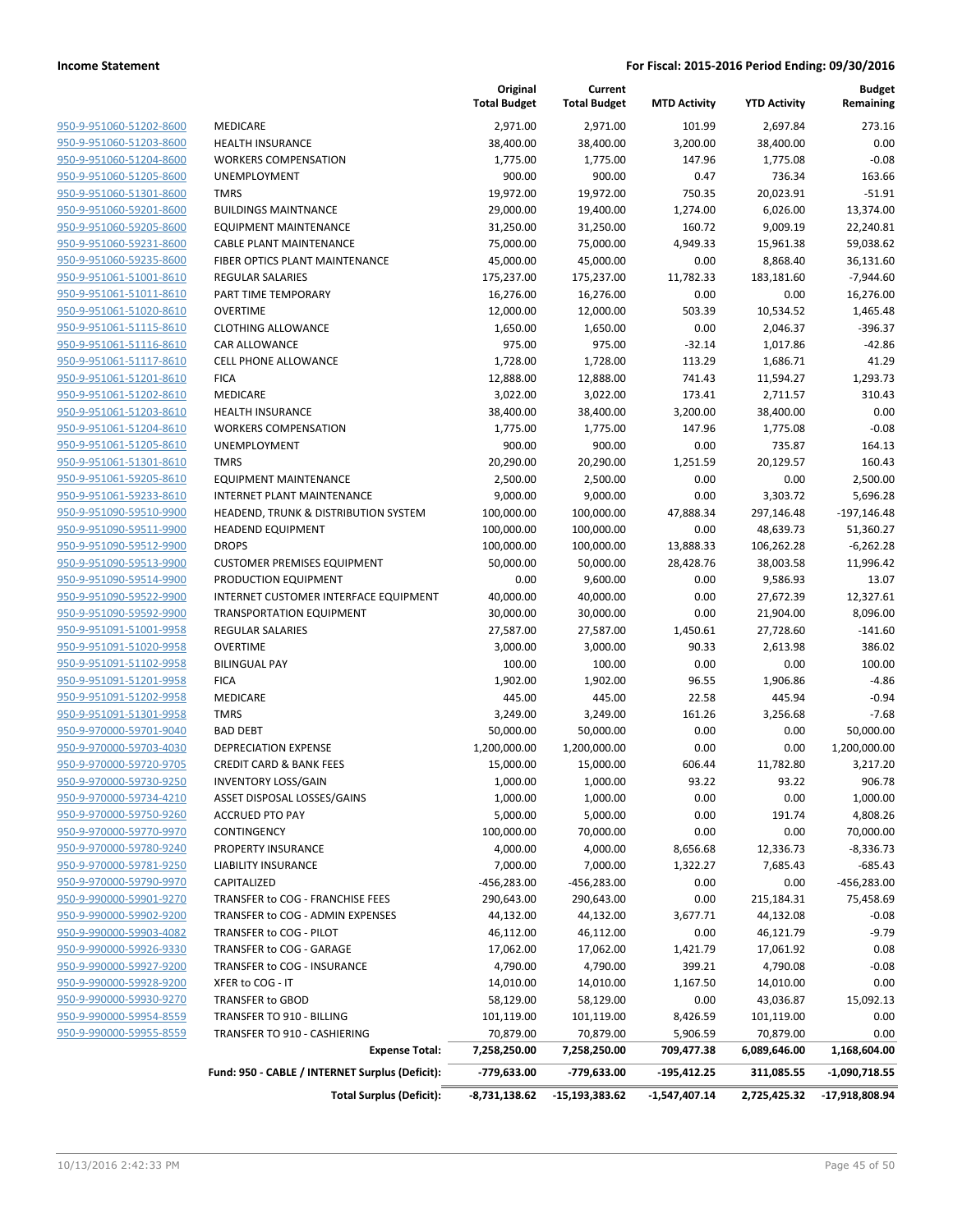## **Group Summary**

| <b>Account Type</b>                                                              | Original<br><b>Total Budget</b> | Current<br><b>Total Budget</b> | <b>MTD Activity</b> | <b>YTD Activity</b>   | <b>Budget</b><br>Remaining |
|----------------------------------------------------------------------------------|---------------------------------|--------------------------------|---------------------|-----------------------|----------------------------|
|                                                                                  |                                 |                                |                     |                       |                            |
| Fund: 100 - GENERAL FUND<br>Revenue                                              | 21,759,493.29                   | 21,759,493.29                  | 876,597.05          | 20,831,719.14         | 927,774.15                 |
| Expense                                                                          | 22,194,537.46                   | 22,352,490.96                  | 1,201,071.36        | 21,355,816.74         | 996,674.22                 |
| Fund: 100 - GENERAL FUND Surplus (Deficit):                                      | -435,044.17                     | -592,997.67                    | -324,474.31         | -524,097.60           | $-68,900.07$               |
|                                                                                  |                                 |                                |                     |                       |                            |
| <b>Fund: 101 - MUNICIPAL COURT BUILDING SECURITY FEES</b>                        |                                 |                                |                     |                       |                            |
| Revenue                                                                          | 5,889.00<br>0.00                | 5,889.00<br>0.00               | 583.07<br>1.40      | 7,864.60<br>49.64     | $-1,975.60$<br>$-49.64$    |
| Expense<br>Fund: 101 - MUNICIPAL COURT BUILDING SECURITY FEES Surplus (Deficit): | 5,889.00                        | 5,889.00                       | 581.67              | 7,814.96              | $-1,925.96$                |
|                                                                                  |                                 |                                |                     |                       |                            |
| <b>Fund: 102 - MUNICIPAL COURT TECH FUND</b>                                     |                                 |                                |                     |                       |                            |
| Revenue                                                                          | 7,718.00<br>0.00                | 7,718.00<br>0.00               | 777.43<br>0.33      | 10,342.22<br>6,631.02 | $-2,624.22$<br>$-6,631.02$ |
| Expense<br>Fund: 102 - MUNICIPAL COURT TECH FUND Surplus (Deficit):              | 7,718.00                        | 7,718.00                       | 777.10              | 3,711.20              | 4,006.80                   |
|                                                                                  |                                 |                                |                     |                       |                            |
| Fund: 103 - MUNICIPAL COURT CHILD SAFETY FUND                                    |                                 |                                |                     |                       |                            |
| Revenue                                                                          | 26,645.00                       | 26,645.00                      | 290.36              | 23,070.16             | 3,574.84                   |
| Expense<br>Fund: 103 - MUNICIPAL COURT CHILD SAFETY FUND Surplus (Deficit):      | 27,012.00<br>$-367.00$          | 27,012.00<br>$-367.00$         | 0.34<br>290.02      | 20,150.21<br>2.919.95 | 6,861.79<br>$-3,286.95$    |
|                                                                                  |                                 |                                |                     |                       |                            |
| Fund: 110 - EXCHANGE BUILDING FUND                                               |                                 |                                |                     |                       |                            |
| Revenue                                                                          | 575,320.00                      | 575,320.00                     | 0.00                | 95,539.76             | 479,780.24                 |
| Expense                                                                          | 597,776.14                      | 597.776.14                     | 30.127.59           | 426,796.62            | 170,979.52                 |
| Fund: 110 - EXCHANGE BUILDING FUND Surplus (Deficit):                            | $-22,456.14$                    | $-22,456.14$                   | $-30,127.59$        | -331,256.86           | 308,800.72                 |
| <b>Fund: 111 - RECREATION ACTIVITIES FUND</b>                                    |                                 |                                |                     |                       |                            |
| Revenue                                                                          | 130,000.00                      | 150,000.00                     | 9,772.68            | 130,668.37            | 19,331.63                  |
| Expense                                                                          | 128,949.00                      | 143,649.00                     | 12,063.62           | 134,001.73            | 9,647.27                   |
| Fund: 111 - RECREATION ACTIVITIES FUND Surplus (Deficit):                        | 1,051.00                        | 6,351.00                       | $-2,290.94$         | $-3,333.36$           | 9,684.36                   |
| <b>Fund: 112 - GUN RANGE FUND</b>                                                |                                 |                                |                     |                       |                            |
| Revenue                                                                          | 6,572.00                        | 6,572.00                       | 100.00              | 4,401.78              | 2,170.22                   |
| Expense                                                                          | 11,235.00                       | 11,235.00                      | 70.93               | 873.12                | 10,361.88                  |
| Fund: 112 - GUN RANGE FUND Surplus (Deficit):                                    | -4,663.00                       | $-4,663.00$                    | 29.07               | 3,528.66              | $-8,191.66$                |
| Fund: 113 - HOTEL / MOTEL OCCUPANCY TAX FUND                                     |                                 |                                |                     |                       |                            |
| Revenue                                                                          | 541,200.00                      | 541,200.00                     | 58,587.53           | 599,026.42            | $-57,826.42$               |
| Expense                                                                          | 541,728.00                      | 541,728.00                     | 50,464.27           | 525,308.67            | 16,419.33                  |
| Fund: 113 - HOTEL / MOTEL OCCUPANCY TAX FUND Surplus (Deficit):                  | -528.00                         | $-528.00$                      | 8,123.26            | 73,717.75             | $-74,245.75$               |
| <b>Fund: 114 - VENUE MANAGEMENT FUND</b>                                         |                                 |                                |                     |                       |                            |
| Revenue                                                                          | 264,893.00                      | 264,893.00                     | 22,800.71           | 251.533.40            | 13,359.60                  |
| Expense                                                                          | 401,450.00                      | 401,450.00                     | 29,988.52           | 326,183.85            | 75,266.15                  |
| Fund: 114 - VENUE MANAGEMENT FUND Surplus (Deficit):                             | $-136,557.00$                   | -136,557.00                    | $-7,187.81$         | -74,650.45            | $-61,906.55$               |
| Fund: 116 - ROADWAY IMPACT FEE 1                                                 |                                 |                                |                     |                       |                            |
| Revenue                                                                          | 0.00                            | 0.00                           | 0.00                | 42.92                 | $-42.92$                   |
| Expense                                                                          | 0.00                            | 0.00                           | 0.47                | 17.98                 | $-17.98$                   |
| Fund: 116 - ROADWAY IMPACT FEE 1 Surplus (Deficit):                              | 0.00                            | 0.00                           | -0.47               | 24.94                 | $-24.94$                   |
| Fund: 117 - ROADWAY IMPACT FEE 2                                                 |                                 |                                |                     |                       |                            |
| Revenue                                                                          | 0.00                            | 0.00                           | 0.00                | 0.22                  | $-0.22$                    |
| Expense                                                                          | 0.00                            | 0.00                           | 0.00                | 0.07                  | $-0.07$                    |
| Fund: 117 - ROADWAY IMPACT FEE 2 Surplus (Deficit):                              | 0.00                            | 0.00                           | 0.00                | 0.15                  | $-0.15$                    |
| Fund: 118 - ROADWAY IMPACT FEE 3                                                 |                                 |                                |                     |                       |                            |
| Revenue                                                                          | 0.00                            | 0.00                           | 0.00                | 0.36                  | $-0.36$                    |
| Expense                                                                          | 0.00                            | 0.00                           | 0.00                | 0.12                  | $-0.12$                    |
| Fund: 118 - ROADWAY IMPACT FEE 3 Surplus (Deficit):                              | 0.00                            | 0.00                           | 0.00                | 0.24                  | $-0.24$                    |
| Fund: 119 - ROADWAY IMPACT FEE 4                                                 |                                 |                                |                     |                       |                            |
| Revenue                                                                          | 0.00                            | 0.00                           | 0.00                | 0.01                  | $-0.01$                    |
| Fund: 119 - ROADWAY IMPACT FEE 4 Total:                                          | 0.00                            | 0.00                           | 0.00                | 0.01                  | $-0.01$                    |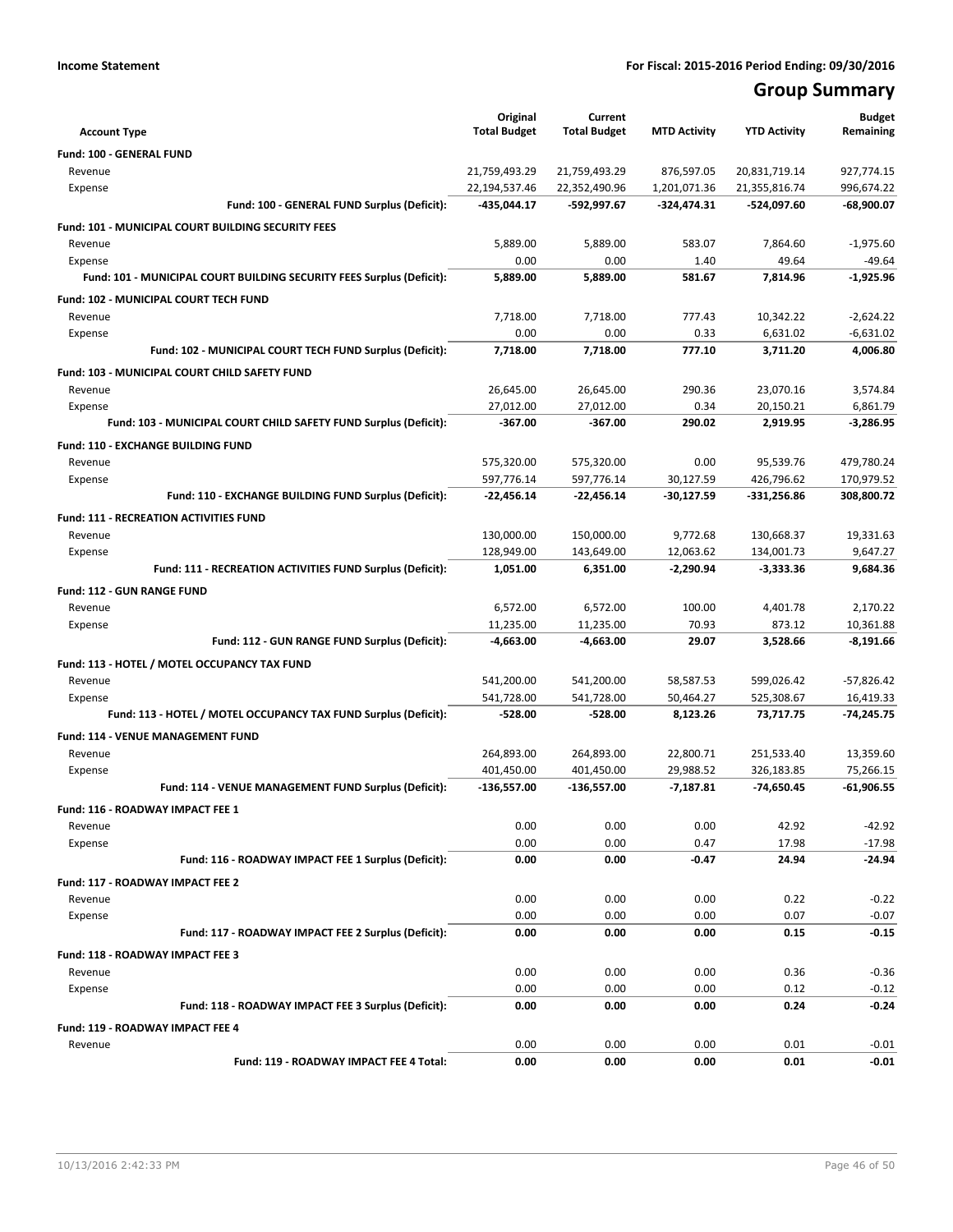|                                                                           | Original            | Current             |                     |                       | <b>Budget</b>               |
|---------------------------------------------------------------------------|---------------------|---------------------|---------------------|-----------------------|-----------------------------|
| <b>Account Type</b>                                                       | <b>Total Budget</b> | <b>Total Budget</b> | <b>MTD Activity</b> | <b>YTD Activity</b>   | Remaining                   |
| Fund: 121 - BROWNSFIELD PETROLEUM EPA GRANT                               |                     |                     |                     |                       |                             |
| Revenue                                                                   | 0.00                | 0.00                | 0.00                | $-15.82$              | 15.82                       |
| Fund: 121 - BROWNSFIELD PETROLEUM EPA GRANT Total:                        | 0.00                | 0.00                | 0.00                | $-15.82$              | 15.82                       |
| <b>Fund: 123 - PTRAIN - POLICE REIMBURSEMENT GRANTS &amp; CONT EDUCAT</b> |                     |                     |                     |                       |                             |
| Revenue                                                                   | 0.00                | 0.00                | 0.00                | 8,702.68              | $-8,702.68$                 |
| Expense                                                                   | 0.00                | 0.00                | 0.24                | 9,977.04              | $-9,977.04$                 |
| Fund: 123 - PTRAIN - POLICE REIMBURSEMENT GRANTS & CONT EDUCAT Surp       | 0.00                | 0.00                | $-0.24$             | $-1,274.36$           | 1.274.36                    |
| <b>Fund: 126 - TIFMAS MOBILIZATION</b>                                    |                     |                     |                     |                       |                             |
| Expense                                                                   | 0.00                | 0.00                | 421.74              | 421.74                | $-421.74$                   |
| Fund: 126 - TIFMAS MOBILIZATION Total:                                    | 0.00                | 0.00                | 421.74              | 421.74                | $-421.74$                   |
| <b>Fund: 140 - DEBT SERVICE FUND</b>                                      |                     |                     |                     |                       |                             |
| Revenue                                                                   | 6,102,928.00        | 6,102,928.00        | 189,820.59          | 6,154,673.85          | $-51,745.85$                |
| Expense                                                                   | 6,000,279.00        | 6,000,279.00        | 23.38               | 6,004,690.78          | $-4,411.78$                 |
| Fund: 140 - DEBT SERVICE FUND Surplus (Deficit):                          | 102,649.00          | 102,649.00          | 189,797.21          | 149,983.07            | -47,334.07                  |
| Fund: 160 - GENERAL CAPITAL IMPROVEMENT FUND                              |                     |                     |                     |                       |                             |
| Revenue                                                                   | 1,804,096.00        | 2,120,003.00        | 147,538.16          | 5,030,149.83          | $-2,910,146.83$             |
| Expense                                                                   | 1,918,600.00        | 2,331,662.00        | 714,273.70          | 2,049,066.95          | 282,595.05                  |
| Fund: 160 - GENERAL CAPITAL IMPROVEMENT FUND Surplus (Deficit):           | -114,504.00         | $-211,659.00$       | -566,735.54         | 2,981,082.88          | $-3,192,741.88$             |
| Fund: 161 - STREET CONSTRUCTION FUND                                      |                     |                     |                     |                       |                             |
| Revenue                                                                   | 0.00                | 0.00                | 476.44<br>476.44    | 4,225.10              | $-4,225.10$                 |
| <b>Fund: 161 - STREET CONSTRUCTION FUND Total:</b>                        | 0.00                | 0.00                |                     | 4,225.10              | $-4,225.10$                 |
| Fund: 164 - 2013 CO CAPITAL FUND                                          |                     |                     |                     |                       |                             |
| Revenue                                                                   | 60.00               | 60.00               | 0.00                | 108.45                | $-48.45$                    |
| Expense                                                                   | 0.00                | 0.00                | 0.00                | 0.00                  | 0.00                        |
| Fund: 164 - 2013 CO CAPITAL FUND Surplus (Deficit):                       | 60.00               | 60.00               | 0.00                | 108.45                | $-48.45$                    |
| Fund: 165 - 2014 GO FUND                                                  |                     |                     |                     |                       |                             |
| Revenue                                                                   | 3,514,000.00        | 3,514,000.00        | 1,028.33            | 48,751.79             | 3,465,248.21                |
| Expense                                                                   | 7,717,083.00        | 13,772,826.00       | 1,852,488.12        | 4,910,540.93          | 8,862,285.07                |
| Fund: 165 - 2014 GO FUND Surplus (Deficit):                               | -4,203,083.00       | -10,258,826.00      | -1,851,459.79       | -4,861,789.14         | -5,397,036.86               |
| <b>Fund: 171 - MAIN STREET SPECIAL REVENUE</b>                            |                     |                     |                     |                       |                             |
| Revenue                                                                   | 0.00                | 0.00                | 0.00                | 25,000.00             | $-25,000.00$                |
| Expense<br>Fund: 171 - MAIN STREET SPECIAL REVENUE Surplus (Deficit):     | 0.00<br>0.00        | 0.00<br>0.00        | 0.00<br>0.00        | 17,333.00<br>7,667.00 | $-17,333.00$<br>$-7,667.00$ |
|                                                                           |                     |                     |                     |                       |                             |
| <b>Fund: 172 - MINOR GRANTS FUND</b>                                      |                     |                     |                     |                       |                             |
| Revenue                                                                   | 0.00                | 0.00                | 0.00                | 18,666.83             | $-18,666.83$                |
| Expense<br>Fund: 172 - MINOR GRANTS FUND Surplus (Deficit):               | 0.00<br>0.00        | 0.00<br>0.00        | 728.45<br>$-728.45$ | 17,779.40<br>887.43   | $-17,779.40$<br>$-887.43$   |
|                                                                           |                     |                     |                     |                       |                             |
| Fund: 175 - JUSTICE ASSISTANCE GRANT - JAG                                |                     |                     |                     |                       |                             |
| Revenue<br>Expense                                                        | 0.00<br>0.00        | 0.00<br>0.00        | 0.00<br>0.00        | 7,432.80<br>7,432.80  | $-7,432.80$<br>$-7,432.80$  |
| Fund: 175 - JUSTICE ASSISTANCE GRANT - JAG Surplus (Deficit):             | 0.00                | 0.00                | 0.00                | 0.00                  | 0.00                        |
|                                                                           |                     |                     |                     |                       |                             |
| Fund: 200 - WATER / WASTEWATER FUND<br>Revenue                            | 12,506,687.00       | 12,506,687.00       | 1,168,247.34        | 12,826,394.86         | -319,707.86                 |
| Expense                                                                   | 13,667,563.12       | 13,825,516.62       | 893,156.27          | 12,918,261.80         | 907,254.82                  |
| Fund: 200 - WATER / WASTEWATER FUND Surplus (Deficit):                    | $-1,160,876.12$     | -1,318,829.62       | 275,091.07          | -91,866.94            | -1,226,962.68               |
| <b>Fund: 210 - WATER IMPACT FEES</b>                                      |                     |                     |                     |                       |                             |
| Revenue                                                                   | 0.00                | 0.00                | 0.00                | 0.12                  | $-0.12$                     |
| Expense                                                                   | 0.00                | 0.00                | 0.00                | 0.01                  | $-0.01$                     |
| Fund: 210 - WATER IMPACT FEES Surplus (Deficit):                          | 0.00                | 0.00                | 0.00                | 0.11                  | $-0.11$                     |
|                                                                           |                     |                     |                     |                       |                             |
| <b>Fund: 211 - WASTEWATER IMPACT FEES</b><br>Revenue                      | 0.00                | 0.00                | 0.00                | 6.54                  | $-6.54$                     |
| Expense                                                                   | 0.00                | 0.00                | 0.07                | 2.73                  | $-2.73$                     |
| Fund: 211 - WASTEWATER IMPACT FEES Surplus (Deficit):                     | 0.00                | 0.00                | $-0.07$             | 3.81                  | $-3.81$                     |
| Fund: 216 - UTILIITY CIP FUND                                             |                     |                     |                     |                       |                             |
| Revenue                                                                   | 1,806,600.00        | 1,806,600.00        | 143,597.22          | 1,795,097.70          | 11,502.30                   |
|                                                                           |                     |                     |                     |                       |                             |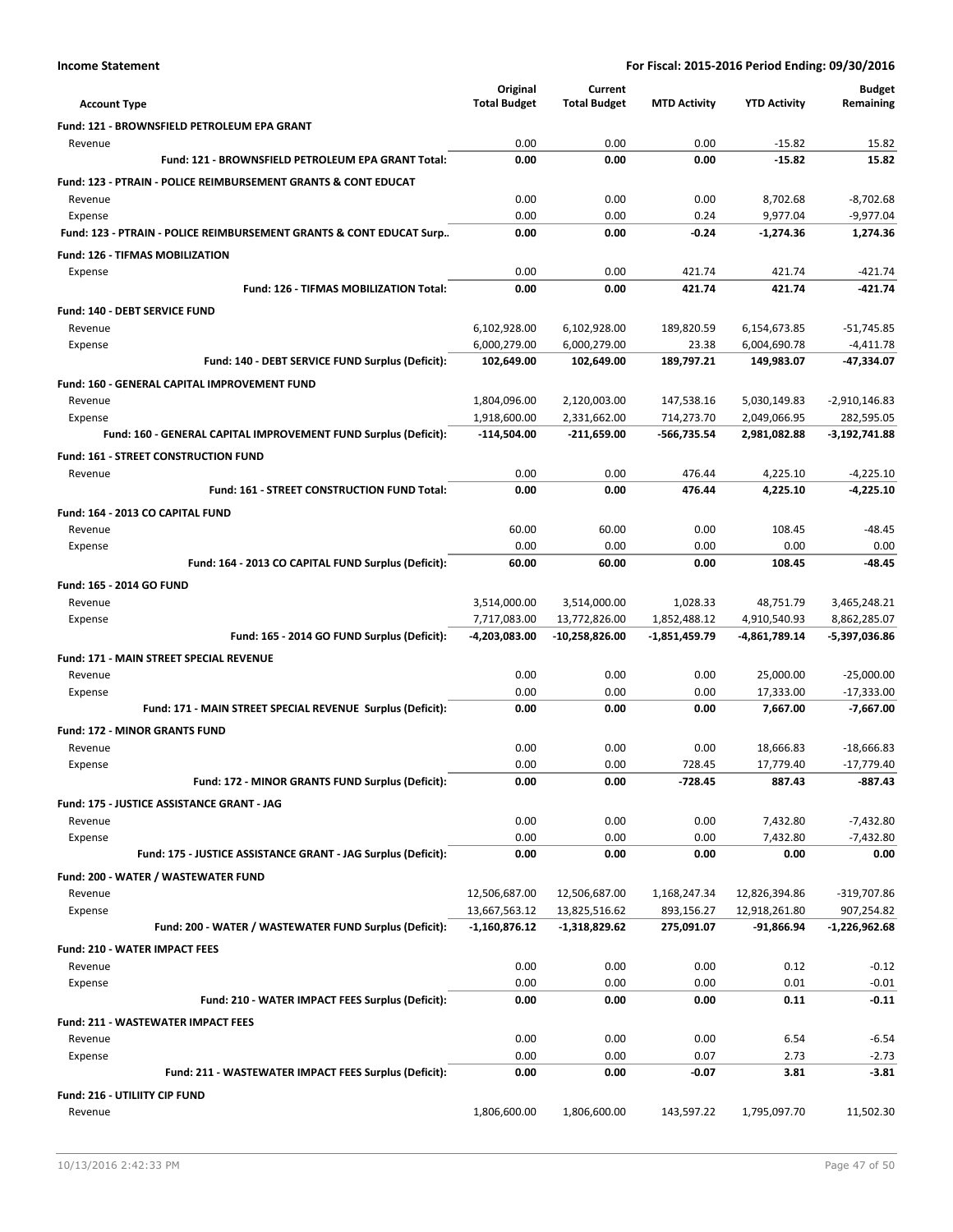| <b>Account Type</b>                            |                                                         | Original<br><b>Total Budget</b> | Current<br><b>Total Budget</b> | <b>MTD Activity</b> | <b>YTD Activity</b> | <b>Budget</b><br>Remaining |
|------------------------------------------------|---------------------------------------------------------|---------------------------------|--------------------------------|---------------------|---------------------|----------------------------|
| Expense                                        |                                                         | 3,571,626.13                    | 3,571,626.13                   | 81,268.59           | 371,039.69          | 3,200,586.44               |
|                                                | Fund: 216 - UTILIITY CIP FUND Surplus (Deficit):        | $-1,765,026.13$                 | -1,765,026.13                  | 62,328.63           | 1,424,058.01        | -3,189,084.14              |
| <b>Fund: 217 - WASTEWATER RECLAMATION FUND</b> |                                                         |                                 |                                |                     |                     |                            |
| Revenue                                        |                                                         | 0.00                            | 0.00                           | 0.00                | 2,383.12            | $-2,383.12$                |
|                                                | <b>Fund: 217 - WASTEWATER RECLAMATION FUND Total:</b>   | 0.00                            | 0.00                           | 0.00                | 2,383.12            | $-2,383.12$                |
| <b>Fund: 300 - AIRPORT FUND</b>                |                                                         |                                 |                                |                     |                     |                            |
| Revenue                                        |                                                         | 652,769.00                      | 654,029.00                     | 105,742.09          | 794,909.08          | $-140,880.08$              |
| Expense                                        |                                                         | 179,014.00                      | 179,014.00                     | 12,066.53           | 193,784.15          | $-14,770.15$               |
|                                                | Fund: 300 - AIRPORT FUND Surplus (Deficit):             | 473,755.00                      | 475,015.00                     | 93,675.56           | 601,124.93          | $-126,109.93$              |
|                                                |                                                         |                                 |                                |                     |                     |                            |
| <b>Fund: 320 - AIRPORT TXDOT GRANT</b>         |                                                         |                                 |                                |                     |                     |                            |
| Revenue                                        |                                                         | 0.00                            | 0.00                           | 0.00                | 436,366.44          | -436,366.44                |
| Expense                                        |                                                         | 0.00                            | 0.00                           | 0.00                | 491,037.16          | $-491,037.16$              |
|                                                | Fund: 320 - AIRPORT TXDOT GRANT Surplus (Deficit):      | 0.00                            | 0.00                           | 0.00                | -54,670.72          | 54,670.72                  |
| Fund: 360 - AIRPORT CAPITAL FUND               |                                                         |                                 |                                |                     |                     |                            |
| Revenue                                        |                                                         | 16,000.00                       | 16,000.00                      | 1,333.29            | 155,442.46          | $-139,442.46$              |
| Expense                                        |                                                         | 460,500.00                      | 460,500.00                     | 6,129.59            | 30,240.22           | 430,259.78                 |
|                                                | Fund: 360 - AIRPORT CAPITAL FUND Surplus (Deficit):     | -444,500.00                     | -444,500.00                    | -4,796.30           | 125,202.24          | -569,702.24                |
| Fund: 362 - AIRPORT FBO FUEL                   |                                                         |                                 |                                |                     |                     |                            |
| Revenue                                        |                                                         | 0.00                            | 0.00                           | 27.037.36           | 161,513.79          | $-161,513.79$              |
| Expense                                        |                                                         | 0.00                            | 0.00                           | 1,428.04            | 65,194.18           | $-65, 194.18$              |
|                                                | Fund: 362 - AIRPORT FBO FUEL Surplus (Deficit):         | 0.00                            | 0.00                           | 25,609.32           | 96,319.61           | -96,319.61                 |
|                                                |                                                         |                                 |                                |                     |                     |                            |
| Fund: 400 - GOLF FUND                          |                                                         |                                 |                                |                     |                     |                            |
| Revenue                                        |                                                         | 232,633.00                      | 232,633.00                     | 15,593.98           | 214,974.73          | 17,658.27                  |
| Expense                                        |                                                         | 215,608.00                      | 215,608.00                     | 12,972.28           | 217,151.78          | $-1,543.78$                |
|                                                | Fund: 400 - GOLF FUND Surplus (Deficit):                | 17,025.00                       | 17,025.00                      | 2,621.70            | $-2,177.05$         | 19,202.05                  |
| <b>Fund: 500 - SANITATION FUND</b>             |                                                         |                                 |                                |                     |                     |                            |
| Revenue                                        |                                                         | 3,674,736.00                    | 3,674,736.00                   | 351,755.21          | 3,930,577.37        | -255,841.37                |
| Expense                                        |                                                         | 3,422,627.00                    | 3,422,627.00                   | 612,553.98          | 3,698,576.08        | $-275,949.08$              |
|                                                | Fund: 500 - SANITATION FUND Surplus (Deficit):          | 252,109.00                      | 252,109.00                     | -260,798.77         | 232,001.29          | 20,107.71                  |
| <b>Fund: 601 - CENTRAL SERVICE FUND</b>        |                                                         |                                 |                                |                     |                     |                            |
| Revenue                                        |                                                         | 841,876.00                      | 841,876.00                     | 48,648.33           | 841,875.96          | 0.04                       |
| Expense                                        |                                                         | 972,558.40                      | 972,558.40                     | 54,627.69           | 833,873.74          | 138,684.66                 |
|                                                | Fund: 601 - CENTRAL SERVICE FUND Surplus (Deficit):     | $-130,682.40$                   | $-130,682.40$                  | $-5,979.36$         | 8,002.22            | $-138,684.62$              |
|                                                |                                                         |                                 |                                |                     |                     |                            |
| Fund: 602 - INSURANCE FUND                     |                                                         |                                 |                                |                     |                     |                            |
| Revenue                                        |                                                         | 4,876,292.00                    | 4,876,292.00                   | 406,580.99          | 4,882,051.31        | $-5,759.31$                |
| Expense                                        |                                                         | 5,838,956.00                    | 5,838,956.00                   | 44.480.34           | 5,580,259.98        | 258,696.02                 |
|                                                | Fund: 602 - INSURANCE FUND Surplus (Deficit):           | -962,664.00                     | -962,664.00                    | 362,100.65          | -698,208.67         | $-264,455.33$              |
| Fund: 604 - MIS FUND                           |                                                         |                                 |                                |                     |                     |                            |
| Revenue                                        |                                                         | 911,587.00                      | 911,587.00                     | 75,965.41           | 911,586.68          | 0.32                       |
| Expense                                        |                                                         | 910,536.00                      | 910,536.00                     | 78,467.58           | 781,294.01          | 129,241.99                 |
|                                                | Fund: 604 - MIS FUND Surplus (Deficit):                 | 1,051.00                        | 1,051.00                       | $-2,502.17$         | 130,292.67          | $-129,241.67$              |
| Fund: 660 - VEHICLE REPLACEMENT FUND           |                                                         |                                 |                                |                     |                     |                            |
| Revenue                                        |                                                         | 453,418.00                      | 550,573.00                     | 53,835.58           | 1,192,100.72        | $-641,527.72$              |
| Expense                                        |                                                         | 303,368.00                      | 400,523.00                     | 5,422.21            | 982,358.73          | -581,835.73                |
|                                                | Fund: 660 - VEHICLE REPLACEMENT FUND Surplus (Deficit): | 150,050.00                      | 150,050.00                     | 48,413.37           | 209,741.99          | -59,691.99                 |
|                                                |                                                         |                                 |                                |                     |                     |                            |
| Fund: 800 - SPENCE FUND                        |                                                         |                                 |                                |                     |                     |                            |
| Revenue                                        |                                                         | 4,952.00                        | 4,952.00                       | 0.00                | 3,441.24            | 1,510.76                   |
| Expense                                        |                                                         | 1,567.00                        | 1,567.00                       | 50.00               | 600.34              | 966.66                     |
|                                                | Fund: 800 - SPENCE FUND Surplus (Deficit):              | 3,385.00                        | 3,385.00                       | -50.00              | 2,840.90            | 544.10                     |
| Fund: 801 - JONES LIBRARY TRUST                |                                                         |                                 |                                |                     |                     |                            |
| Revenue                                        |                                                         | 78.00                           | 78.00                          | 0.00                | 50.38               | 27.62                      |
| Expense                                        |                                                         | 9.05                            | 9.05                           | 0.55                | 21.70               | $-12.65$                   |
|                                                | Fund: 801 - JONES LIBRARY TRUST Surplus (Deficit):      | 68.95                           | 68.95                          | $-0.55$             | 28.68               | 40.27                      |
| Fund: 809 - GREENVILLE IDC (L-3)               |                                                         |                                 |                                |                     |                     |                            |
| Revenue                                        |                                                         | 0.00                            | 0.00                           | 36,936.85           | 2,735,146.40        | $-2,735,146.40$            |
|                                                |                                                         |                                 |                                |                     |                     |                            |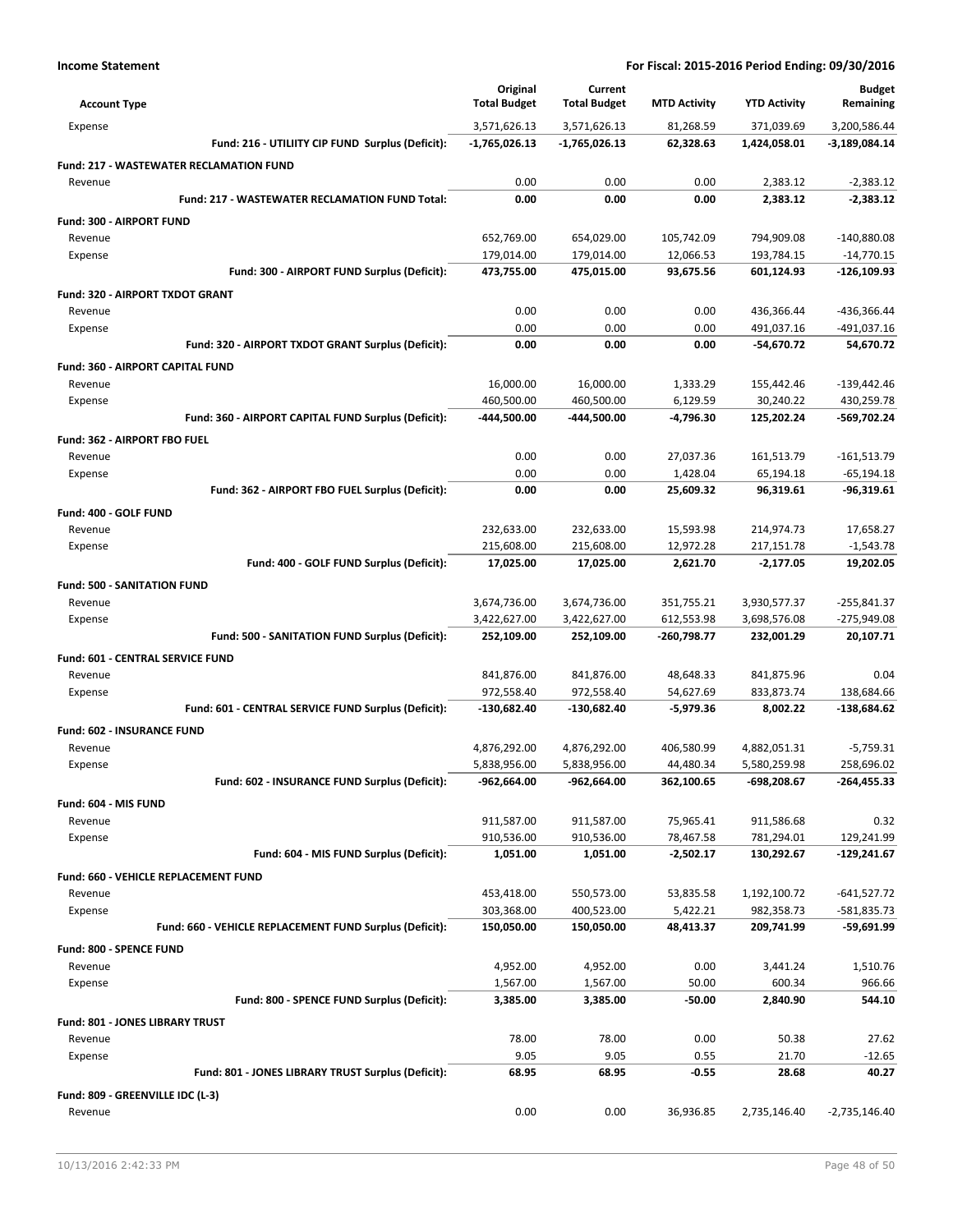| <b>Account Type</b>                                                        | Original<br><b>Total Budget</b> | Current<br><b>Total Budget</b> | <b>MTD Activity</b> | <b>YTD Activity</b>   | <b>Budget</b><br>Remaining |
|----------------------------------------------------------------------------|---------------------------------|--------------------------------|---------------------|-----------------------|----------------------------|
| Expense                                                                    | 0.00                            | 0.00                           | 132,739.10          | 2,830,948.65          | $-2,830,948.65$            |
| Fund: 809 - GREENVILLE IDC (L-3) Surplus (Deficit):                        | 0.00                            | 0.00                           | $-95,802.25$        | -95,802.25            | 95.802.25                  |
|                                                                            |                                 |                                |                     |                       |                            |
| <b>Fund: 810 - SEIZURE FUNDS - STATE RULES</b>                             | 806.00                          | 806.00                         | 0.00                | 8,716.43              | $-7,910.43$                |
| Revenue                                                                    | 93.00                           | 93.00                          | 11.54               | 583.26                | $-490.26$                  |
| Expense<br>Fund: 810 - SEIZURE FUNDS - STATE RULES Surplus (Deficit):      | 713.00                          | 713.00                         | $-11.54$            | 8.133.17              | $-7.420.17$                |
|                                                                            |                                 |                                |                     |                       |                            |
| Fund: 811 - SEIZURE FUNDS - FED RULES                                      |                                 |                                |                     |                       |                            |
| Revenue                                                                    | 709.00                          | 709.00                         | 0.00                | 30,103.45             | $-29,394.45$               |
| Expense                                                                    | 3,102.61<br>$-2.393.61$         | 3,102.61<br>$-2.393.61$        | 277.28<br>$-277.28$ | 2,000.15<br>28,103.30 | 1,102.46<br>$-30,496.91$   |
| Fund: 811 - SEIZURE FUNDS - FED RULES Surplus (Deficit):                   |                                 |                                |                     |                       |                            |
| Fund: 820 - TIRZ FUND (Tax Increment Reinvestment Zone)                    |                                 |                                |                     |                       |                            |
| Revenue                                                                    | 372,051.00                      | 372,051.00                     | 139,004.43          | 497,726.36            | $-125,675.36$              |
| Expense                                                                    | 6,225.00                        | 6,225.00                       | 33.21               | 2,938.89              | 3,286.11                   |
| Fund: 820 - TIRZ FUND (Tax Increment Reinvestment Zone) Surplus (Deficit): | 365,826.00                      | 365,826.00                     | 138,971.22          | 494,787.47            | $-128,961.47$              |
| Fund: 899 - POOLED CASH                                                    |                                 |                                |                     |                       |                            |
| Revenue                                                                    | 0.00                            | 0.00                           | 0.00                | $-0.05$               | 0.05                       |
| Fund: 899 - POOLED CASH Total:                                             | 0.00                            | 0.00                           | 0.00                | $-0.05$               | 0.05                       |
| <b>Fund: 910 - ELECTRIC OPERATING FUND</b>                                 |                                 |                                |                     |                       |                            |
| Revenue                                                                    | 64,229,739.00                   | 64,229,739.00                  | 5,016,978.22        | 50,762,672.65         | 13,467,066.35              |
| Expense                                                                    | 64,220,312.00                   | 64,220,312.00                  | 4,743,602.99        | 51,040,700.14         | 13,179,611.86              |
| Fund: 910 - ELECTRIC OPERATING FUND Surplus (Deficit):                     | 9,427.00                        | 9,427.00                       | 273,375.23          | -278,027.49           | 287,454.49                 |
| <b>Fund: 911 - ELECTRIC DEBT REDUCTION</b>                                 |                                 |                                |                     |                       |                            |
| Revenue                                                                    | 1,000.00                        | 1,000.00                       | $-107.65$           | 2,802,383.65          | $-2,801,383.65$            |
| Fund: 911 - ELECTRIC DEBT REDUCTION Total:                                 | 1,000.00                        | 1,000.00                       | $-107.65$           | 2,802,383.65          | $-2,801,383.65$            |
| <b>Fund: 912 - ELECTRIC DEBT SERVICE</b>                                   |                                 |                                |                     |                       |                            |
| Revenue                                                                    | 3,840,000.00                    | 3,840,000.00                   | 320,000.00          | 3,840,000.00          | 0.00                       |
| Expense                                                                    | 3,800,338.00                    | 3,800,338.00                   | 500.00              | 3,809,334.90          | $-8,996.90$                |
| Fund: 912 - ELECTRIC DEBT SERVICE Surplus (Deficit):                       | 39,662.00                       | 39,662.00                      | 319,500.00          | 30,665.10             | 8.996.90                   |
| <b>Fund: 913 - ELECTRIC CONSTRUCTION FUND</b>                              |                                 |                                |                     |                       |                            |
| Revenue                                                                    | 400.00                          | 400.00                         | $-3.59$             | 188.21                | 211.79                     |
| Fund: 913 - ELECTRIC CONSTRUCTION FUND Total:                              | 400.00                          | 400.00                         | $-3.59$             | 188.21                | 211.79                     |
| Fund: 950 - CABLE / INTERNET                                               |                                 |                                |                     |                       |                            |
| Revenue                                                                    | 6,478,617.00                    | 6,478,617.00                   | 514,065.13          | 6,400,731.55          | 77,885.45                  |
| Expense                                                                    | 7,258,250.00                    | 7,258,250.00                   | 709,477.38          | 6,089,646.00          | 1,168,604.00               |
| Fund: 950 - CABLE / INTERNET Surplus (Deficit):                            | -779,633.00                     | -779,633.00                    | -195,412.25         | 311,085.55            | $-1,090,718.55$            |
| <b>Total Surplus (Deficit):</b>                                            | $-8,731,138.62$                 | $-15, 193, 383.62$             | $-1,547,407.14$     | 2,725,425.32          | -17,918,808.94             |